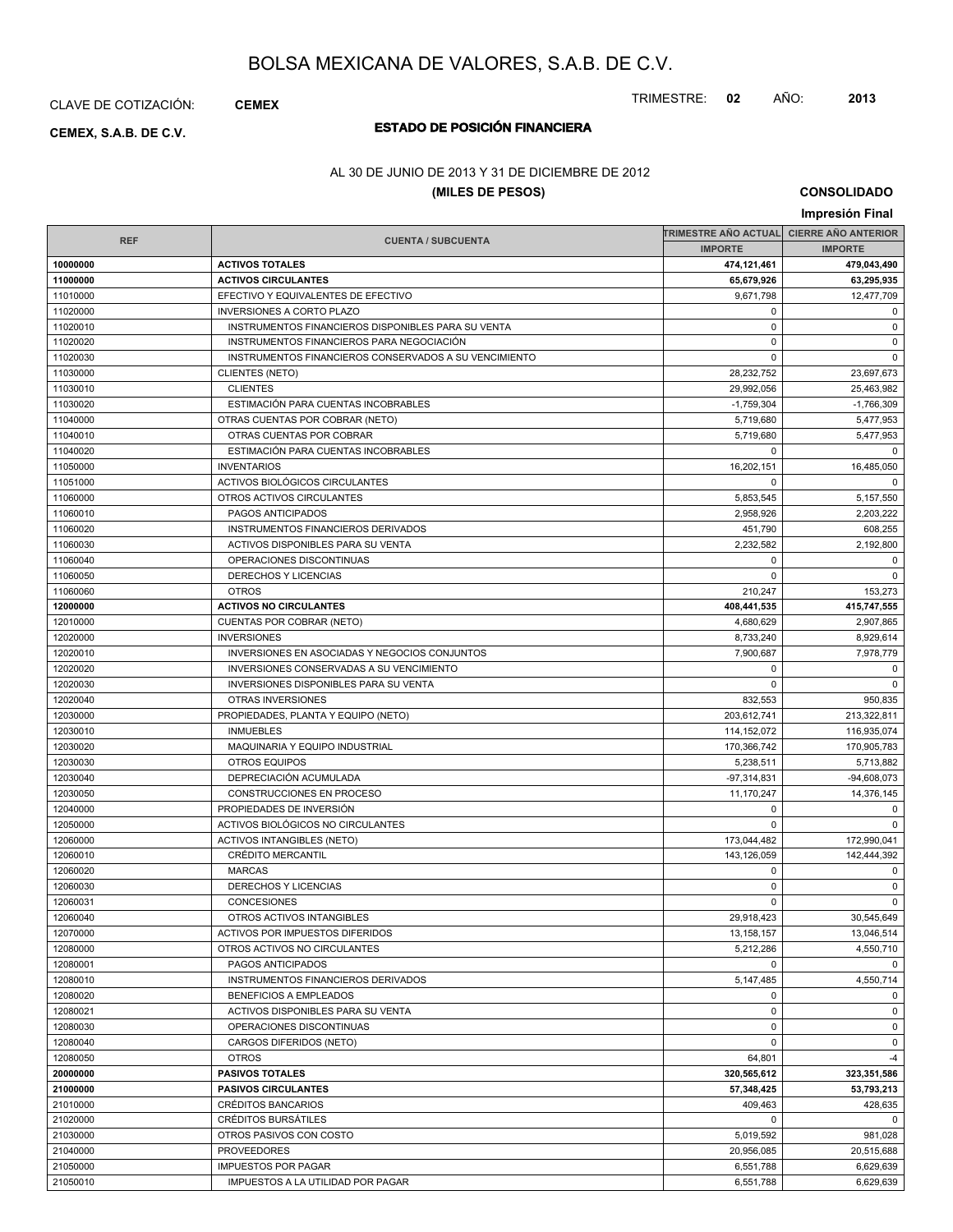CLAVE DE COTIZACIÓN: **CEMEX**

# **ESTADO DE POSICIÓN FINANCIERA CEMEX, S.A.B. DE C.V.**

### AL 30 DE JUNIO DE 2013 Y 31 DE DICIEMBRE DE 2012

### **(MILES DE PESOS)**

**CONSOLIDADO**

|            |                                                                                          |                          | Impresión Final            |  |
|------------|------------------------------------------------------------------------------------------|--------------------------|----------------------------|--|
|            |                                                                                          | TRIMESTRE AÑO ACTUAL     | <b>CIERRE AÑO ANTERIOR</b> |  |
| <b>REF</b> | <b>CUENTA / SUBCUENTA</b>                                                                | <b>IMPORTE</b>           | <b>IMPORTE</b>             |  |
| 21050020   | OTROS IMPUESTOS POR PAGAR                                                                | $\Omega$                 | $\mathbf 0$                |  |
| 21060000   | OTROS PASIVOS CIRCULANTES                                                                | 24,411,497               | 25,238,223                 |  |
| 21060010   | <b>INTERESES POR PAGAR</b>                                                               | 2,856,657                | 3,003,022                  |  |
| 21060020   | INSTRUMENTOS FINANCIEROS DERIVADOS                                                       | 164,196                  | 623,474                    |  |
| 21060030   | <b>INGRESOS DIFERIDOS</b>                                                                | $\Omega$                 | $\Omega$                   |  |
| 21060050   | <b>BENEFICIOS A EMPLEADOS</b>                                                            | 3,512,638                | 4,295,306                  |  |
| 21060060   | <b>PROVISIONES</b>                                                                       | 7,384,281                | 7,675,310                  |  |
| 21060061   | PASIVOS RELACIONADOS CON ACTIVOS DISPONIBLES PARA SU VENTA CIRCULANTES                   | $\Omega$                 | $\mathbf 0$                |  |
| 21060070   | OPERACIONES DISCONTINUAS                                                                 | $\Omega$                 | $\mathbf 0$                |  |
| 21060080   | <b>OTROS</b>                                                                             | 10,493,725               | 9,641,111                  |  |
| 22000000   | <b>PASIVOS NO CIRCULANTES</b>                                                            | 263,217,187              | 269,558,373                |  |
| 22010000   | <b>CRÉDITOS BANCARIOS</b>                                                                | 53,206,957               | 53,052,323                 |  |
| 22020000   | <b>CRÉDITOS BURSÁTILES</b>                                                               | $\Omega$                 | $\Omega$                   |  |
| 22030000   | OTROS PASIVOS CON COSTO                                                                  | 154,886,784              | 153,339,562                |  |
| 22040000   | PASIVOS POR IMPUESTOS DIFERIDOS                                                          | 11,895,550               | 12,861,138                 |  |
| 22050000   | OTROS PASIVOS NO CIRCULANTES                                                             | 43,227,896               | 50,305,350                 |  |
| 22050010   | INSTRUMENTOS FINANCIEROS DERIVADOS                                                       | 9,159,525                | 4,828,430                  |  |
| 22050020   | <b>INGRESOS DIFERIDOS</b>                                                                | 877,833                  | 205.986                    |  |
| 22050040   | <b>BENEFICIOS A EMPLEADOS</b>                                                            | 13,007,986               | 13,642,909                 |  |
| 22050050   | <b>PROVISIONES</b>                                                                       | $\Omega$                 | $\Omega$                   |  |
| 22050051   | PASIVOS RELACIONADOS CON ACTIVOS DISPONIBLES PARA SU VENTA NO CIRCULANTES                | $\mathbf 0$              | $\mathbf 0$                |  |
| 22050060   | OPERACIONES DISCONTINUAS                                                                 | $\Omega$                 |                            |  |
| 22050070   | <b>OTROS</b>                                                                             | 20,182,552               | 31,628,025                 |  |
| 30000000   | <b>CAPITAL CONTABLE</b>                                                                  | 153,555,849              | 155,691,904                |  |
| 30010000   | CAPITAL CONTABLE DE LA PARTICIPACIÓN CONTROLADORA                                        | 139,470,302              | 141,204,119                |  |
| 30030000   | <b>CAPITAL SOCIAL</b>                                                                    | 4,142,845                | 4,139,201                  |  |
| 30040000   | ACCIONES RECOMPRADAS                                                                     | $\Omega$                 | $\Omega$                   |  |
| 30050000   | PRIMA EN EMISIÓN DE ACCIONES                                                             | 120,179,045              | 113,929,110                |  |
| 30060000   | APORTACIONES PARA FUTUROS AUMENTOS DE CAPITAL                                            | $\mathbf 0$              | $\mathbf 0$                |  |
| 30070000   | OTRO CAPITAL CONTRIBUIDO                                                                 | $\Omega$                 | $\Omega$                   |  |
| 30080000   | UTILIDADES RETENIDAS (PERDIDAS ACUMULADAS)                                               | 3,803,998                | 10,934,947                 |  |
| 30080010   | <b>RESERVA LEGAL</b>                                                                     | 1.804.124                | 1.804.124                  |  |
| 30080020   | <b>OTRAS RESERVAS</b>                                                                    | $\Omega$                 | $\Omega$                   |  |
| 30080030   | RESULTADOS DE EJERCICIOS ANTERIORES                                                      | 7,464,539                | 21,054,769                 |  |
| 30080040   | <b>RESULTADO DEL EJERCICIO</b>                                                           | $-5,464,665$             | $-11,923,946$              |  |
| 30080050   | <b>OTROS</b>                                                                             | $\Omega$                 | $\Omega$                   |  |
| 30090000   | OTROS RESULTADOS INTEGRALES ACUMULADOS (NETOS DE IMPUESTOS)                              | 11,344,414               | 12.200.861                 |  |
| 30090010   | GANANCIAS POR REVALUACIÓN DE PROPIEDADES                                                 | $\Omega$                 | $\Omega$                   |  |
| 30090020   | GANANCIAS (PERDIDAS) ACTUARIALES POR OBLIGACIONES LABORALES                              | $-3,174,000$             | $-3,174,000$               |  |
| 30090030   | RESULTADO POR CONVERSIÓN DE MONEDAS EXTRANJERAS                                          | $-4.695.998$             | $-3,004,998$               |  |
| 30090040   | CAMBIOS EN LA VALUACIÓN DE ACTIVOS FINANCIEROS DISPONIBLES PARA SU VENTA                 | $\mathbf 0$              | $-137,000$                 |  |
| 30090050   | CAMBIOS EN LA VALUACIÓN DE INSTRUMENTOS FINANCIEROS DERIVADOS                            | $\Omega$                 | $\Omega$                   |  |
| 30090060   | CAMBIOS EN EL VALOR RAZONABLE DE OTROS ACTIVOS                                           | $\mathbf 0$              | $\mathbf 0$                |  |
| 30090070   | PARTICIPACIÓN EN OTROS RESULTADOS INTEGRALES DE ASOCIADAS Y NEGOCIOS<br><b>CONJUNTOS</b> | $\mathbf 0$              | $\mathbf 0$                |  |
| 30090080   | OTROS RESULTADOS INTEGRALES                                                              | 19,214,412               | 18,516,859                 |  |
| 30020000   | CAPITAL CONTABLE DE LA PARTICIPACIÓN NO CONTROLADORA                                     | 14,085,547<br>14,487,785 |                            |  |

TRIMESTRE: **02** AÑO: **2013**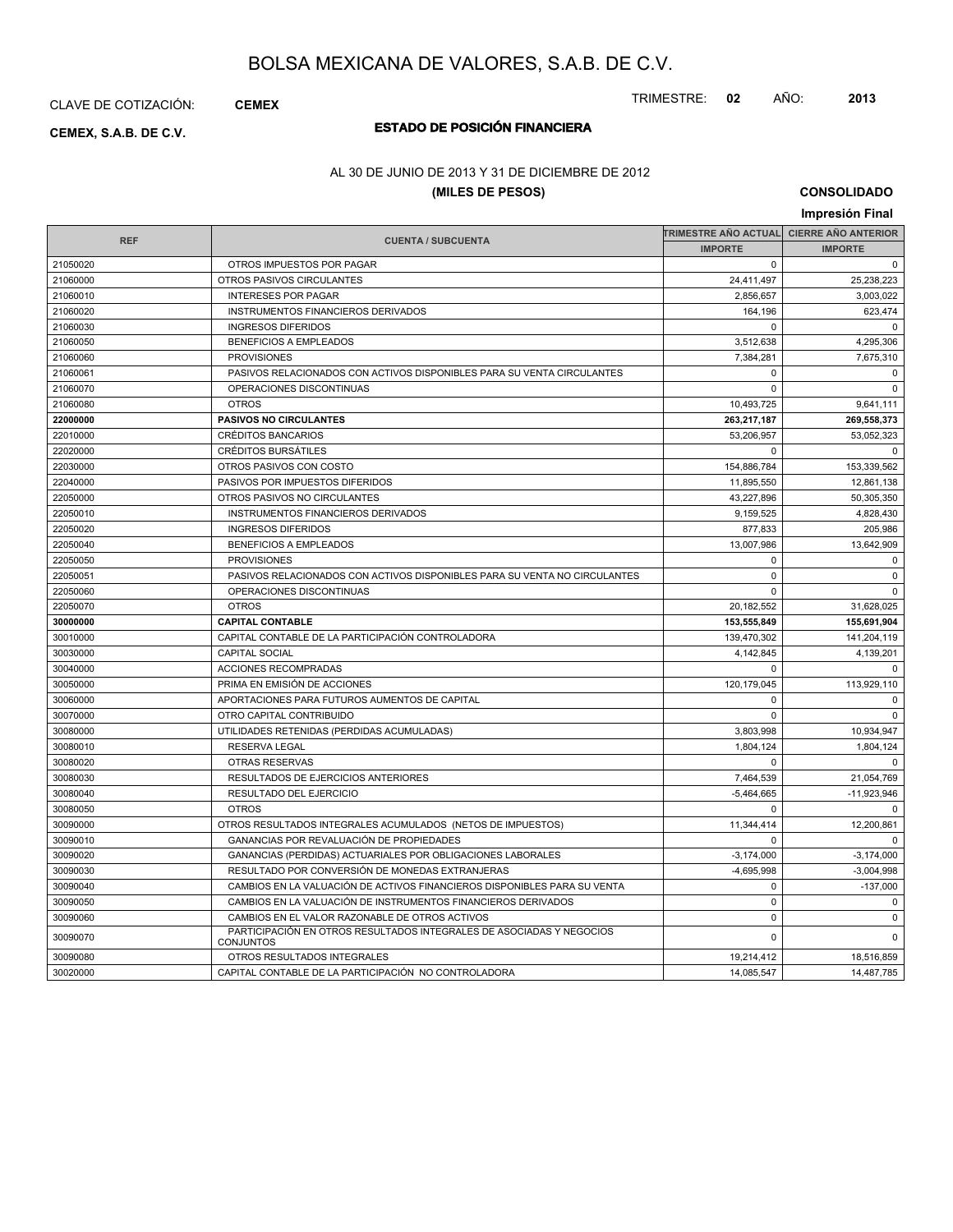CLAVE DE COTIZACIÓN: **CEMEX**

### **ESTADO DE POSICIÓN FINANCIERA CEMEX, S.A.B. DE C.V. DATOS INFORMATIVOS**

### AL 30 DE JUNIO DE 2013 Y 31 DE DICIEMBRE DE 2012

### **(MILES DE PESOS)**

### **CONSOLIDADO**

TRIMESTRE: **02** AÑO: **2013**

### **Impresión Final**

| <b>REF</b> | <b>CONCEPTOS</b>                            | <b>TRIMESTRE AÑO ACTUAL</b> | <b>CIERRE AÑO ANTERIOR</b> |
|------------|---------------------------------------------|-----------------------------|----------------------------|
|            |                                             | <b>IMPORTE</b>              | <b>IMPORTE</b>             |
| 91000010   | PASIVOS MONEDA EXTRANJERA CORTO PLAZO       | 43,875,847                  | 40,379,833                 |
| 91000020   | PASIVOS MONEDA EXTRANJERA LARGO PLAZO       | 243,208,485                 | 234,329,995                |
| 91000030   | CAPITAL SOCIAL NOMINAL                      | 94,743                      | 91,096                     |
| 91000040   | CAPITAL SOCIAL POR ACTUALIZACIÓN            | 4,047,497                   | 4,047,497                  |
| 91000050   | FONDOS PARA PENSIONES Y PRIMA DE ANTIGÜEDAD | 13,007,986                  | 13,642,909                 |
| 91000060   | NUMERO DE FUNCIONARIOS (*)                  | 10                          | 10                         |
| 91000070   | NUMERO DE EMPLEADOS (*)                     | 18,984                      | 23,814                     |
| 91000080   | NUMERO DE OBREROS (*)                       | 23,889                      | 20,081                     |
| 91000090   | NUMERO DE ACCIONES EN CIRCULACIÓN (*)       | 34, 155, 895, 029           | 32,808,442,644             |
| 91000100   | NUMERO DE ACCIONES RECOMPRADAS (*)          |                             | 0                          |
| 91000110   | EFECTIVO RESTRINGIDO (1)                    |                             | 0                          |
| 91000120   | DEUDA DE ASOCIADAS GARANTIZADA              |                             | 0                          |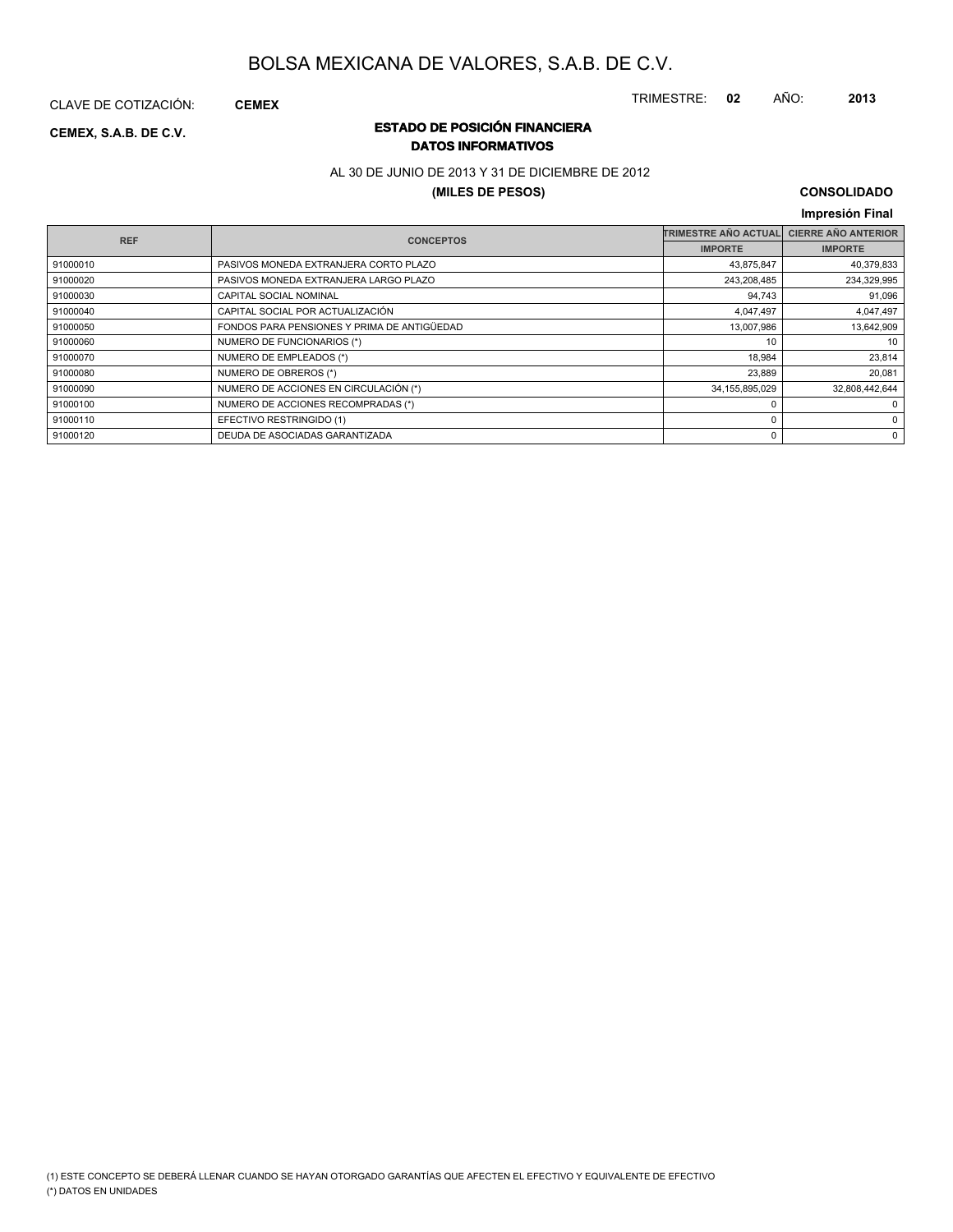**CEMEX, S.A.B. DE C.V.** CLAVE DE COTIZACIÓN: **CEMEX** TRIMESTRE: **02** AÑO: **2013**

### **ESTADOS DE RESULTADOS INTEGRALES**

#### **CONSOLIDADO**

### POR LOS PERIODOS DE SEIS Y TRES MESES TERMINADOS AL 30 DE JUNIO DE 2013 Y 2012

|            | PUR LUS PERIUDUS DE SEIS T-TRES MESES TERMINADUS AL 30 DE JUNIU DE ZUTS T-ZUTZ<br>(MILES DE PESOS) |                         |                  |                     | Impresión Final  |
|------------|----------------------------------------------------------------------------------------------------|-------------------------|------------------|---------------------|------------------|
|            |                                                                                                    | <b>AÑO ACTUAL</b>       |                  | <b>AÑO ANTERIOR</b> |                  |
| <b>REF</b> | <b>CUENTA / SUBCUENTA</b>                                                                          | <b>ACUMULADO</b>        | <b>TRIMESTRE</b> | <b>ACUMULADO</b>    | <b>TRIMESTRE</b> |
| 40010000   | <b>INGRESOS NETOS</b>                                                                              | 92,478,288              | 50,630,523       | 97,693,863          | 52,475,938       |
| 40010010   | <b>SERVICIOS</b>                                                                                   | $\mathbf 0$             | $\mathbf 0$      | $\mathbf 0$         | $\mathbf 0$      |
| 40010020   | <b>VENTA DE BIENES</b>                                                                             | 92,478,288              | 50,630,523       | 97,693,863          | 52,475,938       |
| 40010030   | <b>INTERESES</b>                                                                                   | $\mathsf 0$             | 0                | 0                   | $\mathsf 0$      |
| 40010040   | <b>REGALIAS</b>                                                                                    | $\mathsf 0$             | $\mathbf 0$      | 0                   | $\pmb{0}$        |
| 40010050   | <b>DIVIDENDOS</b>                                                                                  | $\mathbf 0$             | $\mathbf 0$      | $\mathbf 0$         | $\mathbf 0$      |
| 40010060   | ARRENDAMIENTO                                                                                      | $\mathbf 0$             | $\mathbf 0$      | 0                   | $\mathbf 0$      |
| 40010061   | CONSTRUCCIÓN                                                                                       | $\mathsf 0$             | $\mathbf 0$      | 0                   | $\mathsf 0$      |
| 40010070   | <b>OTROS</b>                                                                                       | $\mathbf 0$             | $\Omega$         | $\mathbf 0$         | $\mathbf 0$      |
| 40020000   | <b>COSTO DE VENTAS</b>                                                                             | 64,837,020              | 34,446,683       | 69,774,167          | 36,708,422       |
| 40021000   | UTILIDAD (PÉRDIDA) BRUTA                                                                           | 27.641.268              | 16,183,840       | 27,919,696          | 15,767,516       |
| 40030000   | <b>GASTOS GENERALES</b>                                                                            | 18,924,277              | 10,482,480       | 19,883,232          | 10,832,690       |
| 40040000   | UTILIDAD (PÉRDIDA) ANTES DE OTROS INGRESOS Y GASTOS, NETO                                          | 8,716,991               | 5,701,360        | 8,036,464           | 4,934,826        |
| 40050000   | OTROS INGRESOS Y (GASTOS), NETO                                                                    | 1,580,481               | $-1,333,943$     | -367,878            | $-144,210$       |
| 40060000   | UTILIDAD (PÉRDIDA) DE OPERACIÓN (*)                                                                | 7,136,510               | 4,367,417        | 7,668,586           | 4,790,616        |
| 40070000   | <b>INGRESOS FINANCIEROS</b>                                                                        | 1,109,631               | 1,391,798        | 801,616             | 130,648          |
| 40070010   | <b>INTERESES GANADOS</b>                                                                           | 86,799                  | 54,869           | 197,693             | 72,626           |
| 40070020   | UTILIDAD POR FLUCTUACIÓN CAMBIARIA, NETO                                                           | $\mathbf 0$             | 1,283,409        | 325,510             | $\mathbf 0$      |
| 40070030   | UTILIDAD POR DERIVADOS, NETO                                                                       | $\Omega$                | 0                | $\Omega$            | $\mathbf 0$      |
| 40070040   | UTILIDAD POR CAMBIOS EN VALOR RAZONABLE DE INSTRUMENTOS<br><b>FINANCIEROS</b>                      | 901,507                 | $\mathbf 0$      | 160,789             | $\mathbf 0$      |
| 40070050   | OTROS INGRESOS FINANCIEROS                                                                         | 121,325                 | 53,520           | 117,624             | 58,022           |
| 40080000   | <b>GASTOS FINANCIEROS</b>                                                                          | 9,780,563               | 5,451,634        | 9,567,122           | 6,790,756        |
| 40080010   | <b>INTERESES PAGADOS</b>                                                                           | 7,987,551               | 4,046,067        | 8,065,605           | 4,140,529        |
| 40080020   | PÉRDIDA POR FLUCTUACIÓN CAMBIARIA, NETO                                                            | 205,293                 | $\Omega$         | 0                   | 1,605,513        |
| 40080030   | PÉRDIDA POR DERIVADOS, NETO                                                                        | $\mathbf 0$             | $\Omega$         | $\Omega$            | $\mathbf 0$      |
| 40080050   | PÉRDIDA POR CAMBIOS EN VALOR RAZONABLE DE INSTRUMENTOS<br><b>FINANCIEROS</b>                       | $\mathbf 0$             | 651,337          | $\Omega$            | 215,852          |
| 40080060   | OTROS GASTOS FINANCIEROS                                                                           | 1,587,719               | 754,230          | 1,501,517           | 828,862          |
| 40090000   | <b>INGRESOS (GASTOS) FINANCIEROS NETO</b>                                                          | $-8,670,932$            | -4,059,836       | 8,765,506           | $-6,660,108$     |
| 40100000   | PARTICIPACIÓN EN LOS RESULTADOS DE ASOCIADAS Y NEGOCIOS<br><b>CONJUNTOS</b>                        | 32,426                  | 92,858           |                     | 174,119          |
| 40110000   | UTILIDAD (PÉRDIDA) ANTES DE IMPUESTOS A LA UTILIDAD                                                | $-1,501,996$<br>400,439 |                  | -937,646            | $-1,695,373$     |
| 40120000   | <b>IMPUESTOS A LA UTILIDAD</b>                                                                     | 3,398,269               | 1,954,483        | 1,896,446           | 752,222          |
| 40120010   | <b>IMPUESTO CAUSADO</b>                                                                            | 4,435,865               | 2,479,043        | 3,401,183           | 2,256,959        |
| 40120020   | $-1,037,596$<br>$-524,560$<br><b>IMPUESTO DIFERIDO</b>                                             |                         |                  | $-1,504,737$        | $-1,504,737$     |
| 40130000   | UTILIDAD (PÉRDIDA) DE LAS OPERACIONES CONTINUAS                                                    | -4.900.265              | $-1.554.044$     | -2.834.092          | $-2,447,595$     |
| 40140000   | UTILIDAD (PÉRDIDA) DE LAS OPERACIONES DISCONTINUAS, NETO                                           | $\mathbf 0$             | $\mathbf 0$      | $\mathbf 0$         | $\mathbf 0$      |
| 40150000   | UTILIDAD (PÉRDIDA) NETA                                                                            | -4,900,265              | $-1,554,044$     | -2,834,092          | $-2,447,595$     |
| 40160000   | PARTICIPACIÓN NO CONTROLADORA EN LA UTILIDAD (PÉRDIDA) NETA                                        | 564,400                 | 371,492          | 90,213              | 93,151           |
| 40170000   | PARTICIPACIÓN CONTROLADORA EN LA UTILIDAD (PÉRDIDA) NETA                                           | $-5,464,665$            | $-1,925,536$     | $-2,924,305$        | $-2,540,746$     |
|            |                                                                                                    |                         |                  |                     |                  |
| 40180000   | UTILIDAD (PÉRDIDA) NETA BÁSICA POR ACCIÓN                                                          | $-0.15$                 | $-0.05$          | $-0.08$             | $-0.07$          |
| 40190000   | UTILIDAD (PÉRDIDA) NETA POR ACCIÓN DILUIDA                                                         | $-0.15$                 | $-0.05$          | $-0.08$             | $-0.07$          |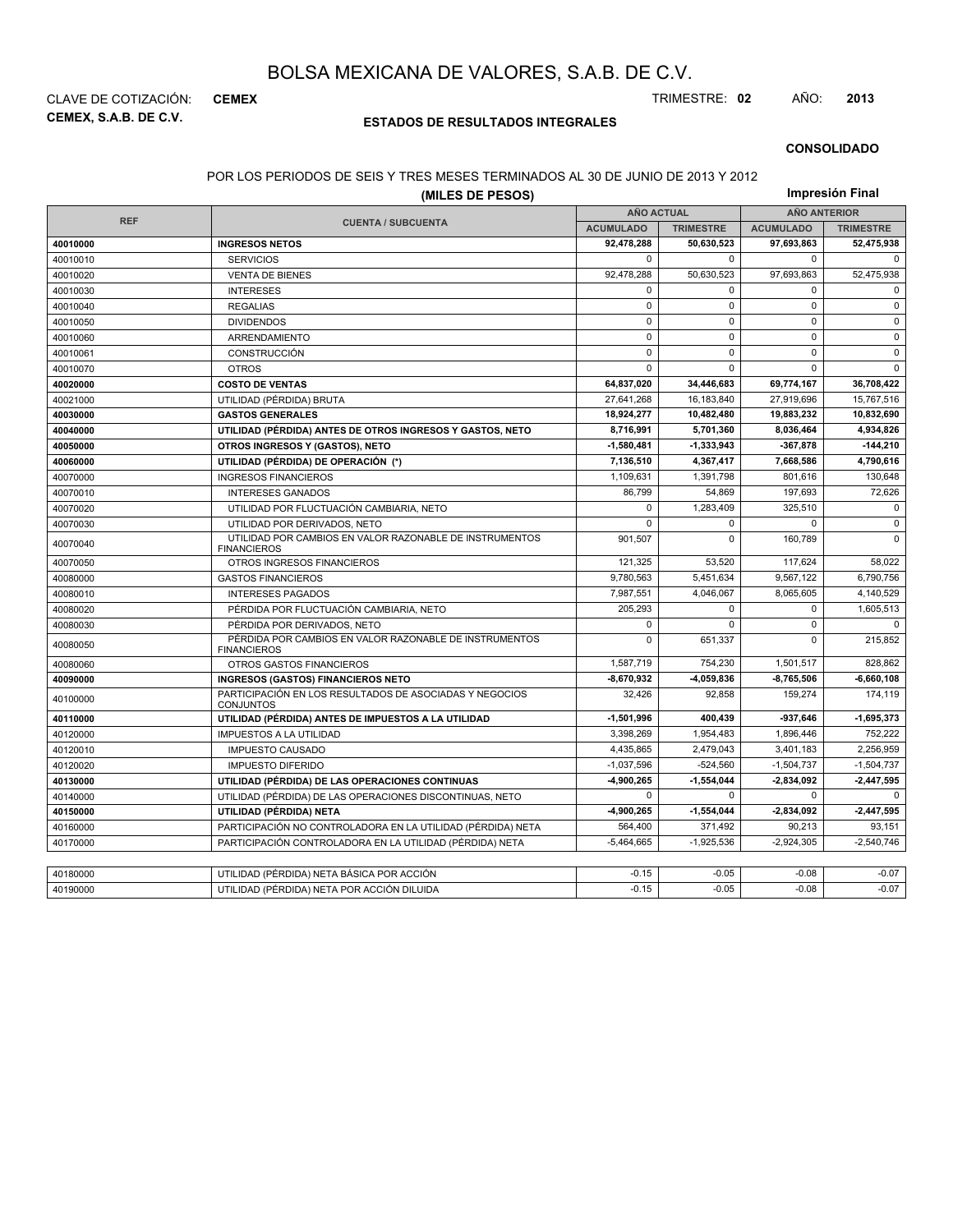### **ESTADOS DE RESULTADOS INTEGRALES OTROS RESULTADOS INTEGRALES (NETOS DE**

### **IMPUESTOS)**

POR LOS PERIODOS DE SEIS Y TRES MESES TERMINADOS AL 30 DE JUNIO DE 2013 Y 2012

**(MILES DE PESOS)**

**Impresión Final**

-6,176,265 -2,847,669 -6,449,305 2,830,656

|            |                                                                                                 |                  | <b>AÑO ACTUAL</b> | <b>AÑO ANTERIOR</b> |                  |  |
|------------|-------------------------------------------------------------------------------------------------|------------------|-------------------|---------------------|------------------|--|
| <b>REF</b> | <b>CUENTA / SUBCUENTA</b>                                                                       | <b>ACUMULADO</b> | <b>TRIMESTRE</b>  | <b>ACUMULADO</b>    | <b>TRIMESTRE</b> |  |
| 40200000   | UTILIDAD (PÉRDIDA) NETA                                                                         | -4,900,265       | $-1,554,044$      | 2,834,092           | $-2,447,595$     |  |
|            | PARTIDAS QUE NO SERAN RECLASIFICADAS A RESULTADOS                                               |                  |                   |                     |                  |  |
| 40210000   | <b>GANANCIAS POR REVALUACIÓN DE PROPIEDADES</b>                                                 | $\Omega$         | U                 | $\Omega$            |                  |  |
| 40220000   | GANANCIAS (PÉRDIDAS) ACTUARIALES POR OBLIGACIONES LABORALES                                     | $\Omega$         | 0                 | $\Omega$            | $\Omega$         |  |
| 40220100   | PARTICIPACIÓN EN RESULTADOS POR REVALUACIÓN DE PROPIEDADES DE<br>ASOCIADAS Y NEGOCIOS CONJUNTOS | U                |                   |                     |                  |  |
|            | <b>PARTIDAS QUE PUEDEN SER RECLASIFICADAS SUBSECUENTEMENTE A</b><br><b>RESULTADOS</b>           |                  |                   |                     |                  |  |
| 40230000   | RESULTADO POR CONVERSIÓN DE MONEDAS EXTRANJERAS                                                 | $-1,691,000$     | $-1,901,533$      | $-2,883,000$        | 6,195,319        |  |
| 40240000   | CAMBIOS EN LA VALUACIÓN DE ACTIVOS FINANCIEROS DISPONIBLES PARA<br><b>SU VENTA</b>              | 137.000          |                   | 227,000             | 45,083           |  |
| 40250000   | CAMBIOS EN LA VALUACIÓN DE INSTRUMENTOS FINANCIEROS DERIVADOS                                   | 0                | $\Omega$          | $\Omega$            | $\Omega$         |  |
| 40260000   | CAMBIOS EN EL VALOR RAZONABLE DE OTROS ACTIVOS                                                  | $\Omega$         | U                 | $\Omega$            | $\Omega$         |  |
| 40270000   | PARTICIPACIÓN EN OTROS RESULTADOS INTEGRALES DE ASOCIADAS Y<br>NEGOCIOS CONJUNTOS               |                  | U                 | $\Omega$            | $\Omega$         |  |
| 40280000   | OTROS RESULTADOS INTEGRALES                                                                     | 842,400          | 842,400           | $-869,000$          | $-869,000$       |  |
| 40290000   | TOTAL DE OTROS RESULTADOS INTEGRALES                                                            | -711,600         | $-922, 133$       | 3,525,000           | 5,371,402        |  |
|            |                                                                                                 |                  |                   |                     |                  |  |
| 40300000   | UTILIDAD (PÉRDIDA) INTEGRAL                                                                     | $-5,611,865$     | $-2,476,177$      | $-6,359,092$        | 2,923,807        |  |
| 40320000   | UTILIDAD (PÉRDIDA) INTEGRAL ATRIBUIBLE A LA PARTICIPACIÓN NO<br><b>CONTROLADORA</b>             | 564,400          | 371.492           | 90,213              | 93,151           |  |

<sup>40310000</sup> UTILIDAD (PÉRDIDA) INTEGRAL ATRIBUIBLE A LA PARTICIPACIÓN CONTROLADORA

**CEMEX, S.A.B. DE C.V.** CLAVE DE COTIZACIÓN: **CEMEX** TRIMESTRE: **02** AÑO: **2013**

**CONSOLIDADO**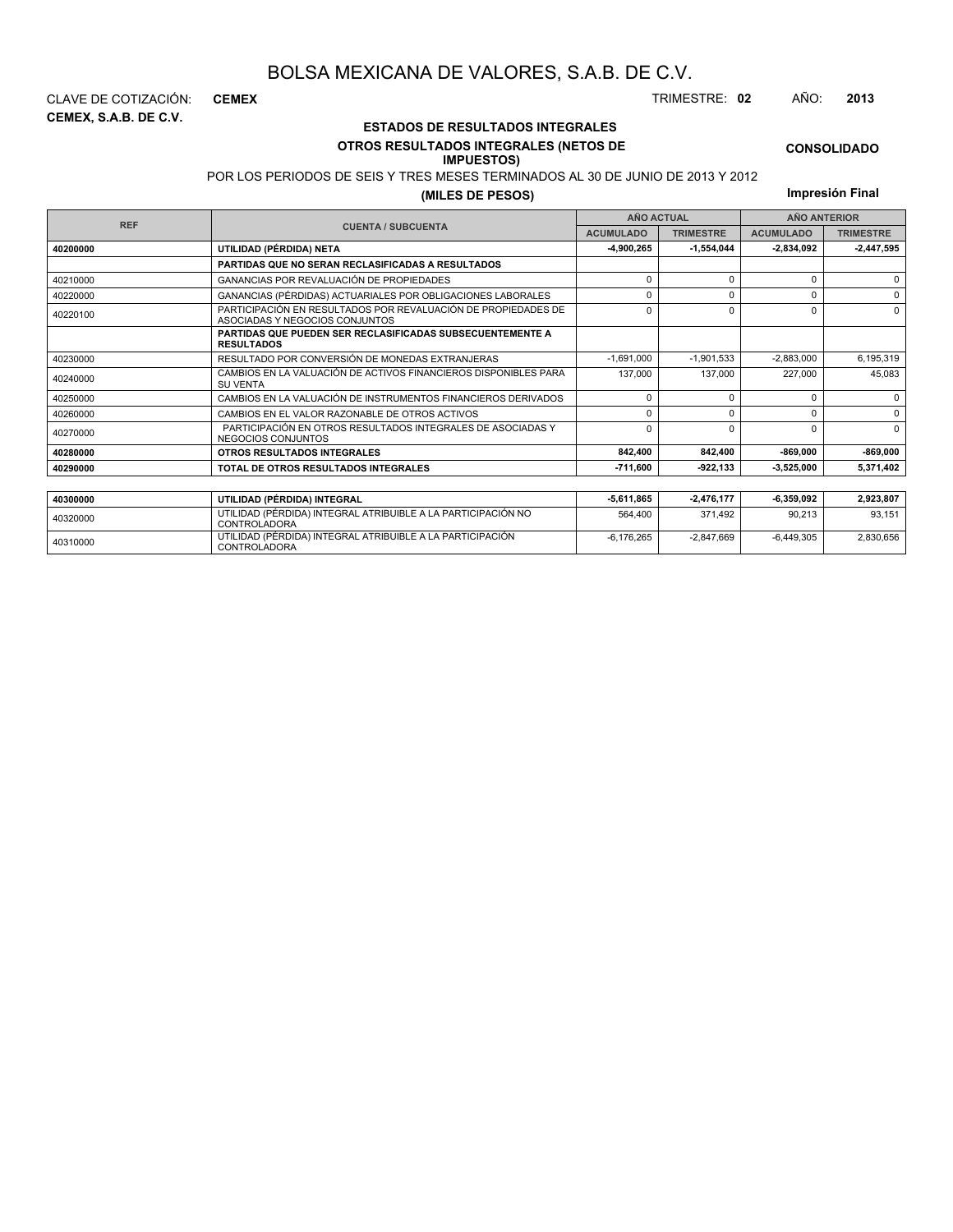**CEMEX, S.A.B. DE C.V.** CLAVE DE COTIZACIÓN: **CEMEX** TRIMESTRE: **02** AÑO: **2013**

### **ESTADOS DE RESULTADOS INTEGRALES DATOS INFORMATIVOS**

#### **CONSOLIDADO**

**Impresión Final**

#### POR LOS PERIODOS DE SEIS Y TRES MESES TERMINADOS AL 30 DE JUNIO DE 2013 Y 2012

### **(MILES DE PESOS)**

| <b>REF</b> |                                       |                  | <b>AÑO ACTUAL</b> | <b>ANO ANTERIOR</b> |                  |  |
|------------|---------------------------------------|------------------|-------------------|---------------------|------------------|--|
|            | <b>CUENTA / SUBCUENTA</b>             | <b>ACUMULADO</b> | <b>TRIMESTRE</b>  | <b>ACUMULADO</b>    | <b>TRIMESTRE</b> |  |
| 92000010   | DEPRECIACIÓN Y AMORTIZACIÓN OPERATIVA | 7.086.121        | 3.530.229         | 8.828.047           | 4,608,271        |  |
| 92000020   | PTU CAUSADA                           | .106             | $-615$            | 1.788               | .250             |  |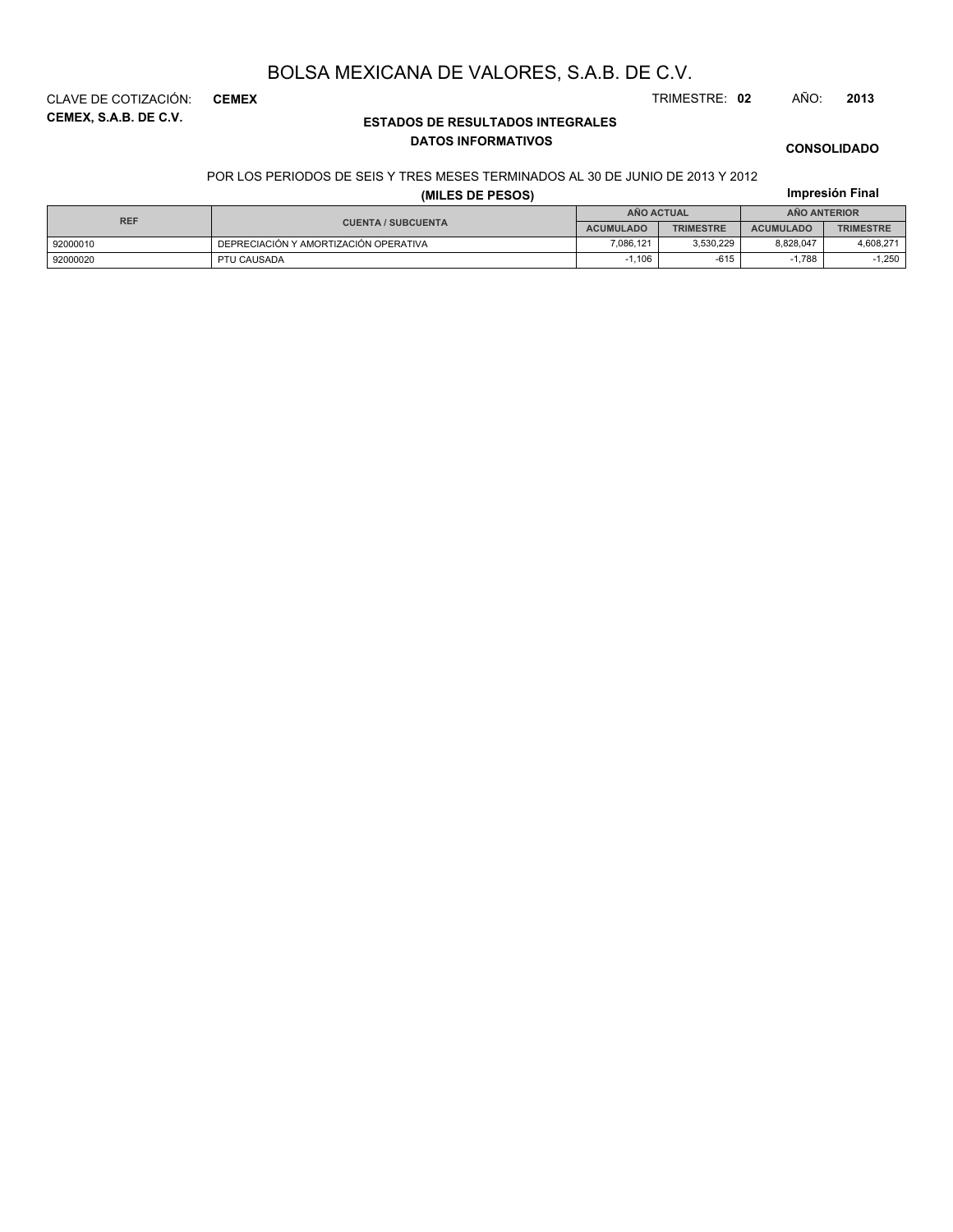**CEMEX, S.A.B. DE C.V.** CLAVE DE COTIZACIÓN: **CEMEX** TRIMESTRE: **02** AÑO: **2013**

### **ESTADOS DE RESULTADOS INTEGRALES DATOS INFORMATIVOS (12 MESES)**

### **CONSOLIDADO**

#### POR LOS PERIODOS DE SEIS Y TRES MESES TERMINADOS AL 30 DE JUNIO DE 2013 Y 2012

**(MILES DE PESOS)**

| <b>REF</b> |                                                              | <b>AÑO</b>    |                 |
|------------|--------------------------------------------------------------|---------------|-----------------|
|            | <b>CUENTA / SUBCUENTA</b>                                    | <b>ACTUAL</b> | <b>ANTERIOR</b> |
| 92000030   | INGRESOS NETOS (**)                                          | 191.820.784   | 198,586,114     |
| 92000040   | UTILIDAD (PÉRDIDA) DE OPERACIÓN (**)                         | 11.109.025    | 11,857,220      |
| 92000050   | PARTICIPACIÓN CONTROLADORA EN LA UTILIDAD (PÉRDIDA) NETA(**) | $-14.464.307$ | $-22,531,506$   |
| 92000060   | UTILIDAD (PÉRDIDA) NETA (**)                                 | $-13.328.537$ | $-22,443,125$   |
| 92000070   | DEPRECIACIÓN Y AMORTIZACIÓN OPERATIVA (**)                   | 15,632,797    | 17,745,127      |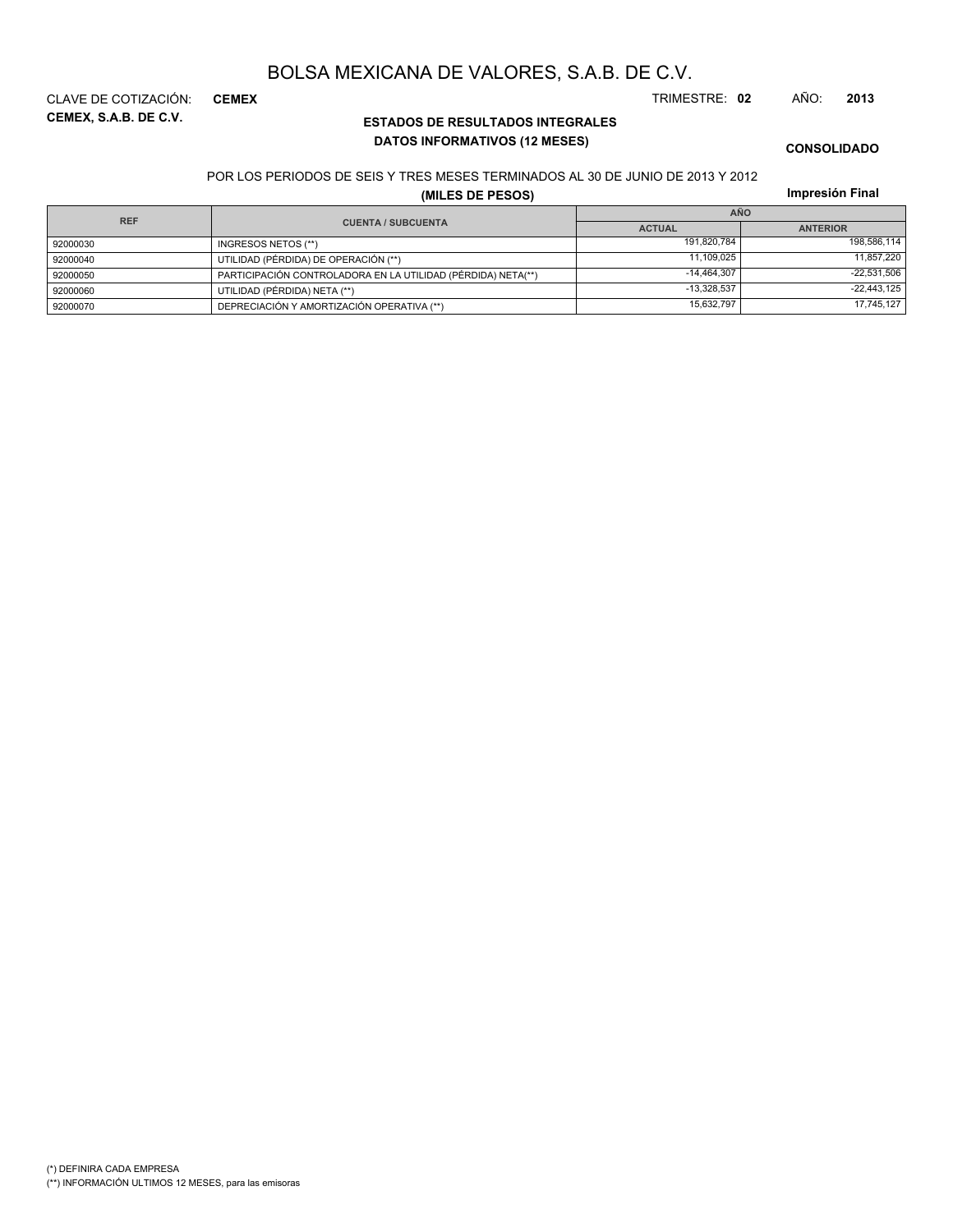CLAVE DE COTIZACIÓN: **CEMEX**

**INDIRECTO) CEMEX, S.A.B. DE C.V.**

TRIMESTRE: **02** AÑO: **2013**

# **ESTADOS DE FLUJOS DE EFECTIVO (METODO**

AL 30 DE JUNIO DE 2013 Y 2012

**(MILES DE PESOS)**

**Impresión Final**

|                                      |                                                                                                                           | TRIMESTRE AÑO ACTUAL     | TRIMESTRE AÑO ANTERIOR  |
|--------------------------------------|---------------------------------------------------------------------------------------------------------------------------|--------------------------|-------------------------|
| <b>REF</b>                           | <b>CUENTA/SUBCUENTA</b>                                                                                                   | <b>IMPORTE</b>           | <b>IMPORTE</b>          |
| <b>ACTIVIDADES DE OPERACIÓN</b>      |                                                                                                                           |                          |                         |
| 50010000                             | UTILIDAD (PÉRDIDA) NETA ANTES DE IMPUESTOS A LA UTILIDAD                                                                  | $-1,501,996$             | -937,646                |
| 50020000                             | +(-) PARTIDAS SIN IMPACTO EN EL EFECTIVO                                                                                  | 1,106                    | 1,788                   |
| 50020010                             | + ESTIMACIÓN DEL PERIODO                                                                                                  | 0                        | $\mathbf 0$             |
| 50020020                             | +PROVISIÓN DEL PERIODO                                                                                                    | 0                        | $\mathbf 0$             |
| 50020030                             | + (-) OTRAS PARTIDAS NO REALIZADAS                                                                                        | 1,106                    | 1,788                   |
| 50030000                             | +(-) PARTIDAS RELACIONADAS CON ACTIVIDADES DE INVERSIÓN                                                                   | 7,710,840                | 8,418,937               |
| 50030010                             | + DEPRECIACIÓN Y AMORTIZACIÓN DEL PERIODO                                                                                 | 7,086,121                | 8,828,468               |
| 50030020                             | (-) + UTILIDAD O PERDIDA EN VENTA DE PROPIEDADES PLANTA Y EQUIPO                                                          | 181,365                  | $-75,333$               |
| 50030030                             | +(-) PÉRDIDA (REVERSIÓN) POR DETERIORO                                                                                    | 693,459                  | 152,328                 |
| 50030040                             | (-)+PARTICIPACIÓN EN ASOCIADAS Y NEGOCIOS CONJUNTOS                                                                       | $-32,426$                | $-159,274$              |
| 50030050                             | (-)DIVIDENDOS COBRADOS                                                                                                    | $-9,555$                 | $-11,932$               |
| 50030060                             | (-)INTERESES A FAVOR                                                                                                      | $-208, 124$              | $-315,320$              |
| 50030070                             | (-)FLUCTUACIÓN CAMBIARIA                                                                                                  | $\mathbf 0$              | $\mathbf 0$             |
| 50030080                             | (-) +OTRAS PARTIDAS                                                                                                       | $\Omega$                 | $\mathbf 0$             |
| 50040000                             | +(-) PARTIDAS RELACIONADAS CON ACTIVIDADES DE FINANCIAMIENTO                                                              | 8,879,056                | 9,080,823               |
| 50040010                             | (+)INTERESES DEVENGADOS                                                                                                   | 9,575,270                | 9,567,122               |
| 50040020                             | (+)FLUCTUACIÓN CAMBIARIA                                                                                                  | 205,293                  | $-325,510$              |
| 50040030                             | (+)OPERACIONES FINANCIERAS DE DERIVADOS                                                                                   | $-901,507$               | $-160,789$              |
| 50040040                             | + (-) OTRAS PARTIDAS                                                                                                      | 0                        | $\mathbf 0$             |
| 50050000                             | FLUJO DERIVADO DEL RESULTADO ANTES DE IMPUESTOS A LA UTILIDAD                                                             | 15,089,006               | 16,563,902              |
| 50060000                             | FLUJOS GENERADOS O UTILIZADOS EN LA OPERACIÓN                                                                             | $-12, 154, 530$          | $-10,463,729$           |
|                                      |                                                                                                                           |                          |                         |
| 50060010                             | + (-) DECREMENTO (INCREMENTO) EN CLIENTES                                                                                 | -4,980,881               | $-148,127$              |
| 50060020<br>50060030                 | + (-) DECREMENTO (INCREMENTO) EN INVENTARIOS<br>+ (-) DECREMENTO (INCREMENTO) EN OTRAS CUENTAS POR COBRAR Y OTROS ACTIVOS | $-105,723$<br>$-963,913$ | 859,015<br>$-1,491,952$ |
| 50060040                             | <b>CIRCULANTES</b><br>+ (-) INCREMENTO (DECREMENTO) EN PROVEEDORES                                                        | 808,626                  | $-826,404$              |
| 50060050                             | + (-) INCREMENTO (DECREMENTO) EN OTROS PASIVOS                                                                            | $-1,725,849$             | $-5,510,950$            |
| 50060060                             |                                                                                                                           | $-5,186,790$             | $-3,345,311$            |
| 50070000                             | + (-)IMPUESTOS A LA UTILIDAD PAGADOS O DEVUELTOS<br>FLUJOS NETOS DE EFECTIVO DE ACTIVIDADES DE OPERACIÓN                  | 2,934,476                | 6,100,173               |
| <b>ACTIVIDADES DE INVERSIÓN</b>      |                                                                                                                           |                          |                         |
| 50080000                             | FLUJOS NETOS DE EFECTIVO DE ACTIVIDADES DE INVERSIÓN                                                                      | $-423,673$               | $-391,823$              |
|                                      | (-)INVERSIONES CON CARÁCTER PERMANENTE                                                                                    | 0                        | $\mathbf 0$             |
| 50080010<br>50080020                 | +DISPOSICIONES DE INVERSIONES CON CARÁCTER PERMANENTE                                                                     |                          | $\mathbf 0$             |
|                                      |                                                                                                                           | 1,129,224                |                         |
| 50080030                             | (-)INVERSION EN PROPIEDADES, PLANTA Y EQUIPO                                                                              | $-2,328,119$             | $-2,438,033$            |
| 50080040                             | +VENTA DE PROPIEDADES, PLANTA Y EQUIPO                                                                                    | 1,231,602                | 690,484                 |
| 50080050                             | (-) INVERSIONES TEMPORALES                                                                                                | $-135,947$               | 1,361,670               |
| 50080060                             | +DISPOSICION DE INVERSIONES TEMPORALES                                                                                    | $\mathbf 0$              | $\mathbf 0$             |
| 50080070                             | (-)INVERSION EN ACTIVOS INTANGIBLES                                                                                       | $-237,509$               | $-232,921$              |
| 50080080                             | +DISPOSICION DE ACTIVOS INTANGIBLES                                                                                       | $\mathbf 0$              | $\mathsf 0$             |
| 50080090                             | (-)ADQUISICIONES DE NEGOCIOS                                                                                              | $\mathbf 0$              | $\mathbf 0$             |
| 50080100                             | +DISPOSICIONES DE NEGOCIOS                                                                                                | 0                        | $\mathbf 0$             |
| 50080110                             | +DIVIDENDOS COBRADOS                                                                                                      | 9,555                    | 11,932                  |
| 50080120                             | +INTERESES COBRADOS                                                                                                       | 188,440                  | 300,639                 |
| 50080130                             | +(-) DECREMENTO (INCREMENTO) ANTICIPOS Y PRESTAMOS A TERCEROS                                                             | $-280,919$               | $-85,594$               |
| 50080140                             | + (-) OTRAS PARTIDAS                                                                                                      | 0                        | $\mathbf 0$             |
| <b>ACTIVIDADES DE FINANCIAMIENTO</b> |                                                                                                                           |                          |                         |
| 50090000                             | FLUJOS NETOS DE EFECTIVO DE ACTIVIDADES DE FINANCIAMIENTO                                                                 | $-5,316,714$             | $-13,485,704$           |
| 50090010                             | + FINANCIAMIENTOS BANCARIOS                                                                                               | 3,254,477                | $-3,659,563$            |
| 50090020                             | + FINANCIAMIENTOS BURSÁTILES                                                                                              | $\mathbf 0$              | $\mathbf 0$             |
| 50090030                             | + OTROS FINANCIAMIENTOS                                                                                                   | 706,870                  | $-638,283$              |
| 50090040                             | (-) AMORTIZACIÓN DE FINANCIAMIENTOS BANCARIOS                                                                             | 0                        | $\mathbf 0$             |
| 50090050                             | (-) AMORTIZACIÓN DE FINANCIAMIENTOS BURSÁTILES                                                                            | $\pmb{0}$                | 0                       |
| 50090060                             | (-) AMORTIZACIÓN DE OTROS FINANCIAMIENTOS                                                                                 | $\pmb{0}$                | 0                       |
| 50090070                             | + (-) INCREMENTO (DECREMENTO) EN EL CAPITAL SOCIAL                                                                        | $\mathbf 0$              | $\mathbf 0$             |
| 50090080                             | (-) DIVIDENDOS PAGADOS                                                                                                    | $\pmb{0}$                | 0                       |
| 50090090                             | + PRIMA EN EMISIÓN DE ACCIONES                                                                                            | $\pmb{0}$                | 0                       |
| 50090100                             | + APORTACIONES PARA FUTUROS AUMENTOS DE CAPITAL                                                                           | $\mathbf 0$              | $\mathbf 0$             |
| 50090110                             | (-)INTERESES PAGADOS                                                                                                      | $-9,282,936$             | -9,343,849              |
| 50090120                             | (-)RECOMPRA DE ACCIONES                                                                                                   | 0                        | $\mathbf 0$             |
| 50090130                             | + (-) OTRAS PARTIDAS                                                                                                      | 4,875                    | 155,991                 |

**CONSOLIDADO**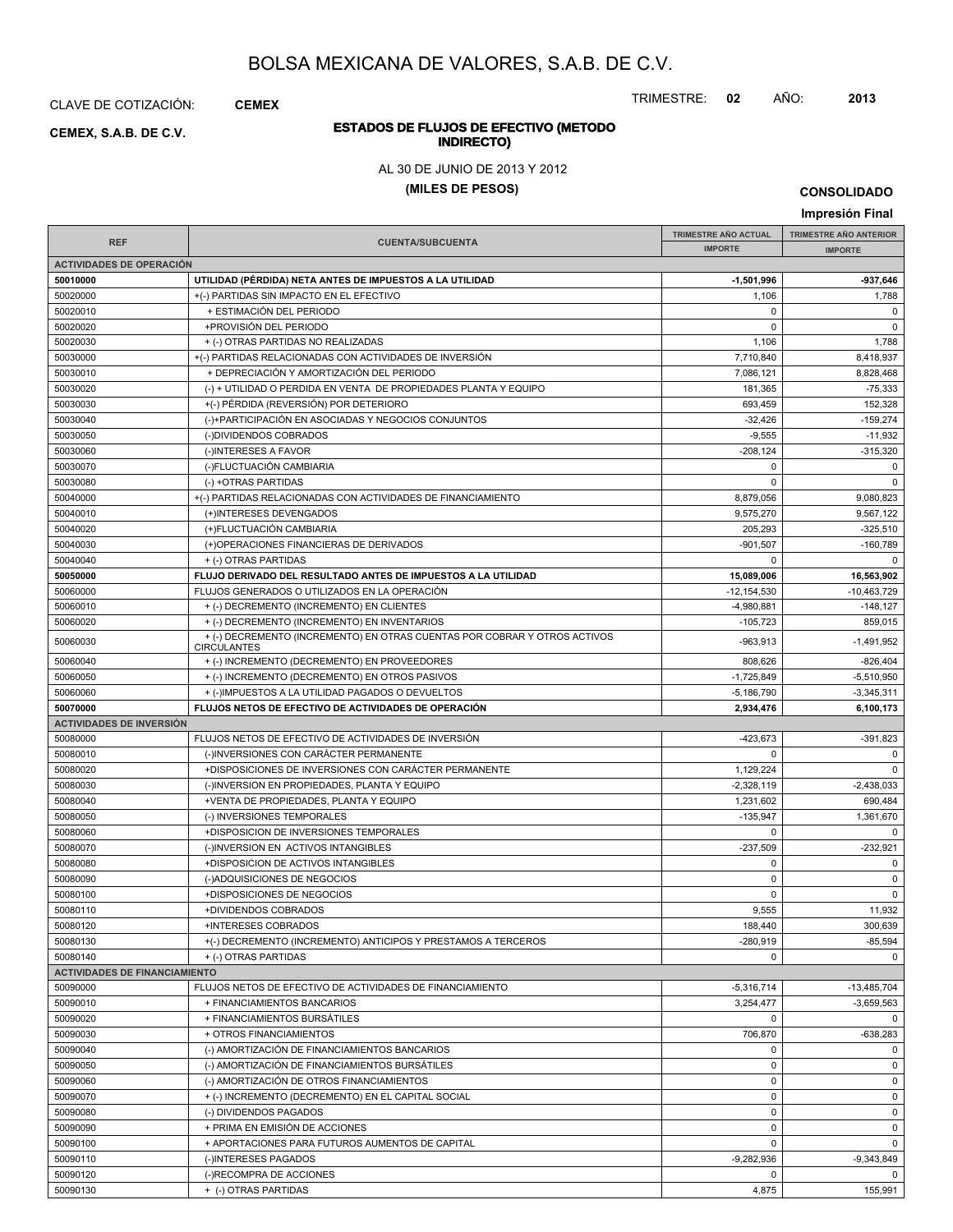TRIMESTRE: **02** AÑO: **2013**

# **ESTADOS DE FLUJOS DE EFECTIVO (METODO**

AL 30 DE JUNIO DE 2013 Y 2012

**(MILES DE PESOS)**

**CONSOLIDADO Impresión Final**

|          | <b>REF</b><br><b>CUENTA/SUBCUENTA</b>                           |              | <b>TRIMESTRE AÑO ANTERIOR</b> |
|----------|-----------------------------------------------------------------|--------------|-------------------------------|
|          |                                                                 |              | <b>IMPORTE</b>                |
| 50100000 | INCREMENTO (DISMINUCION) DE EFECTIVO Y EQUIVALENTES DE EFECTIVO | $-2.805.911$ | 7.777.354                     |
| 50110000 | CAMBIOS EN EL VALOR DEL EFECTIVO Y EQUIVALENTES DE EFECTIVO     |              |                               |
| 50120000 | EFECTIVO Y EQUIVALENTES DE EFECTIVO AL PRINCIPIO DEL PERIODO    | 12.477.709   | 16.128.431                    |
| 50130000 | EFECTIVO Y EQUIVALENTES DE EFECTIVO AL FINAL DEL PERIODO        | 9.671.798    | 8.351.077                     |

**INDIRECTO) CEMEX, S.A.B. DE C.V.**

CLAVE DE COTIZACIÓN: **CEMEX**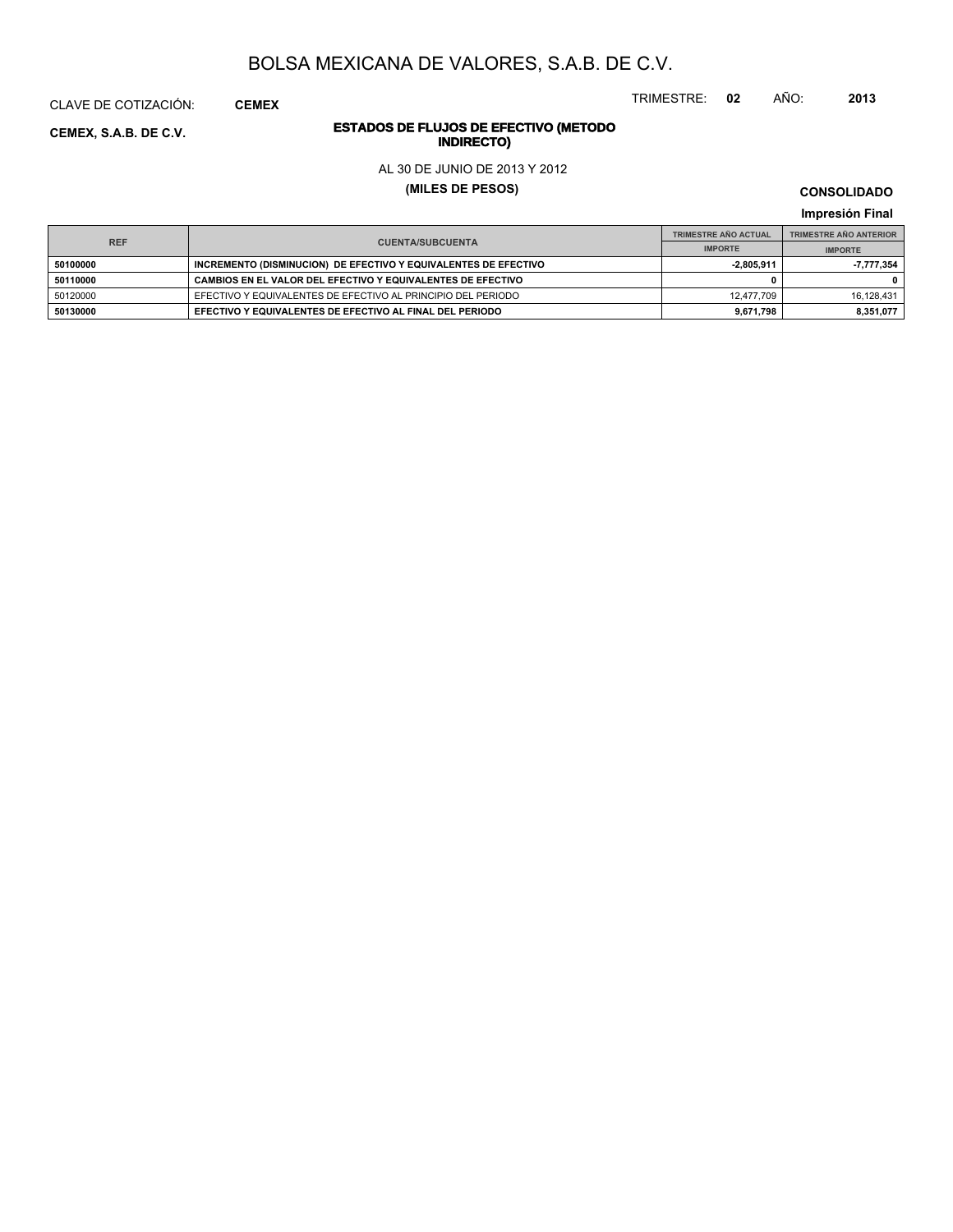**CEMEX, S.A.B. DE C.V.**CLAVE DE COTIZACIÓN:**CEMEX**: **CEMEX** TRIMESTRE:

#### TRIMESTRE: 02 AÑO: **<sup>2013</sup>**

### **ESTADOS DE VARIACIONES EN EL CAPITALCONTABLE(MILES DE PESOS)**

### **CONSOLIDADO**

**Impresión Final**

|                                                                     |                       |                                       |                                                         | <b>APORTACIONES</b>                                         |                                           |                 | UTILIDADES O PÉRDIDAS<br><b>ACUMULADAS</b>                               | <b>OTROS</b><br><b>RESULTADOS</b>                                        |                                             |                                                   |                                            |
|---------------------------------------------------------------------|-----------------------|---------------------------------------|---------------------------------------------------------|-------------------------------------------------------------|-------------------------------------------|-----------------|--------------------------------------------------------------------------|--------------------------------------------------------------------------|---------------------------------------------|---------------------------------------------------|--------------------------------------------|
| <b>CONCEPTOS</b>                                                    | <b>CAPITAL SOCIAL</b> | <b>ACCIONES</b><br><b>RECOMPRADAS</b> | <b>PRIMA EN</b><br><b>EMISIÓN DE</b><br><b>ACCIONES</b> | <b>PARA FUTUROS</b><br><b>AUMENTOS DE</b><br><b>CAPITAL</b> | <b>OTRO CAPITAL</b><br><b>CONTRIBUIDO</b> | <b>RESERVAS</b> | <b>UTILIDADES</b><br><b>RETENIDAS</b><br>(PÉRDIDAS<br><b>ACUMULADAS)</b> | <b>INTEGRALES</b><br><b>ACUMULADOS</b><br>(NETOS DE<br><b>IMPUESTOS)</b> | <b>PARTICIPACIÓN</b><br><b>CONTROLADORA</b> | PARTICIPACIÓN<br><b>NO</b><br><b>CONTROLADORA</b> | <b>TOTAL DE CAPITAL</b><br><b>CONTABLE</b> |
| SALDO INICIAL AL 1 DE ENERO DEL 2012                                | 4,134,712             | 0                                     | 109,309,000                                             |                                                             | $\mathbf{0}$                              | 0               | 26,761,000                                                               | 14,798,162                                                               | 155,002,874                                 | 16,601,467                                        | 171,604,341                                |
| AJUSTES RETROSPECTIVOS                                              |                       |                                       |                                                         |                                                             |                                           |                 |                                                                          |                                                                          | $\Omega$                                    | $\Omega$                                          |                                            |
| APLICACIÓN DE OTROS RESULTADOS<br>INTEGRALES A UTILIDADES RETENIDAS |                       |                                       |                                                         |                                                             |                                           |                 |                                                                          |                                                                          | $\Omega$                                    |                                                   |                                            |
| CONSTITUCIÓN DE RESERVAS                                            |                       |                                       |                                                         |                                                             |                                           |                 |                                                                          |                                                                          | $\Omega$                                    | $\Omega$                                          |                                            |
| <b>DIVIDENDOS DECRETADOS</b>                                        |                       |                                       |                                                         |                                                             |                                           |                 |                                                                          |                                                                          | $\Omega$                                    |                                                   |                                            |
| (DISMINUCIÓN) AUMENTOS DE CAPITAL                                   | 3,288                 |                                       | 4,134,000                                               |                                                             |                                           |                 | $-4, 137, 288$                                                           |                                                                          | $\Omega$                                    |                                                   |                                            |
| RECOMPRA DE ACCIONES                                                |                       |                                       |                                                         |                                                             |                                           |                 |                                                                          |                                                                          | $\Omega$                                    |                                                   |                                            |
| (DISMINUCIÓN) AUMENTO EN PRIMA EN<br><b>EMISIÓN DE ACCIONES</b>     |                       |                                       |                                                         |                                                             |                                           |                 |                                                                          |                                                                          | $\Omega$                                    |                                                   |                                            |
| (DISMINUCIÓN) AUMENTO DE LA<br>PARTICIPACIÓN NO CONTROLADORA        |                       |                                       |                                                         |                                                             |                                           |                 |                                                                          |                                                                          |                                             |                                                   |                                            |
| OTROS MOVIMIENTOS                                                   |                       |                                       | 261,000                                                 |                                                             |                                           |                 |                                                                          | 1,509,000                                                                | 1,770,000                                   | $-7,359,732$                                      | $-5,589,732$                               |
| <b>RESULTADO INTEGRAL</b>                                           |                       |                                       |                                                         |                                                             |                                           |                 | $-2,924,305$                                                             | $-3,525,000$                                                             | $-6,449,305$                                | 90,213                                            | $-6,359,092$                               |
| SALDO FINAL AL 30 DE JUNIO DEL 2012                                 | 4,138,000             | $\mathbf 0$                           | 113,704,000                                             |                                                             | $\mathbf 0$                               | $\mathbf 0$     | 19,699,407                                                               | 12,782,162                                                               | 150,323,569                                 | 9,331,948                                         | 159,655,517                                |
| SALDO INICIAL AL 1 DE ENERO DEL 2013                                | 4,139,201             | 0                                     | 113,929,110                                             |                                                             | $\Omega$                                  |                 | 10,934,947                                                               | 12,200,862                                                               | 141,204,120                                 | 14,487,785                                        | 155,691,905                                |
| AJUSTES RETROSPECTIVOS                                              |                       |                                       |                                                         |                                                             |                                           |                 |                                                                          |                                                                          | $\Omega$                                    | $\Omega$                                          |                                            |
| APLICACIÓN DE OTROS RESULTADOS<br>INTEGRALES A UTILIDADES RETENIDAS |                       |                                       |                                                         |                                                             |                                           |                 |                                                                          |                                                                          | $\Omega$                                    | $\Omega$                                          |                                            |
| CONSTITUCIÓN DE RESERVAS                                            |                       |                                       |                                                         |                                                             |                                           |                 |                                                                          |                                                                          | $\Omega$                                    |                                                   |                                            |
| DIVIDENDOS DECRETADOS                                               |                       |                                       |                                                         |                                                             |                                           |                 |                                                                          |                                                                          | $\mathbf 0$                                 |                                                   |                                            |
| (DISMINUCIÓN) AUMENTOS DE CAPITAL                                   | 3,644                 |                                       | 5,986,935                                               |                                                             |                                           |                 | $-5,990,579$                                                             |                                                                          | $\Omega$                                    |                                                   |                                            |
| RECOMPRA DE ACCIONES                                                |                       |                                       |                                                         |                                                             |                                           |                 |                                                                          |                                                                          | $\Omega$                                    |                                                   |                                            |
| (DISMINUCIÓN) AUMENTO EN PRIMA EN<br><b>EMISIÓN DE ACCIONES</b>     |                       |                                       |                                                         |                                                             |                                           |                 |                                                                          |                                                                          |                                             |                                                   |                                            |
| (DISMINUCIÓN) AUMENTO DE LA<br>PARTICIPACIÓN NO CONTROLADORA        |                       |                                       |                                                         |                                                             |                                           |                 |                                                                          |                                                                          |                                             |                                                   |                                            |
| OTROS MOVIMIENTOS                                                   |                       |                                       | 263,000                                                 |                                                             |                                           |                 | 4,324,295                                                                | $-144,848$                                                               | 4,442,447                                   | $-966,638$                                        | 3,475,809                                  |
| RESULTADO INTEGRAL                                                  |                       |                                       |                                                         |                                                             |                                           |                 | $-5,464,665$                                                             | $-711,600$                                                               | $-6,176,265$                                | 564,400                                           | $-5,611,865$                               |
| SALDO FINAL AL 30 DE JUNIO DEL 2013                                 | 4,142,845             |                                       | 120,179,045                                             |                                                             |                                           |                 | 3,803,998                                                                | 11,344,414                                                               | 139,470,302                                 | 14,085,547                                        | 153,555,849                                |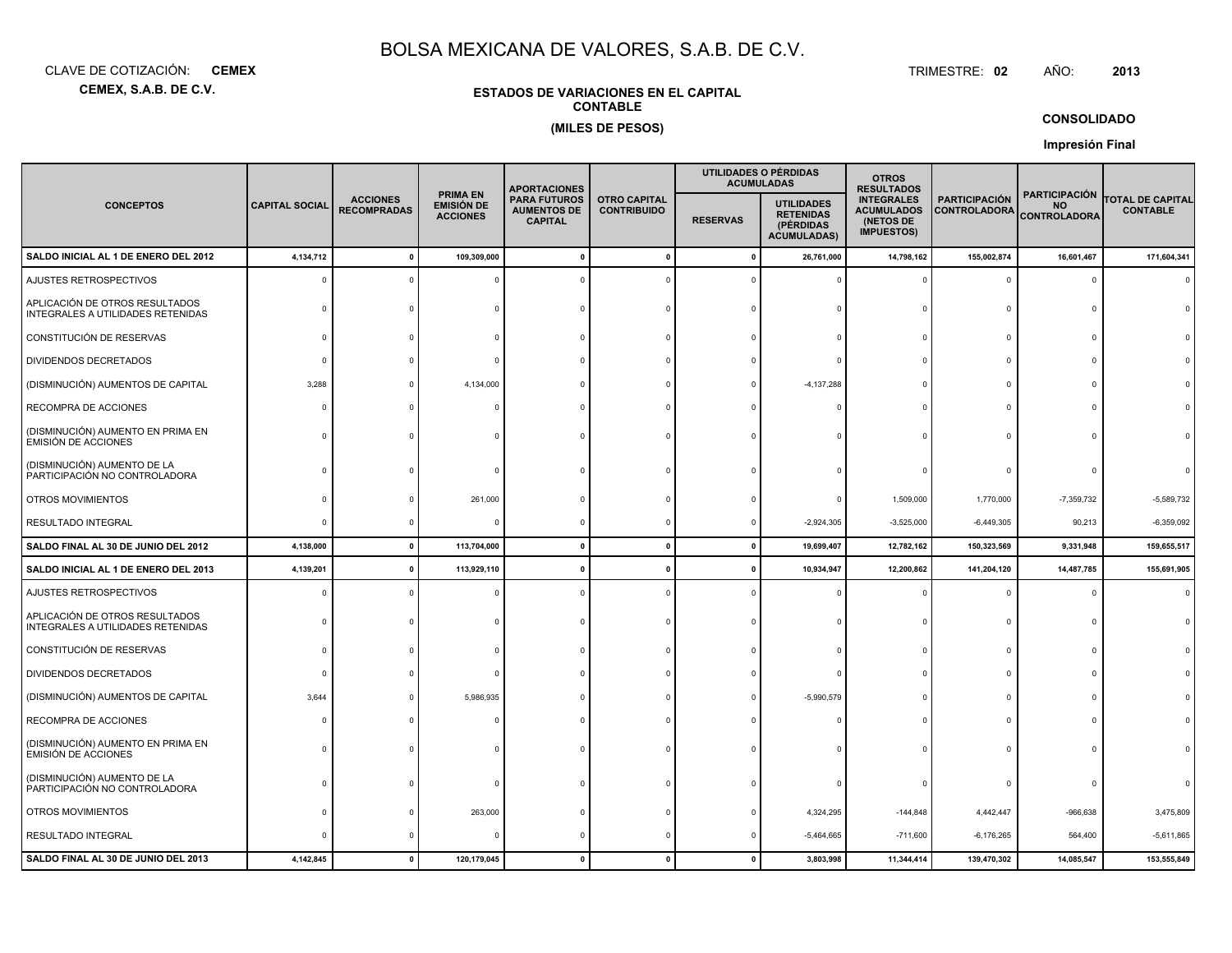**COMENTARIOS Y ANALISIS DE LA ADMINISTRACIÓN SOBRE LOS RESULTADOS DE OPERACIÓN Y SITUACIÓN FINANCIERA DE LA COMPAÑÍA**

CLAVE DE COTIZACIÓN: **CEMEX**

**CEMEX, S.A.B. DE C.V.**

TRIMESTRE: **02** AÑO: **2013**

 $1/11$ **PAGINA** 

> **CONSOLIDADO Impresión Final**

#### 2013

RESULTADOS DEL SEGUNDO TRIMESTRE RESULTADOS OPERATIVOS Y FINANCIEROS DESTACADOS LAS VENTAS NETAS CONSOLIDADAS DURANTE EL SEGUNDO TRIMESTRE DE 2013 AUMENTARON EN 4% RESPECTO AL SEGUNDO TRIMESTRE DE 2012, ALCANZANDO 4,006 MILLONES DE DÓLARES. AJUSTANDO POR EL MAYOR NÚMERO DE DÍAS HÁBILES EN NUESTRAS OPERACIONES DURANTE EL TRIMESTRE, EL AUMENTO EN VENTAS NETAS FUE 2%. EL AUMENTO EN VENTAS NETAS CONSOLIDADAS FUE RESULTADO DE MEJORES PRECIOS EN MONEDA LOCAL PARA NUESTROS PRODUCTOS EN LA MAYORÍA DE NUESTRAS REGIONES, ASÍ COMO MAYORES VOLÚMENES EN ESTADOS UNIDOS, Y NUESTRAS REGIONES DEL MEDITERRÁNEO, AMÉRICA CENTRAL, DEL SUR Y EL CARIBE Y ASIA. EL COSTO DE VENTAS COMO PORCENTAJE DE VENTAS NETAS DISMINUYÓ EN 2.0PP DURANTE EL SEGUNDO TRIMESTRE DE 2013 COMPARADO CON EL MISMO PERIODO DEL AÑO ANTERIOR. LA DISMINUCIÓN INCLUYE UNA REDUCCIÓN EN EL PERSONAL EN RELACIÓN CON NUESTRAS INICIATIVAS DE REDUCCIÓN DE COSTOS Y MENORES COSTOS DE ELECTRICIDAD. GASTOS DE OPERACIÓN COMO PORCENTAJE DE VENTAS NETAS PERMANECIERON PRÁCTICAMENTE ESTABLES DURANTE EL SEGUNDO TRIMESTRE DEL 2013 EN RELACIÓN AL MISMO PERIODO DEL AÑO ANTERIOR. EL FLUJO DE OPERACIÓN (OPERATING EBITDA) AUMENTÓ EN 4% DURANTE EL SEGUNDO TRIMESTRE DE 2013 EN COMPARACIÓN CON EL MISMO PERIODO DEL AÑO ANTERIOR, LLEGANDO A LOS 730 MILLONES DE DÓLARES. AJUSTANDO POR EL MAYOR NÚMERO DE DÍAS HÁBILES EN NUESTRAS OPERACIONES DURANTE EL TRIMESTRE, EL FLUJO DE OPERACIÓN AUMENTÓ EN 2%. EL AUMENTO SE DEBE A UNA MAYOR CONTRIBUCIÓN DE ESTADOS UNIDOS, Y NUESTRAS REGIONES DE AMÉRICA CENTRAL, DEL SUR Y EL CARIBE, Y ASIA. EL MARGEN DE FLUJO DE OPERACIÓN PERMANECIÓ CONSTANTE EN 18.2% EN COMPARACIÓN CON EL SEGUNDO TRIMESTRE DE 2012. OTROS GASTOS, NETOS PARA EL TRIMESTRE FUERON 106 MILLONES DE DÓLARES LOS CUALES INCLUYEN PRINCIPALMENTE DETERIOROS DE ACTIVO FIJO, GASTOS POR INDEMNIZACIONES, Y UNA PÉRDIDA EN LA VENTA DE ACTIVOS FIJOS. LA GANANCIA (PÉRDIDA) EN INSTRUMENTOS FINANCIEROS PARA EL TRIMESTRE RESULTÓ EN UNA PÉRDIDA DE 52 MILLONES DE DÓLARES, DEBIDA PRINCIPALMENTE A NUESTROS DERIVADOS SOBRE LAS ACCIONES DE CEMEX. EL RESULTADO POR FLUCTUACIÓN CAMBIARIA DURANTE EL TRIMESTRE FUE UNA GANANCIA DE 102 MILLONES DE DÓLARES A CAUSA DE LA FLUCTUACIÓN DEL EURO Y EL PESO MEXICANO CON RESPECTO AL DÓLAR. LA UTILIDAD (PÉRDIDA) NETA DE LA PARTICIPACIÓN CONTROLADORA REGISTRÓ UNA PÉRDIDA DE 152 MILLONES DE DÓLARES EN EL SEGUNDO TRIMESTRE DE 2013 COMPARADA CON UNA PÉRDIDA DE 187 MILLONES DE DÓLARES EN EL MISMO TRIMESTRE DE 2012. LA MENOR PÉRDIDA TRIMESTRAL REFLEJA PRINCIPALMENTE UN MEJOR RESULTADO DE OPERACIÓN ANTES DE OTROS GASTOS, NETO, Y EL EFECTO POSITIVO DE LAS FLUCTUACIONES CAMBIARIAS PARCIALMENTE MITIGADOS POR UN EFECTO NEGATIVO EN OTROS GASTOS, NETOS, MAYORES IMPUESTOS SOBRE LA RENTA Y UNA PÉRDIDA EN INSTRUMENTOS FINANCIEROS. LA DEUDA TOTAL MÁS NOTAS PERPETUAS DISMINUYÓ 51 MILLONES DE DÓLARES DURANTE EL TRIMESTRE. RESULTADOS OPERATIVOS MÉXICO

LOS VOLÚMENES DE CEMENTO GRIS DOMÉSTICO PARA NUESTRAS OPERACIONES EN MÉXICO DISMINUYERON EN 7% DURANTE EL TRIMESTRE RESPECTO AL MISMO PERIODO DEL AÑO ANTERIOR, MIENTRAS QUE EL VOLUMEN DE CONCRETO DISMINUYÓ EN 3% EN EL MISMO PERIODO. PARA LOS PRIMEROS SEIS MESES DEL AÑO, LOS VOLÚMENES DE CEMENTO GRIS DOMÉSTICO DISMINUYERON EN 8% MIENTRAS QUE LOS VOLÚMENES DE CONCRETO DISMINUYERON EN 6% EN RELACIÓN AL PERIODO COMPARABLE DEL AÑO ANTERIOR.

NUESTROS VOLÚMENES DURANTE EL TRIMESTRE FUERON IMPACTADOS DE FORMA NEGATIVA POR LOS BAJOS NIVELES DE GASTO EN INFRAESTRUCTURA REFLEJANDO EL PROCESO DE TRANSICIÓN DEL NUEVO GOBIERNO Y POR LA REDUCCIÓN EN VENTAS DE CEMENTO EN SACOS DESTINADO A PROGRAMAS SOCIALES. LA INCERTIDUMBRE ALREDEDOR DEL NUEVO PROGRAMA NACIONAL DE VIVIENDA Y LAS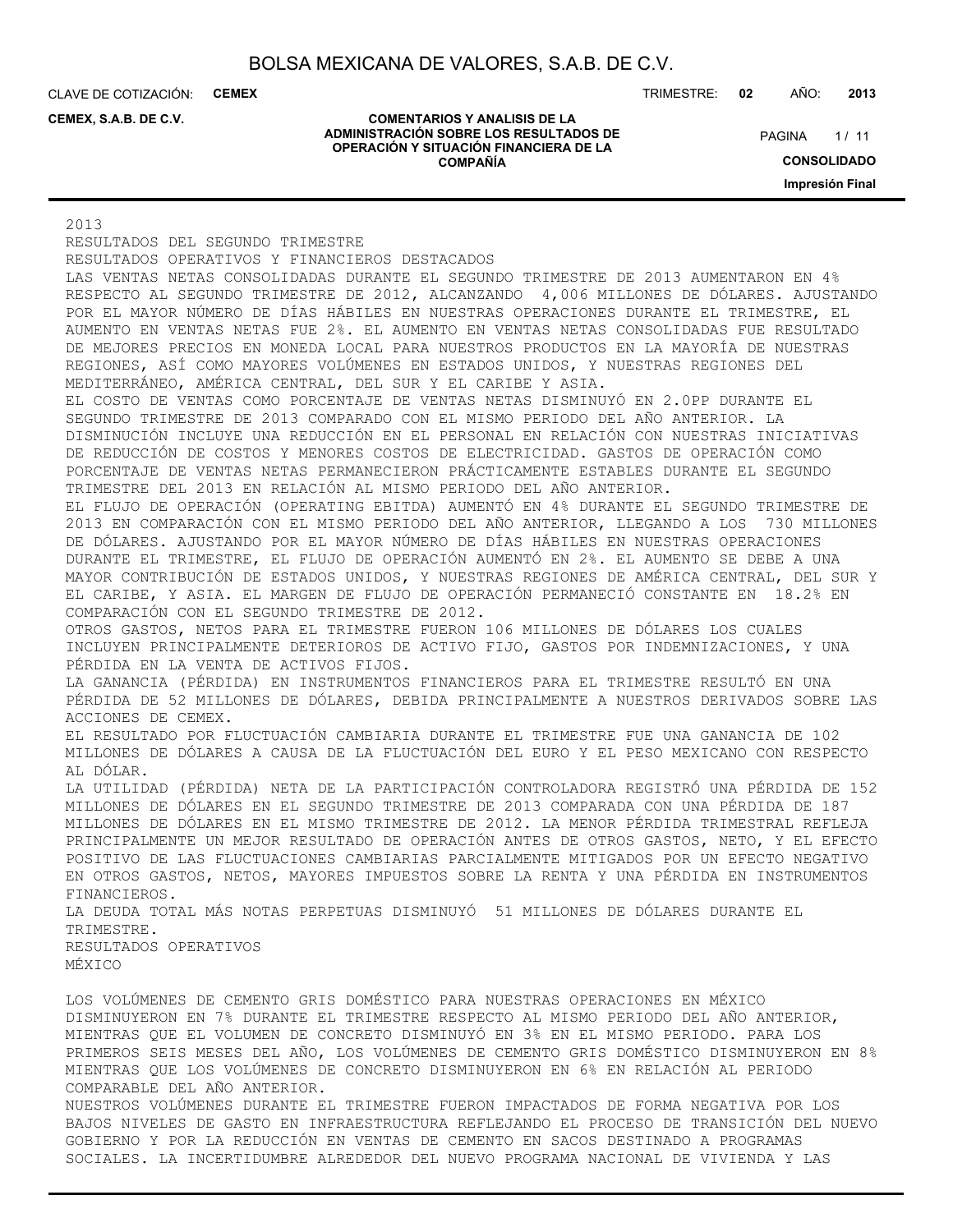**COMENTARIOS Y ANALISIS DE LA ADMINISTRACIÓN SOBRE LOS RESULTADOS DE OPERACIÓN Y SITUACIÓN FINANCIERA DE LA COMPAÑÍA**

CLAVE DE COTIZACIÓN: **CEMEX**

**CEMEX, S.A.B. DE C.V.**

TRIMESTRE: **02** AÑO: **2013**

 $2/11$ **PAGINA** 

**CONSOLIDADO**

**Impresión Final**

RESTRICCIONES EN LAS CONDICIONES CREDITICIAS AFECTARON EL DESEMPEÑO DEL SECTOR RESIDENCIAL FORMAL. EL SECTOR INDUSTRIAL Y COMERCIAL CONTINUÓ MOSTRANDO UN DESEMPEÑO POSITIVO DURANTE EL MISMO PERIODO.

ESTADOS UNIDOS

LOS VOLÚMENES DE CEMENTO GRIS DOMÉSTICO, CONCRETO, Y AGREGADOS PARA NUESTRAS OPERACIONES EN ESTADOS UNIDOS AUMENTARON EN 3%, 14% Y 8%, RESPECTIVAMENTE, DURANTE EL SEGUNDO TRIMESTRE DE 2013 CON RESPECTO AL MISMO PERIODO DEL AÑO PASADO. PARA LOS PRIMEROS SEIS MESES DEL AÑO LOS VOLÚMENES DE CEMENTO GRIS DOMÉSTICO, CONCRETO, Y AGREGADOS AUMENTARON EN 3%, 11% Y 12%, RESPECTIVAMENTE, EN RELACIÓN AL PERIODO COMPARABLE DEL AÑO ANTERIOR.

LOS VOLÚMENES DE VENTA DURANTE EL TRIMESTRE REFLEJAN UNA MEJORA EN LA DEMANDA EN LA MAYORÍA DE NUESTROS MERCADOS A PESAR DE CONDICIONES CLIMATOLÓGICAS DESFAVORABLES. EL SECTOR RESIDENCIAL CONTINUÓ SIENDO EL PRINCIPAL IMPULSOR DE LA DEMANDA DURANTE EL TRIMESTRE, APOYADO EN FUNDAMENTOS SÓLIDOS EN LA ECONOMÍA TALES COMO NIVELES RÉCORD DE ASEQUIBILIDAD, BAJAS TASAS DE INTERÉS, MEJORAS EN LA DISPONIBILIDAD DEL CRÉDITO Y MENORES NIVELES DE INVENTARIOS. EL SECTOR INDUSTRIAL Y COMERCIAL TAMBIÉN CONTRIBUYÓ DE FORMA FAVORABLE AL CRECIMIENTO DE LA DEMANDA. NORTE DE EUROPA

NUESTROS VOLÚMENES DE CEMENTO GRIS DOMÉSTICO EN LA REGIÓN NORTE DE EUROPA DISMINUYERON EN 4% PARA EL SEGUNDO TRIMESTRE DEL 2013 Y DISMINUYERON EN 8% PARA LOS PRIMEROS SEIS MESES DEL AÑO EN RELACIÓN A LOS MISMOS PERIODO DEL 2012.

LOS VOLÚMENES DE CEMENTO GRIS DOMÉSTICO, CONCRETO, Y AGREGADOS PARA NUESTRAS OPERACIONES EN EL REINO UNIDO REGISTRARON UN AUMENTO DE 9%, 6% Y 2%, RESPECTIVAMENTE, DURANTE EL SEGUNDO TRIMESTRE DEL 2013 EN COMPARACIÓN CON EL MISMO PERIODO DEL 2012. PARA LOS PRIMEROS SEIS MESES DEL AÑO NUESTRO VOLUMEN DE CEMENTO GRIS DOMÉSTICO, AUMENTÓ EN 4%, EL VOLUMEN DE CONCRETO AUMENTÓ EN 1% Y EL VOLUMEN DE AGREGADOS DISMINUYÓ EN 3%, RESPECTIVAMENTE, EN RELACIÓN CON EL PERIODO COMPARABLE DEL AÑO ANTERIOR. LOS VOLÚMENES DE CEMENTO DURANTE EL TRIMESTRE FUERON IMPULSADOS POR EL CRECIMIENTO EN EL SECTOR RESIDENCIAL Y, EN UNA MENOR MEDIDA, POR LA RECUPERACIÓN DE LA DEMANDA POR LAS CONDICIONES CLIMATOLÓGICAS ADVERSAS DEL PRIMER TRIMESTRE. LAS POLÍTICAS GUBERNAMENTALES PARA PROMOVER LA PROPIEDAD DE VIVIENDA, INCLUYENDO GARANTÍAS Y PRÉSTAMOS SIN INTERESES ASÍ COMO LAS BAJAS TASAS DE INTERÉS PARA LA ADQUISICIÓN DE VIVIENDA IMPACTARON POSITIVAMENTE EL SECTOR RESIDENCIAL.

PARA LAS OPERACIONES DE CEMEX EN FRANCIA, NUESTROS VOLÚMENES DOMÉSTICOS DE CONCRETO DISMINUYERON EN 6% Y LOS VOLÚMENES DE AGREGADOS REGISTRARON UN AUMENTO EN 2% DURANTE EL SEGUNDO TRIMESTRE DE 2013 CON RESPECTO AL PERIODO COMPARABLE DEL AÑO ANTERIOR. PARA LOS PRIMEROS SEIS MESES DEL AÑO, LOS VOLÚMENES DE CONCRETO DISMINUYERON EN 13% Y LOS VOLÚMENES DE AGREGADOS PERMANECIERON CONSTANTES CONTRA EL MISMO PERIODO DEL AÑO ANTERIOR. LA ACTIVIDAD EN EL SECTOR INFRAESTRUCTURA CONTINÚA SOPORTADO POR VARIOS PROYECTOS CARRETEROS Y VÍAS FERROVIARIAS DE ALTA VELOCIDAD QUE INICIARON DURANTE EL 2012. LA ACTIVIDAD EN EL SECTOR RESIDENCIAL FUE AFECTADA POR LA REDUCCIÓN DE INCENTIVOS GUBERNAMENTALES PARA VIVIENDA Y EL EFECTO DE UN PROGRAMA DE COMPRA DE VIVIENDAS PARA ALQUILER MENOS ATRACTIVO EN COMPARACIÓN CON EL MISMO TRIMESTRE DEL AÑO ANTERIOR. EN ALEMANIA, NUESTROS VOLÚMENES DE CEMENTO GRIS DOMÉSTICO AUMENTARON EN 3% DURANTE EL SEGUNDO TRIMESTRE DE 2013 Y DISMINUYERON EN 3% DURANTE LOS PRIMEROS SEIS MESES DEL AÑO CON RESPECTO A LOS MISMOS PERIODOS DEL AÑO ANTERIOR. EL INCREMENTO EN NUESTROS VOLÚMENES DE CEMENTO DURANTE EL TRIMESTRE FUE PARCIALMENTE MITIGADO POR CONDICIONES CLIMATOLÓGICAS ADVERSAS INCLUYENDO INUNDACIONES EN EL ESTE DE ALEMANIA Y BAVIERA. LAS BAJAS TASAS HIPOTECARIAS Y DE DESEMPLEO, ASÍ COMO UN AUMENTO EN SUELDOS Y SALARIOS BENEFICIARON LA ACTIVIDAD DEL SECTOR RESIDENCIAL, EL CUAL FUE EL PRINCIPAL IMPULSOR DE LA DEMANDA POR NUESTROS PRODUCTOS.

EL VOLUMEN DE CEMENTO GRIS DOMÉSTICO PARA NUESTRAS OPERACIONES EN POLONIA DISMINUYÓ EN 23% DURANTE EL TRIMESTRE Y DISMINUYÓ EN 28% DURANTE LOS PRIMEROS SEIS MESES DEL AÑO CON RESPECTO A LOS MISMOS PERIODOS DEL AÑO ANTERIOR. LA ACTIVIDAD DE LA CONSTRUCCIÓN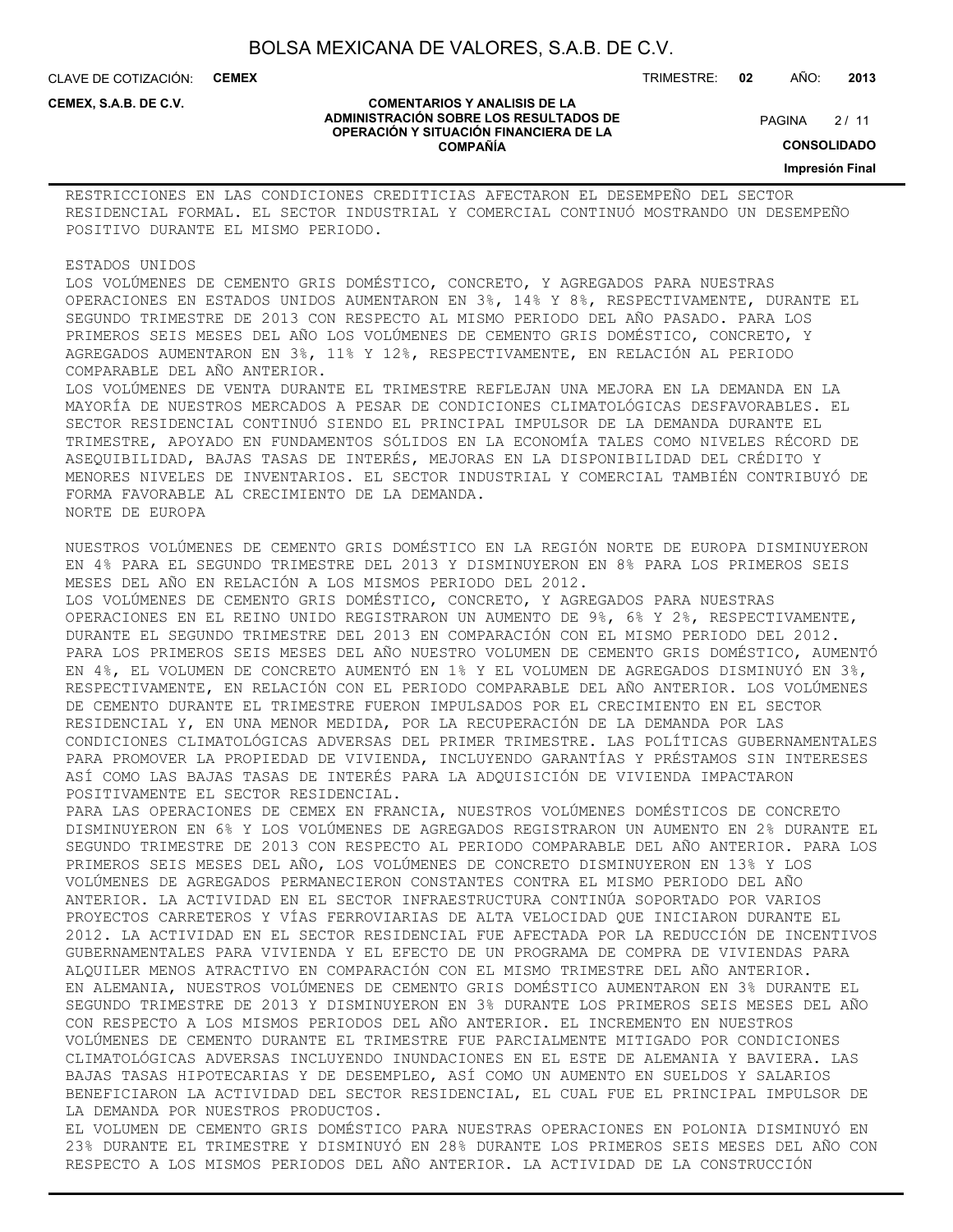**COMENTARIOS Y ANALISIS DE LA ADMINISTRACIÓN SOBRE LOS RESULTADOS DE OPERACIÓN Y SITUACIÓN FINANCIERA DE LA COMPAÑÍA**

CLAVE DE COTIZACIÓN: **CEMEX**

**CEMEX, S.A.B. DE C.V.**

#### TRIMESTRE: **02** AÑO: **2013**

 $3/11$ **PAGINA** 

**CONSOLIDADO**

#### **Impresión Final**

DURANTE EL TRIMESTRE FUE AFECTADA POR LAS CONTINUAS CONDICIONES CLIMATOLÓGICAS ADVERSAS, ESPECIALMENTE EN NUESTROS MERCADOS. EL SECTOR INFRAESTRUCTURA TUVO UNA MENOR ACTIVIDAD EN COMPARACIÓN CON EL MISMO TRIMESTRE DEL AÑO ANTERIOR. ADICIONALMENTE, EL SEGUNDO TRIMESTRE DEL 2012 REPRESENTA UNA ALTA BASE DE COMPARACIÓN DADA LA ACTIVIDAD RELACIONADA CON EL CAMPEONATO EURO 2012.

#### MEDITERRÁNEO

NUESTROS VOLÚMENES DE CEMENTO GRIS DOMÉSTICO EN LA REGIÓN MEDITERRÁNEO AUMENTARON EN 5% PARA EL SEGUNDO TRIMESTRE DEL 2013 Y DISMINUYERON EN 4% PARA LOS PRIMEROS SEIS MESES DEL AÑO CON RESPECTO A LOS MISMOS PERIODOS DEL 2012.

LOS VOLÚMENES DE CEMENTO GRIS DOMÉSTICO PARA NUESTRAS OPERACIONES EN ESPAÑA DISMINUYERON EN 31% Y NUESTROS VOLÚMENES DE CONCRETO DISMINUYERON EN 36% EN EL SEGUNDO TRIMESTRE DE 2013 CONTRA EL AÑO ANTERIOR. PARA LOS PRIMEROS SEIS MESES DEL AÑO, LOS VOLÚMENES DE CEMENTO GRIS DOMÉSTICO REGISTRARON UNA DISMINUCIÓN DE 32%, MIENTRAS QUE LOS VOLÚMENES DE CONCRETO DISMINUYERON EN 34% EN RELACIÓN AL PERIODO COMPARABLE DEL AÑO ANTERIOR. LA DISMINUCIÓN EN LOS VOLÚMENES DE MATERIALES PARA CONSTRUCCIÓN DURANTE EL TRIMESTRE REFLEJA LA SITUACIÓN ECONÓMICA ADVERSA EN EL PAÍS. LAS CONTINUAS MEDIDAS DE AUSTERIDAD FISCAL Y LAS REDUCCIONES EN EL GASTO PÚBLICO MANTUVIERON LA ACTIVIDAD DE INFRAESTRUCTURA EN NIVELES MUY BAJOS. EN EL SECTOR RESIDENCIAL SE HA VISTO UNA GRADUAL ABSORCIÓN DE INVENTARIOS DE VIVIENDA.

EN EGIPTO, LOS VOLÚMENES DE CEMENTO GRIS DOMÉSTICO AUMENTARON EN 18% DURANTE EL SEGUNDO TRIMESTRE DEL 2013 Y AUMENTARON EN 7% DURANTE LOS PRIMEROS SEIS MESES DEL AÑO CON RESPECTO A LOS MISMOS PERIODOS DEL AÑO ANTERIOR, IMPULSADOS PRINCIPALMENTE POR EL SECTOR RESIDENCIAL INFORMAL Y APOYADOS POR NUESTRAS ESTRATEGIAS DE COMBUSTIBLES ALTERNOS EN EL PAÍS.

AMÉRICA CENTRAL, DEL SUR Y EL CARIBE

NUESTROS VOLÚMENES DE CEMENTO GRIS DOMÉSTICO EN LA REGIÓN AUMENTARON EN 7% DURANTE EL SEGUNDO TRIMESTRE DE 2013 Y DISMINUYERON EN 1% DURANTE LOS PRIMEROS SEIS MESES DEL AÑO CON RESPECTO A LOS PERIODOS COMPARABLES DEL AÑO ANTERIOR. EL VOLUMEN DE CEMENTO GRIS DOMÉSTICO, CONCRETO Y AGREGADOS PARA NUESTRAS OPERACIONES EN COLOMBIA AUMENTÓ EN 3%, 8% Y 3%, RESPECTIVAMENTE, DURANTE EL SEGUNDO TRIMESTRE DE 2013 CON RESPECTO AL MISMO PERIODO DEL AÑO ANTERIOR. PARA LOS PRIMEROS SEIS MESES DEL AÑO, LOS VOLÚMENES DE CEMENTO Y AGREGADOS DISMINUYERON EN 6% Y 1%, RESPECTIVAMENTE, MIENTRAS QUE LOS VOLÚMENES DE CONCRETO AUMENTARON EN 5% CON RESPECTO AL AÑO ANTERIOR. DURANTE EL TRIMESTRE, EL SECTOR RESIDENCIAL FUE UN IMPORTANTE IMPULSOR DE LA DEMANDA PRINCIPALMENTE BENEFICIADO POR LA CONSTRUCCIÓN DEL PROGRAMA DE 100 MIL VIVIENDAS GRATUITAS ANUNCIADO POR EL GOBIERNO. EL SECTOR INDUSTRIAL Y COMERCIAL CONTINUÓ CON SU DESEMPEÑO FAVORABLE PRINCIPALMENTE EN BODEGAS Y OFICINAS APOYADO POR LOS ACUERDOS COMERCIALES RECIENTEMENTE FIRMADOS POR COLOMBIA.

#### ASIA

NUESTRO VOLUMEN DE CEMENTO GRIS DOMÉSTICO PARA LA REGIÓN DE ASIA AUMENTÓ EN 6% DURANTE EL SEGUNDO TRIMESTRE DEL 2013 Y AUMENTÓ EN 4% DURANTE LOS PRIMEROS SEIS MESES DEL 2013 CON RESPECTO A LOS PERIODOS COMPARABLES DEL AÑO ANTERIOR. EN LAS FILIPINAS, NUESTRO VOLUMEN DE CEMENTO GRIS DOMÉSTICO AUMENTÓ EN 10% DURANTE EL SEGUNDO TRIMESTRE Y AUMENTÓ EN 7% PARA LOS PRIMEROS SEIS MESES DEL AÑO EN RELACIÓN AL PERIODO COMPARABLE DEL AÑO ANTERIOR. EL SECTOR RESIDENCIAL FUE EL PRINCIPAL IMPULSOR DE LA DEMANDA DURANTE EL TRIMESTRE APOYADO POR EL INCREMENTO EN LA ACTIVIDAD DE COMPRADORES EXTRANJEROS Y CONDICIONES FAVORABLES, TALES COMO NIVELES ESTABLES DE INFLACIÓN Y BAJAS TASAS HIPOTECARIAS, ASÍ COMO UN FLUJO SALUDABLE DE REMESAS. EL SECTOR INFRAESTRUCTURA E INDUSTRIAL Y COMERCIAL CONTINÚAN CON SU TENDENCIA POSITIVA DURANTE EL MISMO PERIODO.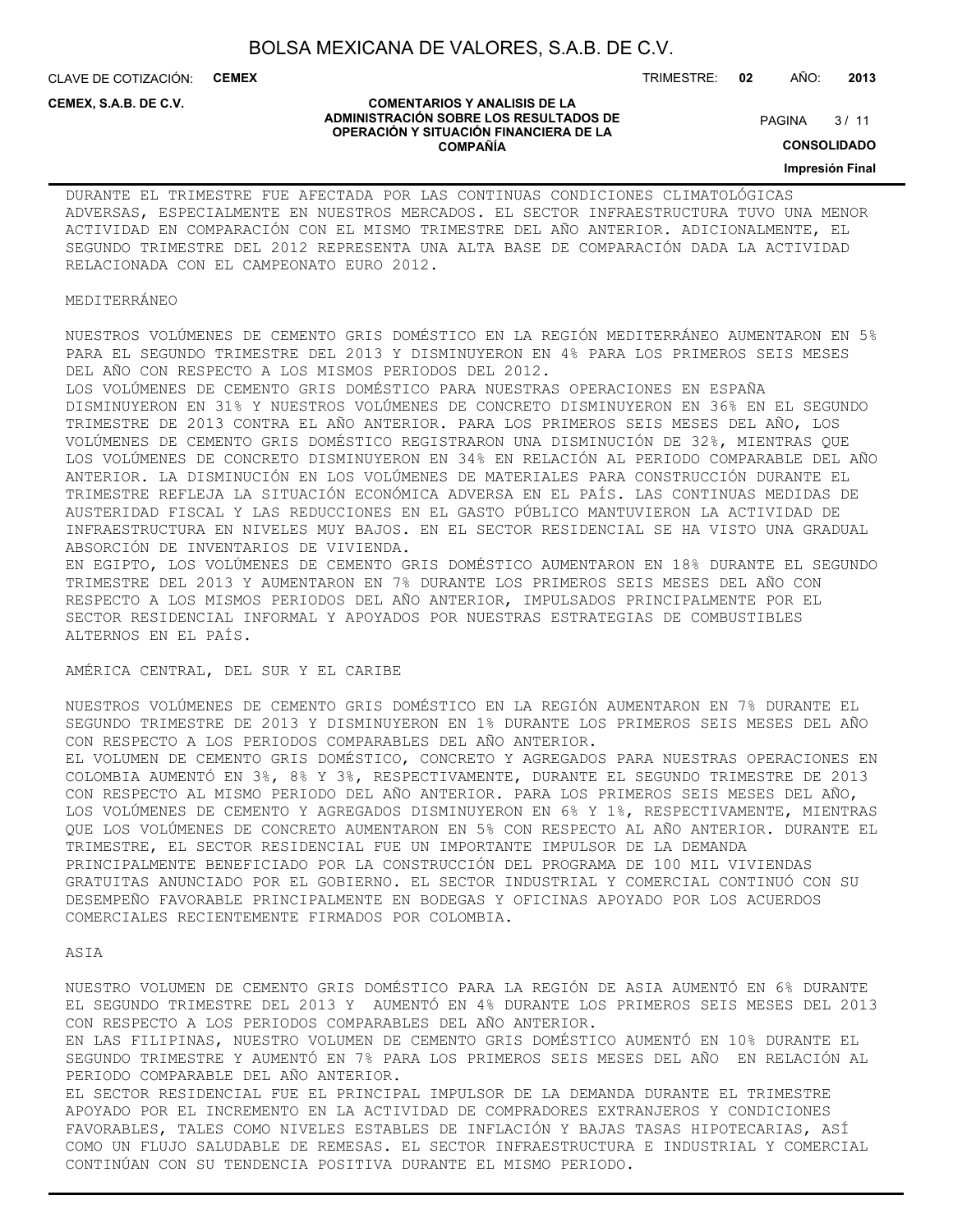CLAVE DE COTIZACIÓN: **CEMEX** TRIMESTRE: **02** AÑO: **2013**

**CEMEX, S.A.B. DE C.V.**

#### **COMENTARIOS Y ANALISIS DE LA ADMINISTRACIÓN SOBRE LOS RESULTADOS DE OPERACIÓN Y SITUACIÓN FINANCIERA DE LA COMPAÑÍA**

 $4/11$ **PAGINA** 

**CONSOLIDADO**

**Impresión Final**

FLUJO DE OPERACIÓN, FLUJO DE EFECTIVO LIBRE E INFORMACIÓN SOBRE DEUDA

FLUJO DE OPERACIÓN Y FLUJO DE EFECTIVO LIBRE

DURANTE EL TRIMESTRE, LA DISMINUCIÓN EN EL SALDO DE EFECTIVO Y LOS RECURSOS OBTENIDOS POR NUESTROS PROGRAMAS DE TITULIZACIÓN DE CARTERA FUERON UTILIZADOS PARA CUBRIR EL FLUJO DE EFECTIVO LIBRE, PARA REDUCIR DEUDA Y PARA PAGAR CUPONES DE NUESTRAS NOTAS PERPETUAS. NUESTRA DEUDA DURANTE EL TRIMESTRE REFLEJA UN EFECTO NEGATIVO DE CONVERSIÓN DE TIPO DE CAMBIO DE 13 MILLONES DE DÓLARES.

INFORMACIÓN SOBRE DEUDA Y NOTAS PERPETUAS

(1)INCLUYE CONVERTIBLES Y ARRENDAMIENTOS FINANCIEROS, DE ACUERDO A LAS NORMAS INTERNACIONALES DE INFORMACIÓN FINANCIERA (NIIF). (2)LA DEUDA CONSOLIDADA FONDEADA AL 30 DE JUNIO DE 2013 ES DE 14,355 MILLONES DE DÓLARES DE ACUERDO A NUESTRAS OBLIGACIONES CONTRACTUALES DEL CONTRATO DE FINANCIAMIENTO. (3)FLUJO DE OPERACIÓN CALCULADO DE ACUERDO A NIIF. (4)GASTO POR INTERÉS CALCULADO DE ACUERDO A NUESTRAS OBLIGACIONES CONTRACTUALES DEL CONTRATO DE FINANCIAMIENTO.

INFORMACIÓN SOBRE CAPITAL E INSTRUMENTOS DERIVADOS

INFORMACIÓN SOBRE CAPITAL

LAS ACCIONES EN CIRCULACIÓN EQUIVALEN AL TOTAL DE ACCIONES EMITIDAS POR CEMEX MENOS LAS ACCIONES EN SUBSIDIARIAS. CEMEX TIENE VIGENTE OBLIGACIONES CONVERTIBLES QUE, AL MOMENTO DE CONVERSIÓN, INCREMENTARÁN EL NÚMERO DE CPOS EN CIRCULACIÓN EN APROXIMADAMENTE 202 MILLONES, SUJETO A AJUSTES ANTIDILUCIÓN.

PLANES DE COMPENSACIÓN A LARGO PLAZO PARA EJECUTIVOS AL 30 DE JUNIO DE 2013, EJECUTIVOS Y EMPLEADOS TENÍAN OPCIONES SOBRE UN TOTAL DE 7,184,839 CPOS, CON UN PRECIO DE EJERCICIO PROMEDIO DE 1.46 DÓLARES POR CPO. EN EL 2005, CEMEX COMENZÓ A OFRECER A SUS EJECUTIVOS UN NUEVO PROGRAMA DE COMPENSACIÓN EN BASE A ACCIONES. AL 30 DE JUNIO DE 2013, LOS EJECUTIVOS EN ESTOS PROGRAMAS TENÍAN UN TOTAL DE 33,489,364 CPOS RESTRINGIDOS, REPRESENTANDO EL 0.3% DEL TOTAL DE CPOS EN CIRCULACIÓN A DICHA FECHA. INSTRUMENTOS DERIVADOS

EL VALOR DE MERCADO ESTIMADO DE LOS INSTRUMENTOS DERIVADOS ARRIBA MENCIONADOS REPRESENTA EL VALOR ESTIMADO DE LIQUIDACIÓN DE DICHOS INSTRUMENTOS A LA FECHA DE VALUACIÓN. DICHA VALUACIÓN ESTÁ DETERMINADA POR MEDIO DEL RESULTADO ESTIMADO DE LIQUIDACIÓN O MEDIANTE COTIZACIÓN DE PRECIOS DE MERCADO, LOS CUALES PUEDEN FLUCTUAR EN EL TIEMPO. LOS VALORES DE MERCADO Y MONTOS NOMINALES DE LOS INSTRUMENTOS DERIVADOS NO REPRESENTAN CANTIDADES DE EFECTIVO INTERCAMBIADAS POR LAS PARTES INVOLUCRADAS; LAS CANTIDADES EN EFECTIVO SE DETERMINARÁN AL TERMINAR LOS CONTRATOS CONSIDERANDO LOS VALORES NOMINALES DE LOS MISMOS, ASÍ COMO LOS DEMÁS TÉRMINOS DE LOS INSTRUMENTOS DERIVADOS. LOS VALORES DE MERCADO NO DEBEN SER VISTOS EN FORMA AISLADA SINO QUE DEBEN SER ANALIZADOS CON RELACIÓN AL VALOR DE MERCADO DE LOS INSTRUMENTOS DE LOS CUALES SE ORIGINAN Y DE LA REDUCCIÓN TOTAL EN EL RIESGO DE CEMEX. NOTA: DE ACUERDO CON LAS NIIF, LAS COMPAÑÍAS DEBEN RECONOCER TODOS LOS INSTRUMENTOS FINANCIEROS DERIVADOS EN EL BALANCE GENERAL COMO ACTIVOS O PASIVOS, A SU VALOR DE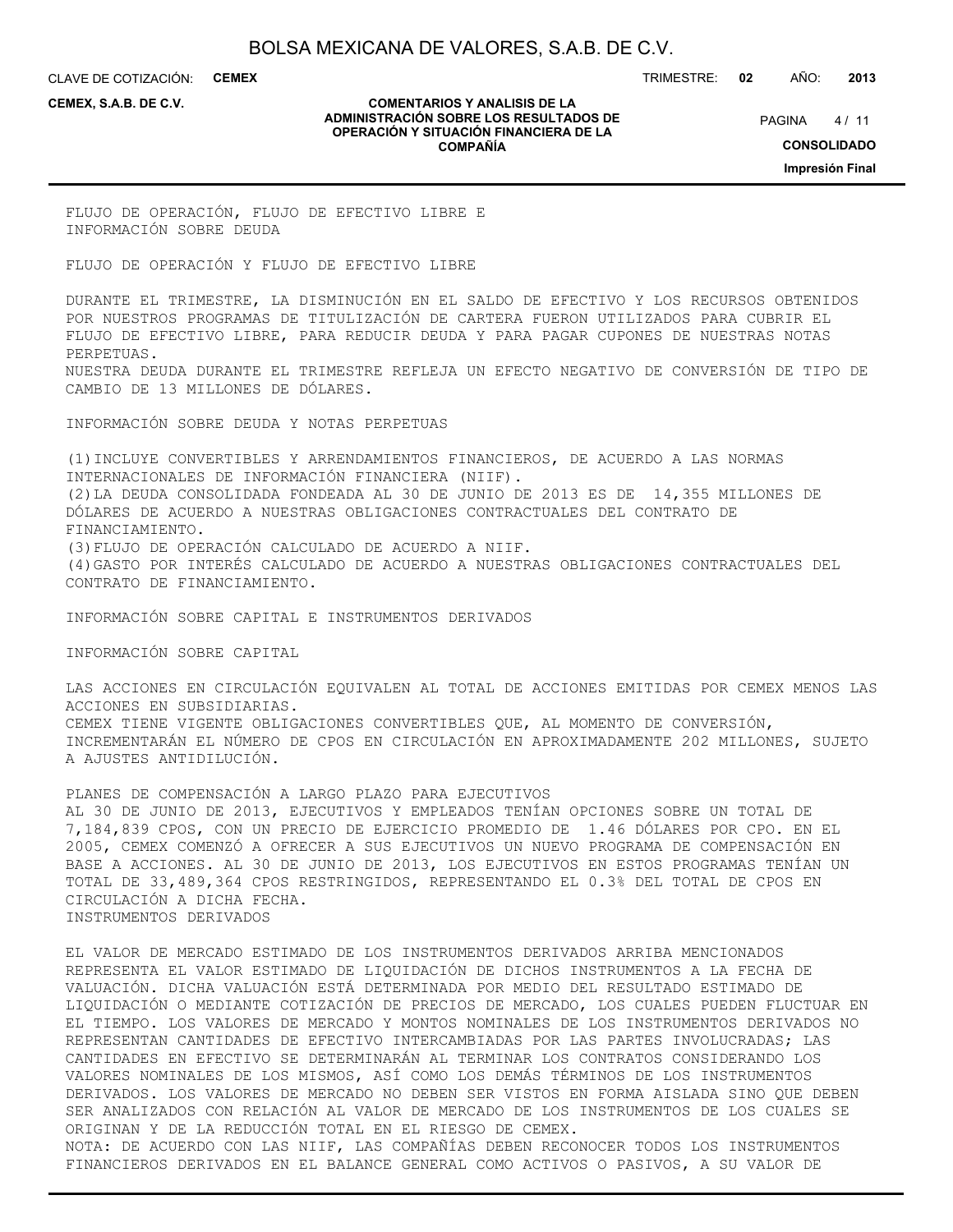CLAVE DE COTIZACIÓN: **CEMEX**

**CEMEX, S.A.B. DE C.V.**

TRIMESTRE: **02** AÑO: **2013**

 $5/11$ **PAGINA** 

#### **ADMINISTRACIÓN SOBRE LOS RESULTADOS DE OPERACIÓN Y SITUACIÓN FINANCIERA DE LA COMPAÑÍA**

**COMENTARIOS Y ANALISIS DE LA**

**CONSOLIDADO Impresión Final**

MERCADO ESTIMADO, CON LOS CAMBIOS EN DICHO VALOR RECONOCIDOS EN EL ESTADO DE RESULTADOS DEL PERIODO EN QUE OCURREN, EXCEPTO CUANDO DICHAS OPERACIONES SON CONTRATADAS CON FINES DE COBERTURA, EN CUYO CASO LOS CAMBIOS DEL VALOR DE MERCADO ESTIMADO DE DICHOS INSTRUMENTOS DERIVADOS RELACIONADOS SON RECONOCIDOS TEMPORALMENTE EN EL CAPITAL Y LUEGO RECLASIFICADOS AL ESTADO DE RESULTADOS COMPENSANDO LOS EFECTOS DEL INSTRUMENTO CUBIERTO CONFORME LOS EFECTOS DE DICHO INSTRUMENTO SON RECONOCIDOS EN EL ESTADO DE RESULTADOS. AL 30 DE JUNIO DE 2013, EN RELACIÓN AL RECONOCIMIENTO DEL VALOR RAZONABLE ESTIMADO DE SU PORTAFOLIO DE DERIVADOS, CEMEX RECONOCIÓ INCREMENTOS EN SUS ACTIVOS Y PASIVOS, LOS CUALES RESULTARON EN UN ACTIVO NETO DE 357 MILLONES DE DÓLARES, INCLUYENDO UN PASIVO POR 33 MILLONES DE DÓLARES CORRESPONDIENTES A UN DERIVADO IMPLÍCITO RELACIONADO CON NUESTRAS NOTAS OBLIGATORIAMENTE CONVERTIBLES, QUE EN FUNCIÓN DE NUESTROS ACUERDOS DE DEUDA, SON PRESENTADOS NETOS DEL ACTIVO ASOCIADO CON LOS INSTRUMENTOS FINANCIEROS DERIVADOS. LOS MONTOS NOMINALES DE LOS INSTRUMENTOS DERIVADOS CORRESPONDEN EN GRAN MEDIDA A LOS MONTOS DE LOS ACTIVOS, PASIVOS O TRANSACCIONES DE CAPITAL QUE DICHOS DERIVADOS CUBREN.

(1)EXCLUYE UN CONTRATO DE INTERCAMBIO ("SWAP") DE TASAS DE INTERÉS RELACIONADO A NUESTROS CONTRATOS DE ENERGÍA A LARGO PLAZO. AL 30 DE JUNIO DE 2013, EL MONTO NOCIONAL DE DICHO CONTRATO DE INTERCAMBIO ERA DE 177 MILLONES DE DÓLARES Y TENÍA UN VALOR DE MERCADO POSITIVO DE APROXIMADAMENTE 37 MILLONES DE DÓLARES. (2)NETO DE EFECTIVO DEPOSITADO COMO GARANTÍA EN NUESTRAS POSICIONES ABIERTAS. LOS DEPÓSITOS EN GARANTÍA FUERON DE 10 MILLONES DE DÓLARES AL 30 DE JUNIO DE 2013. (3)SEGÚN REQUIERE LAS NIIF, EL VALOR DE MERCADO ESTIMADO AL 30 DE JUNIO DE 2013 INCLUYE UN PASIVO DE 33 MILLONES DE DÓLARES RELACIONADO A UN DERIVADO IMPLÍCITO EN LAS NOTAS OBLIGATORIAMENTE CONVERTIBLES DE CEMEX MIENTRAS QUE EL VALOR DE MERCADO ESTIMADO AL 30 DE JUNIO DE 2012 INCLUYE UN PASIVO POR 142 MILLONES DE DÓLARES, RELACIONADO A UN DERIVADO IMPLÍCITO EN LAS NOTAS CONVERTIBLES SUBORDINADAS OPCIONALES DE CEMEX. PARA MÁS INFORMACIÓN POR FAVOR REFERIRSE A LA PÁGINA 17 "CAMBIO EN LA MONEDA FUNCIONAL DE LA TENEDORA".

#### OTRAS ACTIVIDADES

CEMEX PRESENTA SERVICIO DE SOLUCIONES GLOBALES EL 1 DE JULIO DE 2013, CEMEX ANUNCIÓ LA PRESENTACIÓN DE CEMEX GLOBAL SOLUTIONS, UN SERVICIO DE LA COMPAÑÍA QUE APROVECHA MÁS DE UN SIGLO EXPERIENCIA Y LIDERAZGO EN LA INDUSTRIA, PARA OFRECERLE A LOS CLIENTES LA MEJOR PROPUESTA DE VALOR, GRACIAS A UNA AMPLIA VARIEDAD DE SERVICIOS TÉCNICOS PARA LA INDUSTRIA DEL CEMENTO, CONCRETO Y AGREGADOS. CEMEX GLOBAL SOLUTIONS ESTÁ DISPONIBLE EN TODO EL MUNDO Y YA REALIZA PROYECTOS EN VARIOS PAÍSES. AL APROVECHAR LAS MEJORES PRÁCTICAS E INNOVACIONES DEL CENTRO DE INVESTIGACIÓN Y DESARROLLO DE CEMEX EN SUIZA, ASÍ COMO SU VALIOSA EXPERIENCIA COMO EMPRESA LÍDER EN CEMENTO, CONCRETO Y AGREGADOS, SE ESPERA QUE CEMEX GLOBAL SOLUTIONS BRINDE UN EXCELENTE SOPORTE TECNOLÓGICO A ESTAS INDUSTRIAS, DESDE EL DISEÑO Y CONCEPTUALIZACIÓN DE UNA PLANTA DE PRODUCCIÓN, HASTA LA AMPLIACIÓN DE CAPACIDAD Y EL MEJORAMIENTO DE SUS INSTALACIONES. ESTE SERVICIO REFUERZA EL COMPROMISO DE CEMEX PARA ADAPTARSE A LAS NECESIDADES DE SUS CLIENTES AL PROVEERLES SOLUCIONES CONFIABLES Y EFICIENTES EN TÉRMINOS DE COSTO. PARA MAYOR INFORMACIÓN ACERCA DE CEMEX GLOBAL SOLUTIONS Y SU OFERTA COMPLETA DE SERVICIOS, POR FAVOR VISITE WWW.CEMEX.COM/CEMEXGLOBALSOLUTIONS. CEMEX Y BIRDLIFE PRESENTAN NUEVA VISIÓN COMPARTIDA PARA LA CONSERVACIÓN DE LA NATURALEZA EL 26 DE JUNIO DE 2013, CEMEX EN COLABORACIÓN CON BIRDLIFE INTERNATIONAL, DESARROLLÓ

UNA NUEVA E INSPIRADORA PUBLICACIÓN QUE CAPTURA EL ENFOQUE DE LA COMPAÑÍA PARA LA CONSERVACIÓN DE LA BIODIVERSIDAD. EL LANZAMIENTO DE ESTA PUBLICACIÓN MARCA UN PROGRESO SIGNIFICATIVO EN EL ACUERDO QUE, DESDE HACE DIEZ AÑOS, LA COMPAÑÍA TIENE CON BIRDLIFE INTERNATIONAL, LA ORGANIZACIÓN CIVIL MÁS GRANDE DEL MUNDO CON ENFOQUE A LA NATURALEZA.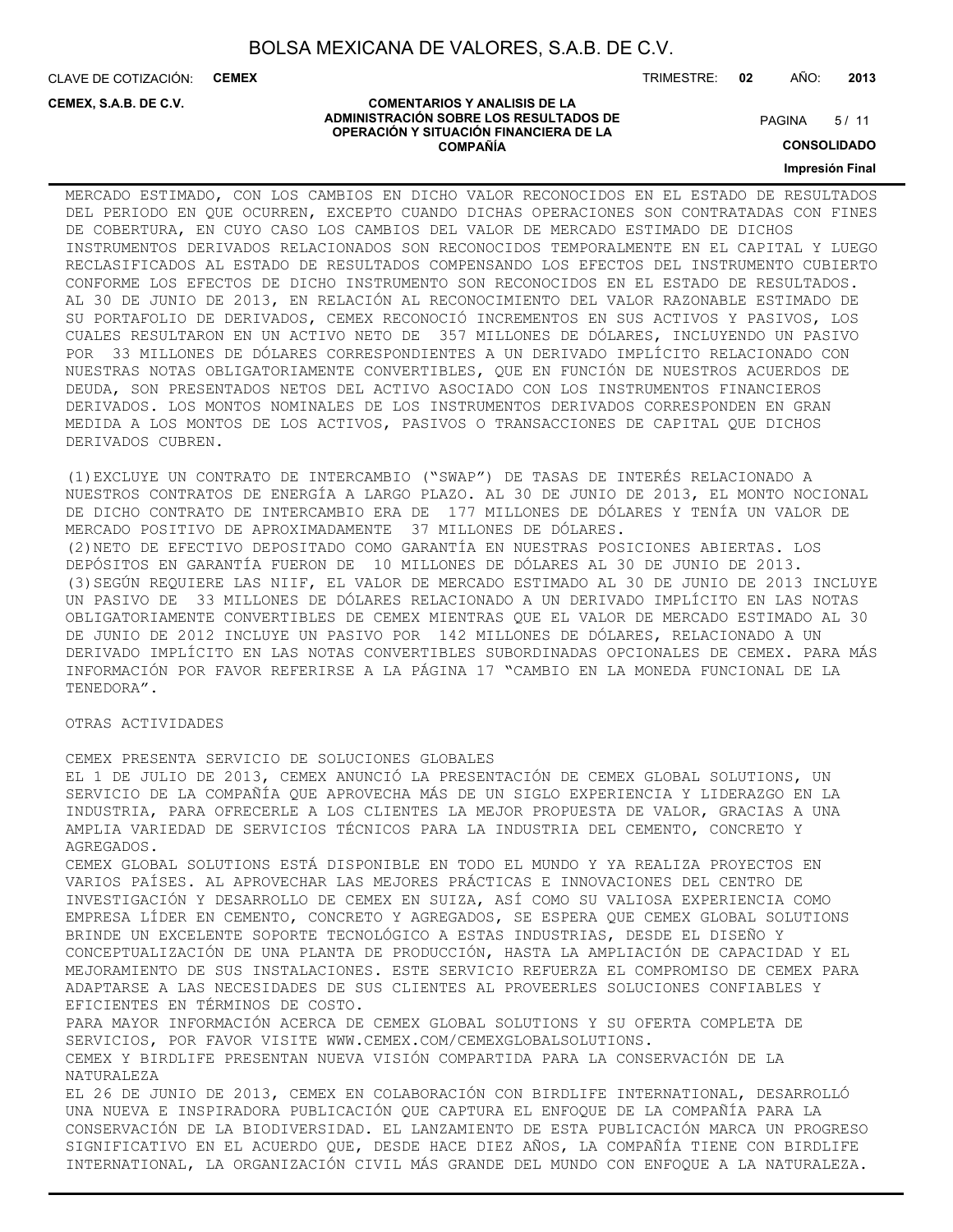**COMPAÑÍA**

CLAVE DE COTIZACIÓN: **CEMEX**

**CEMEX, S.A.B. DE C.V.**

TRIMESTRE: **02** AÑO: **2013**

#### **COMENTARIOS Y ANALISIS DE LA ADMINISTRACIÓN SOBRE LOS RESULTADOS DE OPERACIÓN Y SITUACIÓN FINANCIERA DE LA**

 $6/11$ **PAGINA** 

**CONSOLIDADO**

**Impresión Final**

APOYADOS POR EL EQUIPO DE CEMEX EN SUIZA, CEMEX Y BIRDLIFE HAN TRABAJADO JUNTOS DESDE EL 2007 PARA INCREMENTAR LA SUSTENTABILIDAD MEDIOAMBIENTAL DE LAS OPERACIONES GLOBALES DE CEMEX Y MINIMIZAR RIESGOS, CREANDO A SU VEZ OPORTUNIDADES QUE PERMITEN A LOS SOCIOS DE BIRDLIFE CONSERVAR SITIOS IMPORTANTES PARA LA BIODIVERSIDAD. EL DOCUMENTO CEMEX-BIRDLIFE FUE LANZADO EN UN EVENTO CON DICHO PROPÓSITO DENTRO DEL MARCO DEL CONGRESO MUNDIAL BIRDLIFE, EN EL CUAL SE RESALTARON LAS EXPERIENCIAS DE COLABORACIÓN CEMEX-BIRDLIFE Y SE CONTÓ CON LA PRESENCIA DE CONSERVACIONISTAS Y PRACTICANTES DE 17 NACIONALIDADES PERTENECIENTES A LA ASOCIACIÓN BIRDLIFE. LA PUBLICACIÓN FUE OPORTUNA, YA QUE BIRDLIFE RECIENTEMENTE LANZÓ SU REPORTE DEL ESTADO DE CONSERVACIÓN DE LAS AVES DEL MUNDO. ESTE NUEVO E IMPORTANTE REPORTE RESALTA QUE, A NIVEL GLOBAL, UNA DE CADA OCHO ESPECIES ESTÁ EN PELIGRO DE EXTINCIÓN, PRESENTANDO EVIDENCIA DEL RÁPIDO DETERIORO EN EL AMBIENTE GLOBAL QUE ESTÁ AFECTANDO A TODOS LOS SERES VIVOS EN EL PLANETA. EL REPORTE TRANSMITE UNA PRUDENTE ESPERANZA Y OPTIMISMO, YA QUE INDICA QUE LA SITUACIÓN ACTUAL PUEDE SER REVERTIDA SI SE TIENEN LA VOLUNTAD Y LOS RECURSOS, TALES COMO LOS ENFOQUES A LA CONSERVACIÓN DE LA VIDA SALVAJE DEMOSTRADOS POR LA ASOCIACIÓN CEMEX-BIRDLIFE. COMO SIGUIENTES PASOS, CEMEX PLANEA ESTABLECER PROYECTOS PAB EN MÁS SITIOS OPERACIONALES CLAVE, PARTICULARMENTE EN LOS SITIOS DE ALTA PRIORIDAD -IDENTIFICADOS POR EL ESTUDIO EXPLORATORIO CEMEX-BIRDLIFE- PARA EL 2015. LA COMPAÑÍA TAMBIÉN ESTÁ TRABAJANDO CON BIRDLIFE PARA DESARROLLAR NUEVAS INICIATIVAS DE CAPACITACIÓN PARA EL PERSONAL CEMEX, COMO PARTE DE NUESTRA ESTRATEGIA DE COMUNICACIÓN QUE AYUDARÁ A GENERAR UN IMPULSO PARA LAS NUEVAS ACTIVIDADES ENFOCADAS A CONSERVAR LA BIODIVERSIDAD. CEMEX REFUERZA COMPROMISO CON EL DESARROLLO DE EGIPTO EL 3 DE JUNIO DE 2013, CEMEX INFORMÓ QUE ANTICIPA INVERTIR APROXIMADAMENTE 100 MILLONES DE DÓLARES (APROXIMADAMENTE 700 MILLONES DE LIBRAS EGIPCIAS) PARA MEJORAR SIGNIFICATIVAMENTE SUS OPERACIONES EN EGIPTO Y CONTINUAR APOYANDO EL DESARROLLO DE VIVIENDA, CONSTRUCCIÓN COMERCIAL E INFRAESTRUCTURA EN EL PAÍS. UNA PARTE IMPORTANTE DE LA INVERSIÓN SERÁ UTILIZADA POR LA COMPAÑÍA PARA AUMENTAR SU CAPACIDAD DE CONSUMO DE CARBÓN Y COQUE DE PETRÓLEO COMO FUENTES DE ENERGÍA EN SU PLANTA DE CEMENTO EN ASSIUT, AYUDANDO A ELIMINAR LOS SUBSIDIOS DE ENERGÍA PARA EL 2014. CEMEX TAMBIÉN ESPERA INSTALAR NUEVO EQUIPO AMBIENTAL Y DE DE COPROCESAMIENTO PARA CONTINUAR REDUCIENDO SUS EMISIONES Y AUMENTAR SU USO DE COMBUSTIBLES ALTERNOS. DESDE EL AÑO 2000, CEMEX HA CO-PROCESADO MÁS DE 250,000 TONELADAS DE DESECHOS EN EGIPTO, CONVIRTIÉNDOLOS EN COMBUSTIBLES ALTERNOS. EN 2010, CEMEX INAUGURÓ UN NUEVO FILTRO COLECTOR DE BOLSAS CON UNA INVERSIÓN DE 12 MILLONES DE DÓLARES, EL CUAL ESTÁ EQUIPADO CON TECNOLOGÍA DE PUNTA PARA REDUCIR EMISIONES DE POLVO EN SU PLANTA DE CEMENTO EN ASSIUT. CEMEX TAMBIÉN ANTICIPA INVERTIR EN LA PROMOCIÓN Y EQUIPO NECESARIO PARA LA CONSTRUCCIÓN DE CALLES DE CONCRETO LAS CUALES REPRESENTAN UNA SOLUCIÓN DE CONSTRUCCIÓN MÁS DURABLE Y EFICIENTE EN COSTO. LA COMPAÑÍA PLANEA APOYAR CUATRO IMPORTANTES PROYECTOS DE PAVIMENTACIÓN EN EGIPTO DURANTE EL 2013. ADICIONALMENTE, SE ESPERA QUE LAS MEJORAS OPERACIONALES ESTIMULEN LOS ESFUERZOS DE LA COMPAÑÍA PARA VIVIENDA ASEQUIBLE, ESPECÍFICAMENTE EN EL ALTO EGIPTO, INCENTIVANDO LA CREACIÓN DE NUEVOS EMPLEOS EN LA REGIÓN. DESDE EL AÑO 2000, CEMEX HA IMPLEMENTADO EN EGIPTO DIVERSAS INICIATIVAS DE RESPONSABILIDAD SOCIAL DE ALTO VALOR AGREGADO COMO SUS PROGRAMAS DE MANEJO SEGURO, LOS CUALES HAN BENEFICIADO A MÁS DE 20,000 CONDUCTORES Y SU PROGRAMA DE ALIMENTACIÓN PARA LA EDUCACIÓN EL CUAL HA MEJORADO LAS VIDAS DE MÁS DE 5,000 NIÑOS Y SUS FAMILIAS. ADICIONALMENTE, CEMEX ESTÁ PROPORCIONANDO INNOVADORAS SOLUCIONES DE CONSTRUCCIÓN EN LA INDUSTRIA PARA APOYAR EL DESARROLLO COMERCIAL Y LA INFRAESTRUCTURA DE EGIPTO, TAL ES EL CASO DEL COMPLEJO DE USO MIXTO EN EL CENTRO DE CAIRO Y LA UNA PRESA HIDROELÉCTRICA EN EL RÍO NILO, QUE CUENTA CON LA MÁS AVANZADA TECNOLOGÍA. CEMEX INCREMENTARÁ CAPACIDAD DE PLANTA DE CEMENTO EN TEXAS EL 30 DE MAYO DE 2013, CEMEX ANUNCIÓ QUE PLANEA INCREMENTAR LA CAPACIDAD DE PRODUCCIÓN DE SU PLANTA DE CEMENTO EN ODESSA, TEXAS EN 345,000 TONELADAS MÉTRICAS PARA ALCANZAR LAS 900,000 TONELADAS MÉTRICAS POR AÑO Y MANTENERSE A LA PAR DEL RÁPIDO CRECIMIENTO DE LA DEMANDA EN SU MERCADO DEL OESTE DE TEXAS, IMPULSADO PRINCIPALMENTE POR LA INDUSTRIA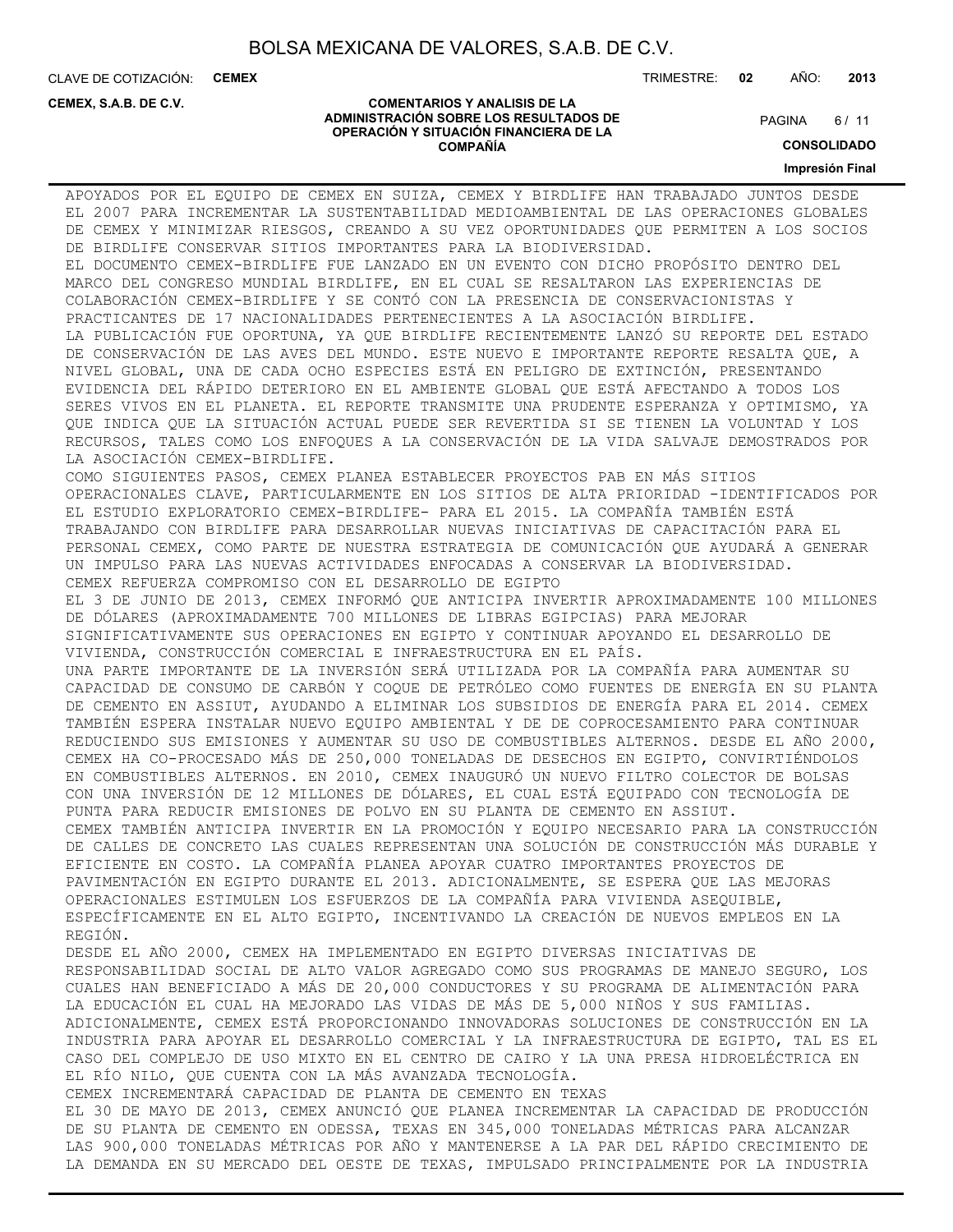CLAVE DE COTIZACIÓN: **CEMEX** TRIMESTRE: **02** AÑO: **2013**

**CEMEX, S.A.B. DE C.V.**

#### **COMENTARIOS Y ANALISIS DE LA ADMINISTRACIÓN SOBRE LOS RESULTADOS DE OPERACIÓN Y SITUACIÓN FINANCIERA DE LA COMPAÑÍA**

 $7/11$ **PAGINA** 

**CONSOLIDADO**

**Impresión Final**

DEL GAS Y DEL PETRÓLEO. APROVECHANDO LOS ACTIVOS EXISTENTES Y LA MANUFACTURA DE PRODUCTOS DE VALOR AGREGADO, LA COMPAÑÍA ESPERA ALCANZAR SÓLIDOS RENDIMIENTOS EN SU INVERSIÓN.

LA DEMANDA DE PRODUCTOS ESPECIALES DE CEMENTO EN LA CONSTRUCCIÓN DE POZOS ESTÁ CRECIENDO COMO RESULTADO DEL USO DE TECNOLOGÍAS DE EXTRACCIÓN MÁS EFICIENTES, TALES COMO PERFORACIÓN HORIZONTAL Y FRACTURACIÓN HIDRÁULICA. LOS POZOS PETROLEROS QUE UTILIZAN ESTA TECNOLOGÍA, TÍPICAMENTE ALCANZAN GRAN PROFUNDIDAD. SE REQUIERE DE CEMENTO ESPECIAL PARA LOS POZOS, DEBIDO A LA APLICACIÓN COMPLEJA Y CONDICIONES EXTREMAS A LAS CUALES ESTÁN EXPUESTOS. LA AMPLIACIÓN DE CAPACIDAD UTILIZARÁ LA MÁS ALTA TECNOLOGÍA DE PRODUCCIÓN, RESULTANDO

EN UNA MAYOR EFICIENCIA EN EL USO DE COMBUSTIBLES Y MEJOR PRODUCTIVIDAD. ASIMISMO, INCLUIRÁ UN AUMENTO EN LA CAPACIDAD DEL SISTEMA DE CARGA, PERMITIENDO UN PROCESO LOGÍSTICO MÁS EFICIENTE QUE PERMITIRÁ ADAPTARSE A LA CRECIENTE DEMANDA DE CEMENTO EN LA REGIÓN.

OTRA INFORMACIÓN

CAMBIO EN LA MONEDA FUNCIONAL DE LA TENEDORA CONSIDERANDO LA GUÍA BAJO IFRS, EMITIDA POR LA NORMA INTERNACIONAL DE CONTABILIDAD 21, LOS EFECTOS DE MOVIMIENTOS EN LOS TIPOS DE CAMBIO ("NIC 21"), Y CON BASE EN LOS CAMBIOS DE LA POSICIÓN MONETARIA NETA EN MONEDAS EXTRANJERAS DE CEMEX, S.A.B. DE C.V. (LA COMPAÑÍA TENEDORA) RESULTANTES PRINCIPALMENTE DE: A) UNA DISMINUCIÓN SIGNIFICATIVA EN LOS PASIVOS POR IMPUESTOS DENOMINADOS EN PESOS MEXICANOS; B) UN INCREMENTO SIGNIFICATIVO EN SU DEUDA COMO EN LAS OTRAS OBLIGACIONES FINANCIERAS DENOMINADAS EN DÓLARES Y C) EL INCREMENTO ESPERADO EN LOS GASTOS ADMINISTRATIVOS DENOMINADOS EN DÓLARES CON EMPRESAS DEL GRUPO ASOCIADOS A LA EXTERNALIZACIÓN CON IBM DE LAS PRINCIPALES ACTIVIDADES DE PROCESAMIENTOS DE DATOS; A PARTIR DEL 1 DE ENERO DE 2013, CEMEX, S.A.B. DE C.V., PARA PROPÓSITOS DE SUS ESTADOS FINANCIEROS COMO COMPAÑÍA TENEDORA, REQUIRIÓ PROSPECTIVAMENTE CAMBIAR SU MONEDA FUNCIONAL DEL PESO MEXICANO AL DÓLAR DE LOS ESTADOS UNIDOS, EL CUAL FUE DETERMINADO COMO LA MONEDA DE CEMEX, S.A.B. DE C.V. EN SU AMBIENTE ECONÓMICO PRINCIPAL. EL CAMBIO ANTES MENCIONADO NO TIENE NINGÚN EFECTO EN LAS MONEDAS FUNCIONALES DE LAS SUBSIDIARIAS DE CEMEX, S.A.B. DE C.V., LAS CUALES CONTINÚAN SIENDO LA MONEDA PRINCIPAL EN EL AMBIENTE ECONÓMICO EN QUE CADA SUBSIDIARIA OPERA. ASIMISMO, LA MONEDA DE REPORTE DE LOS ESTADOS FINANCIEROS DE CEMEX, S.A.B. DE C.V. Y SUS SUBSIDIARIAS Y LOS ESTADOS FINANCIEROS DE LA COMPAÑÍA TENEDORA CEMEX, S.A.B. DE C.V. CONTINÚA SIENDO EL PESO MEXICANO. LOS EFECTOS PRINCIPALES EN LOS ESTADOS FINANCIEROS DE LA COMPAÑÍA TENEDORA CEMEX, S.A.B. DE C.V. COMENZANDO EL 1 DE ENERO DE 2013 ASOCIADOS CON EL CAMBIO EN LA MONEDA FUNCIONAL COMPARADO CON AÑOS ANTERIORES SON: A) TODAS LAS TRANSACCIONES, INGRESOS Y GASTOS EN CUALQUIER MONEDA SE RECONOCEN EN DÓLARES A LOS TIPOS DE CAMBIO VIGENTES EN LAS FECHAS DE SU EJECUCIÓN; B) LOS SALDOS MONETARIOS DE CEMEX, S.A.B. DE C.V. DENOMINADOS EN DÓLARES NO GENERARÁN FLUCTUACIONES CAMBIARIAS, MIENTRAS QUE LOS SALDOS EN PESOS MEXICANOS, ASÍ COMO LOS SALDOS EN OTRAS MONEDAS DISTINTAS AL DÓLAR GENERAN AHORA FLUCTUACIONES CAMBIARIAS A TRAVÉS DEL ESTADO DE RESULTADOS DE CEMEX, S.A.B. DE C.V., Y C) LA OPCIÓN DE CONVERSIÓN IMPLÍCITA EN LAS NOTAS OBLIGATORIAMENTE CONVERTIBLES DE CEMEX, S.A.B. DE C.V. DENOMINADOS EN PESOS MEXICANOS EMPEZARÁN A SER TRATADOS COMO INSTRUMENTOS DERIVADOS INDEPENDIENTES A TRAVÉS DEL ESTADO DE RESULTADOS DE CEMEX, S.A.B. DE C.V. MIENTRAS QUE LAS OPCIONES DE CONVERSIÓN IMPLÍCITA DENOMINADAS EN DÓLARES EN LAS NOTAS CONVERTIBLES SUBORDINADAS OPCIONALES DE 2010 Y LAS NOTAS CONVERTIBLES SUBORDINADAS OPCIONALES DE 2011 DE CEMEX, S.A.B. DE C.V. CESARÁN DE SER TRATADAS COMO INSTRUMENTOS DERIVADOS INDEPENDIENTES A TRAVÉS DEL ESTADO DE RESULTADOS DE CEMEX, S.A.B. DE C.V. LOS ESTADOS FINANCIEROS DE PERIODOS ANTERIORES NO REQUIEREN SER RECALCULADOS. PROCEDIMIENTOS FISCALES SIGNIFICATIVOS

EN RELACIÓN CON EL PROCEDIMIENTO FISCAL RELACIONADO CON LOS IMPUESTOS POR PAGAR EN MÉXICO POR LOS INGRESOS PASIVOS GENERADOS POR INVERSIONES EN EL EXTRANJERO DURANTE LOS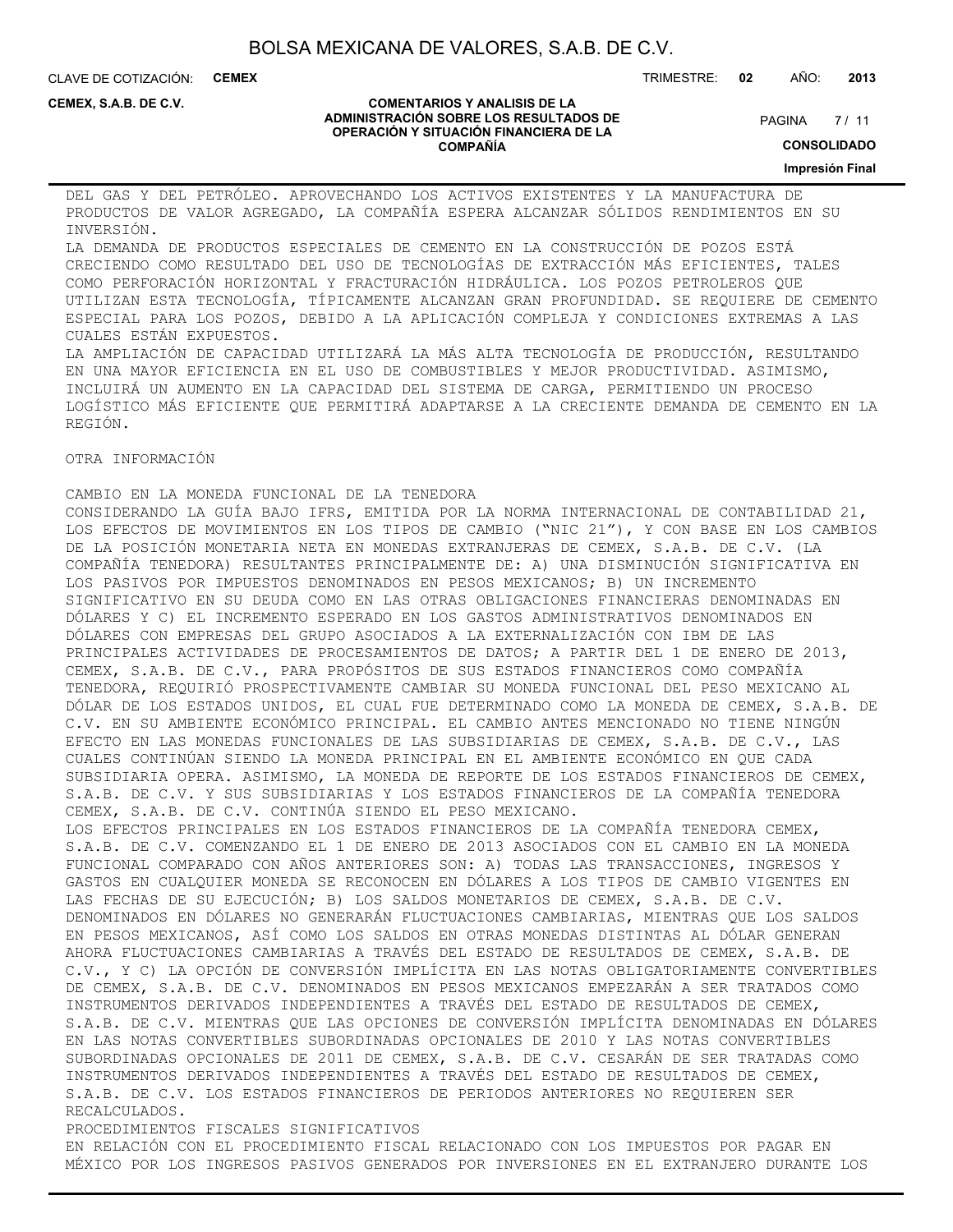**COMENTARIOS Y ANALISIS DE LA ADMINISTRACIÓN SOBRE LOS RESULTADOS DE OPERACIÓN Y SITUACIÓN FINANCIERA DE LA COMPAÑÍA**

CLAVE DE COTIZACIÓN: **CEMEX**

**CEMEX, S.A.B. DE C.V.**

TRIMESTRE: **02** AÑO: **2013**

 $8/11$ **PAGINA** 

**CONSOLIDADO**

**Impresión Final**

### AÑOS 2005 Y 2006, ASÍ COMO LA DISPOSICIÓN DE CONDONACIÓN TRANSITORIA, AMBAS PREVIAMENTE REVELADAS AL PÚBLICO POR CEMEX, SE OPTÓ POR ENTRAR A ESTE PROGRAMA DE AMNISTÍA Y POR LO TANTO NO EXISTE UN PASIVO RELACIONADO CON ESTE TEMA AL 31 DE MARZO DE 2013. REFORMA FISCAL 2010 EN MÉXICO DURANTE NOVIEMBRE DE 2009, SE APROBARON REFORMAS A LA LEY DEL IMPUESTO SOBRE LA RENTA QUE ENTRARON EN VIGOR A PARTIR DEL 1 DE ENERO DE 2010. LA LEY INCLUYE CAMBIOS EN EL RÉGIMEN DE CONSOLIDACIÓN FISCAL QUE REQUIEREN A CEMEX DETERMINAR LOS IMPUESTOS A LA UTILIDAD COMO SI LAS REGLAS DE LA CONSOLIDACIÓN FISCAL NO HUBIERAN EXISTIDO DESDE 1999 EN ADELANTE. ESTOS CAMBIOS TAMBIÉN REQUIEREN EL PAGO DE IMPUESTOS SOBRE LOS DIVIDENDOS ENTRE EMPRESAS DEL GRUPO (ESPECÍFICAMENTE, DIVIDENDOS PAGADOS DE UTILIDADES QUE NO FUERON GRAVADAS EN EL PASADO), CIERTOS CONCEPTOS ESPECIALES DE CONSOLIDACIÓN, ASÍ COMO PÉRDIDAS FISCALES GENERADAS POR EMPRESAS DENTRO DE LA CONSOLIDACIÓN FISCAL QUE DEBÍAN SER RECUPERADAS POR LA EMPRESA QUE LAS GENERÓ EN LOS SIGUIENTES 10 AÑOS. ESTAS ENMIENDAS INCREMENTAN DE 28% A 30% LA TASA DE IMPUESTO A LA UTILIDAD DE 2010 A 2012, A 29% PARA 2013, REGRESANDO A 28% DE 2014 EN ADELANTE. DE ACUERDO CON ESTAS ENMIENDAS, CEMEX FUE REQUERIDO A PAGAR EN 2010 (A LA TASA DE 30%) 25% DEL IMPUESTO QUE RESULTE DE ELIMINAR LOS EFECTOS DE LA CONSOLIDACIÓN FISCAL DE 1999 A 2004 Y A PAGAR UN 25% ADICIONAL EN EL 2011. EL RESTANTE 50% DEBE SER PAGADO DE LA SIGUIENTE FORMA: 20% EN 2012, 15% EN 2013 Y 15% EN 2014. CON RELACIÓN A LOS EFECTOS DE CONSOLIDACIÓN FISCAL ORIGINADOS DESPUÉS DE 2004, ESTOS DEBEN SER CONSIDERADOS EN EL SEXTO AÑO DESPUÉS DE SU OCURRENCIA, Y SERÁN PAGADOS EN LOS SIGUIENTES CINCO AÑOS EN LA MISMA PROPORCIÓN (25%, 25%, 20%, 15% Y 15%), Y EN ESTE CONTEXTO, EL EFECTO DE CONSOLIDACIÓN PARA 2005 YA HA SIDO NOTIFICADO A CEMEX Y CONSIDERADO. LOS IMPUESTOS POR PAGAR RESULTANTES DE DICHOS CAMBIOS EN LA LEY SE INCREMENTARÁN POR INFLACIÓN EN LOS TÉRMINOS DE LA LEY DEL IMPUESTO SOBRE LA RENTA. AL 31 DE DICIEMBRE DE 2009, CON BASE EN LA INIF 18, LA CONTROLADORA RECONOCIÓ EL VALOR NOMINAL DE LOS PAGOS DE IMPUESTOS ESTIMADOS Y QUE SE ESTIMA SERÁN PAGADOS EN RELACIÓN A LAS NUEVAS REGLAS DE CONSOLIDACIÓN FISCAL POR APROXIMADAMENTE US\$799 MILLONES. ESTE MONTO SE RECONOCIÓ EN EL BALANCE GENERAL COMO UNA CUENTA POR PAGAR POR IMPUESTOS, CONTRA ACTIVOS CIRCULANTES Y NO CIRCULANTES POR APROXIMADAMENTE US\$628 MILLONES, RELACIONADO CON EL PASIVO NETO QUE SE HABÍA RECONOCIDO ANTES DE LA REFORMA FISCAL Y QUE LA CONTROLADORA ESPERA REALIZAR EN RELACIÓN AL PAGO DE ESTE PASIVO POR IMPUESTOS, ASÍ COMO APROXIMADAMENTE US\$171 MILLONES CONTRA LA CUENTA DE "UTILIDADES RETENIDAS" RELACIONADOS, EN LOS TÉRMINOS DE LA LEY, CON: A) LA DIFERENCIA ENTRE LA SUMA DEL CAPITAL FISCAL DE LAS CONTROLADAS Y EL CAPITAL FISCAL DEL CONSOLIDADO; B) LOS DIVIDENDOS DE LAS CONTROLADAS A LA CONTROLADORA; Y C) OTRAS TRANSACCIONES ENTRE LAS EMPRESAS QUE CONFORMAN EL CONSOLIDADO QUE REPRESENTÓ LA TRANSFERENCIAS DE RECURSOS DENTRO DEL GRUPO. EN DICIEMBRE DE 2010, MEDIANTE RESOLUCIÓN MISCELÁNEA, LA AUTORIDAD FISCAL OTORGÓ LA OPCIÓN DE DIFERIR LA DETERMINACIÓN Y PAGO DEL IMPUESTO, HASTA QUE SE DESINCORPORE UNA SOCIEDAD CONTROLADA O CEMEX ELIMINE LA CONSOLIDACIÓN FISCAL, SOBRE LA DIFERENCIA ENTRE LA SUMA DEL CAPITAL FISCAL DE LAS CONTROLADAS Y EL CAPITAL FISCAL DEL CONSOLIDADO. COMO RESULTADO DE LO ANTERIOR, LA CONTROLADORA DISMINUYÓ EL PASIVO POR IMPUESTOS ESTIMADOS POR APROXIMADAMENTE US\$235 MILLONES DE DÓLARES CON CRÉDITO A LA CUENTA DE "UTILIDADES RETENIDAS". EN 2012 LOS CAMBIOS EN EL PASIVO DE LA CONTROLADORA POR LA CONSOLIDACIÓN FISCAL EN MÉXICO SON COMO SIGUE (MILLONES DE DÓLARES APROXIMADOS): 2012 SALDO AL INICIO DEL PERIODO\$966 IMPUESTO A LA UTILIDAD RECIBIDO DE CONTROLADAS\$162 ACTUALIZACIÓN DEL PERIODO \$58

PAGOS DURANTE EL PERIODO (\$54) SALDO AL FINAL DEL PERIODO DE 2012 \$1,132

EN DICIEMBRE 2012, LA LEY FEDERAL DE INGRESOS APLICABLE PARA 2013 ESTABLECIÓ QUE LA TASA DE IMPUESTO A LA UTILIDAD PERMANECIERA EN 30% EN 2013 PARA DESPUÉS BAJAR A 29% EN 2014 Y 28% A PARTIR DE 2015 EN DELANTE. AL 31 DE DICIEMBRE DE 2012, EL SALDO DE PÉRDIDAS FISCALES POR AMORTIZAR QUE NO HAN SIDO APROVECHADAS EN LA CONSOLIDACIÓN FISCAL ES DE APROXIMADAMENTE US\$549 MILLONES. AL 31 DE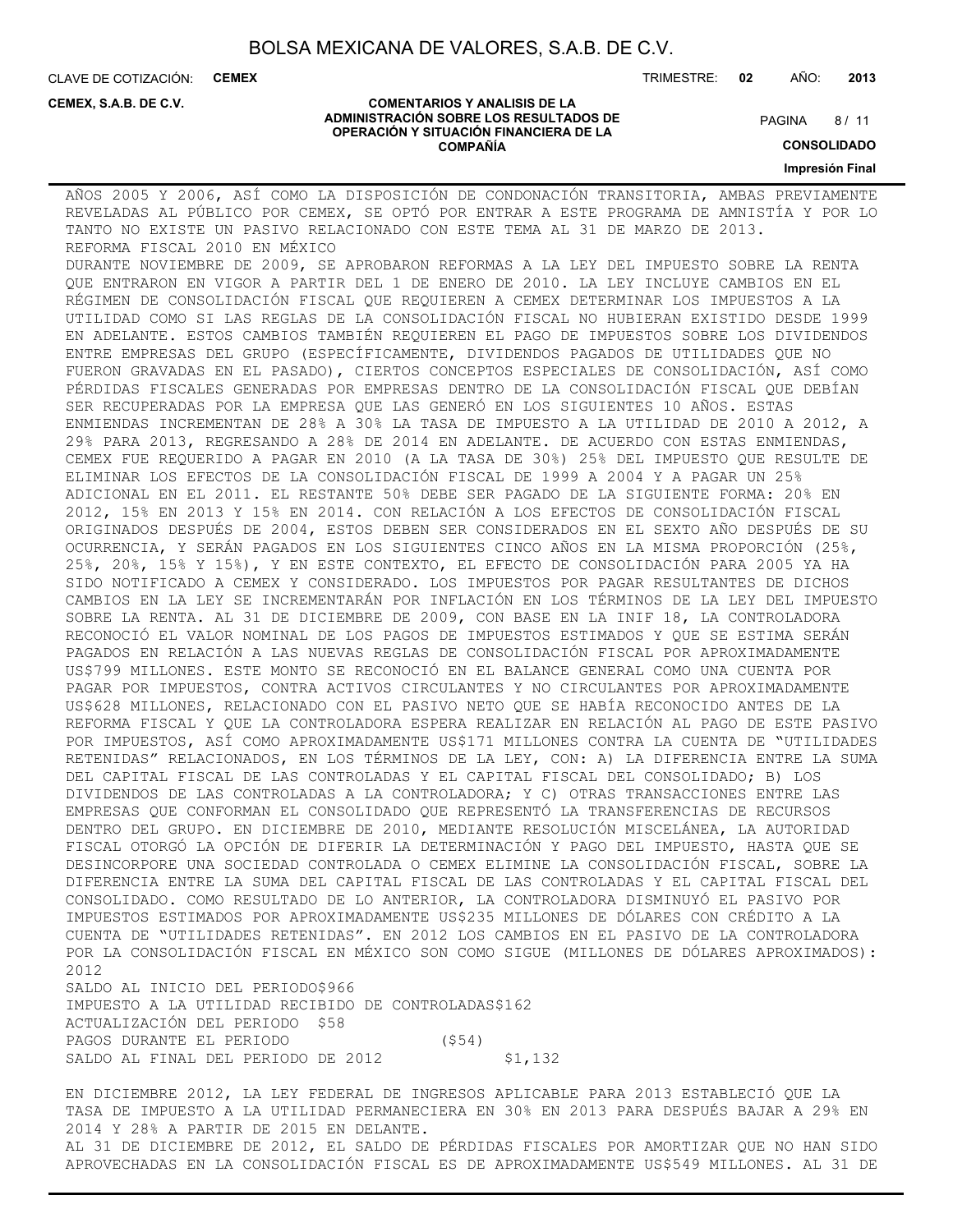**COMENTARIOS Y ANALISIS DE LA ADMINISTRACIÓN SOBRE LOS RESULTADOS DE OPERACIÓN Y SITUACIÓN FINANCIERA DE LA COMPAÑÍA**

CLAVE DE COTIZACIÓN: **CEMEX**

**CEMEX, S.A.B. DE C.V.**

TRIMESTRE: **02** AÑO: **2013**

 $9/11$ **PAGINA** 

**CONSOLIDADO**

**Impresión Final**

DICIEMBRE DE 2012, LA AMORTIZACIÓN ESTIMADA DEL PASIVO POR IMPUESTOS POR PAGAR RESULTANTE DE ESTOS CAMBIOS EN LA CONSOLIDACIÓN FISCAL EN MÉXICO ES (MONTOS EN MILLONES DE DÓLARES APROXIMADOS): 2013\$157\* 2014\$200 2015\$209 2016\$173 2017\$176 2018 EN ADELANTE \$217 \$1,132 \* ESTE PAGO SE EFECTUÓ EN MARZO 2013.

CONTRATO DE COMPRAVENTA DE ACCIONES DE EGIPTO ADICIONALMENTE A LA DECISIÓN POR UNA CORTE DE PRIMERA INSTANCIA EN ASSIUT, EGIPTO, RESPECTO A LA ANULACIÓN DEL CONTRATO DE COMPRAVENTA DE ACCIONES FIRMADO EN 1999 POR MEDIO DEL CUAL CEMEX ADQUIRIÓ ASSIUT CEMENT COMPANY, Y EN RELACIÓN CON LA APELACIÓN QUE SE PRESENTÓ POR ASSIUT CEMENT COMPANY, SE LLEVÓ A CABO UNA AUDIENCIA EL 16 DE JUNIO DE 2013 Y LA PRÓXIMA AUDIENCIA ESTÁ PROGRAMADA PARA LLEVARSE A CABO EL 16 DE SEPTIEMBRE DE 2013.

INVESTIGACIONES ANTI-MONOPÓLICAS EN EUROPA POR LA COMISIÓN EUROPEA EN RELACIÓN CON LOS PROCEDIMIENTOS FORMALES EN CONTRA DE CEMEX Y LAS DEMÁS COMPAÑÍAS RELACIONADAS CON LAS INVESTIGACIONES ANTI-MONOPÓLICAS EN EUROPA POR LA COMISIÓN EUROPEA, LAS AUDIENCIAS PARA CEMEX Y LAS DEMÁS COMPAÑÍAS SIENDO INVESTIGADAS CONCLUYERON EN ABRIL DE 2013. ACTUALMENTE ESPERAMOS QUE LA SENTENCIA SE DICTE ANTES DE SEPTIEMBRE DE 2013. INVESTIGACIONES EN EL REINO UNIDO EN RELACIÓN CON LA INVESTIGACIÓN DE MERCADO INICIADA POR LA COMISIÓN DE COMPETENCIA DEL REINO UNIDO SOBRE EL SUMINISTRO O ADQUISICIÓN DEL CEMENTO, CONCRETO PREMEZCLADO Y AGREGADOS PARA EL PERIODO DE 2007 A 2011, AL 12 DE JUNIO DE 2013 TODAS LAS PARTES INTERESADAS A LA INVESTIGACIÓN RESPONDIERON A LAS DETERMINACIONES PROVISIONALES Y NOTIFICACIÓN DE POSIBLES REMEDIOS EMITIDAS EN MAYO DE 2013. ACTUALMENTE ESPERAMOS QUE

LAS DETERMINACIONES Y REMEDIOS FINALES SE EMITAN EN ENERO DE 2014. ASUNTOS FISCALES DE COLOMBIA

CEMEX COLOMBIA, S.A. HA LLEGADO A UN ACUERDO CON LA DIRECCIÓN DE IMPUESTOS COLOMBIANA EN RELACIÓN CON LA DECLARACIÓN ANUAL DEL EJERCICIO 2007 Y 2008. EL MONTO PAGADO EN RELACIÓN CON EL ACUERDO CORRESPONDIENTE AL EJERCICIO 2007 Y 2008 FUE DE 47,111,330,000 PESOS COLOMBIANOS (24.4 MILLONES DE DÓLARES AL 30 DE JUNIO DE 2013, BASADOS EN UN TIPO DE CAMBIO DE 1,929 PESOS COLOMBIANOS POR DÓLAR). ACTUALMENTE ESTAMOS ESPERANDO QUE LA RESOLUCIÓN RELACIONADA CON EL ACUERDO SEA TOTALMENTE FIRMADA.

DEFINICIONES Y OTROS PROCEDIMIENTOS

METODOLOGÍA DE CONVERSIÓN, CONSOLIDACIÓN Y PRESENTACIÓN DE RESULTADOS DE ACUERDO CON LAS NIIF, A PARTIR DEL 1 DE ENERO DE 2008, CEMEX CONVIERTE LOS ESTADOS FINANCIEROS DE SUBSIDIARIAS EN EL EXTRANJERO UTILIZANDO LOS TIPOS DE CAMBIO A LA FECHA DE REPORTE PARA LAS CUENTAS DEL BALANCE GENERAL, Y LOS TIPOS DE CAMBIO DE CADA MES PARA LAS CUENTAS DEL ESTADO DE RESULTADOS. CEMEX REPORTA SUS RESULTADOS CONSOLIDADOS EN PESOS MEXICANOS.

PARA CONVENIENCIA DEL LECTOR, A PARTIR DEL 30 DE JUNIO DE 2008 LAS CANTIDADES EN DÓLARES DE LOS ESTADOS FINANCIEROS CONSOLIDADOS SE DETERMINARON CONVIRTIENDO LOS MONTOS EN PESOS NOMINALES AL CIERRE DE CADA TRIMESTRE UTILIZANDO EL TIPO DE CAMBIO PROMEDIO PESO / DÓLAR PARA CADA TRIMESTRE. LOS TIPOS DE CAMBIO UTILIZADOS PARA CONVERTIR LOS RESULTADOS DEL SEGUNDO TRIMESTRE DE 2013 Y DEL SEGUNDO TRIMESTRE DE 2012 FUERON DE 12.64 Y 13.59 PESOS POR DÓLAR, RESPECTIVAMENTE.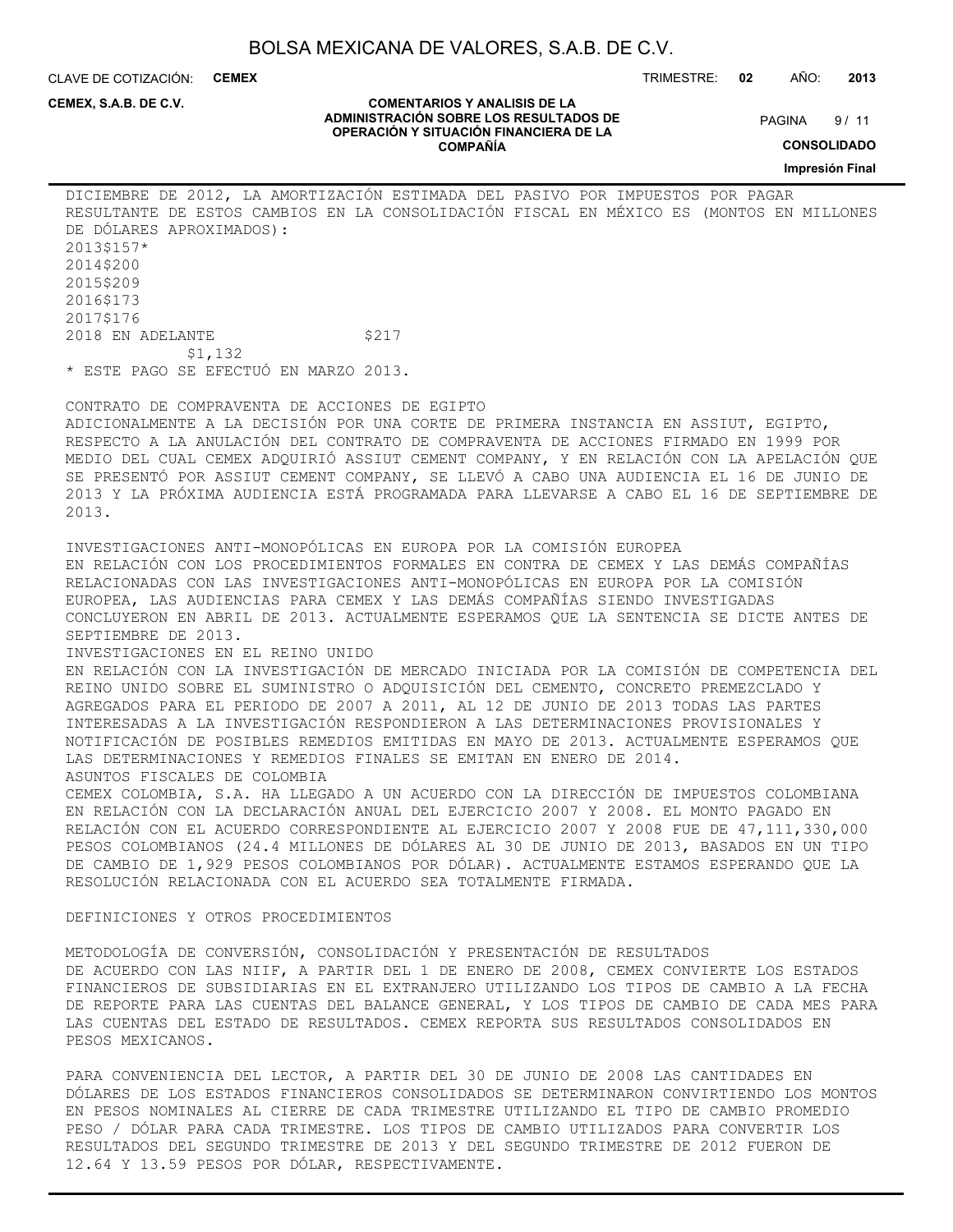CLAVE DE COTIZACIÓN: **CEMEX**

TRIMESTRE: **02** AÑO: **2013**

#### **CEMEX, S.A.B. DE C.V.**

#### **COMENTARIOS Y ANALISIS DE LA ADMINISTRACIÓN SOBRE LOS RESULTADOS DE OPERACIÓN Y SITUACIÓN FINANCIERA DE LA COMPAÑÍA**

PAGINA 10 / 11

**CONSOLIDADO**

**Impresión Final**

LAS CANTIDADES POR PAÍS SON PRESENTADAS EN DÓLARES PARA CONVENIENCIA DEL LECTOR. LAS CANTIDADES EN DÓLARES PARA MÉXICO, AL 30 DE JUNIO DE 2013 Y AL 30 DE JUNIO DE 2012 PUEDEN SER RECONVERTIDAS A SU MONEDA LOCAL MULTIPLICANDO LAS CANTIDADES EN DÓLARES POR LOS TIPOS DE CAMBIO PROMEDIO CORRESPONDIENTES PARA 2013 Y 2012 MOSTRADOS EN LA TABLA PRESENTADA ABAJO.

#### INTEGRACIÓN DE REGIONES

LA REGIÓN NORTE DE EUROPA INCLUYE LAS OPERACIONES EN AUSTRIA, REPÚBLICA CHECA, FRANCIA, ALEMANIA, HUNGRÍA, IRLANDA, LETONIA, POLONIA, Y EL REINO UNIDO, ASÍ COMO OPERACIONES DE TRADING EN VARIOS PAÍSES NÓRDICOS.

LA REGIÓN MEDITERRÁNEO INCLUYE LAS OPERACIONES EN CROACIA, EGIPTO, ISRAEL, ESPAÑA Y LOS EMIRATOS ÁRABES UNIDOS.

LA REGIÓN AMÉRICA CENTRAL, DEL SUR Y EL CARIBE INCLUYE LAS OPERACIONES DE CEMEX EN ARGENTINA, BAHAMAS, BRASIL, COLOMBIA, COSTA RICA, REPÚBLICA DOMINICANA, EL SALVADOR, GUATEMALA, HAITÍ, JAMAICA, NICARAGUA, PANAMÁ, PERÚ Y PUERTO RICO, ASÍ COMO NUESTRAS OPERACIONES DE TRADING EN EL CARIBE.

LA REGIÓN ASIA INCLUYE LAS OPERACIONES EN BANGLADESH, CHINA, MALASIA, FILIPINAS, TAIWÁN Y TAILANDIA.

#### DEFINICIONES

CAPITAL DE TRABAJO EQUIVALE A CUENTAS POR COBRAR OPERATIVAS (INCLUYENDO OTROS ACTIVOS CIRCULANTES RECIBIDOS COMO PAGO EN ESPECIE) MÁS INVENTARIOS HISTÓRICOS MENOS CUENTAS POR PAGAR OPERATIVAS. DEUDA NETA EQUIVALE A LA DEUDA TOTAL (DEUDA TOTAL MÁS BONOS CONVERTIBLES Y ARRENDAMIENTOS FINANCIEROS) MENOS EFECTIVO E INVERSIONES TEMPORALES. FLUJO DE OPERACIÓN EQUIVALE AL RESULTADO DE OPERACIÓN ANTES DE OTROS GASTOS, NETO, MÁS DEPRECIACIÓN Y AMORTIZACIÓN OPERATIVA. FLUJO DE EFECTIVO LIBRE SE CALCULA COMO FLUJO DE OPERACIÓN MENOS GASTO POR INTERÉS NETO, INVERSIONES EN ACTIVO FIJO DE MANTENIMIENTO Y ESTRATÉGICAS, CAMBIO EN CAPITAL DE TRABAJO, IMPUESTOS PAGADOS, Y OTRAS PARTIDAS EN EFECTIVO (OTROS GASTOS NETOS MENOS VENTA DE ACTIVOS NO OPERATIVOS OBSOLETOS Y/O SUSTANCIALMENTE DEPRECIADOS EL PAGO DE CUPONES DE NUESTROS INSTRUMENTOS PERPETUOS). INVERSIONES EN ACTIVO FIJO ESTRATÉGICO INVERSIONES REALIZADAS CON EL PROPÓSITO DE INCREMENTAR LA RENTABILIDAD DE LA COMPAÑÍA. ESTAS INVERSIONES INCLUYEN ACTIVO FIJO DE EXPANSIÓN, LAS CUALES ESTÁN DISEÑADAS PARA MEJORAR LA RENTABILIDAD DE LA EMPRESA POR

MEDIO DE INCREMENTO DE CAPACIDAD, ASÍ COMO INVERSIONES EN ACTIVO FIJO PARA MEJORAR EL MARGEN DE OPERACIÓN, LAS CUALES SE ENFOCAN A LA REDUCCIÓN DE COSTOS. INVERSIONES EN ACTIVO FIJO DE MANTENIMIENTO INVERSIONES LLEVADAS A CABO CON EL PROPÓSITO DE ASEGURAR LA CONTINUIDAD OPERATIVA DE LA COMPAÑÍA. ESTAS INCLUYEN INVERSIONES EN ACTIVO FIJO, LAS CUALES SE REQUIEREN PARA REEMPLAZAR ACTIVOS OBSOLETOS O MANTENER LOS NIVELES ACTUALES DE OPERACIÓN, ASÍ COMO INVERSIONES EN ACTIVO FIJO, LAS CUALES SE REQUIEREN PARA CUMPLIR CON REGULACIONES GUBERNAMENTALES O POLÍTICAS DE LA

### EMPRESA.

PP EQUIVALE A PUNTOS PORCENTUALES

#### UTILIDAD POR CPO

PARA EL CÁLCULO DE UTILIDAD POR CPO, EL NÚMERO PROMEDIO DE CPOS UTILIZADO FUE DE 11,689 MILLONES PARA EL SEGUNDO TRIMESTRE DE 2013; 11,678 MILLONES PARA LOS PRIMEROS SEIS MESES DEL 2013; 11,579 MILLONES PARA EL SEGUNDO TRIMESTRE DE 2012 Y 11,570 MILLONES PARA LOS PRIMEROS SEIS MESES DEL 2012.

DE ACUERDO A LA NIC 33 UTILIDAD POR ACCIÓN, EL PROMEDIO PONDERADO DE ACCIONES EN CIRCULACIÓN SE DETERMINÓ CONSIDERANDO EL NÚMERO DE DÍAS DENTRO DEL PERIODO CONTABLE EN QUE ESTUVIERON EN CIRCULACIÓN LAS ACCIONES, INCLUYENDO LAS QUE SE DERIVARON DE EVENTOS CORPORATIVOS QUE MODIFICARON LA ESTRUCTURA DE CAPITAL DURANTE EL PERIODO, TALES COMO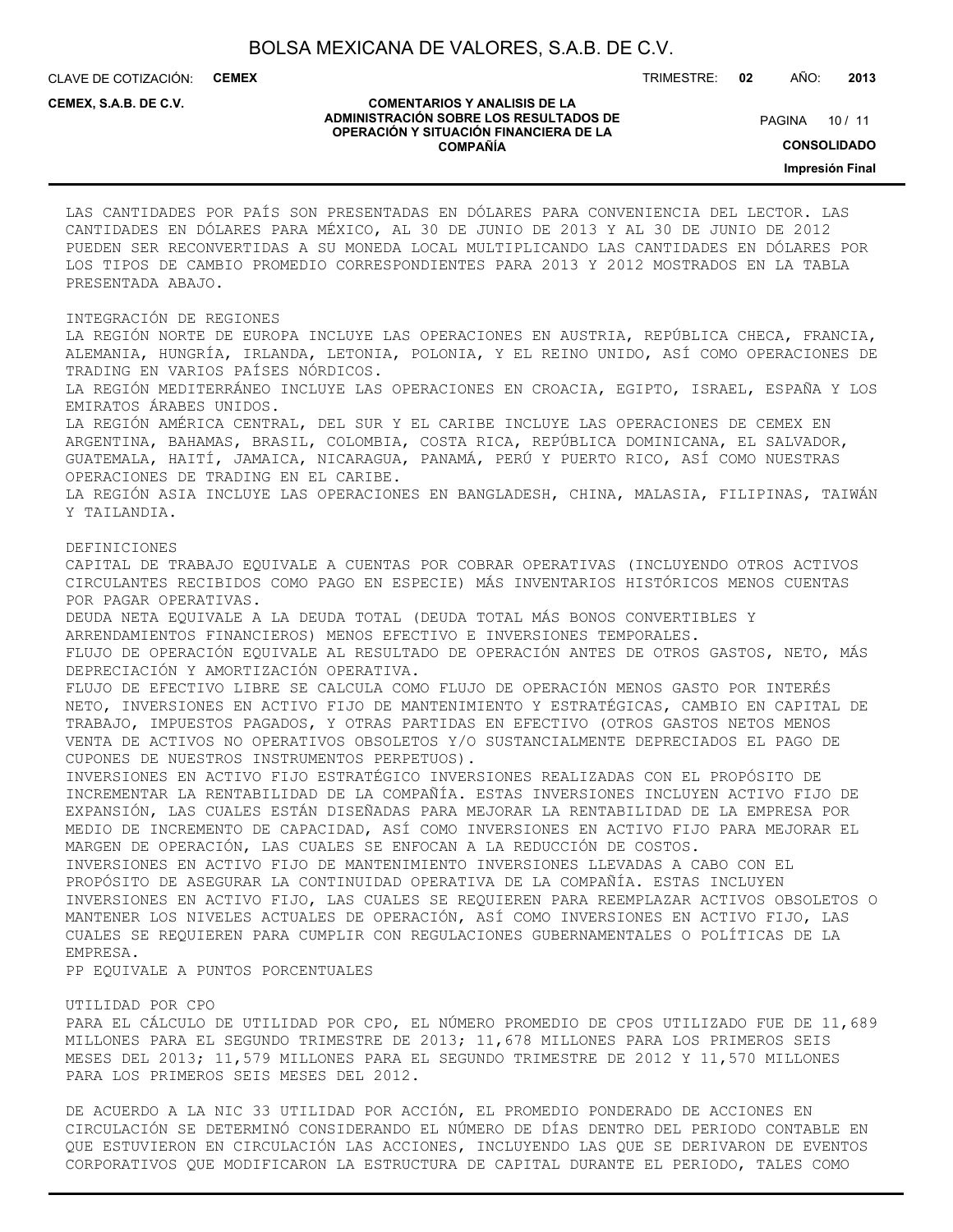CLAVE DE COTIZACIÓN: **CEMEX** TRIMESTRE: **02** AÑO: **2013**

**CEMEX, S.A.B. DE C.V.**

#### **COMENTARIOS Y ANALISIS DE LA ADMINISTRACIÓN SOBRE LOS RESULTADOS DE OPERACIÓN Y SITUACIÓN FINANCIERA DE LA COMPAÑÍA**

PAGINA 11 / 11

**CONSOLIDADO**

**Impresión Final**

AUMENTO EN EL NÚMERO DE ACCIONES QUE INTEGRAN EL CAPITAL SOCIAL POR OFERTA PÚBLICA Y DIVIDENDOS EN ACCIONES O CAPITALIZACIÓN DE UTILIDADES ACUMULADAS ASÍ COMO LAS ACCIONES POTENCIALMENTE DILUTIVAS (DERIVADAS DE OPCIONES DE COMPRA, OPCIONES RESTRINGIDAS DE COMPRA Y LAS ACCIONES DEL BONO CONVERTIBLE MANDATORIO). LAS ACCIONES EMITIDAS COMO RESULTADO DE DIVIDENDOS EN ACCIONES, CAPITALIZACIÓN DE UTILIDADES Y ACCIONES DILUTIVAS SON CONSIDERADAS COMO SI SE HUBIERAN EMITIDO AL PRINCIPIO DEL PERIODO.

CASAS DE BOLSA O INSTITUCIONES DE CRÉDITO QUE DAN COBERTURA DE ANÁLISIS A LOS VALORES EMITIDOS POR CEMEX, S.A.B. DE C.V.

ACTINVER RAMON ORTIZ BANK OF AMERICA CARLOS PEYRELONGUE BANORTE – IXE CARLOS HERMOSILLO BARCLAYS CAPITAL BENJAMIN THEURER BB&T JACK F. KASPRZAK, JR. BBVA FRANCISCO CHÁVEZ BTG PACTUAL GORDON LEE CITI DAN MCGOEY CREDIT SUISSE VANESSA QUIROGA DEUTSCHE BANK ESTEBAN POLIDURA GBM LILIAN OCHOA GOLDMAN SACHS EDUARDO CUOTO HSBC FRANCISCO SUÁREZ J.P. MORGAN ADRIAN HUERTA JEFFERIES MIKE BETTS LONGBOW GARIK SHMOIS MORGAN STANLEY NIKOLAJ LIPPMANN RBC ROBERT WETENHALL SCOTIABANK MARCOS DURAN STERNE AGEE TODD VENCIL UBS MARIMAR TORREBLANCA VECTOR JORGE PLACIDO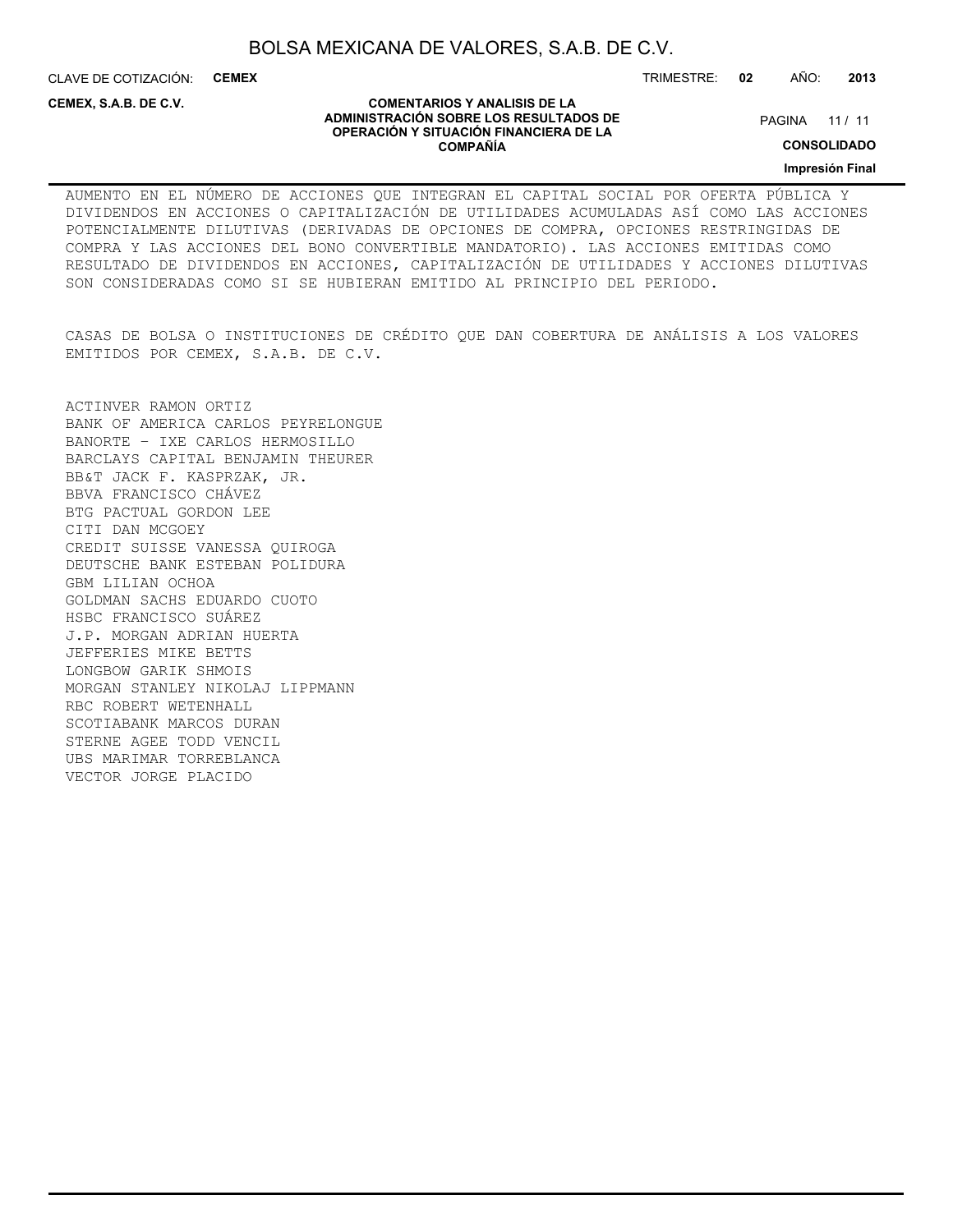**CEMEX**

**CEMEX, S.A.B. DE C.V.**

| NOTAS COMPLEMENTARIAS A LA INFORMACIÓN |
|----------------------------------------|
| <b>FINANCIERA</b>                      |

CLAVE DE COTIZACIÓN: TRIMESTRE: **02** AÑO: **2013**

PAGINA 1/18

**CONSOLIDADO**

**Impresión Final**

1) DESCRIPCIÓN DE LA EMPRESA

CEMEX, S.A.B. DE C.V., SOCIEDAD ANÓNIMA BURSÁTIL DE CAPITAL VARIABLE (S.A.B. DE C.V.) ORGANIZADA BAJO LAS LEYES DE LOS ESTADOS UNIDOS MEXICANOS, O MÉXICO, ES UNA CONTROLADORA DE COMPAÑÍAS CUYAS ACTIVIDADES PRINCIPALES SE ORIENTAN A LA INDUSTRIA DE LA CONSTRUCCIÓN, MEDIANTE LA PRODUCCIÓN, COMERCIALIZACIÓN, DISTRIBUCIÓN Y VENTA DE CEMENTO, CONCRETO, AGREGADOS Y OTROS MATERIALES PARA LA CONSTRUCCIÓN. CEMEX, S.A.B. DE C.V. FUE FUNDADA EN 1906 Y SE REGISTRÓ EN EL REGISTRO PÚBLICO DE LA PROPIEDAD Y COMERCIO EN MONTERREY, N.L., MÉXICO EN 1920 POR UN PERIODO DE 99 AÑOS. EN 2002, ESTE PERIODO SE EXTENDIÓ HASTA EL AÑO 2100. LAS ACCIONES DE CEMEX, S.A.B. DE C.V. ESTÁN LISTADAS EN LA BOLSA MEXICANA DE VALORES ("BMV") Y SE COTIZAN EN FORMA DE CERTIFICADOS DE PARTICIPACIÓN ORDINARIA ("CPOS"). CADA CPO REPRESENTA DOS ACCIONES SERIE "A" Y UNA ACCIÓN SERIE "B", REPRESENTATIVAS DEL CAPITAL SOCIAL. ASIMISMO, LAS ACCIONES DE CEMEX, S.A.B. DE C.V. SE INTERCAMBIAN EN LA BOLSA DE VALORES DE NUEVA YORK ("NYSE") EN LA FORMA DE AMERICAN DEPOSITARY SHARES ("ADS") BAJO EL SÍMBOLO "CX". CADA ADS REPRESENTA DIEZ CPOS. EN ESTAS NOTAS A LOS ESTADOS FINANCIEROS, CUANDO SE UTILIZAN LOS TÉRMINOS "CEMEX, S.A.B. DE C.V." Y/O "LA CONTROLADORA", SE REFIERE A CEMEX, S.A.B. DE C.V. SIN SUS SUBSIDIARIAS CONSOLIDADAS. CUANDO SE UTILIZAN LOS TÉRMINOS "LA COMPAÑÍA" O "CEMEX", SE ESTÁ HACIENDO REFERENCIA A CEMEX, S.A.B. DE C.V. EN CONJUNTO CON SUS SUBSIDIARIAS CONSOLIDADAS. LA EMISIÓN DE ESTOS ESTADOS FINANCIEROS CONSOLIDADOS FUE AUTORIZADA POR LA ADMINISTRACIÓN DE CEMEX, S.A.B. DE C.V. EL 31 DE ENERO DE 2013. 2) PRINCIPALES POLÍTICAS CONTABLES 2A) BASES DE PRESENTACIÓN Y REVELACIÓN EN NOVIEMBRE DE 2008, LA CNBV REQUIRIÓ A LAS EMPRESAS LISTADAS EN LA BMV, PREPARAR SUS ESTADOS FINANCIEROS CONSOLIDADOS DE ACUERDO CON LAS NORMAS INTERNACIONALES DE INFORMACIÓN FINANCIERA ("IFRS" POR SUS SIGLAS EN INGLÉS), TAL COMO LAS EMITE EL CONSEJO INTERNACIONAL DE NORMAS DE CONTABILIDAD ("IASB" POR SUS SIGLAS EN INGLÉS), A MÁS TARDAR EL 1 DE ENERO DE 2012 Y DISCONTINUAR EL USO DE LAS NORMAS DE INFORMACIÓN FINANCIERA MEXICANAS ("NIF"). LOS ESTADOS FINANCIEROS CONSOLIDADOS AL 31 DE DICIEMBRE DE 2012 Y 2011 Y POR LOS AÑOS TERMINADOS AL 31 DE DICIEMBRE DE 2012, 2011 Y 2010, FUERON PREPARADOS DE ACUERDO CON LAS IFRS, TAL COMO LAS EMITE EL IASB. CEMEX EMITIÓ EL 26 DE ENERO DE 2012 SUS ÚLTIMOS ESTADOS FINANCIEROS PREPARADOS BAJO NIF AL 31 DE DICIEMBRE DE 2011 Y 2010 Y POR LOS AÑOS 2011, 2010 Y 2009, LOS CUALES UTILIZÓ PARA CUMPLIR CON REQUERIMIENTOS DE INFORMACIÓN FINANCIERA ANTES DE LA EMISIÓN DE SU INFORME ANUAL DE 2011 ANTE LA COMISIÓN NACIONAL BANCARIA Y DE VALORES ("CNBV"), Y SU INFORME ANUAL DE 2011 EN FORMA 20-F ANTE LA COMISIÓN DE VALORES DE LOS ESTADOS UNIDOS (SECURITIES AND EXCHANGE COMMISSION O "SEC"), ANTES DEL 30 DE ABRIL DE 2012. EN ADICIÓN, PARA FINES DE LA ENTREGA DE SUS INFORMES ANUALES DEL 2011 ANTES LA CNBV Y LA SEC, EL 27 DE ABRIL DE 2012, CEMEX TAMBIÉN EMITIÓ SUS PRIMEROS ESTADOS FINANCIEROS BAJO LAS IFRS AL 31 DE DICIEMBRE DE 2011 Y 2010 Y AL 1 DE ENERO DE 2010, Y POR LOS AÑOS TERMINADOS AL 31 DE DICIEMBRE DE 2011 Y 2010 (NO INCLUIDOS EN ESTE REPORTE), EN LOS QUE CEMEX DETALLA LAS OPCIONES SELECCIONADAS EN LA MIGRACIÓN A LOS IFRS Y LOS EFECTOS QUE DICHA MIGRACIÓN TUVO EN (I) EL BALANCE INICIAL BAJO IFRS AL 1 DE ENERO DE 2010, CON BASE EN LA IFRS 1, PRIMERA ADOPCIÓN DE LOS IFRS ("IFRS 1"), (II) LOS BALANCES DE CEMEX AL 31 DE DICIEMBRE DE 2011 Y 2010, Y (III) LOS ESTADOS DE RESULTADOS, LOS ESTADOS DE PÉRDIDA INTEGRAL Y LOS ESTADOS DE FLUJOS DE EFECTIVO POR LOS AÑOS TERMINADOS EL 31 DE DICIEMBRE DE 2011 Y 2010, EN CADA CASO, EN COMPARACIÓN CON LAS CIFRAS PREVIAMENTE REPORTADAS BAJO NIF.

### ESTADOS DE RESULTADOS

EN LOS ESTADOS DE RESULTADOS DE CEMEX AL 31 DE MARZO DE 2013 Y 2012, EL RENGLÓN TITULADO "RESULTADO DE OPERACIÓN ANTES DE OTROS GASTOS, NETO" SE DENOMINADA PREVIAMENTE "UTILIDAD DE OPERACIÓN", Y EL RENGLÓN TITULADO "RESULTADO DE OPERACIÓN", ERA ANTERIORMENTE DENOMINADO "UTILIDAD DE OPERACIÓN DESPUÉS DE OTROS GASTOS, NETO". CEMEX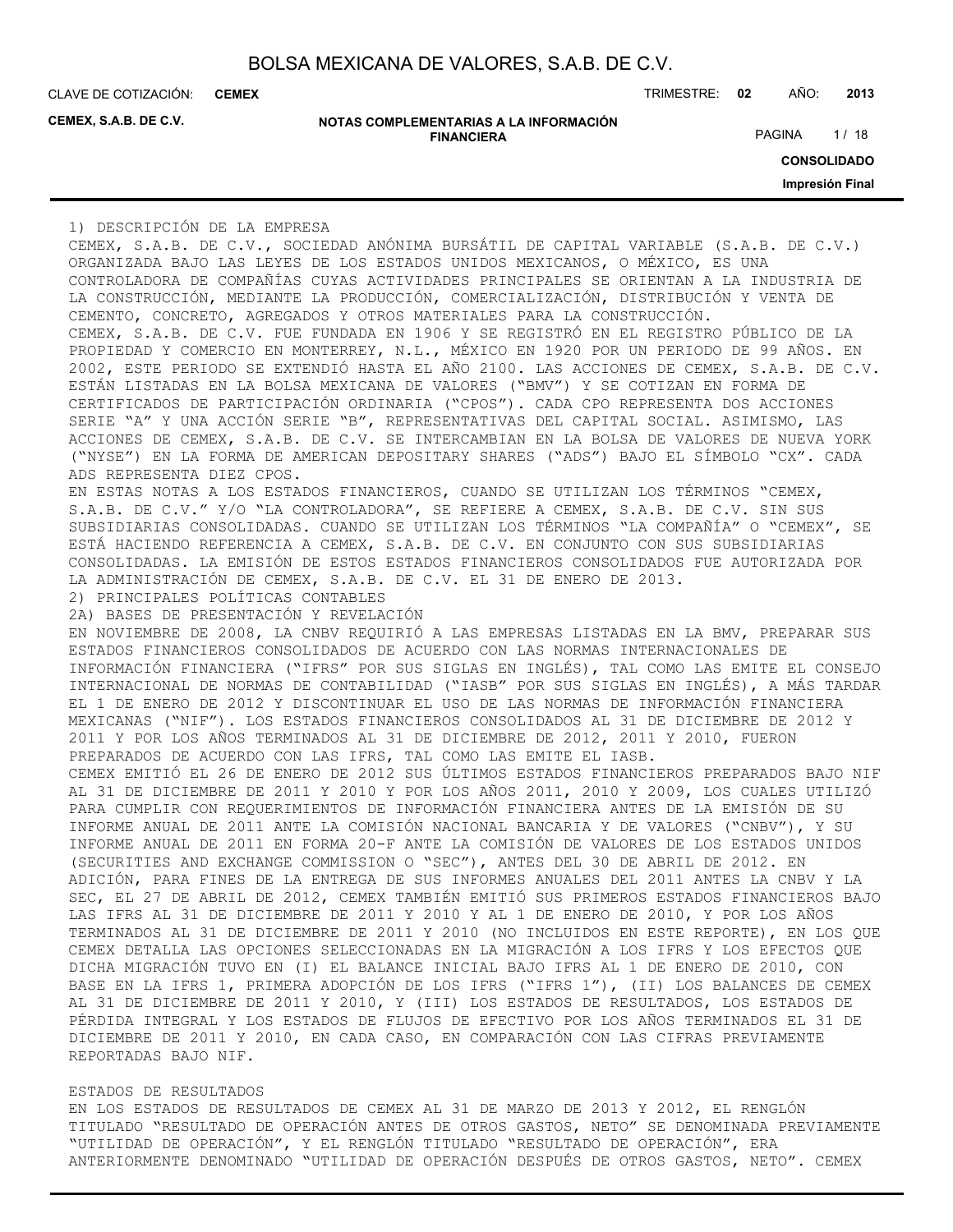**CEMEX**

CLAVE DE COTIZACIÓN: TRIMESTRE: **02** AÑO: **2013**

**CEMEX, S.A.B. DE C.V.**

**NOTAS COMPLEMENTARIAS A LA INFORMACIÓN FINANCIERA**

PAGINA 2/18

**CONSOLIDADO**

#### **Impresión Final**

EFECTUÓ ESTOS CAMBIOS PARA CUMPLIR CON LA PRÁCTICA DE LA INDUSTRIA AL REPORTAR ESTADOS FINANCIEROS BAJO LAS IFRS ANTE LA SEC CON BASE EN LA GUÍA PROPORCIONADA POR EL PÁRRAFO 56 DE LAS BASES DE CONCLUSIÓN DE LA IAS 1, PRESENTACIÓN DE LOS ESTADOS FINANCIEROS ("IAS 1"). NO OBSTANTE, DICHOS CAMBIOS EN LOS TÍTULOS DE LOS RENGLONES NO REPRESENTAN NINGÚN CAMBIO EN LAS PRÁCTICAS, POLÍTICAS O METODOLOGÍAS CONTABLES BAJO LAS IFRS EN COMPARACIÓN CON AÑOS ANTERIORES. POR LO ANTERIOR, EL RENGLÓN DE "RESULTADO DE OPERACIÓN ANTES DE OTROS GASTOS, NETO" ES DIRECTAMENTE COMPARABLE CON EL RENGLÓN DE "UTILIDAD DE OPERACIÓN" DE AÑOS ANTERIORES, Y EL RENGLÓN DE "RESULTADO DE OPERACIÓN" ES DIRECTAMENTE COMPARABLE CON EL RENGLÓN DE "UTILIDAD DE OPERACIÓN DESPUÉS DE OTROS GASTOS, NETO" DE AÑOS ANTERIORES. EL RENGLÓN DE "OTROS GASTOS, NETO" EN LOS ESTADOS DE RESULTADOS SE INTEGRA

PRINCIPALMENTE POR INGRESOS Y GASTOS QUE NO ESTÁN DIRECTAMENTE RELACIONADOS CON LAS ACTIVIDADES PRINCIPALES DE CEMEX, O BIEN QUE SON DE NATURALEZA INUSUAL Y/O NO RECURRENTE, COMO SON LAS PÉRDIDAS POR DETERIORO DE ACTIVOS DE LARGA VIDA, LOS RESULTADOS EN VENTA DE ACTIVO Y LOS COSTOS POR REESTRUCTURA, ENTRE OTROS . ESTADOS DE UTILIDAD (PÉRDIDA) INTEGRAL

POR LOS AÑOS TERMINADOS AL 31 DE DICIEMBRE DE 2012, 2011 Y 2010, CEMEX TAMBIÉN ADOPTÓ CAMBIOS A LA IAS 1, LOS CUALES REQUIEREN A LAS ENTIDADES, ENTRE OTRAS OBLIGACIONES DE DIVULGACIÓN, A PRESENTAR LOS CONCEPTOS DE LA UTILIDAD (PÉRDIDA) INTEGRAL DEL PERIODO, AGRUPADOS EN AQUELLOS QUE, DE ACUERDO CON OTRAS IFRS: A) NO SERÁN RECLASIFICADOS POSTERIORMENTE AL ESTADO DE RESULTADOS; Y B) SERÁN RECLASIFICADOS POSTERIORMENTE AL ESTADO DE RESULTADOS AL CUMPLIRSE CON LAS CONDICIONES ESPECÍFICAS. ESTADOS DE FLUJOS DE EFECTIVO

LOS ESTADOS DE FLUJOS DE EFECTIVO PRESENTAN LAS ENTRADAS Y SALIDAS DE EFECTIVO, EXCLUYENDO LOS EFECTOS CAMBIARIOS NO REALIZADOS.

2B) BASES DE CONSOLIDACIÓN

DE ACUERDO CON LA IAS 27, ESTADOS FINANCIEROS CONSOLIDADOS E INDIVIDUALES ("IAS 27"), LOS ESTADOS FINANCIEROS CONSOLIDADOS INCLUYEN LOS DE CEMEX, S.A.B. DE C.V. Y LOS DE LAS EMPRESAS EN QUE LA CONTROLADORA TIENE, DIRECTAMENTE O A TRAVÉS DE SUBSIDIARIAS, MÁS DEL 50% DE SU CAPITAL SOCIAL Y/O EJERCE CONTROL. EL CONTROL EXISTE CUANDO SE TIENE EL PODER, DIRECTA O INDIRECTAMENTE, PARA GOBERNAR LAS POLÍTICAS ADMINISTRATIVAS, FINANCIERAS Y DE OPERACIÓN DE UNA ENTIDAD PARA OBTENER BENEFICIOS DE SUS ACTIVIDADES. LOS ESTADOS FINANCIEROS DE VEHÍCULOS PARA PROPÓSITOS ESPECIALES ("VPES") SE CONSOLIDAN CUANDO, CON BASE EN LA SUSTANCIA DE LOS ACUERDOS Y EL ANÁLISIS DE LOS RIESGOS Y BENEFICIOS DEL VPE, SE CONCLUYE QUE CEMEX CONTROLA DICHO VPE. LOS SALDOS Y OPERACIONES ENTRE PARTES RELACIONADAS SE ELIMINARON EN LA CONSOLIDACIÓN.

CON BASE EN LA IAS 28, INVERSIONES EN ASOCIADAS Y NEGOCIOS CONJUNTOS ("IAS 28"), LAS INVERSIONES EN ASOCIADAS SE RECONOCEN INICIALMENTE AL COSTO, Y SE VALÚAN POR EL MÉTODO DE PARTICIPACIÓN CUANDO CEMEX EJERCE INFLUENCIA SIGNIFICATIVA, LA CUAL SE PRESUME GENERALMENTE CON UNA PARTICIPACIÓN MÍNIMA DE 20%, A MENOS QUE SE DEMUESTRE EN CASOS INUSUALES QUE CON UN PORCENTAJE MENOR SE TIENE INFLUENCIA SIGNIFICATIVA. EL MÉTODO DE PARTICIPACIÓN ADICIONA AL COSTO DE ADQUISICIÓN, LA PROPORCIÓN QUE LE CORRESPONDE A LA CONTROLADORA EN EL CAPITAL, LOS RESULTADOS Y, EN SU CASO, LOS EFECTOS DE INFLACIÓN DE LA EMISORA, POSTERIORES A SU FECHA DE COMPRA.

LOS ESTADOS FINANCIEROS DE NEGOCIOS CONJUNTOS, QUE SON LAS ENTIDADES EN QUE CEMEX Y OTROS ACCIONISTAS HAN ACORDADO EJERCER EL CONTROL CONJUNTAMENTE, SON RECONOCIDOS DE IGUAL FORMA UTILIZANDO EL MÉTODO DE PARTICIPACIÓN. EL MÉTODO DE PARTICIPACIÓN SE SUSPENDE CUANDO EL VALOR EN LIBROS DE LA INVERSIÓN, INCLUYENDO ALGÚN INTERÉS DE LARGO PLAZO EN LA ASOCIADA O NEGOCIO CONJUNTO, LLEGA A CERO, A MENOS QUE CEMEX HUBIERA INCURRIDO O GARANTIZADO OBLIGACIONES ADICIONALES DE LA ASOCIADA O NEGOCIO CONJUNTO. OTRAS INVERSIONES DE NATURALEZA PERMANENTE DONDE CEMEX TIENE UNA PARTICIPACIÓN MENOR AL 20% Y/O NO SE TIENE INFLUENCIA SIGNIFICATIVA SON RECONOCIDAS A SU COSTO HISTÓRICO. 2C) USO DE ESTIMACIONES Y SUPUESTOS CRÍTICOS

LA PREPARACIÓN DE LOS ESTADOS FINANCIEROS DE ACUERDO CON LOS LINEAMIENTOS DE LOS IFRS REQUIERE QUE LA ADMINISTRACIÓN EFECTÚE ESTIMACIONES Y SUPOSICIONES QUE AFECTAN LOS SALDOS DE ACTIVOS Y PASIVOS Y LA REVELACIÓN DE ACTIVOS Y PASIVOS CONTINGENTES A LA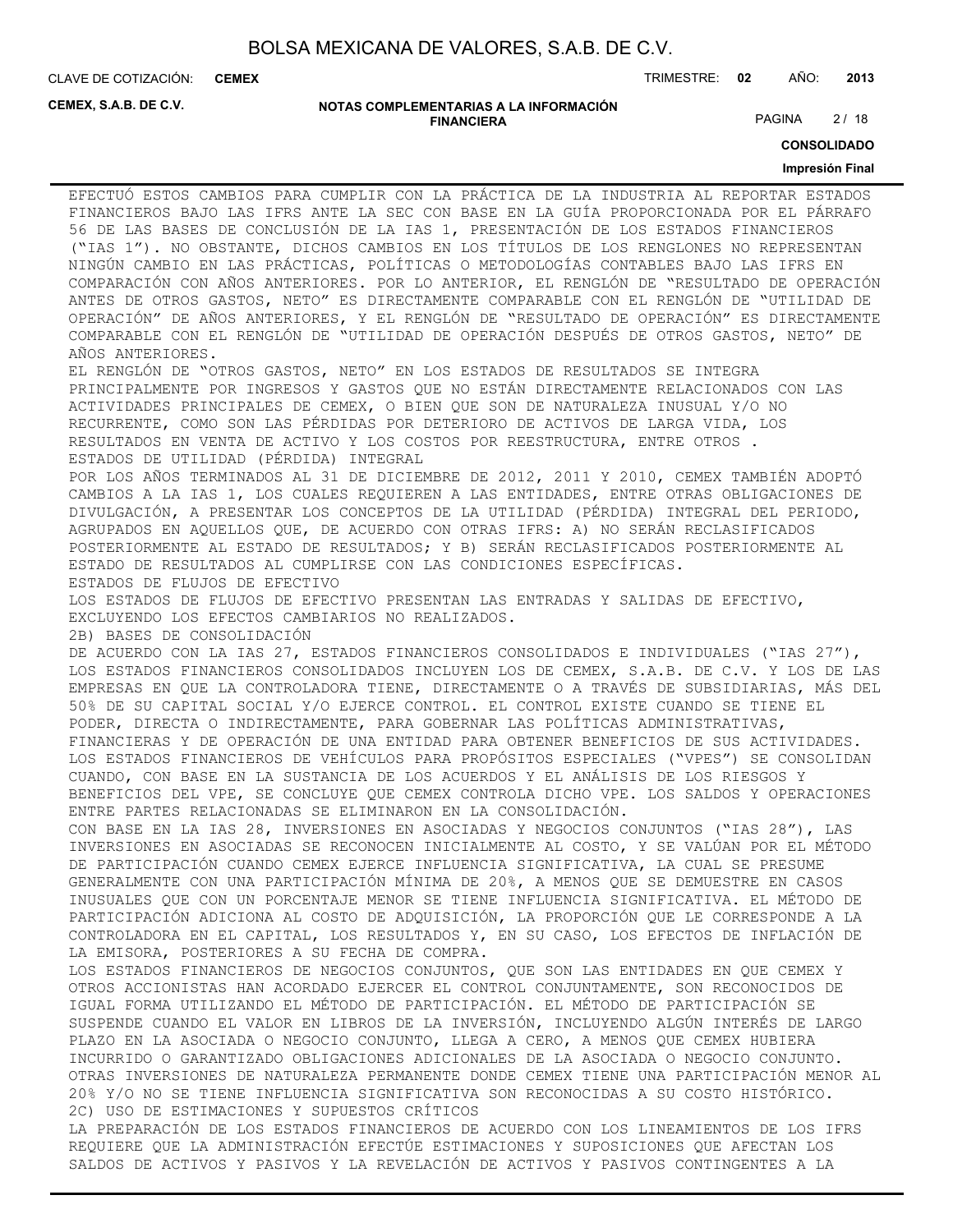**CEMEX**

CLAVE DE COTIZACIÓN: TRIMESTRE: **02** AÑO: **2013**

**CEMEX, S.A.B. DE C.V.**

#### **NOTAS COMPLEMENTARIAS A LA INFORMACIÓN FINANCIERA**

PAGINA 3/18

**CONSOLIDADO**

#### **Impresión Final**

FECHA DE REPORTE, ASÍ COMO LOS INGRESOS Y GASTOS DEL PERIODO. ESTOS SUPUESTOS SON REVISADOS CONTINUAMENTE UTILIZANDO LA INFORMACIÓN DISPONIBLE. LOS RESULTADOS REALES PUEDEN DIFERIR DE ESTAS ESTIMACIONES. LOS CONCEPTOS PRINCIPALES SUJETOS A ESTIMACIONES Y SUPOSICIONES INCLUYEN, ENTRE OTROS, LOS ANÁLISIS DE DETERIORO DE ACTIVOS DE LARGA VIDA, LAS ESTIMACIONES DE VALUACIÓN DE CUENTAS POR COBRAR E INVENTARIOS, EL RECONOCIMIENTO DE ACTIVOS POR IMPUESTOS A LA UTILIDAD DIFERIDOS, ASÍ COMO LA VALUACIÓN DE INSTRUMENTOS FINANCIEROS Y LOS ACTIVOS Y PASIVOS RELATIVOS A OBLIGACIONES LABORALES. SE REQUIERE UN ALTO JUICIO DE LA ADMINISTRACIÓN PARA VALUAR APROPIADAMENTE ESTOS ACTIVOS Y PASIVOS. 2D) TRANSACCIONES EN MONEDA EXTRANJERA Y CONVERSIÓN DE ESTADOS FINANCIEROS DE EMPRESAS EXTRANJERAS CON BASE EN LA IAS 21, LOS EFECTOS DE CAMBIOS EN MONEDAS EXTRANJERAS ("IAS 21"), LAS TRANSACCIONES EN MONEDA EXTRANJERA SE REGISTRAN INICIALMENTE EN LA MONEDA FUNCIONAL AL TIPO DE CAMBIO VIGENTE A LA FECHA EN QUE SE EFECTÚAN. LOS ACTIVOS Y PASIVOS MONETARIOS EN MONEDA EXTRANJERA SE CONVIERTEN A LA MONEDA FUNCIONAL AL TIPO DE CAMBIO VIGENTE A LA FECHA DE LOS ESTADOS FINANCIEROS Y LAS FLUCTUACIONES CAMBIARIAS RESULTANTES SE RECONOCEN EN LOS RESULTADOS DEL EJERCICIO, CON EXCEPCIÓN DE LAS FLUCTUACIONES GENERADAS POR: 1) DEUDA EN MONEDA EXTRANJERA IDENTIFICADA CON LA ADQUISICIÓN DE SUBSIDIARIAS EXTRANJERAS; Y 2) SALDOS ENTRE PARTES RELACIONADAS EN MONEDA EXTRANJERA, CUYA LIQUIDACIÓN NO ESTÁ PLANEADA Y NO SE PREVÉ EN EL FUTURO PREVISIBLE, POR LO QUE, DICHOS SALDOS TIENEN CARACTERÍSTICAS DE INVERSIÓN PERMANENTE. ESTAS FLUCTUACIONES CAMBIARIAS SE REGISTRAN DENTRO DE "OTRAS RESERVAS DE CAPITAL" COMO PARTE DEL RESULTADO POR CONVERSIÓN HASTA QUE SE DISPONGA LA INVERSIÓN NETA EN EL EXTRANJERO, EN TAL MOMENTO EL MONTO ACUMULADO SERÁ RECICLADO A TRAVÉS DEL ESTADO DE RESULTADOS COMO PARTE DE LA GANANCIA O PÉRDIDA EN LA VENTA. LOS ESTADOS FINANCIEROS DE LAS SUBSIDIARIAS EXTRANJERAS, DETERMINADOS EN SU MONEDA FUNCIONAL, SE CONVIERTEN A PESOS AL TIPO DE CAMBIO DE CIERRE DEL AÑO PARA LAS CUENTAS DE BALANCE, Y A LOS TIPOS DE CAMBIO DE CADA MES DENTRO DEL PERIODO PARA LAS CUENTAS DE RESULTADOS. EL CORRESPONDIENTE AJUSTE POR CONVERSIÓN SE INCLUYE DENTRO DE "OTRAS RESERVAS DE CAPITAL" COMO PARTE DEL RESULTADO POR CONVERSIÓN HASTA QUE SE DISPONGA LA INVERSIÓN NETA EN EL EXTRANJERO. CON BASE EN LA IFRS 1, EN EL BALANCE INICIAL BAJO LAS IFRS AL 1 DE ENERO DE 2010, CEMEX REDUJO HASTA CERO EL RESULTADO ACUMULADO POR CONVERSIÓN DE SUBSIDIARIAS EXTRANJERAS DETERMINADO BAJO LAS NIF. POR LO ANTERIOR, ANTE LA DISPOSICIÓN DE LA INVERSIÓN NETA EN EL EXTRANJERO, DICHOS EFECTOS GENERADOS ANTES DE LA MIGRACIÓN A LOS IFRS NO FORMARÁN PARTE DE LA DETERMINACIÓN DE LA PÉRDIDA O GANANCIA EN LA DISPOSICIÓN. DURANTE LOS PERIODOS QUE SE REPORTAN, CEMEX NO TUVO NINGUNA SUBSIDIARIA OPERANDO EN UNA ECONOMÍA HIPERINFLACIONARIA, LA CUAL SE CONSIDERA GENERALMENTE CUANDO LA INFLACIÓN ACUMULADA EN LOS ÚLTIMOS TRES AÑOS SE APROXIMA O SOBREPASA EL 100%. EN UNA ECONOMÍA HIPERINFLACIONARIA, LAS PARTIDAS DEL ESTADO DE RESULTADOS DE LA SUBSIDIARIA SE EXPRESARÍAN A VALORES CONSTANTES A LA FECHA DE REPORTE, EN CUYO CASO, TANTO EL BALANCE GENERAL COMO EL ESTADOS DE RESULTADOS SE CONVERTIRÍAN A PESOS UTILIZANDO LOS TIPOS DE CAMBIO DE CIERRE DEL AÑO. LOS ESTADOS FINANCIEROS DE SUBSIDIARIAS EXTRANJERAS SE CONVIERTEN DE SU MONEDA FUNCIONAL A DÓLARES Y POSTERIORMENTE A PESOS. EL TIPO DE CAMBIO PESO AL DÓLAR, ES EL PROMEDIO DE LOS TIPOS DE CAMBIO DE MERCADO A LOS QUE ACCEDE CEMEX PARA LA LIQUIDACIÓN DE SUS TRANSACCIONES EN DICHA MONEDA. EN NINGÚN CASO EXISTEN DIFERENCIAS SIGNIFICATIVAS ENTRE LOS TIPOS DE CAMBIO UTILIZADOS POR CEMEX Y AQUELLOS QUE PUBLICA EL BANCO DE MÉXICO. 2E) EFECTIVO Y EQUIVALENTES DE EFECTIVO EL RUBRO SE INTEGRA POR LOS MONTOS DE EFECTIVO EN CAJA Y LOS EQUIVALENTES DE EFECTIVO, REPRESENTADOS POR INVERSIONES DE CORTO PLAZO, DE GRAN LIQUIDEZ, FÁCILMENTE CONVERTIBLES EN EFECTIVO Y QUE ESTÁN SUJETOS A RIESGOS POCO IMPORTANTES DE CAMBIOS EN SU VALOR, INCLUYENDO INVERSIONES DISPONIBLES A LA VISTA, LAS CUALES GENERAN RENDIMIENTOS Y TIENEN VENCIMIENTOS HASTA DE TRES MESES A PARTIR DE SU FECHA DE ADQUISICIÓN. LAS INVERSIONES QUE DEVENGAN INTERESES SE RECONOCEN AL COSTO MÁS LOS INTERESES ACUMULADOS.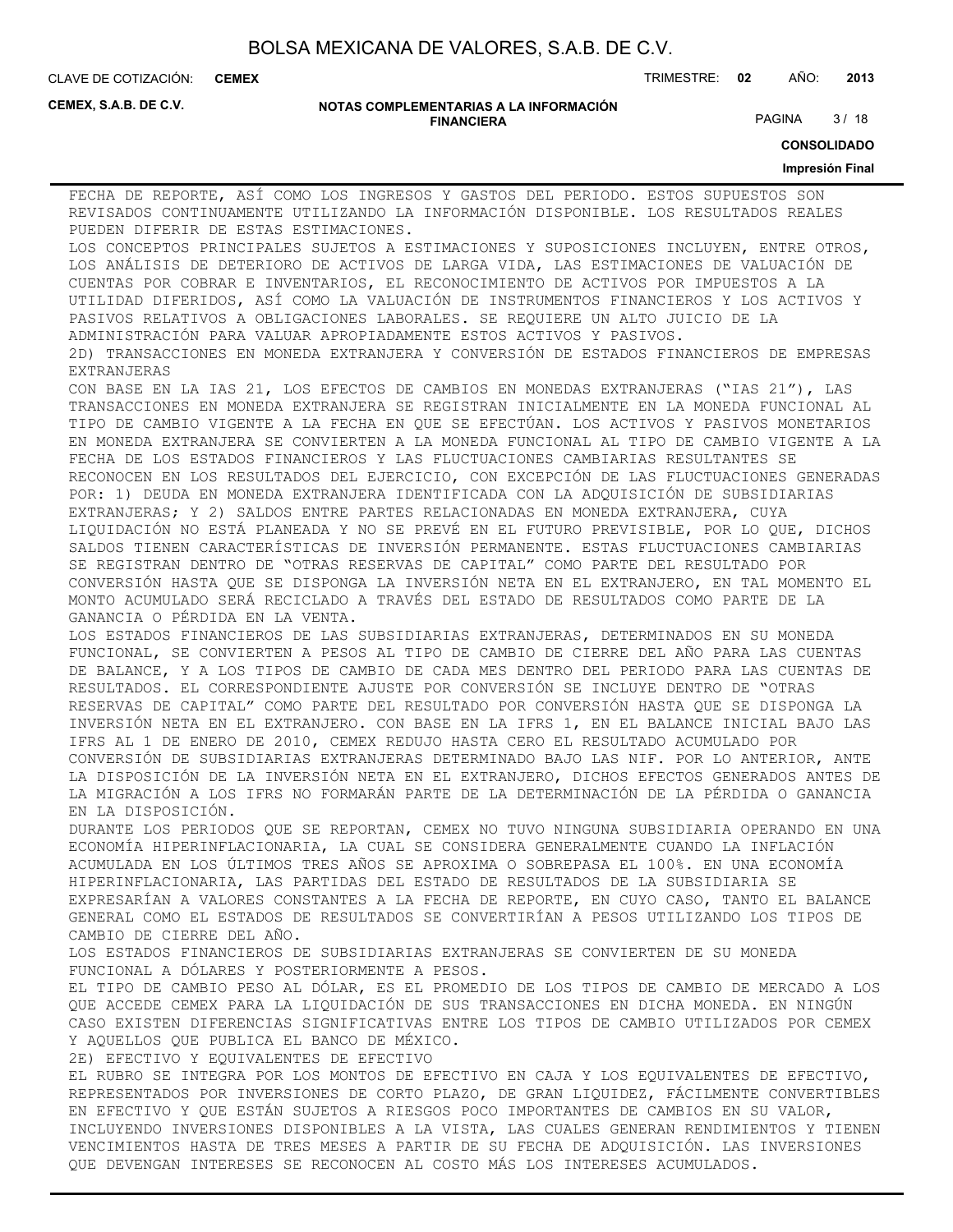**CEMEX**

CLAVE DE COTIZACIÓN: TRIMESTRE: **02** AÑO: **2013**

**CEMEX, S.A.B. DE C.V.**

#### **NOTAS COMPLEMENTARIAS A LA INFORMACIÓN FINANCIERA**

PAGINA 4/18

**CONSOLIDADO**

#### **Impresión Final**

OTRAS INVERSIONES FÁCILMENTE CONVERTIBLES EN EFECTIVO SE PRESENTAN A SU VALOR RAZONABLE. LAS PÉRDIDAS O GANANCIAS POR CAMBIOS EN VALUACIÓN Y LOS INTERESES GANADOS SE INCLUYEN EN EL ESTADO DE RESULTADOS COMO PARTE DE OTROS (GASTOS) PRODUCTOS FINANCIEROS, NETO.

EL SALDO DE EFECTIVO Y EQUIVALENTES DE EFECTIVO EN EL BALANCE GENERAL INCLUYE LOS MONTOS DE EFECTIVO O INVERSIONES RESTRINGIDOS, REPRESENTADOS POR DEPÓSITOS EN CUENTAS DE MARGEN QUE GARANTIZAN DIVERSAS OBLIGACIONES DE CEMEX, SIEMPRE Y CUANDO LA RESTRICCIÓN SE LIBERE EN UN PLAZO DE TRES MESES O MENOS A LA FECHA DEL BALANCE GENERAL. CUANDO LA RESTRICCIÓN ES MAYOR A TRES MESES, ESTOS SALDOS DE EFECTIVO Y EQUIVALENTES DE EFECTIVO RESTRINGIDOS NO SE CONSIDERAN EQUIVALENTES DE EFECTIVO Y SE INCLUYEN DENTRO DE "OTRAS CUENTAS POR COBRAR" DE CORTO O LARGO PLAZO, SEGÚN CORRESPONDA. CUANDO EXISTEN ACUERDOS DE COMPENSACIÓN DE SALDOS, ESTOS SALDOS DE EFECTIVO Y EQUIVALENTES DE EFECTIVO RESTRINGIDOS SE PRESENTAN COMPENSANDO LOS PASIVOS DE CEMEX CON LAS CONTRAPARTES. 2F) CLIENTES Y OTRAS CUENTAS POR COBRAR A CORTO PLAZO

DE ACUERDO CON LA IAS 39, INSTRUMENTOS FINANCIEROS: RECONOCIMIENTO Y VALUACIÓN ("IAS 39"), LOS CONCEPTOS DENTRO DE ESTE RUBRO CLASIFICADOS COMO DE "PRÉSTAMOS Y CUENTAS POR COBRAR", LOS CUALES SE RECONOCEN A SU COSTO AMORTIZADO, ES DECIR, EL VALOR PRESENTE NETO DEL MONTO POR COBRAR O POR PAGAR A LA FECHA DE LA TRANSACCIÓN. POR SU NATURALEZA DE CORTO PLAZO, CEMEX RECONOCE ESTAS CUENTAS INICIALMENTE A SU VALOR ORIGINAL DE FACTURACIÓN MENOS UN ESTIMADO DE CUENTAS INCOBRABLES. LA RESERVA POR CUENTAS INCOBRABLES, ASÍ COMO EL DETERIORO DE OTRAS CUENTAS POR COBRAR DE CORTO PLAZO SE RECONOCEN CON CARGO A LOS GASTOS DE ADMINISTRACIÓN Y VENTA.

LA CARTERA VENDIDA BAJO PROGRAMAS PARA LA MONETIZACIÓN DE CARTERA DE CLIENTES, EN LOS CUALES CEMEX MANTIENE ALGÚN INTERÉS RESIDUAL EN LA CARTERA VENDIDA EN CASO DE FALTA DE COBRO, ASÍ COMO UN ENVOLVIMIENTO CONTINUO CON DICHOS ACTIVOS, NO SE CONSIDERA COMO VENDIDA Y SE MANTIENE EN EL BALANCE GENERAL.

2G) INVENTARIOS

LOS INVENTARIOS SE VALÚAN A SU COSTO O SU VALOR NETO DE REALIZACIÓN, EL MENOR. EL COSTO DE LOS INVENTARIOS INCLUYE DESEMBOLSOS INCURRIDOS EN LA COMPRA DE LOS MISMOS, COSTOS DE PRODUCCIÓN O CONVERSIÓN Y OTROS COSTOS INCURRIDOS PARA TENERLOS EN SU ACTUAL CONDICIÓN Y UBICACIÓN. LOS INVENTARIOS SE ANALIZAN PARA DETERMINAR SI, POR LA OCURRENCIA DE EVENTOS INTERNOS, COMO PUEDEN SER DAÑOS FÍSICOS, O EXTERNOS, COMO PUEDEN SER CAMBIOS TECNOLÓGICOS O CONDICIONES DE MERCADO, ALGUNA PORCIÓN DEL SALDO HA QUEDADO OBSOLETO O SE HA DETERIORADO. CUANDO SE PRESENTA UN CASO DE DETERIORO, SE DISMINUYE EL SALDO DEL INVENTARIO A SU VALOR NETO DE REALIZACIÓN, EN TANTO QUE, CUANDO SE PRESENTA UNA SITUACIÓN DE OBSOLESCENCIA, SE INCREMENTA LA RESERVA DE VALUACIÓN; EN AMBOS CASOS CONTRA LOS RESULTADOS DEL EJERCICIO. LOS ANTICIPOS A PROVEEDORES DE INVENTARIO SE PRESENTAN DENTRO DE CUENTAS POR COBRAR DE CORTO PLAZO.

2H) OTRAS INVERSIONES Y CUENTAS POR COBRAR A LARGO PLAZO

COMO PARTE DE LA CATEGORÍA DE "PRÉSTAMOS Y CUENTAS POR COBRAR" BAJO IAS 39, LOS SALDOS POR COBRAR DE LARGO PLAZO, ASÍ COMO LAS INVERSIONES CLASIFICADAS COMO CONSERVADAS A VENCIMIENTO SE RECONOCEN INICIALMENTE A SU COSTO AMORTIZADO. LOS CAMBIOS EN EL VALOR PRESENTE NETO SE RECONOCEN EN EL ESTADO DE RESULTADOS DENTRO DE OTROS INGRESOS (GASTOS) FINANCIEROS, NETO.

LAS INVERSIONES EN INSTRUMENTOS FINANCIEROS CONSERVADOS CON FINES DE NEGOCIACIÓN Y AQUELLAS INVERSIONES DISPONIBLES PARA LA VENTA, CLASIFICADAS CON BASE EN LA IAS 39, SE RECONOCEN A SU VALOR RAZONABLE ESTIMADO, EN EL PRIMER CASO A TRAVÉS DEL ESTADO DE RESULTADOS DENTRO DE OTROS PRODUCTOS (GASTOS) FINANCIEROS, NETO, Y EN EL ÚLTIMO CASO, LOS CAMBIOS EN VALUACIÓN SE RECONOCEN EN LA UTILIDAD (PÉRDIDA) INTEGRAL DEL PERIODO DENTRO DE OTRAS RESERVAS DE CAPITAL HASTA EL MOMENTO DE SU DISPOSICIÓN, EN EL CUAL, EL EFECTO ACUMULADO EN CAPITAL ES RECLASIFICADO AL RUBRO DE OTROS INGRESOS (GASTOS) FINANCIEROS, NETO. ESTAS INVERSIONES SE EVALÚAN POR DETERIORO ANTE LA OCURRENCIA DE UN CAMBIO ADVERSO SIGNIFICATIVO, O AL MENOS UNA VEZ AL AÑO DURANTE EL ÚLTIMO TRIMESTRE. 2I) PROPIEDADES, MAQUINARIA Y EQUIPO LAS PROPIEDADES, MAQUINARIA Y EQUIPO SE RECONOCEN A SU COSTO DE ADQUISICIÓN O

CONSTRUCCIÓN, SEGÚN CORRESPONDA, MENOS SU DEPRECIACIÓN ACUMULADA Y PÉRDIDAS POR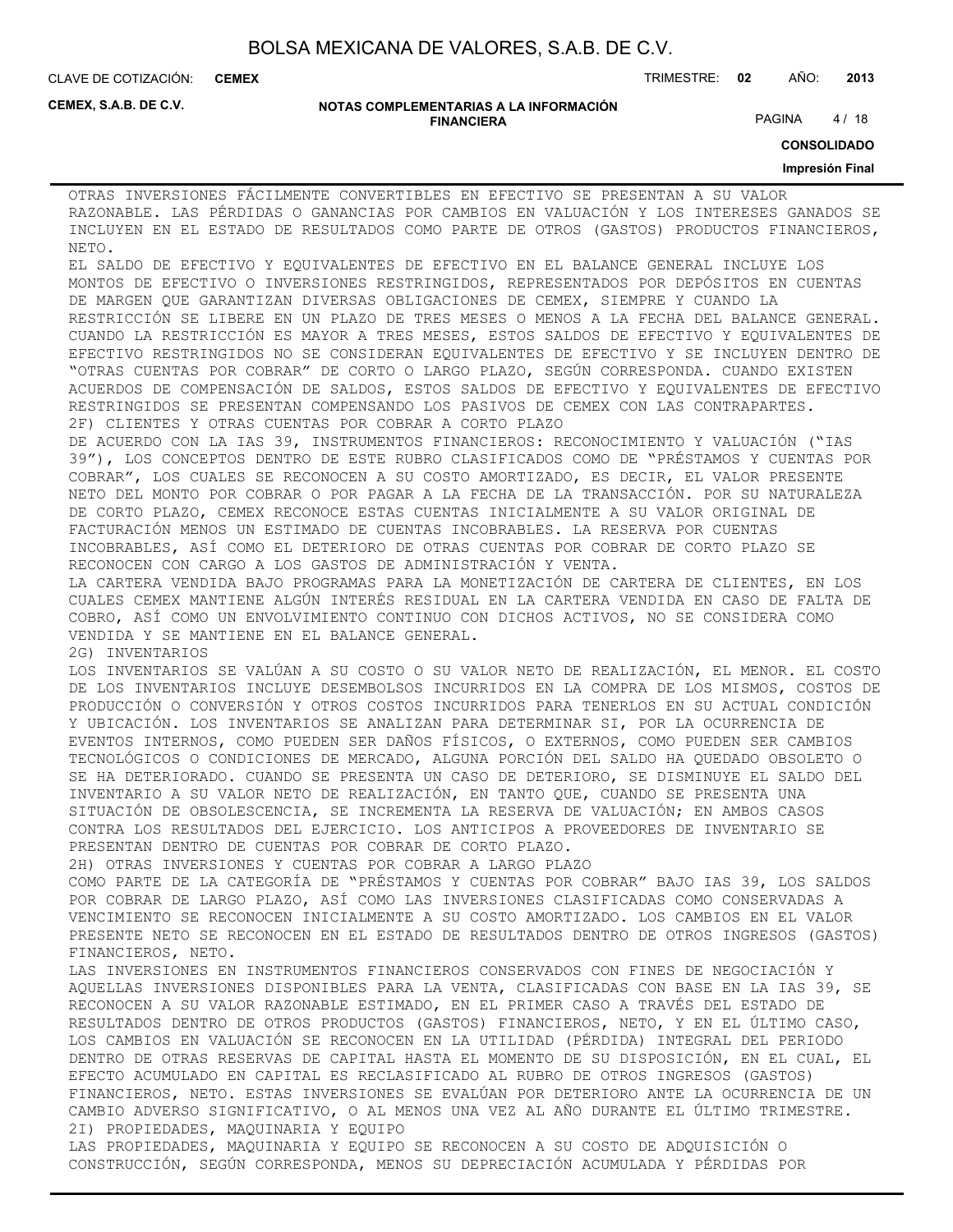**CEMEX**

CLAVE DE COTIZACIÓN: TRIMESTRE: **02** AÑO: **2013**

**CEMEX, S.A.B. DE C.V.**

#### **NOTAS COMPLEMENTARIAS A LA INFORMACIÓN FINANCIERA**

PAGINA 5/18

**CONSOLIDADO**

#### **Impresión Final**

DETERIORO ACUMULADAS. EN SU BALANCE INICIAL BAJO IFRS AL 1 DE ENERO DE 2010, CEMEX ELIGIÓ DETERMINAR EL COSTO ASUMIDO DE DIVERSOS RUBROS DE SUS PROPIEDADES, MAQUINARIA Y EQUIPO A SU VALOR RAZONABLE ESTIMADO A LA FECHA DE TRANSICIÓN, ENTRE LOS CUALES SE ENCUENTRAN LOS TERRENOS, LAS RESERVAS MINERALES Y LOS EQUIPOS PRINCIPALES. EN GENERAL, EL VALOR EN LIBROS DE LOS VEHÍCULOS, EL EQUIPO DE OFICINA Y OTROS ACTIVOS MENORES A LA FECHA DE LA TRANSICIÓN A IFRS FUE EL MISMO QUE MANTENÍAN BAJO NIF.

LA DEPRECIACIÓN DE LOS ACTIVOS FIJOS SE RECONOCE COMO PARTE DE LOS COSTOS Y GASTOS DE OPERACIÓN , Y SE CALCULA POR EL MÉTODO DE LÍNEA RECTA, CON BASE EN LAS VIDAS ÚTILES ESTIMADAS, EXCEPTO POR LAS RESERVAS MINERALES, LAS CUALES SON AGOTADAS CON BASE EN EL MÉTODO DE UNIDADES DE PRODUCCIÓN.

CEMEX CAPITALIZA, COMO PARTE DEL VALOR EN LIBROS DE LOS ACTIVOS FIJOS, EL GASTO FINANCIERO DE LA DEUDA EXISTENTE DURANTE LA CONSTRUCCIÓN O INSTALACIÓN DE ACTIVOS FIJOS SIGNIFICATIVOS, UTILIZANDO EL SALDO PROMEDIO DE LAS INVERSIONES EN PROCESO EN EL PERIODO Y LA TASA DE INTERÉS CORPORATIVA PROMEDIO DEL PERÍODO. LOS COSTOS DEL PRIMER DESCAPOTE INCURRIDO PARA TENER ACCESO A LAS RESERVAS MINERALES DE UNA DETERMINADA CANTERA SE CAPITALIZAN Y SON AMORTIZADOS DURANTE LA VIDA ÚTIL DE LA CANTERA CON BASE EN LAS TONELADAS DE MATERIALES QUE SE ESTIMA EXTRAER. LOS COSTOS DE DESCAPOTE RECURRENTES EN LA MISMA CANTERA SE RECONOCEN EN LOS RESULTADOS CONFORME SE INCURREN.

LOS COSTOS INCURRIDOS EN ACTIVOS FIJOS QUE RESULTAN EN BENEFICIOS ECONÓMICOS FUTUROS, COMO INCREMENTAR SU VIDA ÚTIL, CAPACIDAD OPERATIVA O SEGURIDAD, Y LOS COSTOS INCURRIDOS PARA MITIGAR O PREVENIR DAÑOS AL MEDIO AMBIENTE, SE CAPITALIZAN COMO PARTE DEL VALOR EN LIBROS DE LOS ACTIVOS FIJOS RELACIONADOS. LOS COSTOS CAPITALIZADOS SE DEPRECIAN EN LA VIDA ÚTIL REMANENTE DE DICHOS ACTIVOS.

OTROS COSTOS, INCLUYENDO EL MANTENIMIENTO PERIÓDICO DE LOS ACTIVOS FIJOS, SE RECONOCEN EN LOS RESULTADOS CONFORME SE INCURREN. LOS ANTICIPOS A PROVEEDORES DE ACTIVO FIJO SE PRESENTAN DENTRO DE CUENTAS POR COBRAR DE LARGO PLAZO.

2J) ADQUISICIONES DE NEGOCIOS, CRÉDITO MERCANTIL, OTROS ACTIVOS INTANGIBLES Y CARGOS DIFERIDOS

LAS ADQUISICIONES DE NEGOCIOS SE RECONOCEN MEDIANTE EL MÉTODO DE COMPRA, ASIGNANDO LA CONTRAPRESTACIÓN TRANSFERIDA PARA TOMAR EL CONTROL DE LA ENTIDAD A LOS ACTIVOS ADQUIRIDOS Y PASIVOS ASUMIDOS CON BASE EN SUS VALORES RAZONABLES A LA FECHA DE ADQUISICIÓN.

LOS ACTIVOS INTANGIBLES ADQUIRIDOS SE IDENTIFICAN Y RECONOCEN A SU VALOR RAZONABLE. LA PORCIÓN DEL PRECIO DE COMPRA NO ASIGNADA REPRESENTA EL CRÉDITO MERCANTIL, EL CUAL NO SE AMORTIZA Y QUEDA SUJETO A EVALUACIONES PERIÓDICAS POR DETERIORO. EL CRÉDITO MERCANTIL PUEDE AJUSTARSE POR ALGUNA CORRECCIÓN DEL VALOR DE LOS ACTIVOS ADQUIRIDOS Y/O PASIVOS ASUMIDOS DENTRO DE LOS DOCE MESES POSTERIORES A LA COMPRA. LOS GASTOS ASOCIADOS A LA COMPRA SE RECONOCEN EN EL ESTADO DE RESULTADOS CONFORME SE INCURREN. CON BASE EN LA IFRS 1, CEMEX OPTÓ POR NO REVISITAR ADQUISICIONES DE NEGOCIOS EFECTUADAS ANTES DE LA MIGRACIÓN A IFRS EL 1 DE ENERO DE 2010.

CEMEX CAPITALIZA LOS ACTIVOS INTANGIBLES ADQUIRIDOS, ASÍ COMO LOS COSTOS DIRECTOS INCURRIDOS EN EL DESARROLLO DE ACTIVOS INTANGIBLES, CUANDO SE IDENTIFICAN BENEFICIOS FUTUROS ASOCIADOS Y SE TIENE EVIDENCIA DEL CONTROL SOBRE LOS BENEFICIOS. LOS ACTIVOS INTANGIBLES SE RECONOCEN A SU COSTO DE ADQUISICIÓN O DESARROLLO, SEGÚN APLIQUE. DICHOS ACTIVOS SE CLASIFICAN COMO DE VIDA DEFINIDA O COMO DE VIDA INDEFINIDA, ESTOS ÚLTIMOS NO SE AMORTIZAN AL NO PODERSE PRECISAR LA TERMINACIÓN DEL PERIODO DE OBTENCIÓN DE BENEFICIOS. LA AMORTIZACIÓN DE LOS ACTIVOS INTANGIBLES DE VIDA DEFINIDA SE CALCULA CON BASE AL MÉTODO DE LÍNEA RECTA Y SE RECONOCE COMO PARTE DE LOS COSTOS Y GASTOS DE OPERACIÓN. EN LA TRANSICIÓN A LAS IFRS, CON BASE EN LA IFRS 13, CEMEX MODIFICÓ EL VALOR DE ALGUNOS PERMISOS DE EXTRACCIÓN POR CONSIDERAR QUE SE CONTABA CON MEJORES INDICADORES DE VALOR RAZONABLE QUE EL VALOR NETO EN LIBROS QUE MANTENÍAN DICHOS PERMISOS BAJO NIF A LA FECHA DE TRANSICIÓN.

LOS GASTOS PREOPERATIVOS SE RECONOCEN EN LOS RESULTADOS DEL PERIODO EN QUE SE INCURREN. LOS COSTOS ASOCIADOS CON ACTIVIDADES DE INVESTIGACIÓN Y DESARROLLO ("I&D"), ASOCIADAS A LA CREACIÓN DE PRODUCTOS Y SERVICIOS, ASÍ COMO AL DESARROLLO DE PROCESOS, EQUIPOS Y MÉTODOS QUE OPTIMICEN LA EFICIENCIA OPERACIONAL Y REDUZCAN COSTOS, SE RECONOCEN EN LOS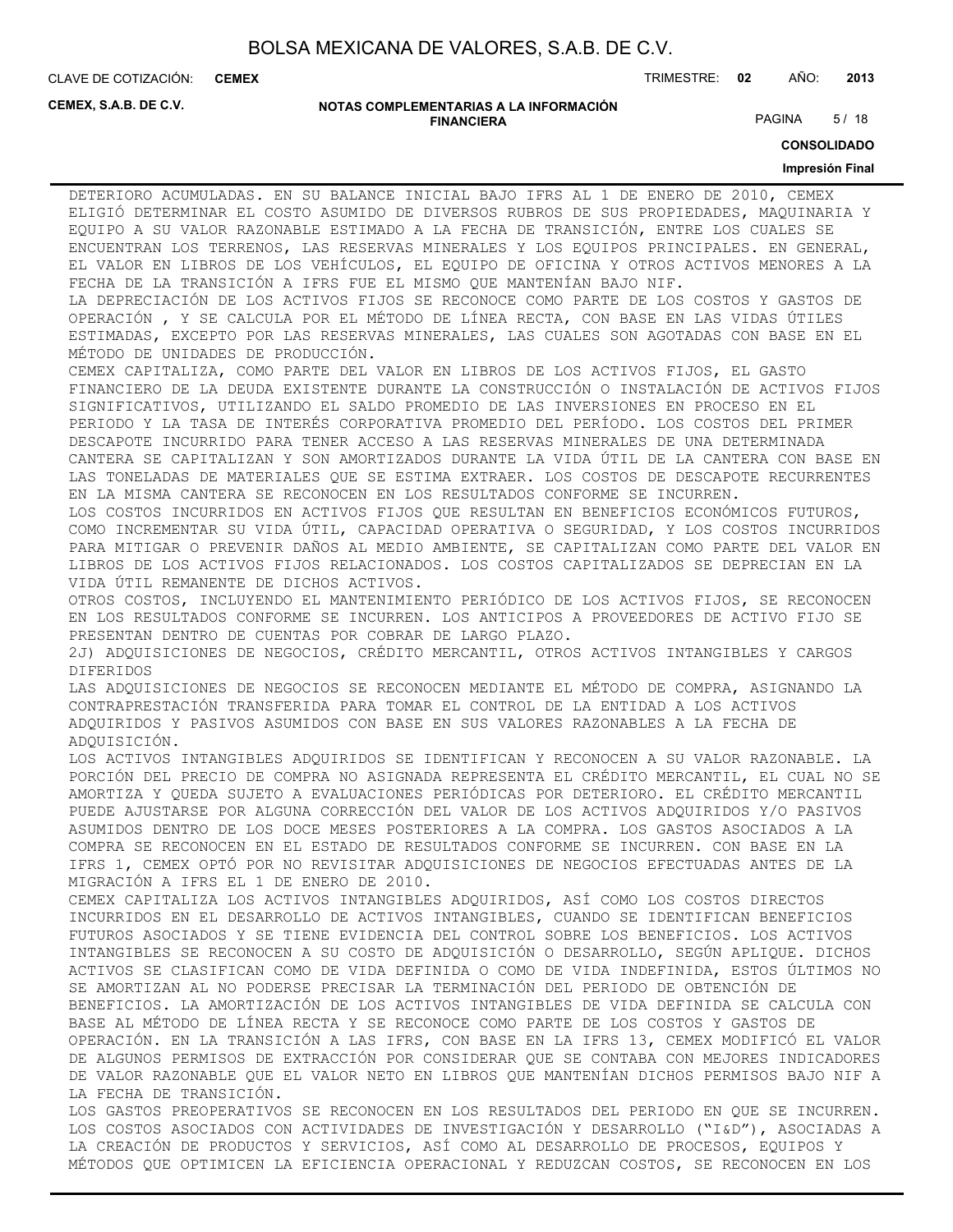**CEMEX**

CLAVE DE COTIZACIÓN: TRIMESTRE: **02** AÑO: **2013**

**CEMEX, S.A.B. DE C.V.**

#### **NOTAS COMPLEMENTARIAS A LA INFORMACIÓN FINANCIERA**

PAGINA 6/18

**CONSOLIDADO**

#### **Impresión Final**

RESULTADOS DE OPERACIÓN CONFORME SE INCURREN. LAS ÁREAS DE TECNOLOGÍA Y DE ENERGÍA LLEVAN A CABO LAS ACTIVIDADES SIGNIFICATIVAS DE I&D COMO PARTE DE SUS FUNCIONES COTIDIANAS. LOS COSTOS DE DESARROLLO SE CAPITALIZAN SOLO SI CUMPLEN LA DEFINICIÓN DE ACTIVO INTANGIBLE MENCIONADA ANTERIORMENTE. LOS COSTOS DIRECTOS ASOCIADOS CON LA FASE DE DESARROLLO DE APLICACIONES DE INFORMÁTICA (SOFTWARE) PARA USO INTERNO SE CAPITALIZAN Y SE AMORTIZAN A LOS RESULTADOS DE OPERACIÓN DURANTE LA VIDA ÚTIL DE LAS APLICACIONES, QUE EN PROMEDIO SE ESTIMA EN ALREDEDOR DE 5 AÑOS. LOS COSTOS DE ACTIVIDADES DE EXPLORACIÓN COMO SON EL PAGO DE DERECHOS PARA EXPLORAR, ESTUDIOS TOPOGRÁFICOS Y GEOLÓGICOS, ASÍ COMO PERFORACIONES, ENTRE OTROS CONCEPTOS INCURRIDOS PARA EVALUAR LA VIABILIDAD TÉCNICA Y COMERCIAL DE EXTRAER RECURSOS MINERALES, LOS CUALES NO SON SIGNIFICATIVOS EN CEMEX, SE CAPITALIZAN CUANDO SE IDENTIFICAN BENEFICIOS ECONÓMICOS FUTUROS ASOCIADOS A DICHAS ACTIVIDADES. CUANDO COMIENZA LA EXTRACCIÓN, ESTOS COSTOS SE AMORTIZAN DURANTE LA VIDA ÚTIL DE LA CANTERA CON BASE EN LAS TONELADAS DE MATERIALES QUE SE ESTIMA EXTRAER. EN CASO DE NO MATERIALIZARSE LOS BENEFICIOS ECONÓMICOS, CUALQUIER COSTO DE EXPLORACIÓN CAPITALIZADO ES SUJETO DE DETERIORO. LOS PERMISOS Y LICENCIAS DE EXTRACCIÓN TIENEN VIDAS ÚTILES MÁXIMAS ENTRE LOS 30 Y 100 AÑOS. EXCEPTO POR LOS PERMISOS Y LICENCIAS Y/O SALVO MENCIÓN EN CONTRARIO, CEMEX AMORTIZA SUS ACTIVOS INTANGIBLES EN LÍNEA RECTA DURANTE SUS VIDAS ÚTILES QUE SE ENCUENTRAN EN UN RANGO DE 3 A 20 AÑOS. 2K) DETERIORO DE ACTIVOS DE LARGA VIDA PROPIEDADES, MAQUINARIA Y EQUIPO, ACTIVOS INTANGIBLES DE VIDA DEFINIDA Y OTRAS INVERSIONES LAS PROPIEDADES, MAQUINARIA Y EQUIPO, LOS ACTIVOS INTANGIBLES DE VIDA DEFINIDA Y LAS INVERSIONES, SE ANALIZAN POR DETERIORO ANTE LA OCURRENCIA DE UN EVENTO ADVERSO SIGNIFICATIVO, CAMBIOS EN EL MEDIO AMBIENTE OPERATIVO DEL NEGOCIO, CAMBIOS EN UTILIZACIÓN O TECNOLOGÍA, ASÍ COMO BAJA EN LAS EXPECTATIVAS DE RESULTADOS DE OPERACIÓN PARA CADA UNIDAD GENERADORA DE EFECTIVO; PARA DETERMINAR SI SU VALOR EN LIBROS NO SERÁ RECUPERADO. EN ESTOS CASOS, SE RECONOCE UNA PÉRDIDA POR DETERIORO EN LOS RESULTADOS DEL PERIODO DENTRO DEL RUBRO DE "OTROS GASTOS, NETO". LA PÉRDIDA POR DETERIORO RESULTA POR EL EXCESO DEL VALOR EN LIBROS DEL ACTIVO SOBRE SU VALOR DE RECUPERACIÓN, REPRESENTADO POR EL MAYOR ENTRE EL VALOR RAZONABLE DEL ACTIVO, MENOS COSTOS DE VENTA, Y SU VALOR DE USO, CORRESPONDIENTE ESTE ÚLTIMO AL VALOR PRESENTE NETO DE LOS FLUJOS DE EFECTIVO ESTIMADOS QUE SON RELATIVOS A DICHO ACTIVO POR SU USO O SU EVENTUAL DISPOSICIÓN. SE REQUIERE UN ALTO JUICIO DE LA ADMINISTRACIÓN PARA DETERMINAR APROPIADAMENTE EL VALOR RAZONABLE DE ESTOS ACTIVOS. LOS SUPUESTOS PRINCIPALES UTILIZADOS PARA DESARROLLAR ESTOS ESTIMADOS SON LA TASA DE DESCUENTO QUE REFLEJA EL RIESGO DE LOS FLUJOS FUTUROS ASOCIADOS CON LOS ACTIVOS Y LA ESTIMACIÓN DE LOS INGRESOS FUTUROS. ESTOS SUPUESTOS SON EVALUADOS PARA SU RAZONABILIDAD COMPARANDO DICHAS TASAS DE DESCUENTO CON LA INFORMACIÓN DE MERCADO DISPONIBLE, ASÍ COMO COMPARANDO CON LAS EXPECTATIVAS DEL CRECIMIENTO DE LA INDUSTRIA EMITIDAS POR TERCEROS COMO AGENCIAS GUBERNAMENTALES, DE LA INDUSTRIA O CÁMARAS DE COMERCIO. CRÉDITO MERCANTIL Y ACTIVOS INTANGIBLES DE VIDA INDEFINIDA EL CRÉDITO MERCANTIL Y OTROS ACTIVOS INTANGIBLES DE VIDA INDEFINIDA SE EVALÚAN POR DETERIORO ANTE CAMBIOS ADVERSOS SIGNIFICATIVOS O AL MENOS UNA VEZ AL AÑO DURANTE EL ÚLTIMO TRIMESTRE, CALCULANDO EL VALOR DE RECUPERACIÓN DE LOS GRUPOS DE UNIDADES GENERADORAS DE EFECTIVO ("UGES") A LAS CUALES SE HAN ASIGNADO LOS SALDOS DEL CRÉDITO MERCANTIL, EL CUAL CONSISTE EN EL MAYOR ENTRE EL VALOR RAZONABLE DE DICHO GRUPO DE UGES, MENOS COSTOS DE VENTA, Y SU VALOR EN USO, REPRESENTADO POR EL VALOR PRESENTE DE LOS FLUJOS DE EFECTIVO RELATIVOS A LAS UGES A QUE REFIEREN EL CRÉDITO MERCANTIL ASIGNADO. OTROS ACTIVOS INTANGIBLES DE VIDA INDEFINIDA SE ANALIZAN AL NIVEL DE LA UGE O DEL GRUPO DE UGES, DEPENDIENDO SU ASIGNACIÓN. CEMEX DETERMINA FLUJOS DE EFECTIVO DESCONTADOS GENERALMENTE POR PERIODOS DE 5 AÑOS. EN OCASIONES, CUANDO CON BASE EN LA EXPERIENCIA LOS RESULTADOS ACTUALES DE UNA UNIDAD GENERADORA DE EFECTIVO NO REFLEJAN FIELMENTE SU DESEMPEÑO HISTÓRICO, Y PARA LA CUAL EXISTEN VARIABLES ECONÓMICAS EXTERNAS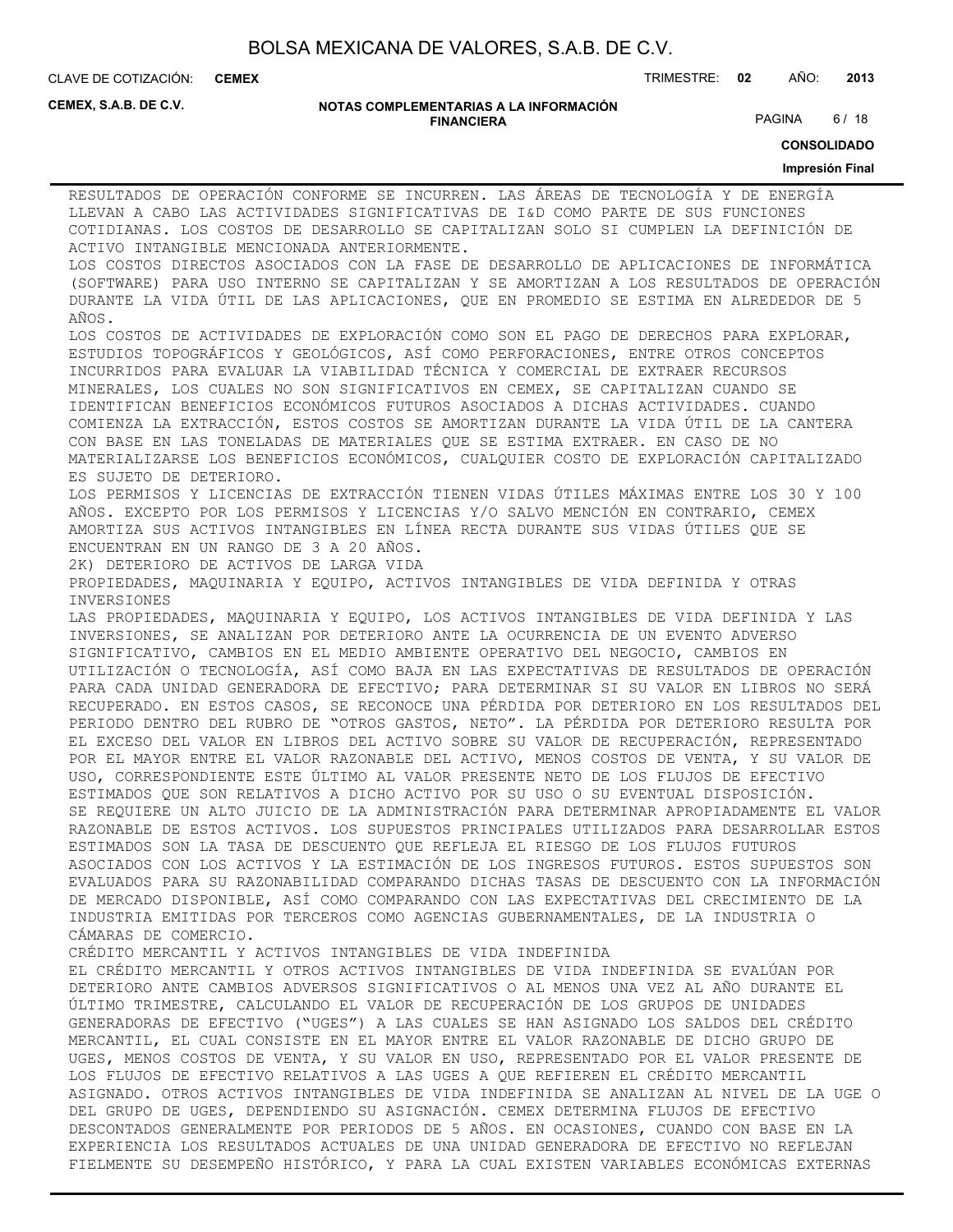CLAVE DE COTIZACIÓN: TRIMESTRE: **02** AÑO: **2013 CEMEX**

**CEMEX, S.A.B. DE C.V.**

#### **NOTAS COMPLEMENTARIAS A LA INFORMACIÓN FINANCIERA**

PAGINA 7 / 18

**CONSOLIDADO**

#### **Impresión Final**

QUE PERMITEN DETERMINAR RAZONABLEMENTE UNA MEJORA EN SUS RESULTADOS DE OPERACIÓN EN EL MEDIANO PLAZO, LA ADMINISTRACIÓN UTILIZA PROYECCIONES DE FLUJOS DE EFECTIVO POR PERIODOS DE HASTA 10 AÑOS, EN LA MEDIDA, COMO SE INDICÓ, QUE SE CUENTA CON PRONÓSTICOS FINANCIEROS DETALLADOS Y CONFIABLES, Y QUE CEMEX CONFÍA Y PUEDE DEMOSTRAR SU HABILIDAD CON BASE EN LA EXPERIENCIA, QUE PUEDE PROYECTAR FLUJOS DE EFECTIVO CON PRECISIÓN SOBRE UN PERIODO MAYOR. EL NÚMERO DE AÑOS ADICIONALES AL PERIODO GENERAL DE 5 AÑOS DE FLUJOS DE EFECTIVO PROYECTADOS HASTA 10 AÑOS SE DETERMINA EN LA MEDIDA EN QUE EL DESEMPEÑO FUTURO PROMEDIO ASEMEJA EL DESEMPEÑO PROMEDIO HISTÓRICO. SI EL VALOR DE USO EN ALGÚN GRUPO DE UGES A LA CUAL SE HAN ASIGNADO SALDOS DE CRÉDITO MERCANTIL ES INFERIOR A SU VALOR NETO EN LIBROS, CEMEX DETERMINA EL VALOR RAZONABLE DE DICHO GRUPO DE UGES UTILIZANDO ALGÚN MÉTODO AMPLIAMENTE ACEPTADO EN EL MERCADO PARA VALUAR ENTIDADES, COMO SON EL DE MÚLTIPLOS DE FLUJO DE OPERACIÓN Y EL VALOR DE TRANSACCIONES EQUIVALENTES, ENTRE OTROS. SE RECONOCE UNA PÉRDIDA POR DETERIORO DENTRO DE OTROS GASTOS, NETO, CUANDO EL VALOR NETO EN LIBROS DEL GRUPO DE UGES A LA CUAL SE HAN ASIGNADO SALDOS DE CRÉDITO MERCANTIL EXCEDE SU VALOR DE RECUPERACIÓN. LAS PÉRDIDAS POR DETERIORO DEL CRÉDITO MERCANTIL

NO SE REVERSAN EN PERIODOS POSTERIORES.

LOS SEGMENTOS GEOGRÁFICOS OPERATIVOS REPORTADOS, REPRESENTAN LOS GRUPOS DE UGES DE CEMEX A LAS CUALES SE HAN ASIGNADOLOS SALDOS DEL CRÉDITO MERCANTIL PARA PROPÓSITO DE LA EVALUACIÓN DE DETERIORO DEL CRÉDITO MERCANTIL. PARA LLEGAR A ESTA CONCLUSIÓN, CEMEX CONSIDERÓ: A) QUE DESPUÉS DE LA ADQUISICIÓN, EL CRÉDITO MERCANTIL SE ASIGNÓ AL NIVEL DEL SEGMENTO GEOGRÁFICO OPERATIVO; B) QUE LOS COMPONENTES OPERATIVOS QUE INTEGRAN EL SEGMENTO REPORTADO TIENEN CARACTERÍSTICAS ECONÓMICAS SIMILARES; C) QUE LOS SEGMENTOS REPORTADOS SON UTILIZADOS EN CEMEX PARA ORGANIZAR Y EVALUAR SUS ACTIVIDADES EN EL SISTEMA DE INFORMACIÓN INTERNO; D) LA NATURALEZA HOMOGÉNEA DE LOS ARTÍCULOS QUE SE PRODUCEN Y COMERCIALIZAN EN CADA COMPONENTE OPERATIVO, LOS CUALES SON TODOS UTILIZADOS POR LA INDUSTRIA DE LA CONSTRUCCIÓN; E) LA INTEGRACIÓN VERTICAL EN LA CADENA DE VALOR DE LOS PRODUCTOS DE CADA COMPONENTE; F) EL TIPO DE CLIENTES, LOS CUALES SON SIMILARES EN TODOS LOS COMPONENTES; G) LA INTEGRACIÓN OPERATIVA DE LOS COMPONENTES; Y H) QUE LA COMPENSACIÓN A EMPLEADOS SE BASA EN LOS RESULTADOS AGREGADOS DEL SEGMENTO GEOGRÁFICO. EN ADICIÓN, EL PAÍS REPRESENTA EL NIVEL MÁS BAJO DENTRO DE CEMEX AL CUAL EL CRÉDITO MERCANTIL ES MONITOREADO INTERNAMENTE POR LA ADMINISTRACIÓN. LAS EVALUACIONES DE DETERIORO SON MUY SENSIBLES, ENTRE OTROS FACTORES, A LAS ESTIMACIONES DE LOS PRECIOS FUTUROS DE LOS PRODUCTOS, LA EVOLUCIÓN DE LOS GASTOS DE OPERACIÓN, LAS TENDENCIAS ECONÓMICAS LOCALES E INTERNACIONALES EN LA INDUSTRIA DE LA CONSTRUCCIÓN, LAS EXPECTATIVAS DE CRECIMIENTO DE LARGO PLAZO EN LOS DISTINTOS MERCADOS, ASÍ COMO A LAS TASAS DE DESCUENTO Y DE CRECIMIENTO EN LA PERPETUIDAD UTILIZADAS. PARA FINES DE ESTIMAR LOS PRECIOS FUTUROS, CEMEX UTILIZA, EN LA MEDIDA DE SU DISPONIBILIDAD, DATOS HISTÓRICOS MÁS EL INCREMENTO O DISMINUCIÓN ESPERADA DE ACUERDO CON LA INFORMACIÓN EMITIDA POR FUENTES EXTERNAS CONFIABLES, COMO LAS CÁMARAS DE LA CONSTRUCCIÓN O DE PRODUCTORES DE CEMENTO Y/O EXPECTATIVAS ECONÓMICAS GUBERNAMENTALES. LOS GASTOS DE OPERACIÓN SE MIDEN NORMALMENTE COMO UNA PROPORCIÓN CONSTANTE DE LOS INGRESOS, CON BASE EN LA EXPERIENCIA. NO OBSTANTE, DICHOS GASTOS DE OPERACIÓN SON REVISADOS CONSIDERANDO FUENTES DE INFORMACIÓN EXTERNA CON RELACIÓN A INSUMOS QUE SE COMPORTAN DE ACUERDO CON PRECIOS INTERNACIONALES, COMO GAS Y PETRÓLEO. CEMEX UTILIZA TASAS DE DESCUENTO ANTES DE IMPUESTOS PARA CADA GRUPO DE UGES A LAS QUE SE HA ASIGNADO EL CRÉDITO MERCANTIL, LAS CUALES SE APLICAN PARA DESCONTAR FLUJOS DE EFECTIVO ANTES DE IMPUESTOS. LOS FLUJOS DE EFECTIVO NO DESCONTADOS, SON MUY SENSIBLES A LA TASA DE CRECIMIENTO EN LA PERPETUIDAD UTILIZADA. ASIMISMO, LOS FLUJOS DE EFECTIVO DESCONTADOS SON MUY SENSIBLES A LA TASA DE DESCUENTO UTILIZADA. A MAYOR TASA DE CRECIMIENTO EN LA PERPETUIDAD, MAYORES SON LOS FLUJOS DE EFECTIVO NO DESCONTADOS POR GRUPO DE UGES. POR EL CONTRARIO, A MAYOR TASA DE DESCUENTO UTILIZADA, MENORES SON LOS FLUJOS DE EFECTIVO DESCONTADOS RELACIONADOS. 2L) PASIVOS FINANCIEROS, INSTRUMENTOS FINANCIEROS DERIVADOS Y MEDICIONES DE VALOR RAZONABLE DEUDA

LOS PRÉSTAMOS BANCARIOS Y LOS DOCUMENTOS POR PAGAR SE RECONOCEN A SU COSTO AMORTIZADO.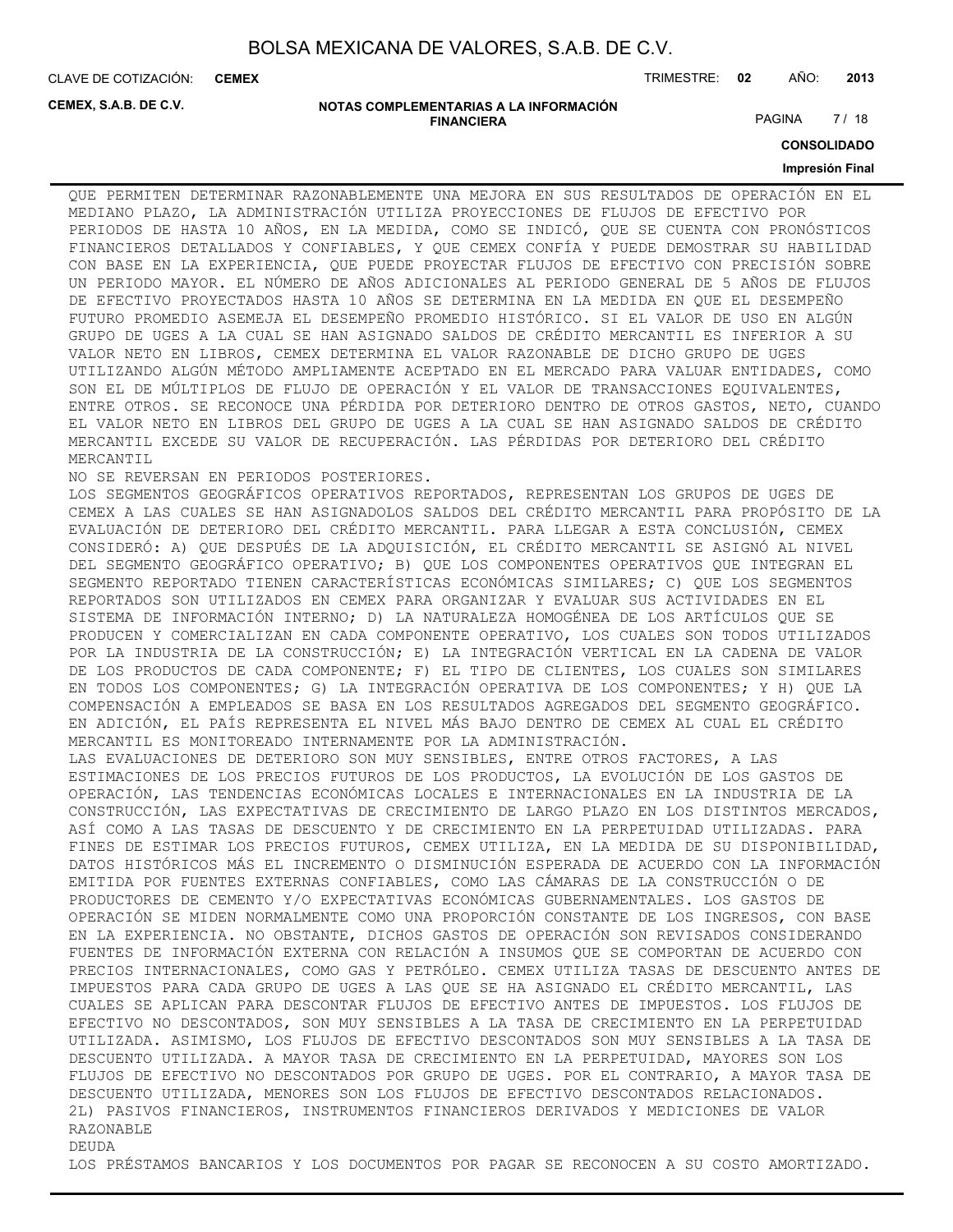**CEMEX**

CLAVE DE COTIZACIÓN: TRIMESTRE: **02** AÑO: **2013**

**CEMEX, S.A.B. DE C.V.**

#### **NOTAS COMPLEMENTARIAS A LA INFORMACIÓN FINANCIERA**

PAGINA 8/18

**CONSOLIDADO**

#### **Impresión Final**

LOS INTERESES DEVENGADOS POR LOS PASIVOS FINANCIEROS SE RECONOCEN EN EL BALANCE GENERAL DENTRO DE "OTRAS CUENTAS Y GASTOS ACUMULADOS POR PAGAR" CONTRA EL GASTO FINANCIERO. DURANTE 2012 Y 2011, CEMEX NO MANTUVO PASIVOS FINANCIEROS RECONOCIDOS VOLUNTARIAMENTE A VALOR RAZONABLE O ASOCIADOS A COBERTURAS DE VALOR RAZONABLE CON INSTRUMENTOS FINANCIEROS DERIVADOS. LOS COSTOS DIRECTOS INCURRIDOS EN LA EMISIÓN O CONTRATACIÓN DE DEUDA SE CAPITALIZAN Y SE AMORTIZAN AL GASTO FINANCIERO UTILIZANDO LA TASA DE INTERÉS EFECTIVA EN LA VIGENCIA DE CADA TRANSACCIÓN. ESTOS COSTOS INCLUYEN COMISIONES Y HONORARIOS PROFESIONALES.

#### ARRENDAMIENTOS CAPITALIZABLES

LOS ARRENDAMIENTOS CAPITALIZABLES, EN LOS CUALES CEMEX RETIENE SUSTANCIALMENTE TODOS LOS RIESGOS Y BENEFICIOS ASOCIADOS A LA PROPIEDAD DEL ACTIVO, SE RECONOCEN COMO PASIVOS FINANCIEROS CONTRA UN ACTIVO FIJO RELACIONADO, POR EL MONTO MENOR ENTRE EL VALOR DE MERCADO DEL ACTIVO ARRENDADO Y EL VALOR PRESENTE NETO DE LOS PAGOS MÍNIMOS FUTUROS, USANDO LA TASA DE INTERÉS IMPLÍCITA EN EL CONTRATO CUANDO ES DETERMINABLE, O EN SU LUGAR LA TASA DE INTERÉS INCREMENTAL. ENTRE OTROS ELEMENTOS DE JUICIO, LOS FACTORES PRINCIPALES PARA DETERMINAR UN ARRENDAMIENTO CAPITALIZABLE SON: A) SI LA PROPIEDAD DEL ACTIVO SE TRANSFIERE A CEMEX AL TÉRMINO DEL PLAZO; B) SI CEMEX TIENE LA OPCIÓN PARA ADQUIRIR EL ACTIVO AL TÉRMINO DEL PLAZO A PRECIO MUY REDUCIDO; C) SI EL PLAZO DEL CONTRATO CUBRE LA MAYOR PARTE DE LA VIDA ÚTIL DEL ACTIVO; Y/O D) SI EL VALOR PRESENTE NETO DE LOS PAGOS MÍNIMOS REPRESENTA SUSTANCIALMENTE TODO EL VALOR RAZONABLE DEL ACTIVO

AL INICIO DEL ARRENDAMIENTO. INSTRUMENTOS FINANCIEROS CON CARACTERÍSTICAS DE PASIVO Y CAPITAL CON BASE EN LA IAS 32, INSTRUMENTOS FINANCIEROS: PRESENTACIÓN ("IAS 32") Y LA IAS 39, CUANDO UN INSTRUMENTO FINANCIERO CONTIENE COMPONENTES TANTO DE PASIVO COMO DE CAPITAL, COMO EN UNA NOTA CONVERTIBLE A SU VENCIMIENTO EN UN NÚMERO FIJO DE ACCIONES DE CEMEX Y LA MONEDA EN QUE SE DENOMINA EL INSTRUMENTO ES LA MISMA QUE LA MONEDA FUNCIONAL DEL EMISOR, CADA COMPONENTE SE RECONOCE POR SEPARADO EN EL BALANCE GENERAL CON BASE EN LOS ELEMENTOS ESPECÍFICOS DE CADA TRANSACCIÓN. EN EL CASO DE INSTRUMENTOS OBLIGATORIAMENTE CONVERTIBLES EN ACCIONES DEL EMISOR, EL COMPONENTE DE PASIVO REPRESENTA EL VALOR PRESENTE NETO DE LOS PAGOS DE INTERÉS SOBRE EL PRINCIPAL UTILIZANDO UNA TASA DE INTERÉS DE MERCADO, SIN ASUMIR CONVERSIÓN ANTICIPADA, Y SE RECONOCE DENTRO DE "OTRAS OBLIGACIONES FINANCIERAS", EN TANTO QUE EL COMPONENTE DE CAPITAL REPRESENTA LA DIFERENCIA ENTRE EL MONTO DEL PRINCIPAL Y EL COMPONENTE DE PASIVO, Y SE RECONOCE DENTRO DE "OTRAS RESERVAS DE CAPITAL" NETO DE COMISIONES. EN INSTRUMENTOS OPCIONALMENTE CONVERTIBLES POR UN MONTO FIJO DE ACCIONES, EL COMPONENTE DE DEUDA REPRESENTA LA DIFERENCIA EN EL MONTO PRINCIPAL Y EL VALOR RAZONABLE DE LA PRIMA POR LA OPCIÓN DE CONVERSIÓN, LA CUAL REFLEJA EL COMPONENTE DE CAPITAL. CUANDO LA TRANSACCIÓN SE DENOMINA EN UNA MONEDA DISTINTA A LA MONEDA FUNCIONAL DEL EMISOR, LA OPCIÓN DE CONVERSIÓN SE

SEPARA DEL INSTRUMENTO CONVERTIBLE Y SE RECONOCE COMO UN INSTRUMENTO FINANCIERO DERIVADO A VALOR RAZONABLE A TRAVÉS DEL ESTADO DE RESULTADOS. INSTRUMENTOS FINANCIEROS DERIVADOS EN APEGO A LOS LINEAMIENTOS DE SU COMITÉ DE RIESGOS Y LAS RESTRICCIONES CONTENIDAS EN SUS CONTRATOS DE DEUDA, PARA FINES ESPECÍFICOS, CEMEX UTILIZA INSTRUMENTOS FINANCIEROS DERIVADOS ("INSTRUMENTOS DERIVADOS"), PRINCIPALMENTE PARA CAMBIAR EL PERFIL DE LOS RIESGOS ASOCIADOS CON MOVIMIENTOS EN LAS TASAS DE INTERÉS, LAS MONEDAS DE LA DEUDA, O AMBAS, COMO FUENTE ALTERNATIVA DE FINANCIAMIENTO, Y COMO COBERTURA DE: (I) OPERACIONES PROYECTADAS ALTAMENTE PROBABLES DE OCURRIR; (II) COMPRAS DE ALGUNOS INSUMOS; Y, (III) LA INVERSIÓN NETA EN SUBSIDIARIAS UBICADAS EN EL EXTRANJERO. CEMEX RECONOCE TODOS LOS INSTRUMENTOS DERIVADOS COMO ACTIVOS O PASIVOS EN EL BALANCE GENERAL A SU VALOR RAZONABLE ESTIMADO, Y SUS CAMBIOS EN LOS RESULTADOS DEL PERIODO EN QUE OCURREN DENTRO DE "OTROS GASTOS FINANCIEROS, NETO", EXCEPTO POR LOS CAMBIOS EN EL VALOR RAZONABLE DE INSTRUMENTOS DERIVADOS ASOCIADOS A COBERTURAS DE FLUJOS DE EFECTIVO, EN LAS CUALES,

DICHOS CAMBIOS EN EL VALOR RAZONABLE SE RECONOCEN EN EL CAPITAL CONTABLE, Y SE RECLASIFICAN A LOS RESULTADOS EN LA MEDIDA EN QUE SE DEVENGAN LOS INTERESES DE LA DEUDA, EN EL CASO DE INSTRUMENTOS DE INTERCAMBIO DE TASAS DE INTERÉS, O SE REALIZA EL CONSUMO DEL PRODUCTO SUBYACENTE EN EL CASO DE CONTRATOS PARA LA COMPRA DE INSUMOS.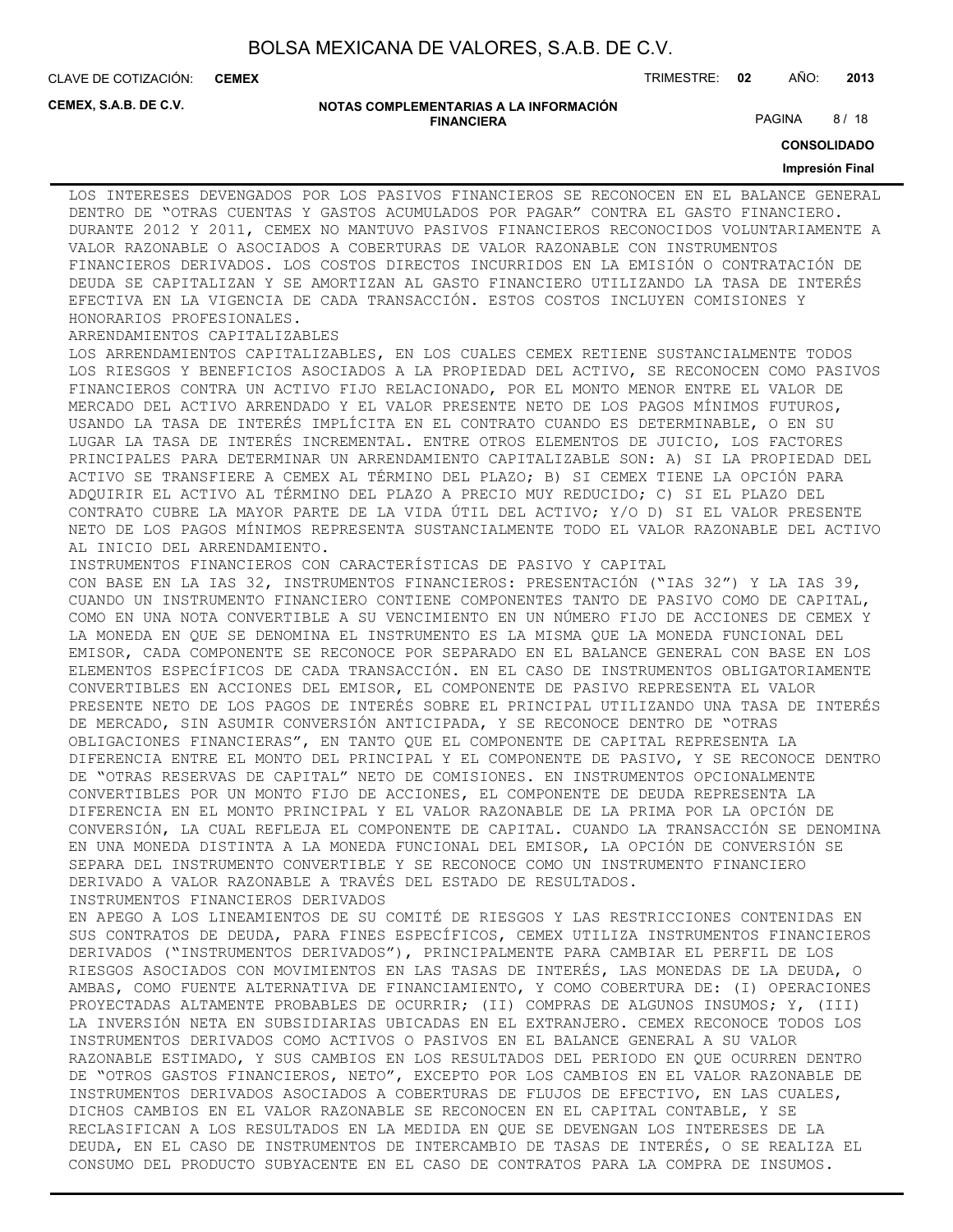**CEMEX**

CLAVE DE COTIZACIÓN: TRIMESTRE: **02** AÑO: **2013**

**CEMEX, S.A.B. DE C.V.**

#### **NOTAS COMPLEMENTARIAS A LA INFORMACIÓN FINANCIERA**

PAGINA 9/18

**CONSOLIDADO**

#### **Impresión Final**

ASIMISMO, EN COBERTURAS DE LA INVERSIÓN NETA EN SUBSIDIARIAS EXTRANJERAS, LOS CAMBIOS EN EL VALOR RAZONABLE SE RECONOCEN EN CAPITAL COMO PARTE DEL RESULTADO POR CONVERSIÓN , Y EN LOS RESULTADOS HASTA LA DISPOSICIÓN DE LA INVERSIÓN EN EL EXTRANJERO. POR LOS AÑOS TERMINADOS AL 31 DE DICIEMBRE DE 2012 Y 2011, CEMEX NO HA DESIGNADO INSTRUMENTOS DERIVADOS EN COBERTURAS DE VALOR RAZONABLE.

LOS INTERESES DEVENGADOS EN INSTRUMENTOS DERIVADOS DE TASAS DE INTERÉS, EN LO APLICABLE, SE RECONOCEN EN EL GASTO FINANCIERO COMO PARTE DE LA TASA DE INTERÉS EFECTIVA DE LA DEUDA RELACIONADA.

CEMEX REVISA SUS DISTINTOS CONTRATOS PARA IDENTIFICAR DERIVADOS IMPLÍCITOS. AQUELLOS QUE SON IDENTIFICADOS SE EVALÚAN PARA DETERMINAR SI REQUIEREN SER SEPARADOS DEL CONTRATO ANFITRIÓN, Y SER RECONOCIDOS EN EL BALANCE GENERAL DE FORMA INDEPENDIENTE, APLICANDO LAS MISMAS REGLAS DE VALUACIÓN QUE A LOS DEMÁS INSTRUMENTOS DERIVADOS. LOS INSTRUMENTOS DERIVADOS SE NEGOCIAN CON INSTITUCIONES CON CAPACIDAD FINANCIERA, POR LO QUE SE CONSIDERA QUE EL RIESGO DE INCUMPLIMIENTO DE LAS OBLIGACIONES ACORDADAS POR LAS CONTRAPARTES ES MÍNIMO. CON BASE EN LA IFRS 13, EL VALOR RAZONABLE REPRESENTA EL PRECIO QUE SE RECIBIRÍA POR VENDER UN ACTIVO O SE PAGARÍA POR TRANSFERIR UN PASIVO EN UNA TRANSACCIÓN ORDENADA ENTRE PARTICIPANTES DEL MERCADO, CONSIDERANDO EL RIESGO DE LAS CONTRAPARTES, ES DECIR, UN PRECIO DE SALIDA. EN OCASIONES EXISTE UN MERCADO DE REFERENCIA QUE PROPORCIONA EL VALOR RAZONABLE; EN AUSENCIA DEL MISMO, DICHO VALOR SE DETERMINA POR EL VALOR PRESENTE NETO DE LOS FLUJOS DE EFECTIVO PROYECTADOS O A TRAVÉS DE MODELOS MATEMÁTICOS.

OPCIONES OTORGADAS PARA LA COMPRA DE PARTICIPACIONES NO CONTROLADORAS Y ASOCIADAS REPRESENTAN ACUERDOS MEDIANTE LOS CUALES CEMEX SE COMPROMETE A ADQUIRIR EN CASO QUE LA CONTRAPARTE EJERZA SU DERECHO A VENDER, EN UNA FECHA FUTURA Y CON UNA FORMULA DE PRECIO PREDETERMINADA, LAS ACCIONES DE UNA PARTICIPACIÓN NO CONTROLADORA EN UNA SUBSIDIARIA DE CEMEX O DE UNA ASOCIADA. EN EL CASO DE UNA OPCIÓN OTORGADA PARA ADQUIRIR LA PARTICIPACIÓN NO CONTROLADA EN UNA SUBSIDIARIA, Y CONSIDERANDO QUE LA OPCIÓN SEA EJERCIBLE POR LA CONTRAPARTE A LA FECHA DE DETERMINACIÓN, CEMEX RECONOCE UN PASIVO POR EL VALOR PRESENTE DE LA OBLIGACIÓN A LA FECHA DE LOS ESTADOS FINANCIEROS CONTRA LA PARTICIPACIÓN CONTROLADORA DENTRO DEL CAPITAL CONTABLE. EN EL CASO DE UNA OPCIÓN OTORGADA PARA ADQUIRIR UNA ASOCIADA, CEMEX RECONOCERÍA UN PASIVO CONTRA UNA PÉRDIDA EN EL ESTADO DE RESULTADOS EN EL MOMENTO EN QUE, PUDIENDO EJERCERSE LA OPCIÓN A LA FECHA DE LA DETERMINACIÓN, EL PRECIO DE COMPRA ESTIMADO ESTABLECIDO EN LA OPCIÓN SEA SUPERIOR QUE EL VALOR RAZONABLE DE LOS ACTIVOS NETOS QUE DEBIERAN SER ADQUIRIDOS POR CEMEX SI LA CONTRAPARTE EJERCE SU DERECHO A VENDER.

MEDICIONES DE VALOR RAZONABLE

CEMEX APLICA LOS LINEAMIENTOS DE LA IFRS 13, MEDICIÓN DEL VALOR RAZONABLE ("IFRS 13") PARA DETERMINAR EL VALOR RAZONABLE DE ACTIVOS FINANCIEROS Y PASIVOS FINANCIEROS RECONOCIDOS O REVELADOS A VALOR RAZONABLE. LA IFRS 13 NO REQUIERE VALORES RAZONABLES EN ADICIÓN A AQUELLOS YA REQUERIDOS O PERMITIDOS POR OTRAS IFRS, Y NO PRETENDE ESTABLECER NORMAS DE VALUACIÓN O AFECTAR LAS PRÁCTICAS DE VALUACIÓN FUERA DEL REPORTE FINANCIERO. BAJO IFRS 13, EL VALOR RAZONABLE REPRESENTA UN "PRECIO DE VENTA", EL CUAL SE RECIBIRÍA POR VENDER UN ACTIVO O SE PAGARÍA POR TRANSFERIR UN PASIVO EN UNA TRANSACCIÓN ORDENADA ENTRE PARTICIPANTES DEL MERCADO A LA FECHA DE VALUACIÓN, CONSIDERANDO EL RIESGO DE CRÉDITO DE LA CONTRAPARTE EN LA VALUACIÓN.

EL CONCEPTO DE PRECIO DE VENTA SE BASA EN EL SUPUESTO DE QUE HAY UN MERCADO Y PARTICIPANTES EN ESTE PARA EL ACTIVO O PASIVO ESPECÍFICO. CUANDO NO HAY MERCADO Y/O PARTICIPANTES PARA FORMAR EL MERCADO, LA IFRS 13 ESTABLECE UNA JERARQUÍA DE VALOR RAZONABLE QUE JERARQUIZA LOS DATOS DE ENTRADA EN LAS TÉCNICAS DE VALUACIÓN USADAS PARA DETERMINAR EL VALOR RAZONABLE. LA JERARQUÍA DA MAYOR PRIORIDAD A LOS PRECIOS COTIZADOS SIN AJUSTAR EN MERCADOS ACTIVOS PARA ACTIVOS O PASIVOS IDÉNTICOS (MEDICIÓN DE NIVEL 1) Y LA MENOR PRIORIDAD A LOS CÁLCULOS QUE TIENEN QUE VER CON DATOS DE ENTRADA SIGNIFICATIVOS PERO NO OBSERVABLES (MEDICIÓN DE NIVEL 3). LOS TRES NIVELES DE JERARQUIZACIÓN SON COMO SIGUE:

• LOS DATOS DE NIVEL 1 SON PRECIOS DE MERCADO ACTIVOS (SIN AJUSTAR) PARA ACTIVOS Y PASIVOS IDÉNTICOS, QUE CEMEX TIENE LA HABILIDAD DE NEGOCIAR A LA FECHA DE LA MEDICIÓN.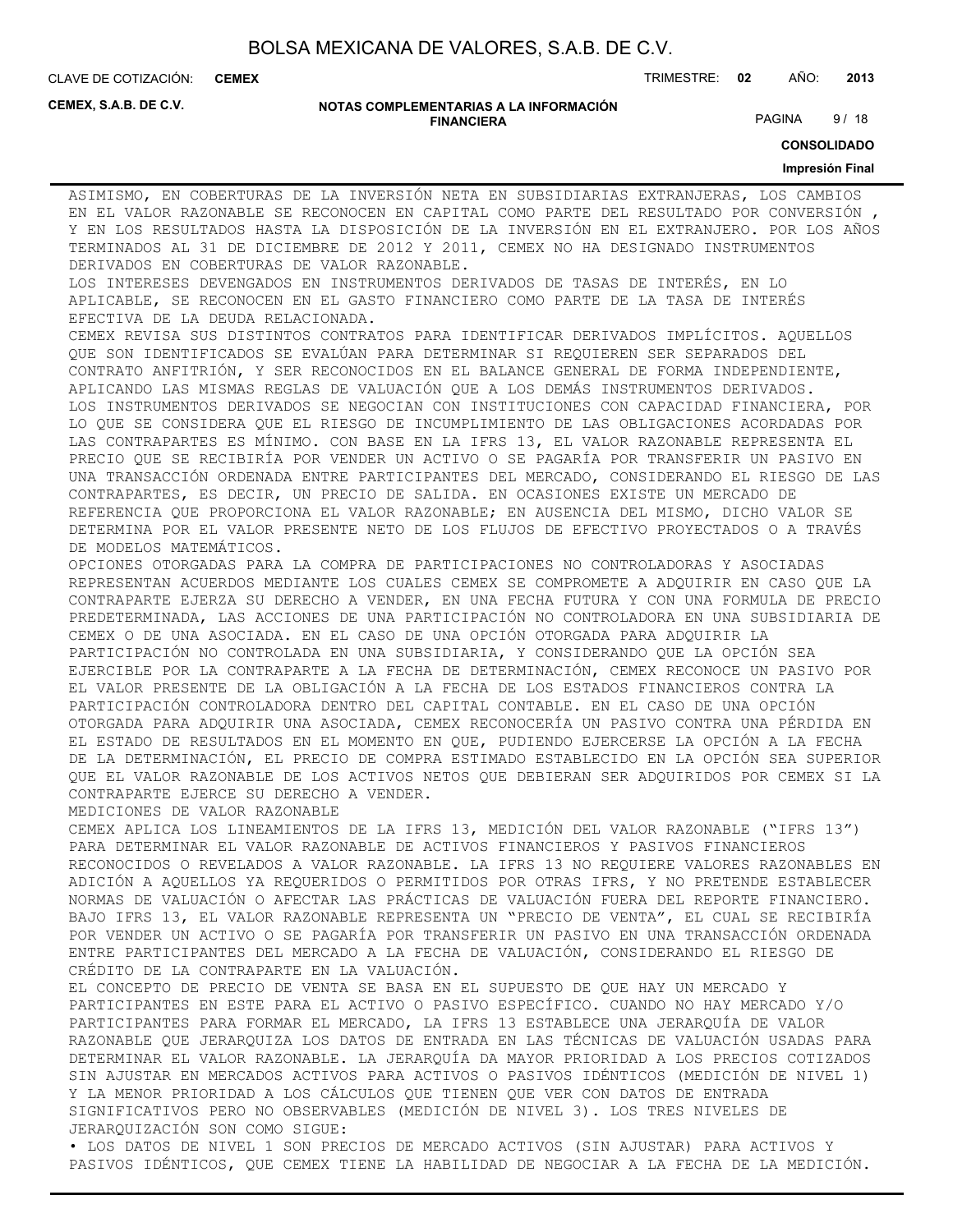**CEMEX**

CLAVE DE COTIZACIÓN: TRIMESTRE: **02** AÑO: **2013**

**CEMEX, S.A.B. DE C.V.**

#### **NOTAS COMPLEMENTARIAS A LA INFORMACIÓN FINANCIERA**

PAGINA 10 / 18

**CONSOLIDADO**

**Impresión Final** • LOS DATOS DE NIVEL 2 SON DISTINTOS A LOS PRECIOS DE MERCADO, PERO SON OBSERVABLES DIRECTA O INDIRECTAMENTE PARA EL ACTIVO O PASIVO. • LOS DATOS DE NIVEL 3 SON AQUELLOS QUE NO SON OBSERVABLES PARA EL ACTIVO O PASIVO. 2M) PROVISIONES CEMEX RECONOCE PROVISIONES CUANDO TIENE UNA OBLIGACIÓN LEGAL O ASUMIDA RESULTANTE DE EVENTOS PASADOS, CUYA RESOLUCIÓN PUEDE IMPLICAR LA SALIDA DE EFECTIVO U OTROS RECURSOS. REESTRUCTURAS CEMEX RECONOCE PROVISIONES POR REESTRUCTURAS CUANDO LOS PLANES DE LA REESTRUCTURA HAN SIDO APROPIADAMENTE FINALIZADOS Y AUTORIZADOS POR LA ADMINISTRACIÓN, Y HAN SIDO COMUNICADOS A LOS TERCEROS INVOLUCRADOS Y/O AFECTADOS ANTES DE LA FECHA DE LOS ESTADOS FINANCIEROS. ESTAS PROVISIONES PUEDEN INCLUIR COSTOS NO RELACIONADOS CON LAS ACTIVIDADES CONTINUAS DE CEMEX. OBLIGACIONES POR EL RETIRO DE ACTIVOS LAS OBLIGACIONES INELUDIBLES, LEGALES O ASUMIDAS, PARA RESTAURAR SITIOS OPERATIVOS POR EL RETIRO DE ACTIVOS AL TÉRMINO DE SU VIDA ÚTIL, SE VALÚAN AL VALOR PRESENTE NETO DE LOS FLUJOS DE EFECTIVO QUE SE ESTIMA INCURRIR EN LA RESTAURACIÓN, Y SE RECONOCEN INICIALMENTE COMO PARTE DEL VALOR EN LIBROS DE LOS ACTIVOS RELACIONADOS. EL INCREMENTO EN EL ACTIVO SE DEPRECIA DURANTE SU VIDA ÚTIL REMANENTE. EL INCREMENTO DEL PASIVO POR EL PASO DEL TIEMPO SE RECONOCE EN "OTROS GASTOS FINANCIEROS, NETO". LOS AJUSTES AL PASIVO POR CAMBIOS EN LAS ESTIMACIONES SE RECONOCEN EN EL ACTIVO FIJO Y SE MODIFICA LA DEPRECIACIÓN PROSPECTIVAMENTE. ESTAS OBLIGACIONES SE RELACIONAN PRINCIPALMENTE CON LOS COSTOS FUTUROS DE DEMOLICIÓN, LIMPIEZA Y REFORESTACIÓN, PARA DEJAR EN DETERMINADAS CONDICIONES LAS CANTERAS, LAS TERMINALES MARÍTIMAS, ASÍ COMO OTROS SITIOS PRODUCTIVOS. COSTOS RELACIONADOS CON REMEDIACIÓN DEL MEDIO AMBIENTE LAS PROVISIONES ASOCIADAS CON DAÑOS AL MEDIO AMBIENTE REPRESENTAN EL COSTO ESTIMADO FUTURO DE LA REMEDIACIÓN, LAS CUALES SE RECONOCEN A SU VALOR NOMINAL CUANDO NO SE TIENE CLARIDAD DEL MOMENTO DEL DESEMBOLSO, O CUANDO EL EFECTO ECONÓMICO POR EL PASO DEL TIEMPO NO ES SIGNIFICATIVO, DE OTRA FORMA, SE RECONOCEN A SU VALOR PRESENTE NETO. LOS REEMBOLSOS DE PARTE DE COMPAÑÍAS ASEGURADORAS SE RECONOCEN COMO ACTIVO SÓLO CUANDO SE TIENE TOTAL CERTEZA DE SU RECUPERACIÓN, Y EN SU CASO, DICHO ACTIVO NO SE COMPENSA CON LA PROVISIÓN POR COSTOS DE REMEDIACIÓN. CONTINGENCIAS Y COMPROMISOS LAS OBLIGACIONES O PÉRDIDAS ASOCIADAS CON CONTINGENCIAS SE RECONOCEN COMO PASIVO CUANDO EXISTE UNA OBLIGACIÓN PRESENTE RESULTANTE DE EVENTOS PASADOS Y ES PROBABLE QUE LOS EFECTOS SE MATERIALICEN Y SE PUEDEN CUANTIFICAR RAZONABLEMENTE; DE OTRA FORMA, SE REVELAN CUALITATIVAMENTE EN LOS ESTADOS FINANCIEROS. LOS EFECTOS DE COMPROMISOS DE LARGO PLAZO ESTABLECIDOS CON TERCEROS, COMO ES EL CASO DE CONTRATOS DE SUMINISTRO CON PROVEEDORES O CLIENTES, SE RECONOCEN EN LOS ESTADOS FINANCIEROS CONSIDERANDO LA SUSTANCIA DE LOS ACUERDOS CON BASE EN LO INCURRIDO O DEVENGADO. LOS COMPROMISOS RELEVANTES SE REVELAN EN LAS NOTAS A LOS ESTADOS FINANCIEROS. NO SE RECONOCEN INGRESOS, UTILIDADES O ACTIVOS CONTINGENTES. 2N) BENEFICIOS A LOS EMPLEADOS AL RETIRO PLANES DE PENSIONES DE CONTRIBUCIÓN DEFINIDA LOS COSTOS DE ESTOS PLANES SE RECONOCEN EN LOS RESULTADOS DE OPERACIÓN EN LA MEDIDA EN QUE SE INCURREN. LOS PASIVOS POR DICHOS PLANES SE LIQUIDAN MEDIANTE APORTACIONES A LAS CUENTAS DE RETIRO DE LOS EMPLEADOS, NO GENERÁNDOSE OBLIGACIONES PROSPECTIVAS. PLANES DE PENSIONES DE BENEFICIO DEFINIDO, OTROS BENEFICIOS POSTERIORES AL RETIRO Y BENEFICIOS AL TÉRMINO DE LA RELACIÓN LABORAL CON BASE EN LA IAS 19, BENEFICIOS A LOS EMPLEADOS ("IAS 19"), CEMEX RECONOCE LOS COSTOS DE LOS BENEFICIOS DE LOS EMPLEADOS POR: A) PLANES DE PENSIONES DE BENEFICIO DEFINIDO; Y B) OTROS BENEFICIOS POSTERIORES AL RETIRO, COMO GASTOS MÉDICOS, SEGUROS DE VIDA Y PRIMAS DE ANTIGÜEDAD, TANTO POR LEY COMO POR OFRECIMIENTO DE CEMEX. LOS COSTOS SE RECONOCEN DURANTE LA PRESTACIÓN DE LOS SERVICIOS CON BASE EN CÁLCULOS ACTUARIALES DEL VALOR PRESENTE DE LAS OBLIGACIONES CON LA ASESORÍA DE ACTUARIOS EXTERNOS. LOS SUPUESTOS ACTUARIALES CONSIDERAN EL USO DE TASAS NOMINALES. EN ALGUNOS PLANES DE PENSIONES SE HAN CREADO FONDOS IRREVOCABLES PARA CUBRIR EL PAGO DE LAS OBLIGACIONES. ESTOS ACTIVOS SE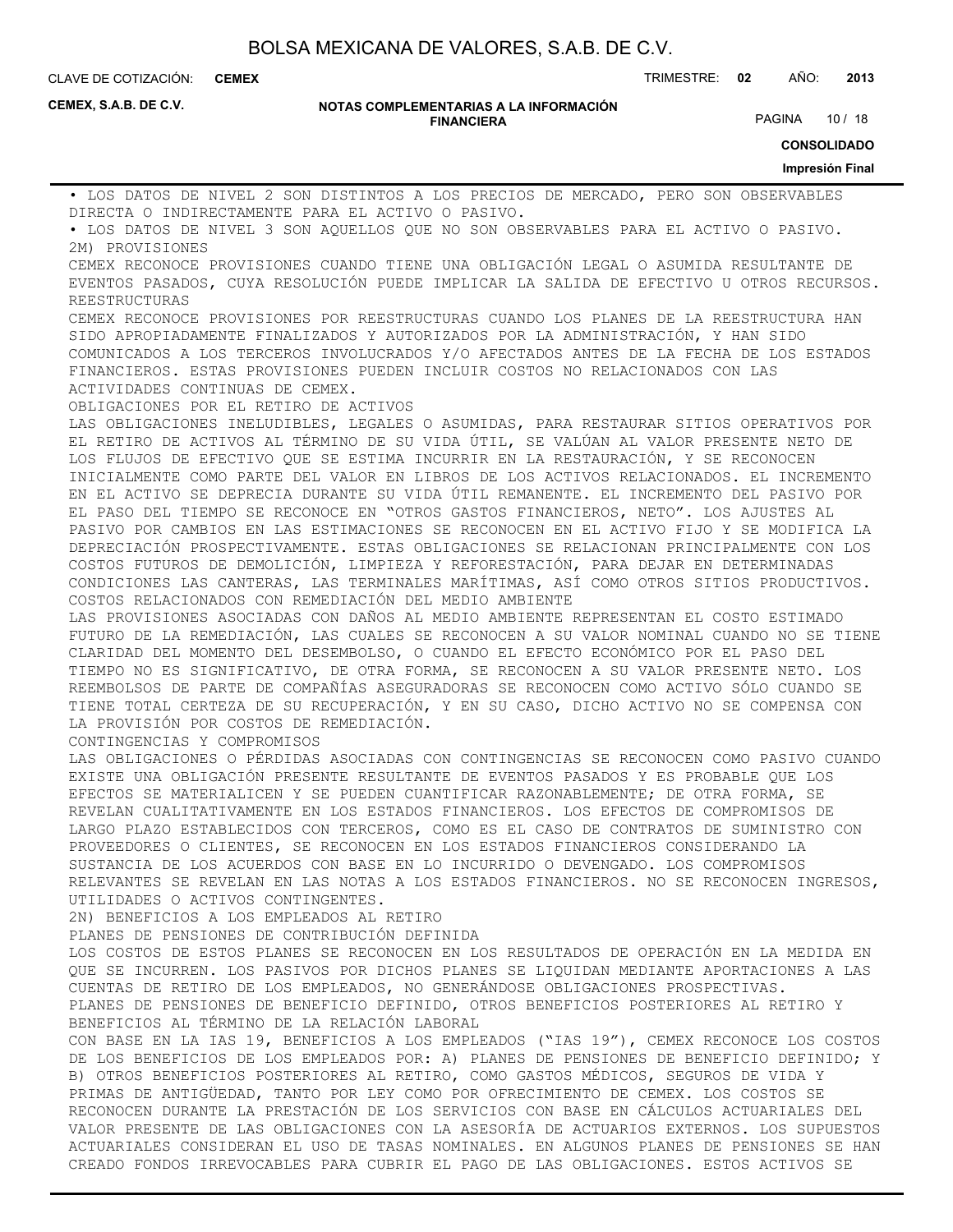**CEMEX**

CLAVE DE COTIZACIÓN: TRIMESTRE: **02** AÑO: **2013**

**CEMEX, S.A.B. DE C.V.**

#### **NOTAS COMPLEMENTARIAS A LA INFORMACIÓN FINANCIERA**

PAGINA 11 / 18

**CONSOLIDADO**

#### **Impresión Final**

VALÚAN A SU VALOR RAZONABLE ESTIMADO A LA FECHA DE LOS ESTADOS FINANCIEROS. LAS TASAS DE RENDIMIENTO ESPERADO DE LOS ACTIVOS DE LOS PLANES SE DETERMINAN CON BASE EN PRECIOS DE MERCADO VIGENTES A LA FECHA DEL CÁLCULO, APLICABLES AL PERIODO EN EL QUE SE PAGARÁ LA OBLIGACIÓN. LOS BENEFICIOS AL TÉRMINO DE LA RELACIÓN LABORAL, NO ASOCIADOS A UN EVENTO DE REESTRUCTURA, COMO SON LAS INDEMNIZACIONES LEGALES SE RECONOCEN DENTRO DE LOS RESULTADOS DE OPERACIÓN DEL PERÍODO EN QUE SE INCURREN.

EL COSTO LABORAL, RESULTANTE DEL AUMENTO EN LA OBLIGACIÓN POR LOS BENEFICIOS GANADOS POR LOS EMPLEADOS EN EL AÑO, SE RECONOCE EN LOS COSTOS Y GASTOS DE OPERACIÓN. EL COSTO FINANCIERO, ASOCIADO CON EL INCREMENTO DEL PASIVO POR EL PASO DEL TIEMPO, ASÍ COMO EL RENDIMIENTO ESPERADO EN EL PERIODO DE LOS ACTIVOS DEL PLAN, SE RECONOCEN DENTRO DE "OTROS GASTOS FINANCIEROS, NETO".

LAS MODIFICACIONES A LOS PLANES QUE AFECTAN EL COSTO DE SERVICIOS PASADOS, SE RECONOCEN EN LOS COSTOS Y GASTOS DE OPERACIÓN DURANTE LOS AÑOS DE SERVICIO EN QUE LAS MODIFICACIONES SEAN EFECTIVAS A LOS EMPLEADOS, O EN FORMA INMEDIATA SI LOS CAMBIOS ESTÁN TOTALMENTE LIBERADOS. ASIMISMO, LOS EFECTOS POR EVENTOS DE EXTINCIÓN Y/O LIQUIDACIÓN DE OBLIGACIONES EN EL PERIODO, ASOCIADOS CON MODIFICACIONES QUE REDUCEN SIGNIFICATIVAMENTE EL COSTO DE LOS SERVICIOS FUTUROS Y/O QUE REDUCEN SIGNIFICATIVAMENTE LA POBLACIÓN SUJETA A LOS BENEFICIOS, RESPECTIVAMENTE, SE RECONOCE DENTRO DE LOS COSTOS Y GASTOS DE OPERACIÓN.

LAS PÉRDIDAS Y GANANCIAS ACTUARIALES, RESULTANTES DE DIFERENCIAS ENTRE LAS HIPÓTESIS ACTUARIALES PROYECTADAS Y REALES AL FINAL DEL PERIODO, ASÍ COMO LA DIFERENCIA ENTRE EL RENDIMIENTO ESPERADO Y REAL DE LOS ACTIVOS DEL PLAN, SE RECONOCEN EN EL PERIODO EN QUE SE INCURREN COMO PARTE DE LA UTILIDAD O PÉRDIDA INTEGRAL DEL PERIODO DENTRO DEL CAPITAL CONTABLE.

2O) IMPUESTOS A LA UTILIDAD

CON BASE EN LA IAS 12, IMPUESTOS A LA UTILIDAD ("IAS 12"), EL EFECTO EN RESULTADOS POR IMPUESTOS A LA UTILIDAD RECONOCE LOS IMPORTES CAUSADOS EN EL EJERCICIO, ASÍ COMO LOS IMPUESTOS A LA UTILIDAD DIFERIDOS, DETERMINADOS DE ACUERDO CON LA LEGISLACIÓN FISCAL APLICABLE A CADA SUBSIDIARIA. LOS IMPUESTOS A LA UTILIDAD DIFERIDOS CONSOLIDADOS REPRESENTAN LA SUMA DEL EFECTO DE CADA SUBSIDIARIA, APLICANDO LAS TASAS DE IMPUESTO VIGENTES AL TOTAL DE DIFERENCIAS TEMPORALES ENTRE LOS VALORES CONTABLES Y FISCALES DE LOS ACTIVOS Y PASIVOS, CONSIDERANDO LAS PÉRDIDAS FISCALES POR AMORTIZAR Y OTROS CRÉDITOS FISCALES E IMPUESTOS POR RECUPERAR, EN LA MEDIDA QUE ES PROBABLE QUE EXISTA RENTA GRAVABLE EN EL FUTURO CONTRA LA CUAL PUEDAN UTILIZARSE. AL CIERRE DEL PERIODO QUE SE REPORTA, EL CÁLCULO DE IMPUESTOS A LA UTILIDAD DIFERIDOS REFLEJA LOS EFECTOS QUE RESULTAN DE LA MANERA EN QUE CEMEX ESPERA RECUPERAR O LIQUIDAR EL SALDO EN LIBROS DE SUS ACTIVOS Y PASIVOS. LOS IMPUESTOS A LA UTILIDAD DIFERIDOS DEL PERIODO REPRESENTAN LA DIFERENCIA, ENTRE LOS SALDOS DE IMPUESTOS A LA UTILIDAD DIFERIDOS AL INICIO Y AL FINAL DEL PERIODO. LOS ACTIVOS Y PASIVOS POR IMPUESTOS A LA UTILIDAD DIFERIDOS RELATIVOS A DISTINTAS JURISDICCIONES TRIBUTARIAS NO SE COMPENSAN. LAS PARTIDAS QUE SE RECONOCEN DENTRO DEL CAPITAL O COMO PARTE DE LA UTILIDAD O PÉRDIDA INTEGRAL DEL PERIODO DE ACUERDO CON LAS IFRS, SE REGISTRAN NETAS DE IMPUESTOS A LA UTILIDAD CAUSADOS Y DIFERIDOS. EL EFECTO POR CAMBIOS EN LAS TASAS DE IMPUESTO VIGENTES SE RECONOCE EN EL PERIODO EN EL QUE ES OFICIAL EL CAMBIO DE TASA.

LOS ACTIVOS POR IMPUESTO DIFERIDOS SON ANALIZADOS A CADA FECHA DE REPORTE, Y SE REDUCEN, EN LA MEDIDA QUE SE CONSIDERA QUE NO SERÁ POSIBLE REALIZAR LOS BENEFICIOS RELACIONADOS. DENTRO DE DICHOS ANÁLISIS, CEMEX ANALIZA EL TOTAL DE PÉRDIDAS FISCALES INCLUIDAS EN LAS DECLARACIONES DE IMPUESTOS EN CADA PAÍS, QUE SE CONSIDERA NO SERÁN RECHAZADAS POR LAS AUTORIDADES CON BASE EN LA EVIDENCIA DISPONIBLE, ASÍ COMO LA PROBABILIDAD DE RECUPERARLAS ANTES DE SU VENCIMIENTO MEDIANTE LA GENERACIÓN DE RENTA GRAVABLE FUTURA.

CUANDO SE CONSIDERA QUE ES ALTA LA PROBABILIDAD DE QUE LA AUTORIDAD FISCAL RECHACE EL MONTO DEL ACTIVO POR IMPUESTOS A LA UTILIDAD, CEMEX REDUCE EL MONTO DEL ACTIVO. CUANDO SE CONSIDERA QUE NO SERÁ POSIBLE UTILIZAR UN ACTIVO POR IMPUESTOS DIFERIDOS ANTES DE SU EXPIRACIÓN, CEMEX NO RECONOCE DICHO ACTIVO. AMBOS CASOS RESULTAN EN GASTO POR IMPUESTOS A LA UTILIDAD ADICIONAL EN EL PERIODO EN QUE SE EFECTÚE LA DETERMINACIÓN. PARA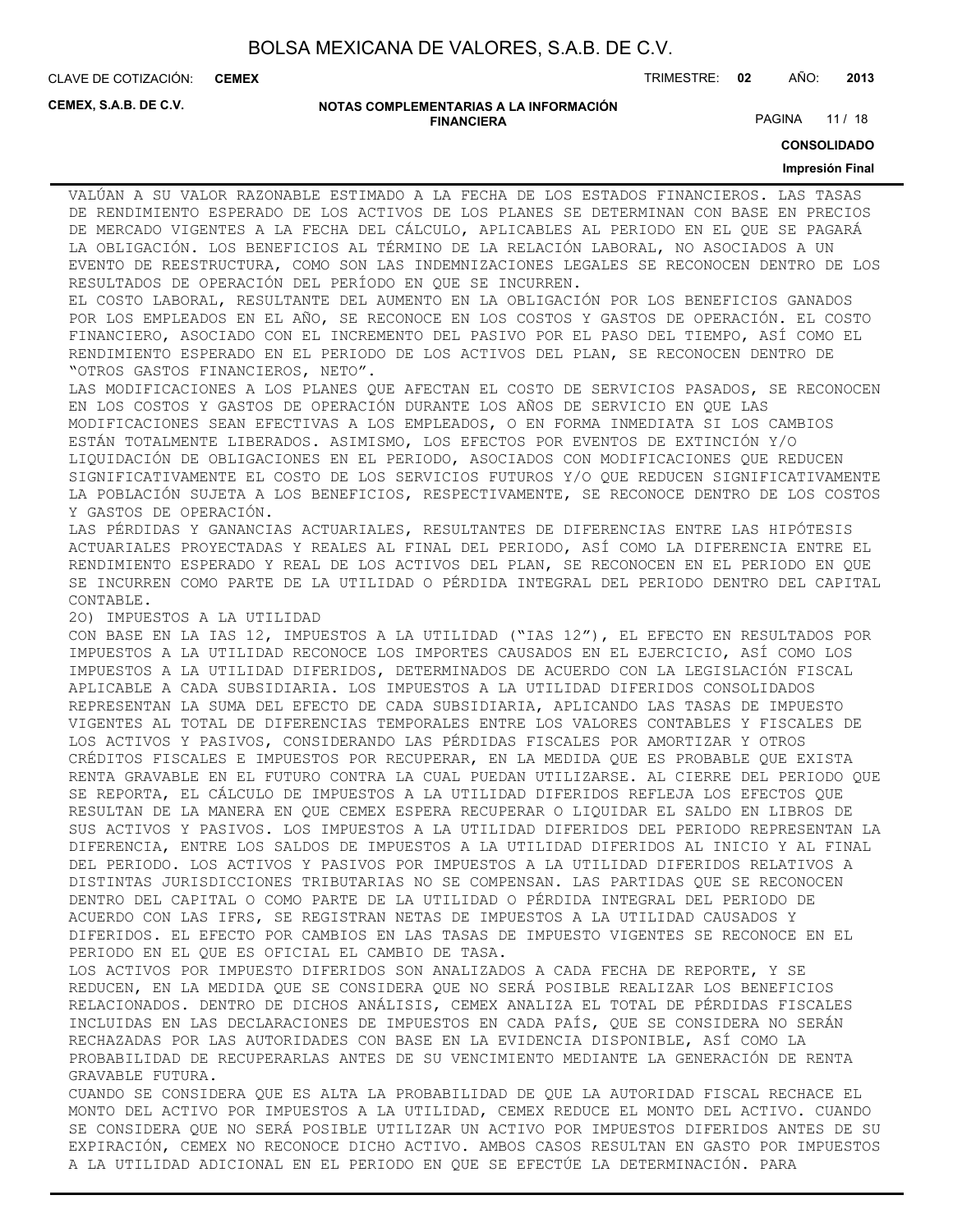**CEMEX**

CLAVE DE COTIZACIÓN: TRIMESTRE: **02** AÑO: **2013**

**CEMEX, S.A.B. DE C.V.**

#### **NOTAS COMPLEMENTARIAS A LA INFORMACIÓN FINANCIERA**

PAGINA 12 / 18

**CONSOLIDADO**

#### **Impresión Final**

DETERMINAR LA PROBABILIDAD DE QUE LOS ACTIVOS POR IMPUESTOS A LA UTILIDAD SE REALIZARÁN, CEMEX CONSIDERA TODA LA EVIDENCIA NEGATIVA Y POSITIVA DISPONIBLE, INCLUYENDO ENTRE OTROS FACTORES, LAS CONDICIONES DEL MERCADO, LOS ANÁLISIS DE LA INDUSTRIA, LOS PLANES DE EXPANSIÓN, LAS PROYECCIONES DE RENTA GRAVABLE, EL VENCIMIENTO DE LAS PÉRDIDAS FISCALES, LA ESTRUCTURA DE IMPUESTOS Y LOS CAMBIOS ESPERADOS EN LA MISMA, LAS ESTRATEGIAS FISCALES Y LA REVERSIÓN FUTURA DE LAS DIFERENCIAS TEMPORALES. ASIMISMO, CADA PERIODO, CEMEX ANALIZA LAS VARIACIONES ENTRE SUS RESULTADOS REALES CONTRA LOS ESTIMADOS, PARA DETERMINAR SI DICHAS VARIACIONES AFECTAN LOS MONTOS DE DICHOS ACTIVOS, Y EN SU CASO, HACER LOS AJUSTES NECESARIOS CON BASE EN LA INFORMACIÓN RELEVANTE DISPONIBLE, LOS CUALES SE RECONOCEN EN LOS RESULTADOS DEL PERIODO EN QUE EFECTÚE LA DETERMINACIÓN. LOS EFECTOS DE IMPUESTOS A LA UTILIDAD DE POSICIONES FISCALES INCIERTAS SE RECONOCEN CUANDO ES MÁS-PROBABLE-QUE-NO QUE LA POSICIÓN SERÁ SUSTENTADA EN SUS MERITOS TÉCNICOS Y ASUMIENDO QUE LAS AUTORIDADES VAN A REVISAR CADA POSICIÓN Y TIENEN TOTAL CONOCIMIENTO DE LA INFORMACIÓN RELEVANTE. ESTAS POSICIONES SE VALÚAN CON BASE EN UN MODELO ACUMULADO DE PROBABILIDAD. CADA POSICIÓN SE CONSIDERA INDIVIDUALMENTE, SIN MEDIR SU RELACIÓN CON OTRO PROCEDIMIENTO FISCAL. EL INDICADOR DE MÁS-PROBABLE-QUE-NO REPRESENTA UNA AFIRMACIÓN DE PARTE DE LA ADMINISTRACIÓN QUE CEMEX TIENE DERECHO A LOS BENEFICIOS ECONÓMICOS DE LA POSICIÓN FISCAL. SI UNA POSICIÓN FISCAL NO SE CONSIDERA MÁS-PROBABLE-QUE-NO DE SER SUSTENTADA, NO SE RECONOCEN LOS BENEFICIOS DE LA POSICIÓN. CEMEX RECONOCE LOS INTERESES Y MULTAS ASOCIADOS A BENEFICIOS FISCALES NO RECONOCIDOS COMO PARTE DEL GASTO POR IMPUESTOS A LA UTILIDAD EN LOS ESTADOS DE RESULTADOS CONSOLIDADOS. 2P) CAPITAL CONTABLE CAPITAL SOCIAL Y PRIMA EN COLOCACIÓN DE ACCIONES ESTOS RUBROS REPRESENTAN EL VALOR DE LAS APORTACIONES EFECTUADAS POR LOS ACCIONISTAS, E INCLUYEN LOS INCREMENTOS RELACIONADOS CON LA CAPITALIZACIÓN DE UTILIDADES RETENIDAS Y LOS PROGRAMAS DE COMPENSACIÓN A EJECUTIVOS EN CPOS. OTRAS RESERVAS DE CAPITAL AGRUPA LOS EFECTOS ACUMULADOS DE LAS PARTIDAS Y TRANSACCIONES QUE SE RECONOCEN TEMPORAL O PERMANENTEMENTE EN EL CAPITAL CONTABLE, E INCLUYE LOS ELEMENTOS PRESENTADOS EN EL ESTADO DE UTILIDAD (PÉRDIDA) INTEGRAL, EL CUAL REFLEJA LOS EFECTOS EN EL CAPITAL CONTABLE EN EL PERIODO QUE NO CONSTITUYERON APORTACIONES DE, O DISTRIBUCIONES A LOS ACCIONISTAS. LAS PARTIDAS MÁS IMPORTANTES DENTRO DE "OTRAS RESERVAS DE CAPITAL" DURANTE LOS PERIODOS QUE SE REPORTAN SON LAS SIGUIENTES: PARTIDAS DE "OTRAS RESERVAS DE CAPITAL" DENTRO DE LA UTILIDAD (PÉRDIDA) INTEGRAL DEL PERIODO: • EL RESULTADO POR CONVERSIÓN DE LOS ESTADOS FINANCIEROS DE SUBSIDIARIAS EXTRANJERAS, NETO DE: A) LAS FLUCTUACIONES CAMBIARIAS DE DEUDA EN MONEDA EXTRANJERA IDENTIFICADA CON LA ADQUISICIÓN DE SUBSIDIARIAS EN EL EXTRANJERO; Y B) LAS FLUCTUACIONES CAMBIARIAS DE SALDOS ENTRE PARTES RELACIONADAS EN MONEDA EXTRANJERA QUE TIENEN NATURALEZA DE INVERSIÓN DE LARGO PLAZO; • LA PORCIÓN EFECTIVA DE LOS EFECTOS POR VALUACIÓN Y REALIZACIÓN DE INSTRUMENTOS FINANCIEROS DERIVADOS DE COBERTURA SOBRE FLUJOS DE EFECTIVO, QUE SE RECONOCEN TEMPORALMENTE EN EL CAPITAL; • LOS CAMBIOS EN VALUACIÓN DURANTE LA TENENCIA DE INVERSIONES DISPONIBLES PARA LA VENTA Y HASTA SU DISPOSICIÓN; Y • LOS EFECTOS DE IMPUESTOS A LA UTILIDAD CAUSADOS Y DIFERIDOS DEL PERIODO, PROVENIENTES DE PARTIDAS CUYOS EFECTOS SE RECONOCEN DIRECTAMENTE EN EL CAPITAL. PARTIDAS DE "OTRAS RESERVAS DE CAPITAL" FUERA DE LA PÉRDIDA INTEGRAL DEL PERIODO: • EFECTOS RELATIVOS A LA PARTICIPACIÓN CONTROLADORA POR CAMBIOS O TRANSACCIONES QUE AFECTAN A LA TENENCIA DE LA PARTICIPACIÓN NO CONTROLADORA EN LAS SUBSIDIARIAS CONSOLIDADAS DE CEMEX; • EFECTOS ATRIBUIBLES A LA PARTICIPACIÓN CONTROLADORA POR INSTRUMENTOS FINANCIEROS EMITIDOS POR ENTIDADES CONSOLIDADAS QUE CALIFICAN COMO INSTRUMENTOS DE CAPITAL, COMO ES EL CASO DEL CUPÓN QUE PAGAN LAS NOTAS PERPETUAS;

• EL COMPONENTE DE CAPITAL DE NOTAS CONVERTIBLES OBLIGATORIAMENTE EN ACCIONES DE LA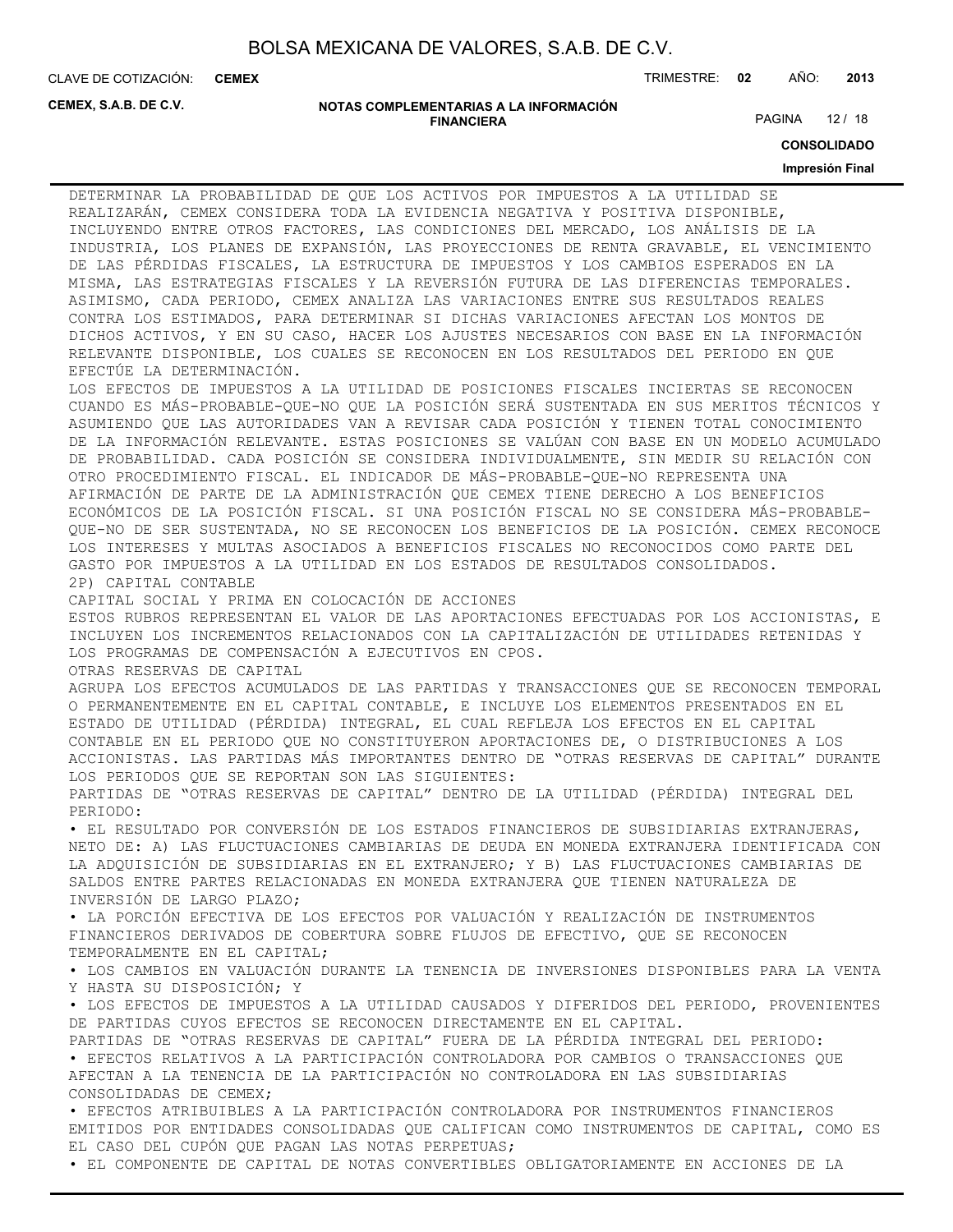**CEMEX**

CLAVE DE COTIZACIÓN: TRIMESTRE: **02** AÑO: **2013**

**CEMEX, S.A.B. DE C.V.**

#### **NOTAS COMPLEMENTARIAS A LA INFORMACIÓN FINANCIERA**

PAGINA 13 / 18

**CONSOLIDADO**

#### **Impresión Final**

CONTROLADORA. AL MOMENTO DE LA CONVERSIÓN, ESTE MONTO SERÁ RECLASIFICADO A LOS RUBROS DE CAPITAL SOCIAL Y PRIMA EN COLOCACIÓN DE ACCIONES; Y • LA CANCELACIÓN DE LOS CPOS QUE SE ENCUENTRAN EN LA TESORERÍA DE LA CONTROLADORA Y DE LAS SUBSIDIARIAS. UTILIDADES RETENIDAS REPRESENTA LOS RESULTADOS NETOS ACUMULADOS DE LOS PERIODOS CONTABLES ANTERIORES, NETO DE LOS DIVIDENDOS DECRETADOS A LOS ACCIONISTAS, Y DE LA CAPITALIZACIÓN DE UTILIDADES RETENIDAS. EN ADICIÓN, CON BASE EN LA IFRS 1, LAS UTILIDADES RETENIDAS INCLUYEN LOS EFECTOS GENERADOS POR LA ADOPCIÓN INICIAL DE LAS IFRS EN CEMEX AL 1 DE ENERO DE 2010. PARTICIPACIÓN NO CONTROLADORA E INSTRUMENTOS PERPETUOS INCLUYE LA PARTICIPACIÓN NO CONTROLADORA EN LOS RESULTADOS Y EL CAPITAL DE SUBSIDIARIAS CONSOLIDADAS, ASÍ COMO EL VALOR A LA FECHA DE LOS ESTADOS FINANCIEROS DE LOS INSTRUMENTOS FINANCIEROS (NOTAS PERPETUAS) EMITIDOS POR ENTIDADES CONSOLIDADAS QUE CALIFICAN COMO INSTRUMENTOS DE CAPITAL POR: A) NO EXISTIR LA OBLIGACIÓN CONTRACTUAL DE ENTREGAR EFECTIVO U OTRO ACTIVO FINANCIERO; B) NO TENER FECHA ESTABLECIDA DE PAGO; Y C) TENER LA OPCIÓN UNILATERAL DE DIFERIR INDETERMINADAMENTE LOS PAGOS DE INTERÉS O DIVIDENDO PREFERENTE. 2Q) RECONOCIMIENTO DE INGRESOS LAS VENTAS NETAS CONSOLIDADAS DE CEMEX REPRESENTAN EL VALOR, ANTES DE IMPUESTOS SOBRE VENTAS, DE LOS INGRESOS POR PRODUCTOS Y SERVICIOS VENDIDOS POR LAS SUBSIDIARIAS CONSOLIDADAS COMO PARTE DE SUS ACTIVIDADES ORDINARIAS, DESPUÉS DE LA ELIMINACIÓN DE TRANSACCIONES ENTRE PARTES RELACIONADAS, Y SE CUANTIFICAN AL VALOR RAZONABLE DE LA CONTRAPRESTACIÓN EN EFECTIVO RECIBIDA, O POR COBRAR, DISMINUYENDO CUALQUIER DESCUENTO O REEMBOLSO POR VOLUMEN OTORGADO SOBRE LA VENTA. LOS INGRESOS POR VENTAS DE BIENES Y SERVICIOS SE RECONOCEN UNA VEZ REALIZADA LA ENTREGA DEL BIEN O LA PRESTACIÓN DEL SERVICIO RELACIONADO Y NO EXISTE NINGUNA CONDICIÓN O INCERTIDUMBRE QUE PUDIERA IMPLICAR SU REVERSIÓN, Y LOS CLIENTES HAN ASUMIDO EL RIESGO DE PÉRDIDAS. LOS INGRESOS POR ACTIVIDADES DE COMERCIALIZACIÓN, EN LAS CUALES CEMEX ADQUIERE PRODUCTOS TERMINADOS DE UN TERCERO Y LOS VENDE SUBSECUENTEMENTE A OTRO TERCERO, SE RECONOCEN EN UNA BASE BRUTA, CONSIDERANDO QUE CEMEX ASUME EL RIESGO DE PROPIEDAD SOBRE LOS PRODUCTOS COMPRADOS Y NO ACTÚA COMO AGENTE O COMISIONISTA. LOS INGRESOS Y COSTOS ASOCIADOS CON CONTRATOS DE CONSTRUCCIÓN DE ACTIVOS SE RECONOCEN EN LOS RESULTADOS DEL PERIODO EN QUE SE DESARROLLAN LOS TRABAJOS CON BASE EN EL PORCENTAJE O GRADO DE AVANCE DE OBRA AL CIERRE DEL PERIODO, CONSIDERANDO QUE: A) SE HAN ACORDADO LOS DERECHOS DE CADA CONTRAPARTE RESPECTO DEL ACTIVO QUE SE CONSTRUYE; B) SE HA FIJADO EL PRECIO QUE SERÁ INTERCAMBIADO; C) SE HAN ESTABLECIDO LA FORMA Y TÉRMINOS PARA SU LIQUIDACIÓN; D) SE TIENE UN CONTROL EFECTIVO DE LOS COSTOS INCURRIDOS Y POR INCURRIR PARA COMPLETAR EL ACTIVO; Y E) ES PROBABLE QUE SE RECIBIRÁN LOS BENEFICIOS ASOCIADOS AL CONTRATO. EL PORCENTAJE DE AVANCE DE LOS CONTRATOS DE CONSTRUCCIÓN REPRESENTA LA PROPORCIÓN DE LOS COSTOS DEL CONTRATO INCURRIDOS POR EL TRABAJO EJECUTADO HASTA LA FECHA SOBRE DE LOS COSTOS TOTALES ESTIMADOS DEL CONTRATO, O EL AVANCE FÍSICO DE LA OBRA MEDIANTE MUESTREOS SOBRE EL TRABAJO DEL CONTRATO, EL QUE MEJOR REFLEJE EL PORCENTAJE DE AVANCE BAJO LAS CIRCUNSTANCIAS PARTICULARES. LOS PAGOS POR AVANCE Y LOS ANTICIPOS RECIBIDOS DE CLIENTES NO REPRESENTAN EL TRABAJO DESARROLLADO Y SE RECONOCEN COMO ANTICIPOS DE CLIENTES DE CORTO O LARGO PLAZO, SEGÚN CORRESPONDA. 2R) COSTO DE VENTAS, GASTOS DE ADMINISTRACIÓN Y VENTA Y GASTOS DE DISTRIBUCIÓN EL COSTO DE VENTAS REPRESENTA EL COSTO DE PRODUCCIÓN DE LOS INVENTARIOS AL MOMENTO DE SU VENTA, INCLUYENDO LA DEPRECIACIÓN, AMORTIZACIÓN Y AGOTAMIENTO DE LOS ACTIVOS PRODUCTIVOS Y LOS GASTOS DE ALMACENAJE EN LAS PLANTAS PRODUCTORAS. EL COSTO DE VENTAS EXCLUYE LOS GASTOS DEL PERSONAL, EQUIPO Y SERVICIOS ASOCIADOS A LAS ACTIVIDADES DE VENTA, ASÍ COMO LOS GASTOS DE ALMACENAJE EN LOS PUNTOS DE VENTA, LOS CUALES SE INCLUYEN EN LOS GASTOS DE ADMINISTRACIÓN Y VENTA. EL COSTO DE VENTAS INCLUYE LOS GASTOS DE FLETE DE MATERIAS PRIMAS EN LAS PLANTAS Y LOS GASTOS DE ENTREGA DE CEMEX EN EL NEGOCIO DE CONCRETO, NO OBSTANTE, EL COSTO DE VENTAS EXCLUYE LOS GASTOS DE FLETE DE PRODUCTOS

TERMINADOS ENTRE PLANTAS Y PUNTOS DE VENTA Y ENTRE LOS PUNTOS DE VENTA Y LAS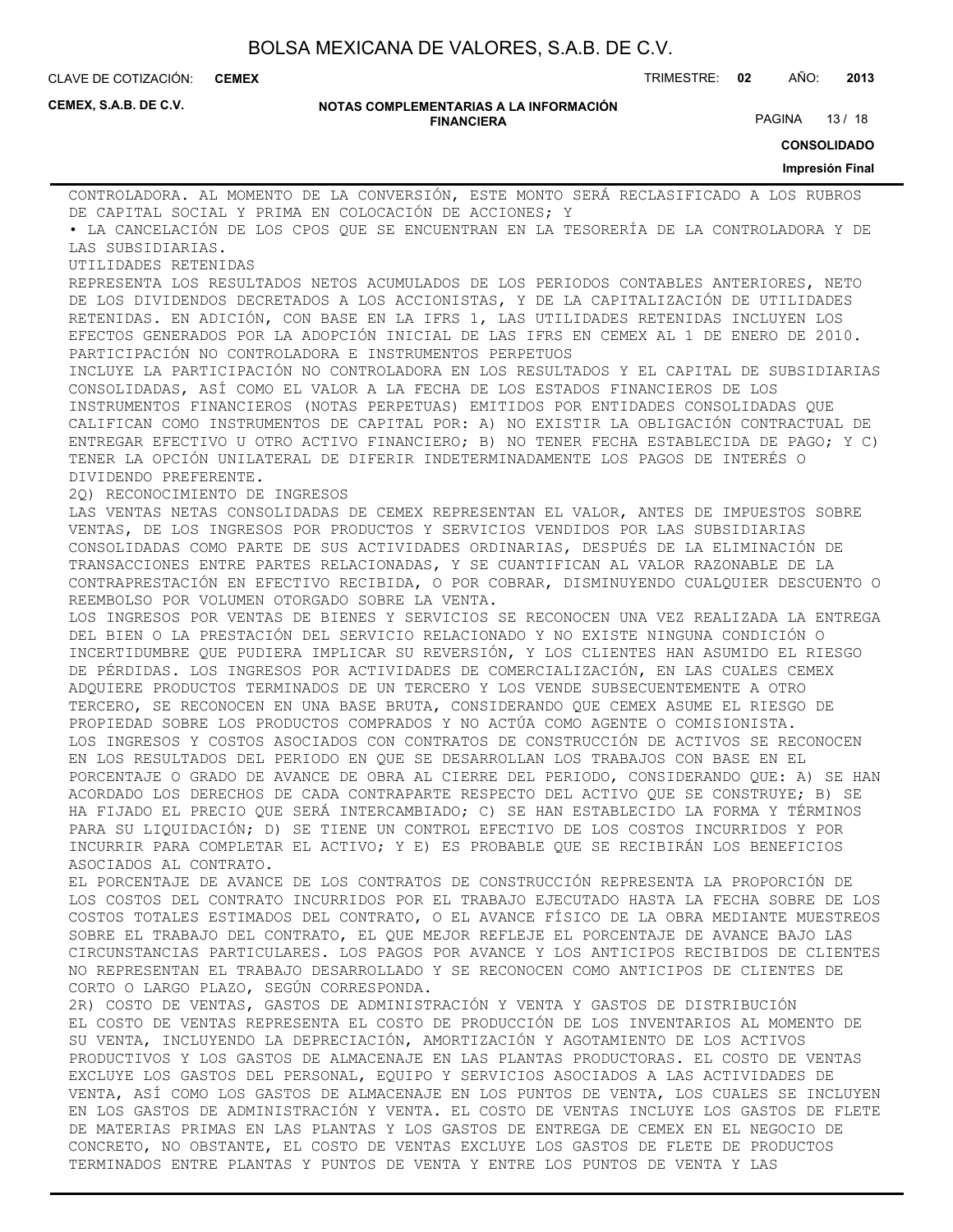**CEMEX**

CLAVE DE COTIZACIÓN: TRIMESTRE: **02** AÑO: **2013**

**CEMEX, S.A.B. DE C.V.**

#### **NOTAS COMPLEMENTARIAS A LA INFORMACIÓN FINANCIERA**

PAGINA 14 / 18

**CONSOLIDADO**

**Impresión Final**

UBICACIONES DE LOS CLIENTES, LOS CUALES SE RECONOCEN EN EL RENGLÓN DE GASTOS DE DISTRIBUCIÓN.

2S) PAGOS A EJECUTIVOS BASADOS EN ACCIONES

CON BASE EN LA IFRS 2, PAGOS BASADOS EN ACCIONES ("IFRS 2"), LOS INSTRUMENTOS BASADOS EN ACCIONES DE CEMEX OTORGADOS A EJECUTIVOS SE CALIFICAN COMO INSTRUMENTOS DE CAPITAL, CUANDO LOS SERVICIOS RECIBIDOS SE LIQUIDAN ENTREGANDO ACCIONES; O COMO INSTRUMENTOS DE PASIVO, CUANDO CEMEX SE COMPROMETE A LIQUIDAR EL VALOR INTRÍNSECO DEL INSTRUMENTO AL SER EJERCIDO, EL CUAL REPRESENTA LA APRECIACIÓN ENTRE EL PRECIO DE MERCADO DE LA ACCIÓN Y EL PRECIO DE EJERCICIO DEL INSTRUMENTO. EL COSTO DE LOS INSTRUMENTOS DE CAPITAL REFLEJA SU VALOR RAZONABLE AL MOMENTO QUE SE OTORGAN, Y SE RECONOCE EN LOS RESULTADOS DURANTE EL PERIODO EN QUE LOS EJECUTIVOS DEVENGAN LOS DERECHOS DE EJERCICIO. LOS INSTRUMENTOS DE PASIVO SE RECONOCEN A SU VALOR RAZONABLE EN CADA FECHA DE REPORTE, RECONOCIENDO EN LOS RESULTADOS DE OPERACIÓN LOS CAMBIOS EN VALUACIÓN. CEMEX DETERMINA EL VALOR RAZONABLE DE OPCIONES POR MEDIO DEL MODELO FINANCIERO BINOMIAL DE VALUACIÓN DE OPCIONES.

2T) DERECHOS DE EMISIÓN

EN ALGUNOS PAÍSES DONDE CEMEX OPERA, COMO ES EL CASO DE LOS PAÍSES DE LA COMUNIDAD EUROPEA ("CE"), SE HAN ESTABLECIDO MECANISMOS PARA LA REDUCCIÓN DE EMISIONES DE BIÓXIDO DE CARBONO ("CO2"), MEDIANTE LAS CUALES LOS PRODUCTORES DEBEN ENTREGAR A LAS AUTORIDADES AMBIENTALES AL TÉRMINO DE CADA PERIODO DE CUMPLIMIENTO, DERECHOS DE EMISIÓN POR UN VOLUMEN EQUIVALENTE A LAS TONELADAS DE CO2 EMITIDO. DESDE EL INICIO DE ESTE MECANISMO EN LA CE, LAS AUTORIDADES HAN OTORGADO UN DETERMINADO NÚMERO DE DERECHOS DE EMISIÓN SIN COSTO A LAS COMPAÑÍAS, LAS CUALES DEBEN ADQUIRIR DERECHOS DE EMISIÓN ADICIONALES PARA CUBRIR ALGÚN DÉFICIT ENTRE SUS EMISIONES REALES DE CO2 DURANTE EL PERIODO DE CUMPLIMIENTO Y LOS DERECHOS DE EMISIÓN RECIBIDOS, O BIEN, PUEDEN DISPONER DE ALGÚN EXCEDENTE DE DERECHOS EN EL MERCADO. EN ADICIÓN, LA CONVENCIÓN PARA EL CAMBIO CLIMÁTICO DE LAS NACIONES UNIDAS ("UNFCCC") OTORGA CERTIFICADOS DE REDUCCIÓN DE EMISIONES ("CERS") A PROYECTOS CALIFICADOS DE REDUCCIÓN DE EMISIONES DE CO2. LOS CERS PUEDEN UTILIZARSE EN CIERTA PROPORCIÓN PARA LIQUIDAR DERECHOS DE EMISIÓN EN LA CE. CEMEX PARTICIPA ACTIVAMENTE EN EL DESARROLLO DE PROYECTOS DE REDUCCIÓN DE EMISIONES DE CO2. ALGUNOS DE ESTOS PROYECTOS GENERAN CERS.

EN AUSENCIA DE UNA IFRS QUE DEFINA EL TRATAMIENTO CONTABLE DE ESTOS ESQUEMAS, CEMEX CONTABILIZA LOS EFECTOS ASOCIADOS CON LOS MECANISMOS DE REDUCCIÓN DE EMISIONES DE CO2 DE LA SIGUIENTE MANERA:

• LOS DERECHOS DE EMISIÓN OTORGADOS POR LOS GOBIERNOS NO SE RECONOCEN EN EL BALANCE GENERAL DEBIDO A QUE SU COSTO ES CERO.

• LOS INGRESOS POR VENTAS DE DERECHOS DE EMISIÓN EXCEDENTES SE RECONOCEN DISMINUYENDO EL COSTO DE VENTAS. TRATÁNDOSE DE VENTAS FORWARD, EL INGRESO SE RECONOCE HASTA EL MOMENTO EN QUE SE EFECTÚA LA ENTREGA FÍSICA DE LOS CERTIFICADOS.

• LOS DERECHOS DE EMISIÓN Y CERS ADQUIRIDOS PARA CUBRIR EMISIONES DE CO2 SE RECONOCEN AL COSTO COMO ACTIVOS INTANGIBLES Y SE AMORTIZAN AL COSTO DE VENTAS DURANTE EL PERIODO DE EMISIÓN. TRATÁNDOSE DE COMPRAS FORWARD, EL ACTIVO SE RECONOCE HASTA EL MOMENTO EN QUE SE RECIBEN FÍSICAMENTE LOS CERTIFICADOS.

• SE RECONOCE UNA PROVISIÓN CONTRA EL COSTO DE VENTAS CUANDO EL ESTIMADO DE EMISIONES DE CO2 SE ESPERA QUE EXCEDA EL NÚMERO DE DERECHOS DE EMISIÓN RECIBIDOS, NETA DE ALGÚN BENEFICIO QUE SE OBTENGA EN OPERACIONES DE INTERCAMBIO DE DERECHOS DE EMISIÓN POR CERS. • LOS CERS RECIBIDOS DE PARTE DE LA UNFCCC SE RECONOCEN COMO ACTIVOS INTANGIBLES A SU

COSTO DE DESARROLLO, QUE REFIERE PRINCIPALMENTE A LOS GASTOS DE GESTIÓN INCURRIDOS PARA LA OBTENCIÓN DE DICHOS CERS.

• CEMEX NO MANTIENE DERECHOS DE EMISIÓN, CERS Y/O TRANSACCIONES FORWARD CON FINES DE NEGOCIACIÓN.

EL EFECTO COMBINADO DE UTILIZAR COMBUSTIBLES ALTERNOS QUE REDUCEN LA EMISIÓN DE CO2 Y DE LA BAJA EN LOS VOLÚMENES DE CEMENT PRODUCIDOS EN LA CE, GENERÓ UN EXCEDENTE DE DERECHOS DE EMISIÓN SOBRE LAS EMISIONES DE CO2 ESTIMADAS.

2U) CONCENTRACIÓN DE CRÉDITO

CEMEX VENDE SUS PRODUCTOS PRINCIPALMENTE A DISTRIBUIDORES DE LA INDUSTRIA DE LA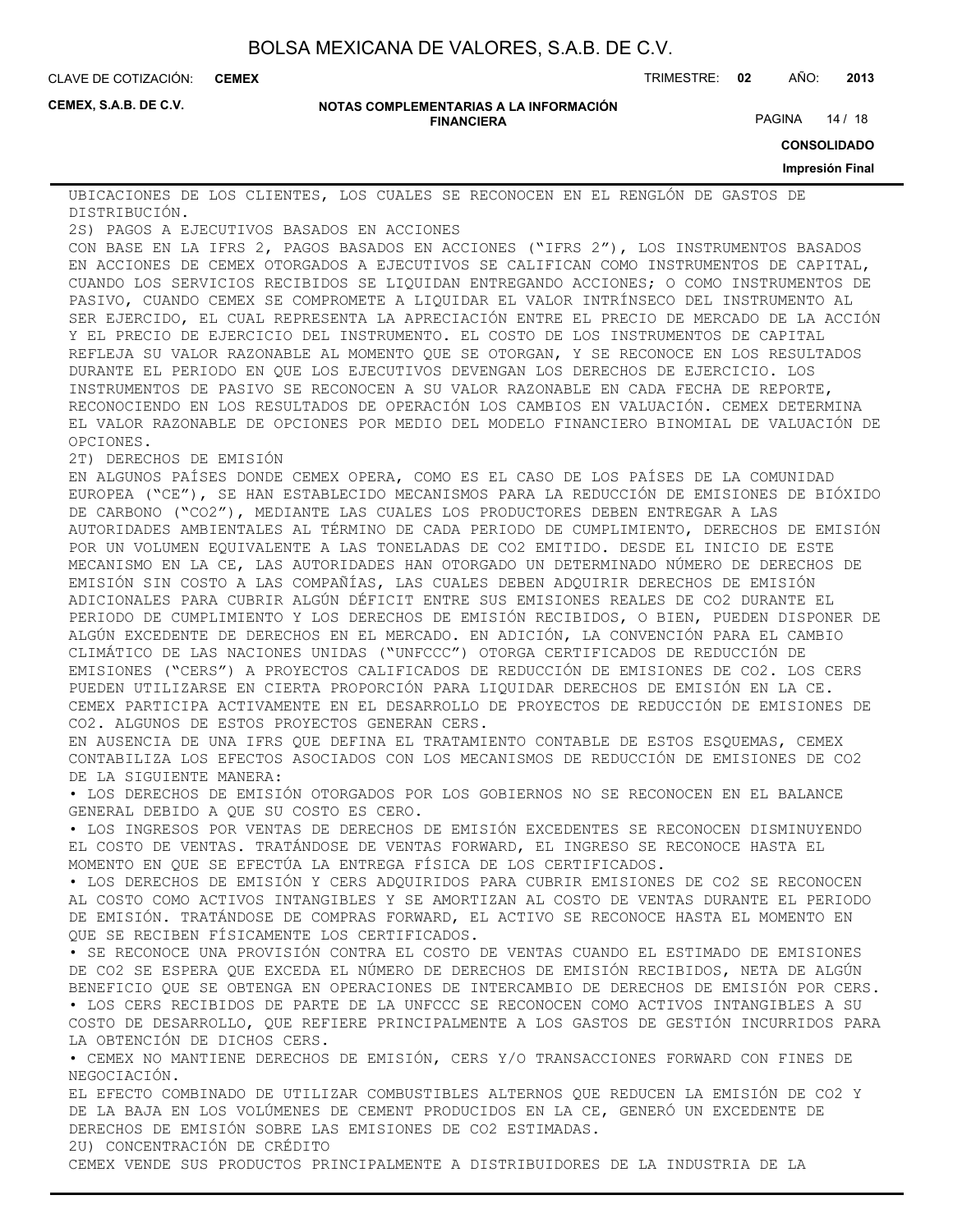**CEMEX**

CLAVE DE COTIZACIÓN: TRIMESTRE: **02** AÑO: **2013**

**CEMEX, S.A.B. DE C.V.**

#### **NOTAS COMPLEMENTARIAS A LA INFORMACIÓN FINANCIERA**

PAGINA 15 / 18

**CONSOLIDADO**

#### **Impresión Final**

CONSTRUCCIÓN, SIN UNA CONCENTRACIÓN GEOGRÁFICA ESPECÍFICA DENTRO DE LOS PAÍSES EN LOS QUE CEMEX OPERA. AL Y POR LOS AÑOS TERMINADOS EL 31 DE DICIEMBRE DE 2012, 2011 Y 2010, NINGÚN CLIENTE EN LO INDIVIDUAL TENÍA UNA PARTICIPACIÓN SIGNIFICATIVA EN LOS IMPORTES REPORTADOS DE VENTAS O EN LOS SALDOS DE CLIENTES. ASIMISMO, NO EXISTE CONCENTRACIÓN SIGNIFICATIVA EN ALGÚN PROVEEDOR ESPECÍFICO POR LA COMPRA DE MATERIAS PRIMAS. 2V) NUEVAS IFRS AUN NO ADOPTADAS

EXISTEN DIVERSAS IFRS EMITIDAS A LA FECHA DE ESTOS ESTADOS FINANCIEROS, QUE AÚN NO HAN SIDO ADOPTADAS, LAS CUALES SE DESCRIBEN A CONTINUACIÓN. EXCEPTO CUANDO SE MENCIONA LO CONTRARIO, CEMEX CONSIDERA ADOPTAR ESTAS IFRS EN LAS FECHAS EN QUE SON EFECTIVAS. • DURANTE 2011 Y 2012, EL IASB EMITIÓ LA IFRS 9, INSTRUMENTOS FINANCIEROS:

CLASIFICACIÓN Y VALUACIÓN ("IFRS 9"), LA CUAL REFLEJA LA PRIMERA PARTE DE LA FASE 1 DEL PROYECTO DEL IASB PARA REEMPLAZAR LA IAS 39. EN FASES SUBSECUENTES, EL IASB ABORDARÁ LA METODOLOGÍA DE DETERIORO, CONTABILIDAD DE COBERTURAS Y BAJA DE ACTIVOS FINANCIEROS. LA IFRS 9 REQUIERE A UNA ENTIDAD A RECONOCER UN ACTIVO FINANCIERO O UN PASIVO FINANCIERO, SOLO HASTA EL MOMENTO EN QUE LA ENTIDAD ES PARTE DEL CONTRATO DE DICHO INSTRUMENTO. EN EL RECONOCIMIENTO INICIAL, LA ENTIDAD DEBE VALUAR EL ACTIVO FINANCIERO O PASIVO FINANCIERO A SU VALOR RAZONABLE, MÁS O MENOS, EN EL CASO DE UN ACTIVO FINANCIERO O PASIVO FINANCIERO NO RECONOCIDO A VALOR RAZONABLE A TRAVÉS DE LOS RESULTADOS, LOS COSTOS DIRECTOS DE TRANSACCIÓN ASOCIADOS CON LA ADQUISICIÓN DEL ACTIVO O LA EMISIÓN DEL PASIVO. LA IFRS 9 ES EFECTIVA A PARTIR DEL 1 DE ENERO DE 2015, PERMITIÉNDOSE SU APLICACIÓN ANTICIPADA. CEMEX NO CONSIDERA QUE LA IFRS 9 ACTUAL TENDRÁ EFECTOS SIGNIFICATIVOS EN LA CLASIFICACIÓN Y VALUACIÓN DE LOS ACTIVOS Y PASIVOS FINANCIEROS DE CEMEX. NO OBSTANTE, CEMEX EVALUARÁ LOS IMPACTOS Y CUANTIFICARÁ LOS EFECTOS EN LA MEDIDA EN QUE SEAN EMITIDAS Y SE CONOZCAN LAS SIGUIENTES FASES, PARA PRESENTAR UN DIAGNÓSTICO COMPLETO.

• EN MAYO DE 2011, EL IASB EMITIÓ LA IFRS 10, ESTADOS FINANCIEROS CONSOLIDADOS ("IFRS 10"), EFECTIVA A PARTIR DEL 1 DE ENERO DE 2013, LA CUAL ESTABLECE PRINCIPIOS PARA LA PRESENTACIÓN Y PREPARACIÓN DE ESTADOS FINANCIEROS CONSOLIDADOS CUANDO UNA ENTIDAD CONTROLA A UNA O MÁS ENTIDADES DIFERENTES, Y REEMPLAZA LOS REQUERIMIENTOS DE CONSOLIDACIÓN DE LA SIC 12, CONSOLIDACIÓN — ENTIDADES DE PROPÓSITO ESPECIAL, Y DE LA IAS 27. CON BASE EN LOS PRINCIPIOS EXISTENTES, LA IFRS 10 IDENTIFICA EL CONCEPTO DE CONTROL COMO EL DETONADOR PARA DETERMINAR CUÁNDO UNA ENTIDAD DEBE INCLUIRSE EN LOS ESTADOS FINANCIEROS CONSOLIDADOS DE LA TENEDORA. UN INVERSIONISTA CONTROLA UNA ENTIDAD CUANDO ESTÁ EXPUESTO, O TIENE DERECHOS, A RENDIMIENTOS VARIABLES DE SU RELACIÓN CON LA ENTIDAD, Y ESTÁ EN POSICIÓN DE AFECTAR DICHOS RENDIMIENTOS A TRAVÉS DE SU PODER SOBRE LA ENTIDAD. LA IFRS 10 PROPORCIONA LINEAMIENTOS PARA ASISTIR EN LA DETERMINACIÓN DEL CONTROL CUANDO EXISTE DIFICULTAD EN MEDIRLO. CEMEX NO ANTICIPA QUE LA APLICACIÓN DE LA IFRS 10 TENGA UN IMPACTO SIGNIFICATIVO EN SUS ESTADOS FINANCIEROS CONSOLIDADOS. • EN MAYO DE 2011, EL IASB EMITIÓ LA IFRS 11, ACUERDOS CONJUNTOS ("IFRS 11"), EFECTIVA A PARTIR DEL 1 DE ENERO DE 2013, LA IFRS 11 ELIMINA INCONSISTENCIAS EN EL REGISTRO DE LOS ACUERDOS CONJUNTOS AL REQUERIR A UNA ENTIDAD A CLASIFICAR EL TIPO DE ACUERDO CONJUNTO EN EL CUAL ESTÁ INVOLUCRADA, MEDIANTE LA EVALUACIÓN DE SUS DERECHOS Y OBLIGACIONES RESULTANTES DEL ACUERDO, COMO: A) OPERACIONES CONJUNTAS, EN LAS QUE, LAS PARTES QUE EJERCEN CONTROL COMÚN EN EL ACUERDO TIENEN DERECHOS SOBRE LOS ACTIVOS, Y OBLIGACIONES POR LOS PASIVOS DEL ACUERDO, O B) NEGOCIOS CONJUNTOS, EN LOS CUALES, LAS PARTES QUE EJERCEN CONTROL COMÚN EN EL

ACUERDO TIENEN DERECHOS SOBRE LOS ACTIVOS NETOS DEL MISMO. EL MÉTODO DE PARTICIPACIÓN DEBE APLICARSE COMO EL ÚNICO MÉTODO PARA CONTABILIZAR LOS INTERESES EN NEGOCIOS CONJUNTOS. EN TANTO QUE, LOS OPERADORES CONJUNTOS DEBEN CONTABILIZAR SUS INTERESES EN OPERACIONES CONJUNTAS LÍNEA POR LÍNEA CONSIDERANDO SU PARTICIPACIÓN EN LOS ACTIVOS, PASIVOS, INGRESOS Y GASTOS DEL ACUERDO. EN CONJUNTO CON LA EMISIÓN DE LA IFRS 11, SE MODIFICÓ LA IAS 28. CEMEX NO ESPERA QUE LA APLICACIÓN DE LA IFRS 11 TENGA UN IMPACTO SIGNIFICATIVO EN SUS ESTADOS FINANCIEROS CONSOLIDADOS.

• EN MAYO DE 2011, EL IASB EMITIÓ LA IFRS 12, REVELACIONES SOBRE INTERESES EN OTRAS ENTIDADES ("IFRS 12"), EFECTIVA A PARTIR DEL 1 DE ENERO DE 2013. LA IFRS 12 REQUIERE REVELAR EN FORMA INTEGRAL TODO TIPO DE INTERESES EN OTRAS ENTIDADES, INCLUYENDO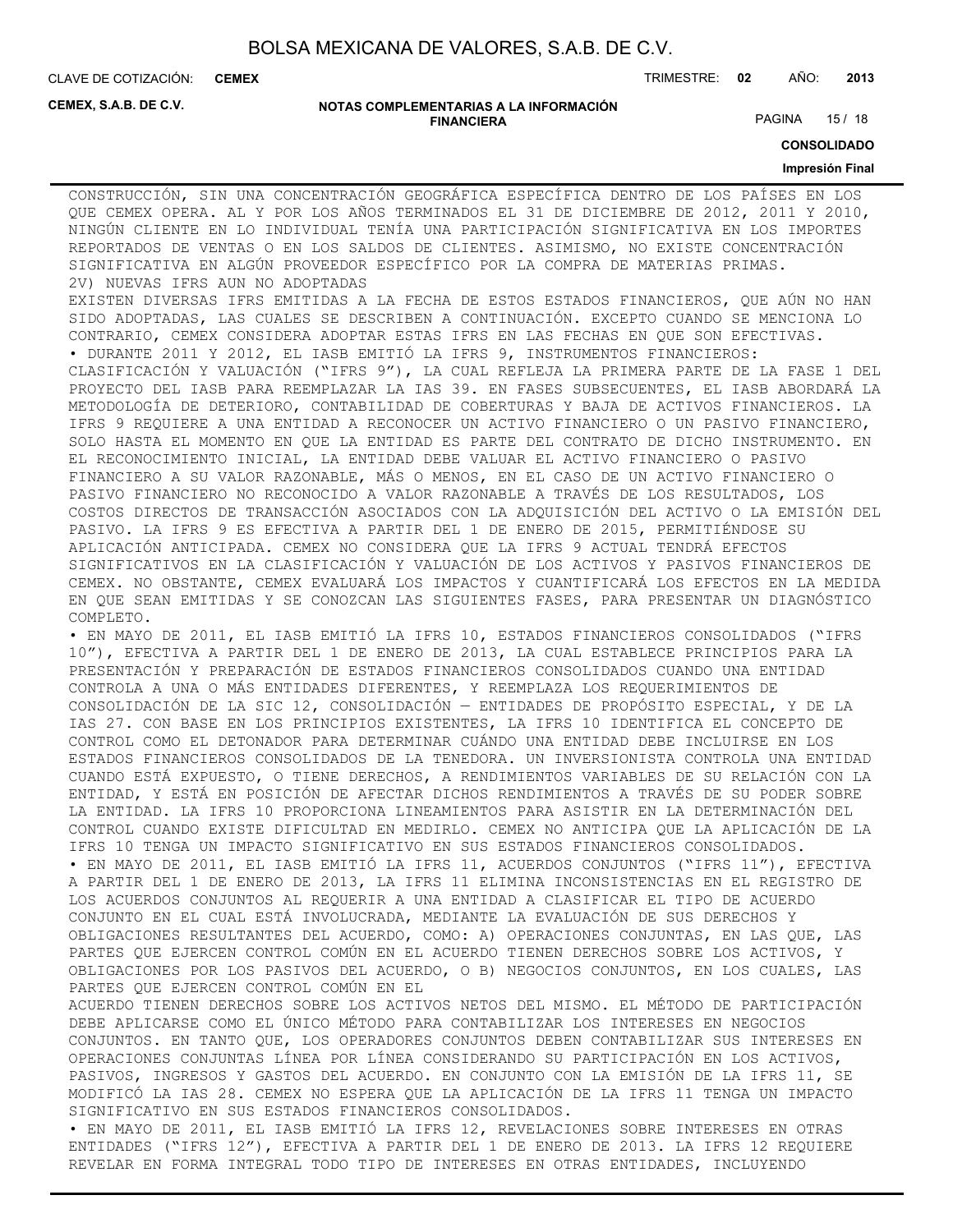**CEMEX**

CLAVE DE COTIZACIÓN: TRIMESTRE: **02** AÑO: **2013**

**CEMEX, S.A.B. DE C.V.**

#### **NOTAS COMPLEMENTARIAS A LA INFORMACIÓN FINANCIERA**

PAGINA 16 / 18

**CONSOLIDADO**

#### **Impresión Final**

SUBSIDIARIAS, NEGOCIOS CONJUNTOS, ASOCIADAS Y ENTIDADES ESTRUCTURADAS NO CONSOLIDADAS. BAJO LA IFRS 12 LAS ENTIDADES DEBERÁN REVELAR INFORMACIÓN QUE FACILITE A LOS USUARIOS DE LOS ESTADOS FINANCIEROS EVALUAR LA NATURALEZA Y LOS RIESGOS ASOCIADOS CON SUS INTERESES EN OTRAS ENTIDADES, ASÍ COMO LOS EFECTOS DE ESTOS INTERESES EN SU POSICIÓN FINANCIERA, DESEMPEÑO FINANCIERO Y FLUJOS DE EFECTIVO. CEMEX MODIFICARÁ SUS REVELACIONES REFERENTES A INTERESES EN OTRAS ENTIDADES DE ACUERDO CON LA IFRS 12, EN LO APLICABLE. NO OBSTANTE, CEMEX NO ESPERA QUE LA APLICACIÓN DE LA IFRS 12 TENGA UN IMPACTO SIGNIFICATIVO EN SUS ESTADOS FINANCIEROS CONSOLIDADOS. • EN JUNIO DE 2011, EL IASB MODIFICÓ LA IAS 19, LA CUAL PROPORCIONA LOS REQUERIMIENTOS PARA EL REGISTRO Y REVELACIÓN DE LOS BENEFICIOS A LOS EMPLEADOS. LAS MODIFICACIONES INTENTAN QUE LOS USUARIOS DE LOS ESTADOS FINANCIEROS TENGAN UN MAJOR ENTENDIMIENTO DE LAS OBLIGACIONES DE LA ENTIDAD RELACIONADAS CON PLANES DE BENEFICIO DEFINIDO Y COMO ESTAS OBLIGACIONES AFECTAN SU POSICIÓN FINANCIERA, DESEMPEÑO FINANCIERO Y FLUJOS DE EFECTIVO. ENTRE OTRAS MODIFICACIONES, LAS ENMIENDAS REQUIEREN: A) EL USO DE UNA MISMA TASA PARA LA DETERMINACIÓN DEL RETORNO ESPERADO DE LOS ACTIVOS DEL PLAN Y PARA EL DESCUENTO DEL PASIVO POR BENEFICIOS A VALOR PRESENTE (EN CONJUNTO EL "COSTO FINANCIERO NETO"), B) EL RECONOCIMIENTO DEL COSTO FINANCIERO NETO SOBRE EL PASIVO NETO POR PENSIONES (PASIVO MENOS ACTIVOS DEL PLAN), EN LUGAR DE UN COSTO FINANCIERO SOBRE EL PASIVO Y UN RETORNO ESPERADO SOBRE LOS ACTIVOS POR SEPARADO; Y C) EL RECONOCIMIENTO DE LAS GANANCIAS O PÉRDIDAS ACTUARIALES DEL PERIODO DENTRO DE LA UTILIDAD O PÉRDIDA INTEGRAL, ELIMINANDO LA OPCIÓN DE DIFERIR LAS GANANCIAS Y PÉRDIDAS, CONOCIDO COMO EL "MÉTODO DEL CORREDOR". LAS MODIFICACIONES A LA IAS 19 SON EFECTIVAS PARA CEMEX A PARTIR DEL 1 DE ENERO DE 2013, PERMITIÉNDOSE SU APLICACIÓN ANTICIPADA. EL USO DE LA MISMA TASA GENERALMENTE INCREMENTARÁ EL COSTO FINANCIERO NETO DEL PERIODO EN EL FUTURO. EL COSTO FINANCIERO PARA EL PERIODO DEL 2012 SE INCREMENTÓ EN \$186 MILLONES DE PESOS. • EN OCTUBRE DE 2011, EL IASB EMITIÓ LA NORMA INTERNACIONAL DEL COMITÉ INTERNACIONAL DE INTERPRETACIÓN 20, COSTOS DE DESCAPOTE EN LA FASE DE PRODUCCIÓN DE UNA CANTERA ("IFRIC 20"), LA CUAL ES EFECTIVA A PARTIR DEL 1 DE ENERO DE 2013, PERMITIÉNDOSE SU APLICACIÓN ANTICIPADA. LA IFRIC 20 ELIMINA INCONSISTENCIAS EN EL REPORTE DE LOS COSTOS DE REMOCIÓN DE DESPERDICIO QUE SE INCURREN EN UNA CANTERA DURANTE LA FASE DE PRODUCCIÓN (¨COSTOS DE DESCAPOTE"). EN LA MEDIDA EN QUE LOS BENEFICIOS DE LA ACTIVIDAD DE DESCAPOTE SE OBTIENEN EN LA FORMA DE INVENTARIO PRODUCIDO, LA ENTIDAD DEBE RECONOCER LOS COSTOS DE DICHA ACTIVIDAD DE DESCAPOTE CON BASE EN LA IAS 2, INVENTARIOS. SI LOS BENEFICIOS SON EL ACCESO A NUEVAS RESERVAS MINERALES, LA ENTIDAD DEBE RECONOCER LOS COSTOS DE DESCAPOTE COMO UNA ADICIÓN O MEJORA A LA CANTERA EXISTENTE. LOS MONTOS CAPITALIZADOS DEBEN SER AMORTIZADOS DURANTE LA VIDA ÚTIL ESTIMADA DE LAS TONELADAS DE MATERIALES EXPUESTAS CON BASE EN EL MÉTODO DE UNIDADES PRODUCIDAS. AL 31 DE DICIEMBRE DE 2012, LOS COSTOS DE DESCAPOTE RECURRENTES EN LA MISMA CANTERA SE RECONOCEN EN LOS RESULTADOS CONFORME SE INCURREN. POR LO TANTO, COMO RESULTADO DE LA IFRIC 20, A PARTIR DEL 1 DE ENERO DE 2013, TODOS LOS COSTOS DE DESCAPOTE QUE RESULTAN EN MEJORES ACCESOS A RESERVAS MINERALES SON RECONOCIDOS COMO INVERSIONES DE CAPITAL, COMO PARTE DEL VALOR EN LIBROS DE LAS CANTERAS CORRESPONDIENTES, REDUCIENDO LOS COSTOS DE PRODUCCIÓN EN EFECTIVO E INCREMENTADO EL GASTO POR AMORTIZACIÓN. • EN DICIEMBRE DE 2011, EL IASB MODIFICÓ LA IAS 32, PARA INCORPORAR REVELACIONES SOBRE

LA COMPENSACIÓN DE ACTIVOS Y PASIVOS EN EL BALANCE GENERAL. LA NORMA MODIFICADA REQUIERE A LAS ENTIDADES REVELAR AMBOS MONTOS, SOBRE BASE BRUTA Y COMPENSADA SOBRE INSTRUMENTOS Y TRANSACCIONES ELEGIBLES PARA COMPENSACIÓN EN EL BALANCE GENERAL, ASÍ COMO INSTRUMENTOS Y TRANSACCIONES SUJETOS A UN ACUERDO DE COMPENSACIÓN. EL ALCANCE INCLUYE INSTRUMENTOS DERIVADOS, ACUERDOS DE COMPRA Y VENTA Y ACUERDOS DE COMPRA Y VENTA EN VÍA DE REGRESO, ASÍ COMO ACUERDOS DE PRÉSTAMO DE VALORES. LAS MODIFICACIONES A LA IAS 32 SON EFECTIVAS A PARTIR DEL 1 DE ENERO DE 2014 Y SE REQUIERE SU APLICACIÓN RETROSPECTIVA. CEMEX SE ENCUENTRA EVALUANDO LOS IMPACTOS DE ADOPTAR LA IAS 32 MODIFICADA; NO OBSTANTE, CEMEX NO ANTICIPA QUE LA ADOPCIÓN DE ESTA IAS MODIFICADA TENGA UN IMPACTO SIGNIFICATIVO EN SUS ESTADOS FINANCIEROS CONSOLIDADOS.

A CONTINUACIÓN SE ANEXA LA INFORMACIÓN DE SEGMENTOS GEOGRÁFICOS DE JUNIO 2013 Y 2012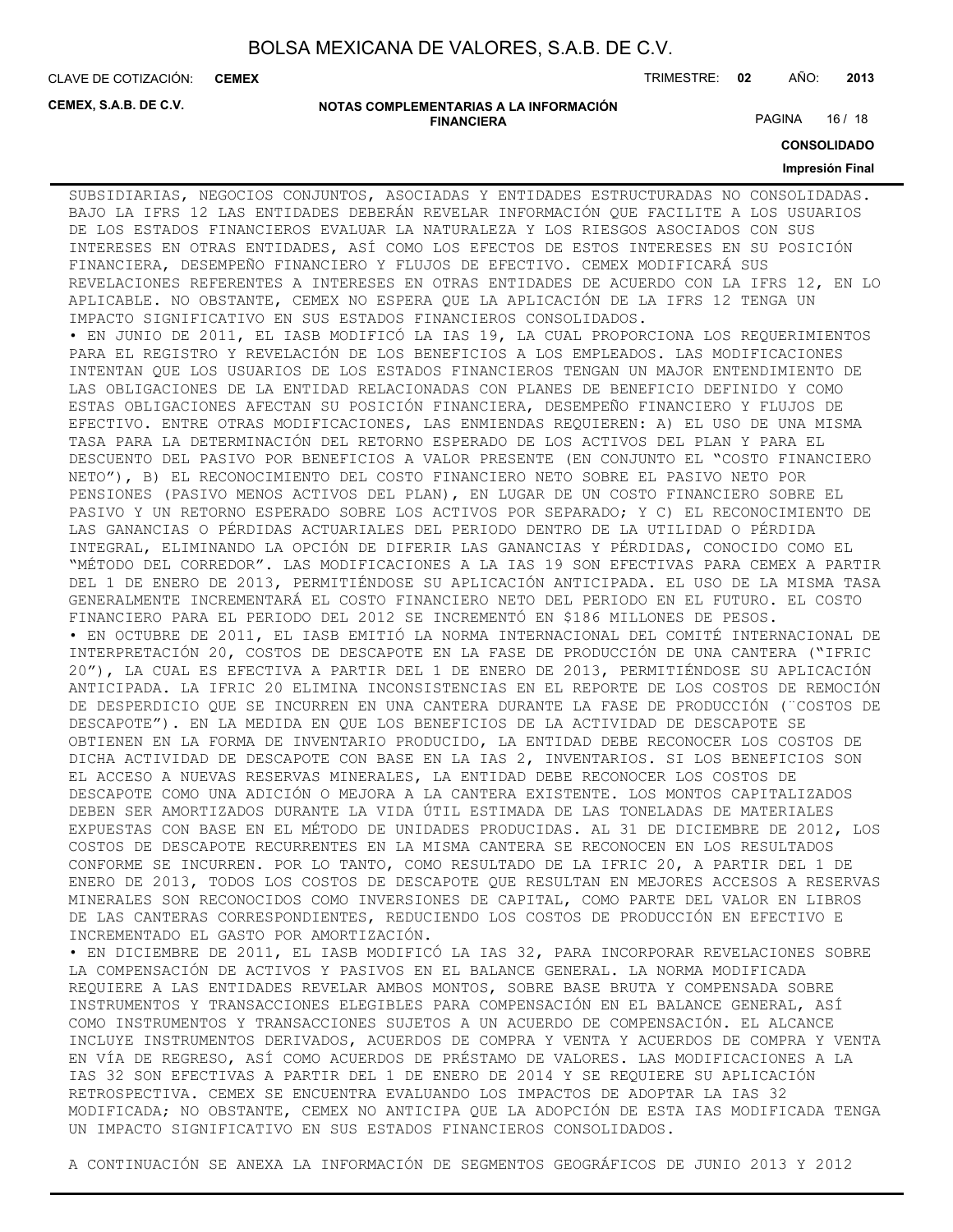CLAVE DE COTIZACIÓN: TRIMESTRE: **02** AÑO: **2013 CEMEX**

**CEMEX, S.A.B. DE C.V.**

20132012

#### **NOTAS COMPLEMENTARIAS A LA INFORMACIÓN FINANCIERA**

PAGINA 17 / 18

**CONSOLIDADO**

**Impresión Final**

VENTASVENTASUT. OPER.UT. OPER. 2013201220132012 MÉXICO 19,746,139 21,462,779 4,902,094 6,478,383 ESTADOS UNIDOS 20,149,907 19,576,908 (1,975,547) (3,610,054) EUROPA DEL NORTE REINO UNIDO 6,704,152 7,346,699 (130,148) 663,793 ALEMANIA 5,337,208 6,137,528 (428,652) (548,624) FRANCIA 6,413,621 7,043,497 353,667 470,678 RESTO DE EUROPA DEL NORTE 4,673,180 5,455,299 (225,060) 103,209 MEDITERRANEO ESPAÑA 1,806,653 2,614,329 387,764 254,901 EGIPTO 3,065,461 3,278,358 1,026,629 1,072,823 RESTO DE MEDITERRANEO 4,496,790 4,097,869 484,413 376,006 SUR AMÉRICA Y CARIBE COLOMBIA 5,645,656 5,865,909 2,197,428 2,165,746 RESTO DE SUR AMÉRICA Y CARIBE 6,752,114 7,813,482 2,191,648 2,294,890 ASIA FILIPINAS 2,586,907 2,333,526 372,191 213,760 RESTO DE ASIA 1,256,412 1,251,993 48,029 18,466 OTROS - OTRAS COMPAÑÍAS 3,844,088 3,415,687 (487,465) (1,917,511) TOTAL 92,478,288 97,693,863 8,716,990 8,036,465 DEP. Y AMORT.DEP. Y AMORT. 20132012 MÉXICO 1,253,933 1,352,565 ESTADOS UNIDOS 2,925,953 3,413,962 EUROPA DEL NORTE REINO UNIDO 425,527 508,612 ALEMANIA 290,180 511,639 FRANCIA 237,441 253,660 RESTO DE EUROPA DEL NORTE 406,368 439,078 MEDITERRANEO ESPAÑA 316,880 354,848 EGIPTO 230,814 279,795 RESTO DE MEDITERRANEO 147,733 154,727 SUR AMÉRICA Y CARIBE COLOMBIA 199,987 181,539 RESTO DE SUR AMÉRICA Y CARIBE 335,774 390,747 ASIA FILIPINAS 162,749 147,298 RESTO DE ASIA 40,619 38,001 OTROS - OTRAS COMPAÑÍAS 112,162 801,577 7,086,121 8,828,047 ACTIVOSACTIVOS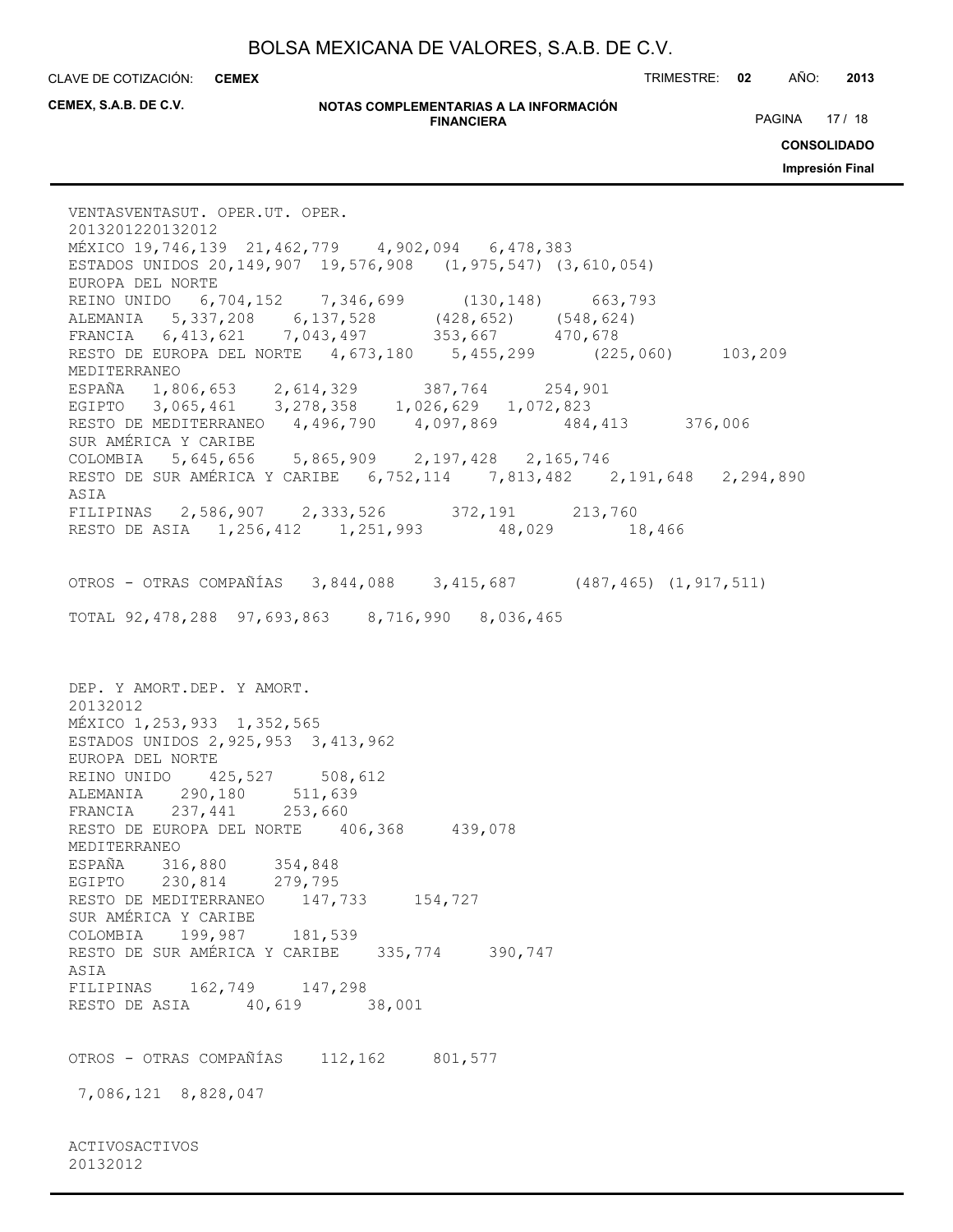**CEMEX**

474,121,463 512,985,619

CLAVE DE COTIZACIÓN: TRIMESTRE: **02** AÑO: **2013**

**CEMEX, S.A.B. DE C.V.**

#### **NOTAS COMPLEMENTARIAS A LA INFORMACIÓN FINANCIERA**

PAGINA 18 / 18

**CONSOLIDADO**

**Impresión Final**

MÉXICO 75,509,875 80,035,709 ESTADOS UNIDOS 207,405,816 219,034,965 EUROPA DEL NORTE REINO UNIDO 27,035,067 30,594,179 ALEMANIA 12,590,024 13,349,541 FRANCIA 14,275,019 15,750,239 RESTO DE EUROPA DEL NORTE 17,243,026 17,654,585 MEDITERRANEO ESPAÑA 23,919,674 43,441,215 EGIPTO 7,060,345 7,648,653 RESTO DE MEDITERRANEO 10,111,306 10,074,622 SUR AMÉRICA Y CARIBE COLOMBIA 16,088,627 16,393,196 RESTO DE SUR AMÉRICA Y CARIBE 16,581,154 18,181,682 ASIA FILIPINAS 7,546,797 8,648,102 RESTO DE ASIA 2,613,627 3,050,743 CORPORATIVAS 29,031,314 24,850,139 OTROS - OTRAS COMPAÑÍAS 7,109,791 4,278,049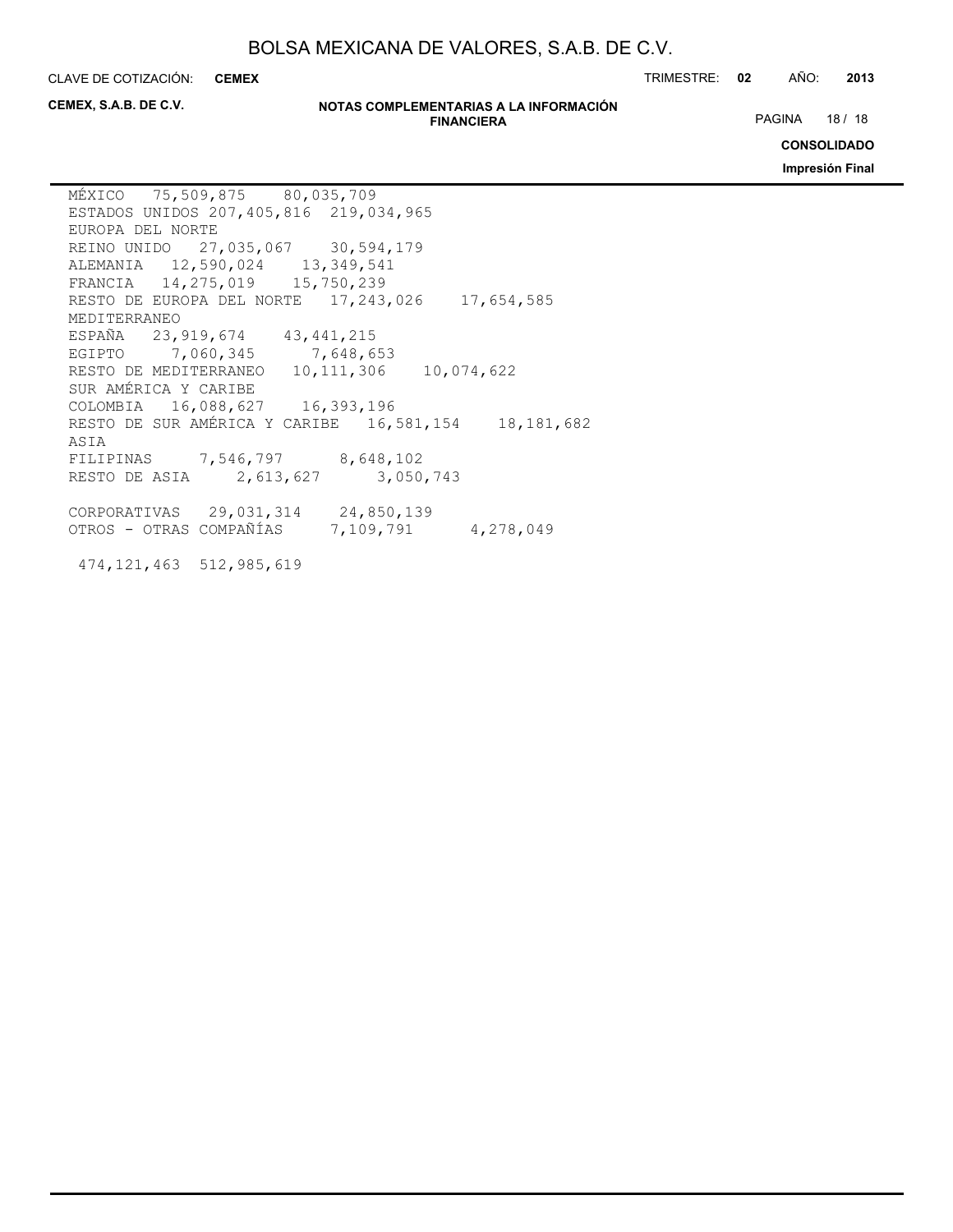CLAVE DE COTIZACIÓN TRIMESTRE **02** AÑO **2013**

**CEMEX**

**CEMEX, S.A.B. DE C.V.**

## **INVERSIONES EN ASOCIADAS Y NEGOCIOS CONJUNTOS (MILES DE PESOS)**

**CONSOLIDADO**

**Impresión Final**

|                                                     |                                 |                        | $%$ DE                     | <b>MONTO TOTAL</b>                    |                               |  |  |
|-----------------------------------------------------|---------------------------------|------------------------|----------------------------|---------------------------------------|-------------------------------|--|--|
| <b>NOMBRE DE LA EMPRESA</b>                         | <b>ACTIVIDAD PRINCIPAL</b>      | <b>NO. DE ACCIONES</b> | <b>TENEN</b><br><b>CIA</b> | <b>COSTO DE</b><br><b>ADQUISICIÓN</b> | <b>VALOR</b><br><b>ACTUAL</b> |  |  |
| CONTROL ADMINISTRATIVO                              | <b>CEMENTO</b>                  | 12,927,670             | 49.00                      | 42,883                                | 4,278,678                     |  |  |
| <b>CANCEM</b>                                       | <b>CEMENTO</b>                  | 20,058,528             | 10.26                      | 31,206                                | 476,143                       |  |  |
| SOCIEDAD DE CEMENTOS<br><b>ANTILLANOS</b>           | <b>CEMENTO</b>                  | 56.363                 | 26.03                      | 69,813                                | 69,812                        |  |  |
| SOMECA (SOCIETE MERIDIONALE<br><b>DE CARRIERES)</b> | <b>AGREGADOS</b>                | 8,050                  | 33.33                      | 101,981                               | 197,387                       |  |  |
| <b>LEHIGH WHITE</b>                                 | <b>CEMENTO</b>                  | 1                      | 24.50                      | 80,727                                | 179,318                       |  |  |
| <b>TRINIDAD CEMENT</b>                              | <b>CEMENTO</b>                  | 49,953,027             | 20.00                      | 377,822                               | 286,489                       |  |  |
| SOCIETE D'EXPLOITATION DE<br><b>CARRIERES</b>       | <b>AGREGADOS</b>                | 210.000                | 50.00                      | 60.431                                | 180,773                       |  |  |
| AKMENES CEMENTAS CRS.                               | <b>CEMENTO</b>                  | 1                      | 37.89                      | 186,280                               | 424,352                       |  |  |
| <b>BLACKWATER AGGREGATES</b>                        | <b>AGREGADOS</b>                | 1                      | 50.00                      | 49,904                                | 55,512                        |  |  |
| Union Beton Niedersachsen GmbH &<br>Co. KG          | <b>CONCRETO &amp; AGREGADOS</b> | 1                      | 50.00                      | 174,137                               | 0                             |  |  |
| Industrias Básicas                                  | <b>CEMENTO</b>                  | 25                     | 25.00                      | 120,159                               | 120,159                       |  |  |
| ABC Capital, S.A., Institución de Banca<br>Múltiple | <b>FINANCIERA</b>               | 295,527                | 49.00                      | 216,022                               | 369,471                       |  |  |
| OTRAS ASOCIADAS                                     |                                 | 1                      | 0.00                       | 0                                     | 1,262,593                     |  |  |
| <b>TOTAL DE INVERSIONES EN ASOCIADAS</b>            |                                 |                        |                            | 1,511,365                             | 7,900,687                     |  |  |

**OBSERVACIONES**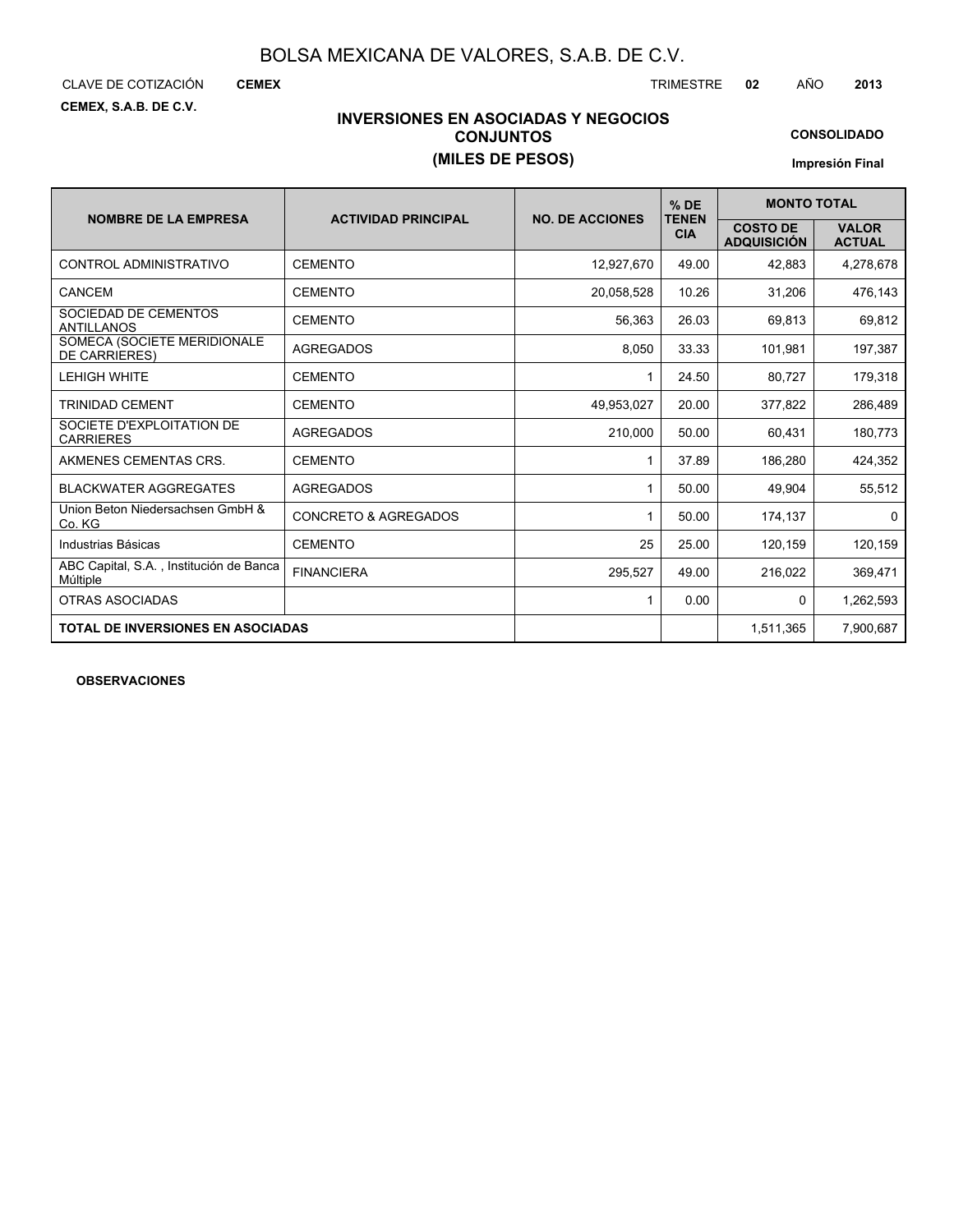**CEMEX, S.A.B. DE C.V.** CLAVE DE COTIZACIÓN**CEMEX**

Bred

Croatia

Egypt

Other

**OTROSTOTAL BANCARIOS**

Bank Hapoalim

Facility A6 - New Sunward Ho

Facility A7- New Sunward Hol

I SI

SI 31/12/1899

SI 17/09/2012

### **DESGLOSE DE CRÉDITOS**

### (MILES DE PESOS)

| CONSOLIDADO |  |
|-------------|--|

**<sup>02</sup>** AÑO

**TRIMESTRE** 

**Impresión Final**

**<sup>2013</sup>**

**AÑO ACTUAL HASTA 1 AÑO HASTA 2 AÑOS HASTA 3 AÑOS HASTA 4 AÑOS FECHA DE VENCIMIENTOHASTA 5 AÑOS OMÁSVENCTOS. O AMORT. DENOMINADOS EN MONEDA EXTRANJERAINTERVALO DE TIEMPOHASTA 5 AÑOS OMÁS AÑO ACTUAL HASTA 1 AÑO HASTA 2 AÑOS HASTA 3 AÑOS HASTA 4 AÑOS VENCTOS. O AMORT. DENOMINADOS EN MONEDA NACIONALINTERVALO DE TIEMPOTASA DE INTERÉS Y/O SOBRETASAFECHA DE FIRMA /CONTRATO TIPO DE CRÉDITO / INSTITUCIÓN INSTITUCION EXTRANJERA(SI/NO)BANCARIOSCOMERCIO EXTERIORCON GARANTÍABANCA COMERCIAL**Facility C - CEMEX, S.A. de SI 17/09/2012 14/02/2017 8.8 <sup>0</sup> <sup>0</sup> <sup>0</sup> <sup>0</sup> 1,578,990 <sup>0</sup> PN3 - CEMEX, S.A. de C.V. SI 17/09/20122 | 14/02/2017 | 8.8 | 0 | 0 | 0 | 0 | 244,587 | 0 Bayer Munich SI 30/11/2009 30/11/2017 4.2 3,984 3,984 11,952 7,968 7,968 <sup>0</sup> Bayer Munich SI 30/11/2009 15/02/2018 4.2 21,067 21,067 63,201 42,134 42,134 21,067 Bancomext SNCc NO 14/10/2008 14/02/2014 4.8 <sup>0</sup> <sup>0</sup> <sup>0</sup> <sup>0</sup> 1,082,145 <sup>0</sup> Facility A1 - CEMEX, S.A. de SI 17/09/2012 14/02/2017 4.8 <sup>0</sup> <sup>0</sup> <sup>0</sup> <sup>0</sup> 5,924,520 <sup>0</sup> Facility A2 - CEMEX, S.A. de NO 17/09/2012 14/02/2017 4.8 <sup>0</sup> <sup>0</sup> <sup>0</sup> <sup>0</sup> 1,875,622 <sup>0</sup> Facility A3 - CEMEX, S.A. dee | SI | 17/09/2012 | 14/02/2017 | 4.8 | | | | | | 0 | 0 | 0 | 2,143,568 | 0 PN1 - CEMEX, S.A. de C.V.SI 17/09/2012 14/02/2017 4.8 <sup>0</sup> <sup>0</sup> <sup>0</sup> <sup>0</sup> 280,528 <sup>0</sup> PN2 - CEMEX, S.A. de C.V.SI 17/09/2012 2 | 14/02/2017 | 4.8 | | | | | | | | | | | | | | | | | | | | | 1,226,088 | 0 HENCORPP 571 571 571 571 591 02/10/2009 15/06/2014 2.8 500 2014 2.8 571 571 571 9.571 9.571 9.1 0 0 0 0 0 HENCORP SI 19/10/2009 19/10/2014 2.5 1,353 1,353 <sup>0</sup> <sup>0</sup> <sup>0</sup> <sup>0</sup> Banco Popularr NO 23/12/2011 23/12/2013 4.3 243,000 <sup>0</sup> <sup>0</sup> <sup>0</sup> <sup>0</sup> <sup>0</sup> Facility B1 - CEMEX España S SI 17/09/2012 14/02/2017 4.7 <sup>0</sup> <sup>0</sup> <sup>0</sup> <sup>0</sup> 9,197,637 <sup>0</sup> Facility B2 - CEMEX España S SI 17/09/2012 14/02/2017 4.7 <sup>0</sup> <sup>0</sup> <sup>0</sup> <sup>0</sup> 3,277,414 <sup>0</sup> Facility A4 - CEMEX España S SI 17/09/2012 14/02/2017 4.8 <sup>0</sup> <sup>0</sup> <sup>0</sup> <sup>0</sup> 16,952,312 <sup>0</sup> Facility A5 - CEMEX España S SI 17/09/2012 14/02/2017 4.8 <sup>0</sup> <sup>0</sup> <sup>0</sup> <sup>0</sup> 2,647,307 <sup>0</sup> Banco Industrial Guatemalaa | SI | 29/06/2009 15/06/2014 | 8 | | | | | | | | | | | | | | 12,962 12,960 | 0 | 0 | 0 | 0 Facility A8 - CEMEX Material SI 17/09/2012 14/02/2017 4.8 <sup>0</sup> <sup>0</sup> <sup>0</sup> <sup>0</sup> 878,472 <sup>0</sup> AGENCE DU BASSIN (GOVT. LOANN SI 27/12/2008 29/10/2011 | 2 | | | | | | | | | 51 | 0 | 0 | 0 | 0 | SI 01/12/2010 31/12/2011 3.5 6,526 <sup>0</sup> <sup>0</sup> <sup>0</sup> <sup>0</sup> <sup>0</sup> a | SI | 01/12/2010 | 29/02/2012 | | | | | | 0 | 6,250 | 0 | 0 | 0 0 SI 30/09/20111 | 30/10/2011 | 12 | | | | | | | | | | | | | | 6,905 | 0 | 0 | 0 | 0 | 0 Bank Leumii SI SI 01/04/2012 01/04/2015 4.5 11,940 11,971 19,866 <sup>0</sup> <sup>0</sup> <sup>0</sup>

SI 01/07/2012 02/07/2015 4.3 11,763 12,018 26,941 <sup>0</sup> <sup>0</sup> <sup>0</sup>

SI 17/09/2012 14/02/2017 4.8 <sup>0</sup> <sup>0</sup> <sup>0</sup> <sup>0</sup> 1,183,183 <sup>0</sup>

**<sup>0</sup> <sup>0</sup> <sup>0</sup> <sup>0</sup> 1,823,577 <sup>0</sup> 339,344 70,119 126,429 50,102 51,185,782 21,067**

31/12/1899 <sup>0</sup> 19,222 -55 3,898 <sup>0</sup> <sup>0</sup> <sup>0</sup>

14/02/2017 4.8 <sup>0</sup> <sup>0</sup> <sup>0</sup> <sup>0</sup> 4,466,884 <sup>0</sup>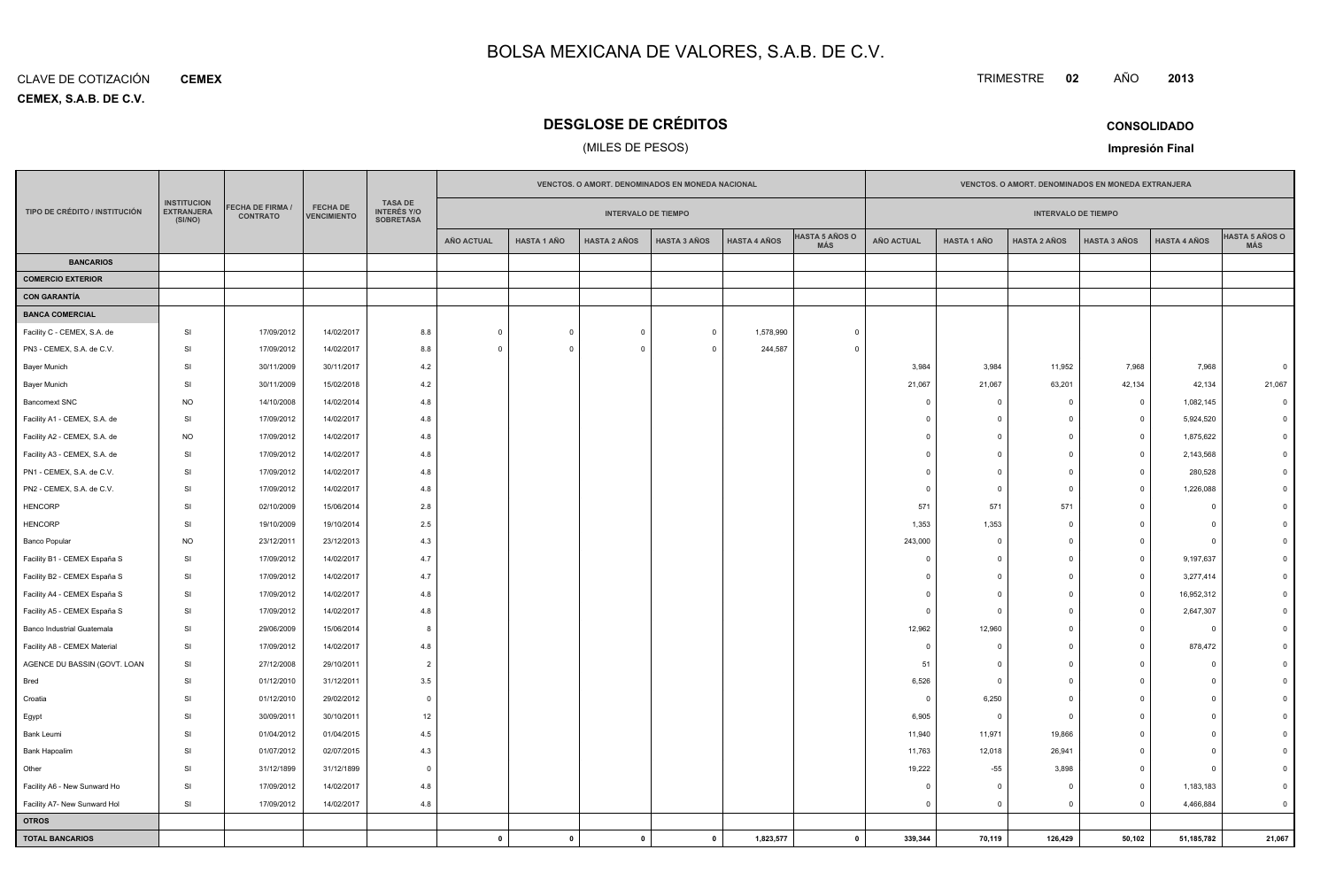#### CLAVE DE COTIZACIÓN TRIMESTRE **<sup>02</sup>** AÑO **<sup>2013</sup> CEMEX**

**CEMEX, S.A.B. DE C.V.**

# **DESGLOSE DE CRÉDITOS**

### (MILES DE PESOS)

| <b>CONSOLIDADO</b> |
|--------------------|
|--------------------|

**Impresión Final**

|                                                            |                                                    |                                     |                                       | TASA DE<br>INTERÉS Y/O<br><b>SOBRETASA</b> |                            |                    |                     | <b>VENCTOS, O AMORT, DENOMINADOS EN MONEDA NACIONAL</b> |                     |                              | VENCTOS. O AMORT. DENOMINADOS EN MONEDA EXTRANJERA |                    |                     |                     |                     |                              |
|------------------------------------------------------------|----------------------------------------------------|-------------------------------------|---------------------------------------|--------------------------------------------|----------------------------|--------------------|---------------------|---------------------------------------------------------|---------------------|------------------------------|----------------------------------------------------|--------------------|---------------------|---------------------|---------------------|------------------------------|
| TIPO DE CRÉDITO / INSTITUCIÓN                              | <b>INSTITUCION</b><br><b>EXTRANJERA</b><br>(SI/NO) | FECHA DE FIRMA /<br><b>CONTRATO</b> | <b>FECHA DE</b><br><b>VENCIMIENTO</b> |                                            | <b>INTERVALO DE TIEMPO</b> |                    |                     |                                                         |                     | <b>INTERVALO DE TIEMPO</b>   |                                                    |                    |                     |                     |                     |                              |
|                                                            |                                                    |                                     |                                       |                                            | <b>AÑO ACTUAL</b>          | <b>HASTA 1 AÑO</b> | <b>HASTA 2 AÑOS</b> | <b>HASTA 3 AÑOS</b>                                     | <b>HASTA 4 AÑOS</b> | <b>HASTA 5 AÑOS O</b><br>MÁS | <b>AÑO ACTUAL</b>                                  | <b>HASTA 1 AÑO</b> | <b>HASTA 2 AÑOS</b> | <b>HASTA 3 AÑOS</b> | <b>HASTA 4 AÑOS</b> | <b>HASTA 5 AÑOS O</b><br>MÁS |
| <b>BURSÁTILES</b>                                          |                                                    |                                     |                                       |                                            |                            |                    |                     |                                                         |                     |                              |                                                    |                    |                     |                     |                     |                              |
| <b>LISTADAS EN BOLSA (MÉXICO Y/O</b><br><b>EXTRANJERO)</b> |                                                    |                                     |                                       |                                            |                            |                    |                     |                                                         |                     |                              |                                                    |                    |                     |                     |                     |                              |
| QUIROGRAFARIOS                                             |                                                    |                                     |                                       |                                            |                            |                    |                     |                                                         |                     |                              |                                                    |                    |                     |                     |                     |                              |
| <b>CON GARANTÍA</b>                                        |                                                    |                                     |                                       |                                            |                            |                    |                     |                                                         |                     |                              |                                                    |                    |                     |                     |                     |                              |
| <b>COLOCACIONES PRIVADAS</b>                               |                                                    |                                     |                                       |                                            |                            |                    |                     |                                                         |                     |                              |                                                    |                    |                     |                     |                     |                              |
| <b>QUIROGRAFARIOS</b>                                      |                                                    |                                     |                                       |                                            |                            |                    |                     |                                                         |                     |                              |                                                    |                    |                     |                     |                     |                              |
| <b>CON GARANTÍA</b>                                        |                                                    |                                     |                                       |                                            |                            |                    |                     |                                                         |                     |                              |                                                    |                    |                     |                     |                     |                              |
| <b>TOTAL BURSÁTILES</b>                                    |                                                    |                                     |                                       |                                            |                            |                    |                     |                                                         |                     |                              |                                                    |                    |                     |                     |                     |                              |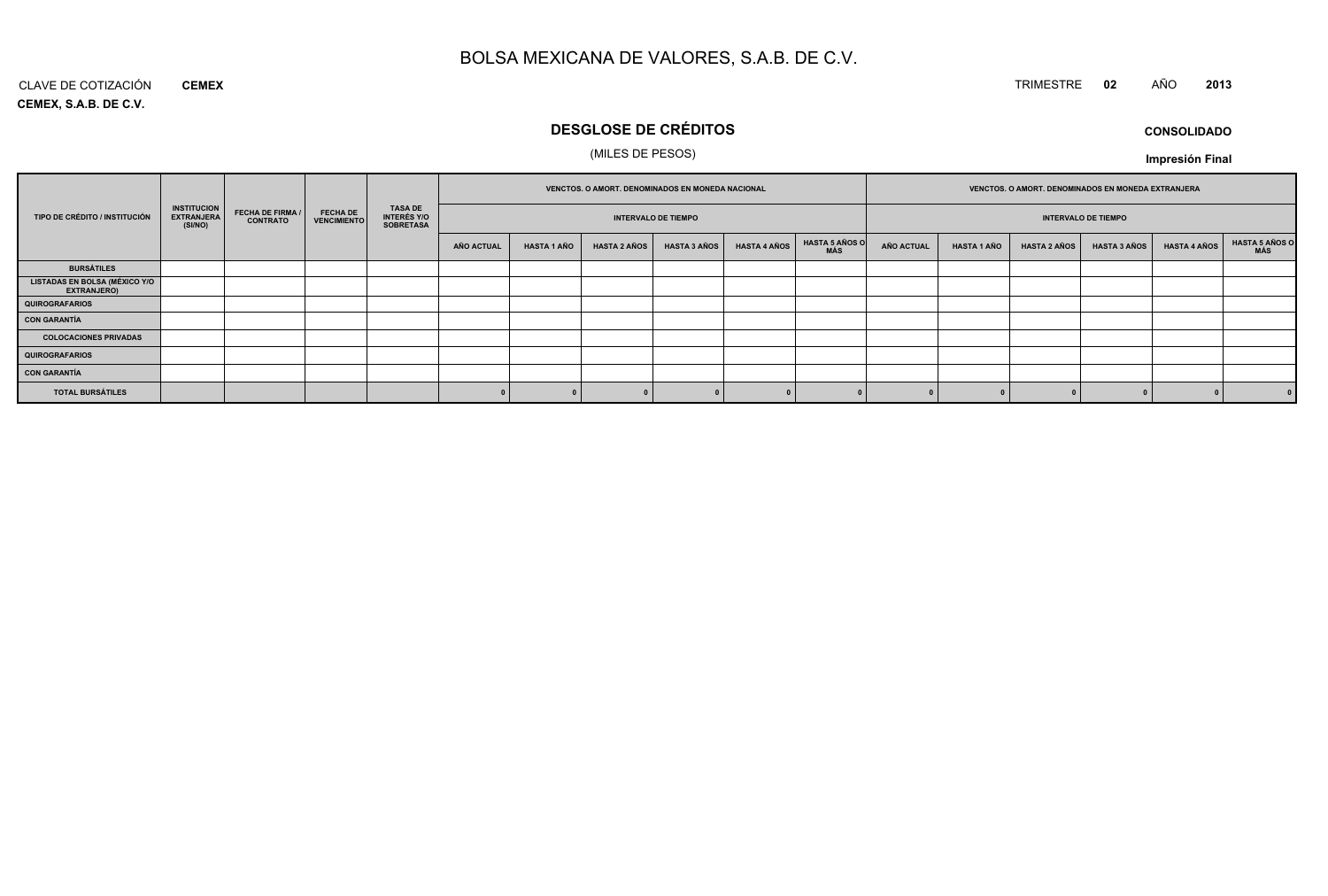#### CLAVE DE COTIZACIÓN**CEMEX**

**CEMEX, S.A.B. DE C.V.**

## **DESGLOSE DE CRÉDITOS**

### (MILES DE PESOS)

|                                                                                       |                                                    |                              |                                       | VENCTOS. O AMORT. DENOMINADOS EN MONEDA NACIONAL |                    |                     |                     |                     | VENCTOS. O AMORT. DENOMINADOS EN MONEDA EXTRANJERA |                   |                            |                     |                     |                     |                       |
|---------------------------------------------------------------------------------------|----------------------------------------------------|------------------------------|---------------------------------------|--------------------------------------------------|--------------------|---------------------|---------------------|---------------------|----------------------------------------------------|-------------------|----------------------------|---------------------|---------------------|---------------------|-----------------------|
| TIPO DE CRÉDITO / INSTITUCIÓN                                                         | <b>INSTITUCION</b><br><b>EXTRANJERA</b><br>(SI/NO) | <b>FECHA</b><br>CONCERTACIÓN | <b>FECHA DE</b><br><b>VENCIMIENTO</b> | <b>INTERVALO DE TIEMPO</b>                       |                    |                     |                     |                     |                                                    |                   | <b>INTERVALO DE TIEMPO</b> |                     |                     |                     |                       |
|                                                                                       |                                                    |                              |                                       | <b>AÑO ACTUAL</b>                                | <b>HASTA 1 AÑO</b> | <b>HASTA 2 AÑOS</b> | <b>HASTA 3 AÑOS</b> | <b>HASTA 4 AÑOS</b> | <b>HASTA 5 AÑOS O</b><br><b>MÁS</b>                | <b>AÑO ACTUAL</b> | <b>HASTA 1 AÑO</b>         | <b>HASTA 2 AÑOS</b> | <b>HASTA 3 AÑOS</b> | <b>HASTA 4 AÑOS</b> | HASTA 5 AÑOS O<br>MÁS |
| OTROS PASIVOS CIRCULANTES Y<br>NO CIRCULANTES CON COSTO                               |                                                    |                              |                                       |                                                  |                    |                     |                     |                     |                                                    |                   |                            |                     |                     |                     |                       |
|                                                                                       | <b>NO</b>                                          |                              |                                       | $\Omega$                                         | $\Omega$           | $^{\circ}$          | $\Omega$            | 577,032             | $\Omega$                                           |                   |                            |                     |                     |                     |                       |
|                                                                                       | <b>NO</b>                                          |                              |                                       |                                                  |                    |                     |                     |                     |                                                    | 638,446           | 4,381,146                  | 19,250,964          | 33,897,778          | 8,919,319           | 92,241,691            |
| <b>TOTAL OTROS PASIVOS</b><br><b>CIRCULANTES Y NO CIRCULANTES</b><br><b>CON COSTO</b> |                                                    |                              |                                       | $\mathbf 0$                                      | $\Omega$           | $\mathbf 0$         | $\overline{0}$      | 577,032             | $\Omega$                                           | 638,446           | 4,381,146                  | 19,250,964          | 33,897,778          | 8,919,319           | 92,241,691            |
|                                                                                       |                                                    |                              |                                       |                                                  |                    |                     |                     |                     |                                                    |                   |                            |                     |                     |                     |                       |
| <b>PROVEEDORES</b>                                                                    |                                                    |                              |                                       |                                                  |                    |                     |                     |                     |                                                    |                   |                            |                     |                     |                     |                       |
|                                                                                       | <b>NO</b>                                          |                              |                                       | 5,337,055                                        | $\Omega$           |                     |                     |                     |                                                    |                   |                            |                     |                     |                     |                       |
|                                                                                       | <b>NO</b>                                          |                              |                                       |                                                  |                    |                     |                     |                     |                                                    | 15,619,030        | $\overline{0}$             |                     |                     |                     |                       |
| <b>TOTAL PROVEEDORES</b>                                                              |                                                    |                              |                                       | 5,337,055                                        | $\Omega$           |                     |                     |                     |                                                    | 15,619,030        | $\mathbf{0}$               |                     |                     |                     |                       |
|                                                                                       |                                                    |                              |                                       |                                                  |                    |                     |                     |                     |                                                    |                   |                            |                     |                     |                     |                       |
| OTROS PASIVOS CIRCULANTES Y<br><b>NO CIRCULANTES</b>                                  |                                                    |                              |                                       |                                                  |                    |                     |                     |                     |                                                    |                   |                            |                     |                     |                     |                       |
| <b>VARIOS</b>                                                                         | <b>NO</b>                                          |                              |                                       | $\Omega$                                         | 1,583,735          | $\mathbf{0}$        | $^{\circ}$          | $\mathbf{0}$        | 5,712,543                                          |                   |                            |                     |                     |                     |                       |
| VARIOS                                                                                | <b>NO</b>                                          |                              |                                       |                                                  |                    |                     |                     |                     |                                                    | $\Omega$          | 22,827,762                 | $\mathbf 0$         | $^{\circ}$          | $\Omega$            | 37,515,353            |
| <b>TOTAL OTROS PASIVOS</b><br><b>CIRCULANTES Y NO CIRCULANTES</b>                     |                                                    |                              |                                       | $\Omega$                                         | 1,583,735          | $\mathbf 0$         | $\Omega$            | $\Omega$            | 5,712,543                                          | $\Omega$          | 22,827,762                 | $\Omega$            | $\mathbf 0$         | $\Omega$            | 37,515,353            |
|                                                                                       |                                                    |                              |                                       |                                                  |                    |                     |                     |                     |                                                    |                   |                            |                     |                     |                     |                       |
| <b>TOTAL GENERAL</b>                                                                  |                                                    |                              |                                       | 5,337,055                                        | 1,583,735          | $\mathbf{r}$        |                     | 2,400,609           | 5,712,543                                          | 16,596,820        | 27,279,027                 | 19,377,393          | 33,947,880          | 60,105,101          | 129,778,111           |

**OBSERVACIONES**

## TRIMESTRE **<sup>02</sup>** AÑO **<sup>2013</sup>**

**Impresión Final**

**CONSOLIDADO**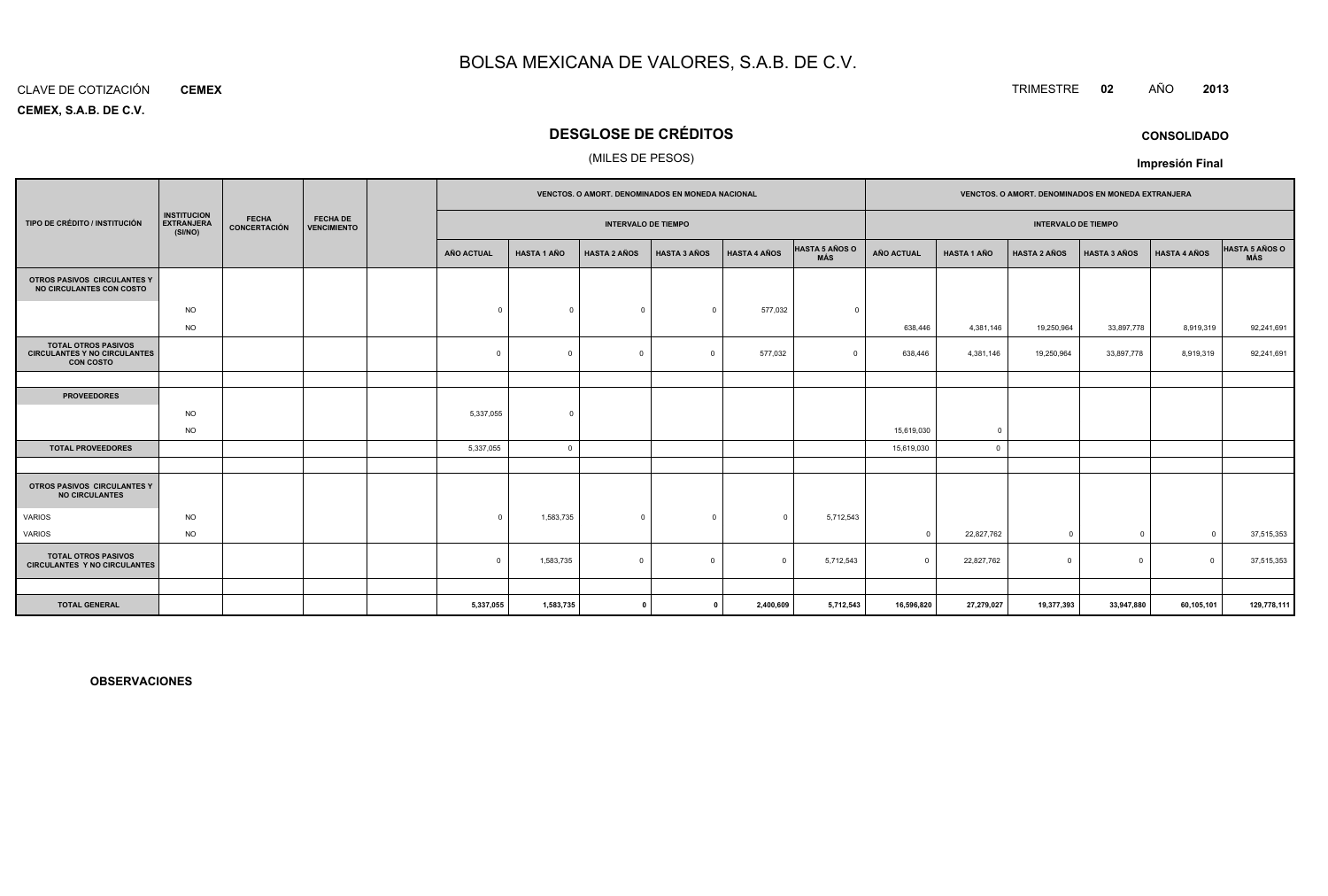CLAVE DE COTIZACIÓN: **CEMEX CEMEX, S.A.B. DE C.V.**

TRIMESTRE: **02** AÑO: **2013**

### **POSICIÓN MONETARIA EN MONEDA EXTRANJERA**

### **CONSOLIDADO**

#### **Impresión Final**

| POSICIÓN EN MONEDA EXTRANJERA | <b>DÓLARES</b>          |                       | <b>OTRAS MONEDAS</b>    | <b>TOTAL MILES DE</b> |              |
|-------------------------------|-------------------------|-----------------------|-------------------------|-----------------------|--------------|
| (MILES DE PESOS)              | <b>MILES DE DÓLARES</b> | <b>MILES DE PESOS</b> | <b>MILES DE DÓLARES</b> | <b>MILES DE PESOS</b> | <b>PESOS</b> |
| <b>ACTIVO MONETARIO</b>       | 1,457,516               | 18,889,407            | 2,012,779               | 26,085,617            | 44,975,024   |
| <b>CIRCULANTE</b>             | 1,043,485               | 13,523,560            | 1,774,646               | 22,999,407            | 36,522,967   |
| NO CIRCULANTE                 | 414,031                 | 5,365,847             | 238,133                 | 3,086,210             | 8,452,057    |
| <b>PASIVO</b>                 | 16,250,119              | 210,601,551           | 5,901,449               | 76,482,780            | 287,084,331  |
| <b>CIRCULANTE</b>             | 1,412,484               | 18,305,797            | 1,972,998               | 25,570,049            | 43,875,846   |
| NO CIRCULANTE                 | 14,837,635              | 192,295,754           | 3,928,451               | 50,912,731            | 243,208,485  |
| <b>SALDO NETO</b>             | -14,792,603             | -191,712,144          | $-3,888,670$            | $-50,397,163$         | -242,109,307 |

### **OBSERVACIONES**

#### **(MILES DE PESOS)**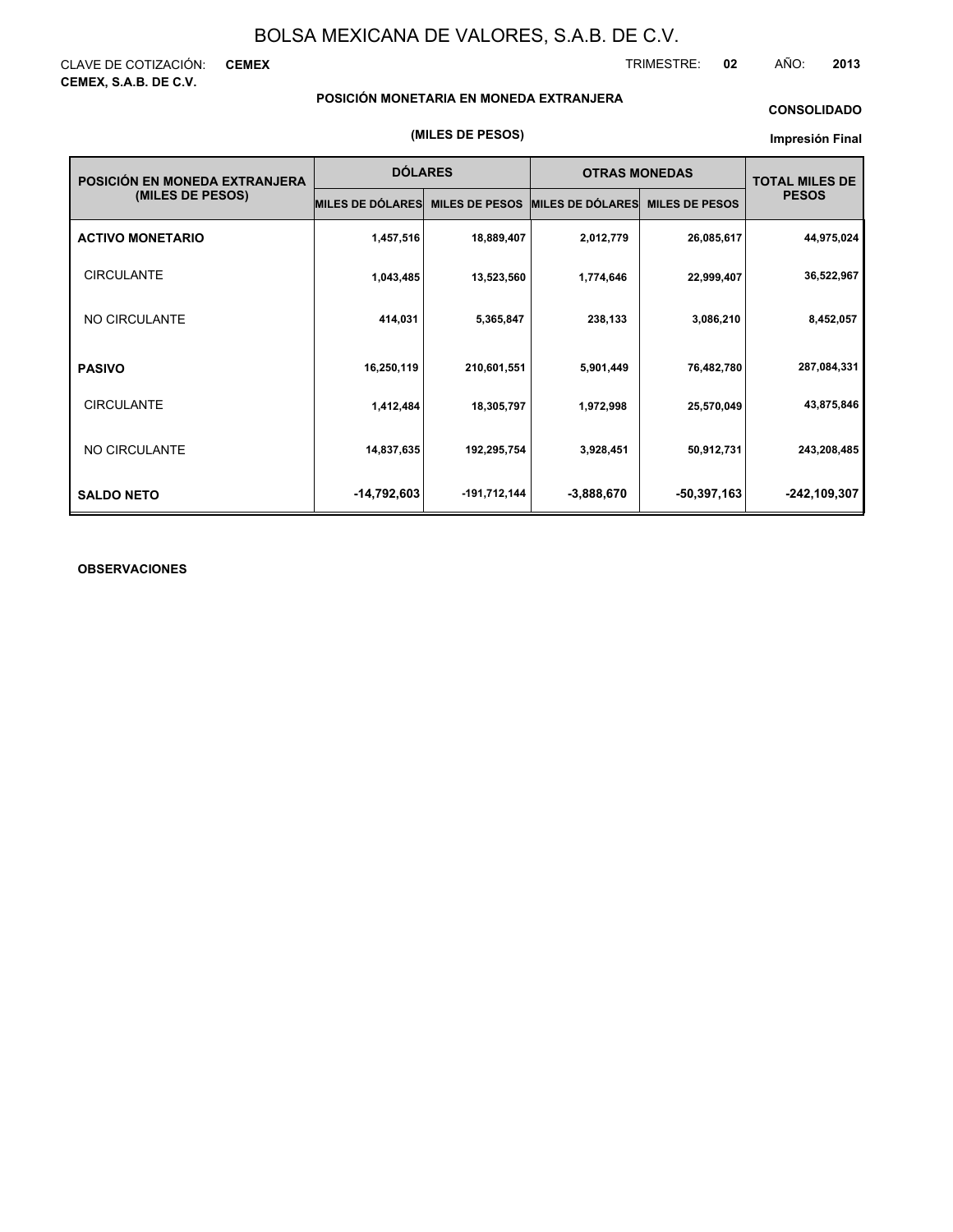**CEMEX**

**CEMEX, S.A.B. DE C.V.**

**INSTRUMENTOS DE DEUDA**

PAGINA 1/2

**CONSOLIDADO**

**Impresión Final**

### **LIMITACIONES FINANCIERAS SEGÚN CONTRATO, ESCRITURAS DE LA EMISION Y/O TITULO**

RESTRICCIONES FINANCIERAS

LA HABILIDAD DE CEMEX PARA CUMPLIR CON ESTAS RAZONES FINANCIERAS PUEDE SER AFECTADA POR CONDICIONES ECONÓMICAS Y VOLATILIDAD EN LOS TIPOS DE CAMBIO, ASÍ COMO POR LAS CONDICIONES GENERALES PREVALECIENTES EN LOS MERCADOS DE DEUDA Y CAPITALES. PARA EL PERIODO DE CUMPLIMIENTO TERMINADO AL 30 DE JUNIO DE 2013 CONSIDERANDO EL NUEVO ACUERDO DE CRÉDITO Y EL ACUERDO DE FINANCIAMIENTO ENMENDADO, SEGÚN APLICA Y, CON BASE EN LAS CIFRAS BAJO IFRS Y NIF, SEGÚN CORRESPONDA, CEMEX, S.A.B. DE C.V. Y SUS SUBSIDIARIAS ESTUVIERON EN CUMPLIMIENTO CON LAS RESTRICCIONES FINANCIERAS DE SUS CONTRATOS DE CRÉDITO.

LAS PRINCIPALES RAZONES FINANCIERAS CONSOLIDADAS SON LAS SIGUIENTES:

RAZONES FINANCIERAS CONSOLIDADAS 2013 RAZÓN DE APALANCAMIENTO 1,2,LÍMITE=< 7.0 CÁLCULO5.54

RAZÓN DE COBERTURA 3LÍMITE> 1.50 CÁLCULO 2.06

1LA RAZÓN DE APALANCAMIENTO SE CALCULA EN PESOS DIVIDIENDO LA "DEUDA FONDEADA" ENTRE EL RESULTADO DE OPERACIÓN ANTES DE OTROS GASTOS, NETO, MÁS DEPRECIACIÓN Y AMORTIZACIÓN ("FLUJO DE OPERACIÓN") PRO FORMA DE LOS ÚLTIMOS DOCE MESES A LA FECHA DEL CÁLCULO. LA DEUDA FONDEADA CONSIDERA LA DEUDA SEGÚN EL ESTADO FINANCIERO SIN ARRENDAMIENTOS FINANCIEROS, MÁS LAS NOTAS PERPETUAS Y LAS GARANTÍAS, MÁS O MENOS EL VALOR RAZONABLE DE INSTRUMENTOS DERIVADOS, SEGÚN APLIQUE, ENTRE OTROS AJUSTES.

2EL FLUJO DE OPERACIÓN PRO FORMA REPRESENTA, CALCULADO EN PESOS, EL FLUJO DE OPERACIÓN DE LOS ÚLTIMOS DOCE MESES A LA FECHA DEL CÁLCULO, MÁS EL FLUJO DE OPERACIÓN REFERIDO A DICHO PERIODO DE CUALQUIER ADQUISICIÓN SIGNIFICATIVA EFECTUADA EN EL PERIODO ANTES DE SU CONSOLIDACIÓN EN CEMEX, MENOS EL FLUJO DE OPERACIÓN REFERIDO A DICHO PERIODO DE CUALQUIER VENTA SIGNIFICATIVA EFECTUADA EN EL PERIODO QUE SE HUBIERA LIQUIDADO.

3LA RAZÓN DE COBERTURA SE CALCULA CON LAS CIFRAS EN PESOS DE LOS ESTADOS FINANCIEROS, DIVIDIENDO EL FLUJO DE OPERACIÓN PRO FORMA ENTRE LOS GASTOS FINANCIEROS DE LOS ÚLTIMOS DOCE MESES A LA FECHA DEL CÁLCULO. LOS GASTOS FINANCIEROS INCLUYEN LOS INTERESES DEVENGADOS POR LAS NOTAS PERPETUAS.

PARA 2013 Y EN ADELANTE, CEMEX CONSIDERA QUE CONTINUARÁ CUMPLIENDO CON LAS RESTRICCIONES FINANCIERAS BAJO SU NUEVO ACUERDO DE CRÉDITO, CONSIDERANDO QUE SE ESPERAN BENEFICIOS POR PROGRAMAS DE REDUCCIÓN DE COSTOS IMPLEMENTADOS DURANTE 2012 Y 2011, CONDICIONES FAVORABLES EN ALGUNOS MERCADOS CLAVE, Y DISMINUCIONES EN LOS COSTOS DE ALGUNOS INSUMOS COMO ENERGÍA. ASIMISMO, COMO EN AÑOS ANTERIORES, CEMEX TIENE UN PLAN DE VENTA DE ACTIVOS, QUE SE ESPERA COMPLEMENTE LOS ESFUERZOS PARA REDUCIR SU DEUDA.

CLAVE DE COTIZACIÓN: TRIMESTRE: **02** AÑO: **2013**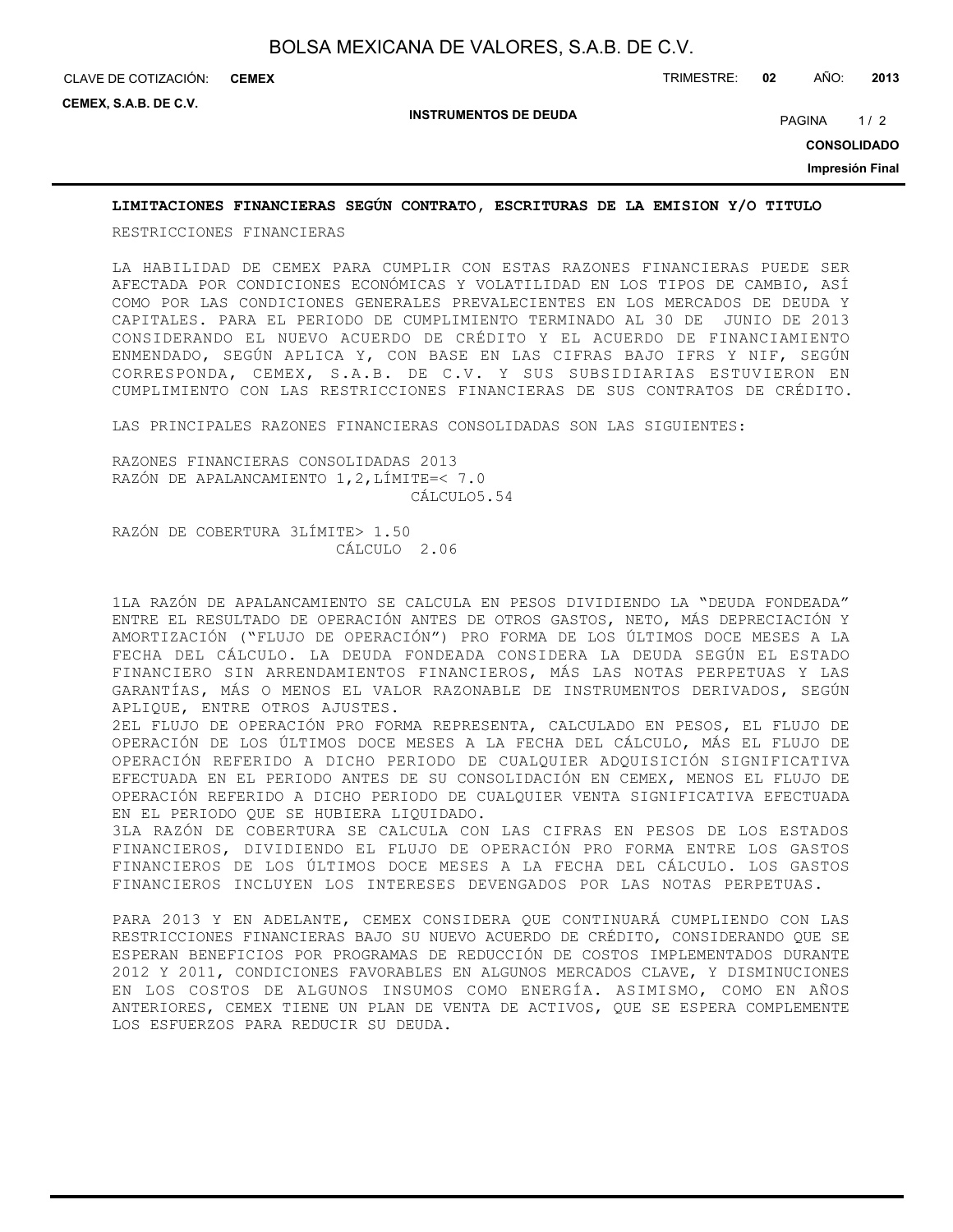| CLAVE DE COTIZACIÓN:  | <b>CEMEX</b> |                                                  |  | TRIMESTRE: | 02            | AÑO: | 2013               |
|-----------------------|--------------|--------------------------------------------------|--|------------|---------------|------|--------------------|
| CEMEX, S.A.B. DE C.V. |              | <b>INSTRUMENTOS DE DEUDA</b>                     |  |            | <b>PAGINA</b> | 2/2  |                    |
|                       |              |                                                  |  |            |               |      | <b>CONSOLIDADO</b> |
|                       |              |                                                  |  |            |               |      | Impresión Final    |
|                       |              | SITUACION ACTUAL DE LAS LIMITACIONES FINANCIERAS |  |            |               |      |                    |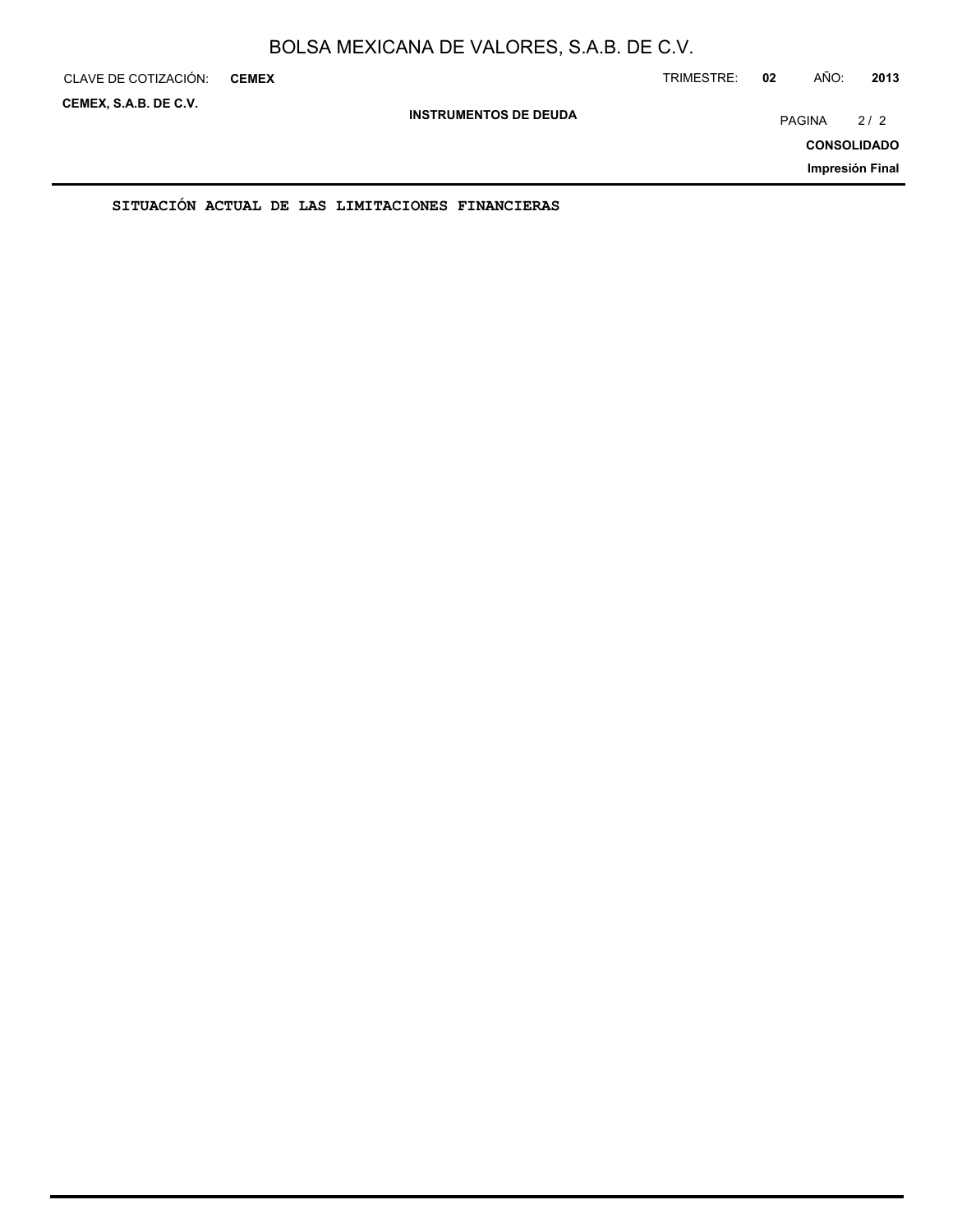**DISTRIBUCIÓN DE INGRESOS POR PRODUCTO**

**INGRESOS TOTALES**

**(MILES DE PESOS)**

**CEMEX, S.A.B. DE C.V.**

**CEMEX**

### CLAVE DE COTIZACIÓN TRIMESTRE **02** AÑO **2013**

**CONSOLIDADO**

**Impresión Final**

| <b>FRINCIPALES PRODUCTOS O LINEA</b>             | <b>VENTAS</b>  |                | $%$ DE<br><b>PARTICIPACION EN</b> | <b>PRINCIPALES</b> |                 |  |  |  |  |  |  |  |
|--------------------------------------------------|----------------|----------------|-----------------------------------|--------------------|-----------------|--|--|--|--|--|--|--|
| <b>DE PRODUCTOS</b>                              | <b>VOLUMEN</b> | <b>IMPORTE</b> | <b>EL MERCADO</b>                 | <b>MARCAS</b>      | <b>CLIENTES</b> |  |  |  |  |  |  |  |
| <b>INGRESOS NACIONALES</b>                       |                |                |                                   |                    |                 |  |  |  |  |  |  |  |
|                                                  | 0              | 18,112,316     | 0.00                              |                    |                 |  |  |  |  |  |  |  |
| <b>INGRESOS POR EXPORTACIÓN</b>                  |                |                |                                   |                    |                 |  |  |  |  |  |  |  |
|                                                  | 0              | 2,424,445      | 0.00                              |                    |                 |  |  |  |  |  |  |  |
| <b>INGRESOS DE SUBSIDIARIAS EN EL EXTRANJERO</b> |                |                |                                   |                    |                 |  |  |  |  |  |  |  |
|                                                  | 0              | 71,941,527     | 0.00                              |                    |                 |  |  |  |  |  |  |  |
| <b>TOTAL</b>                                     | 0              | 92,478,288     |                                   |                    |                 |  |  |  |  |  |  |  |

**OBSERVACIONES**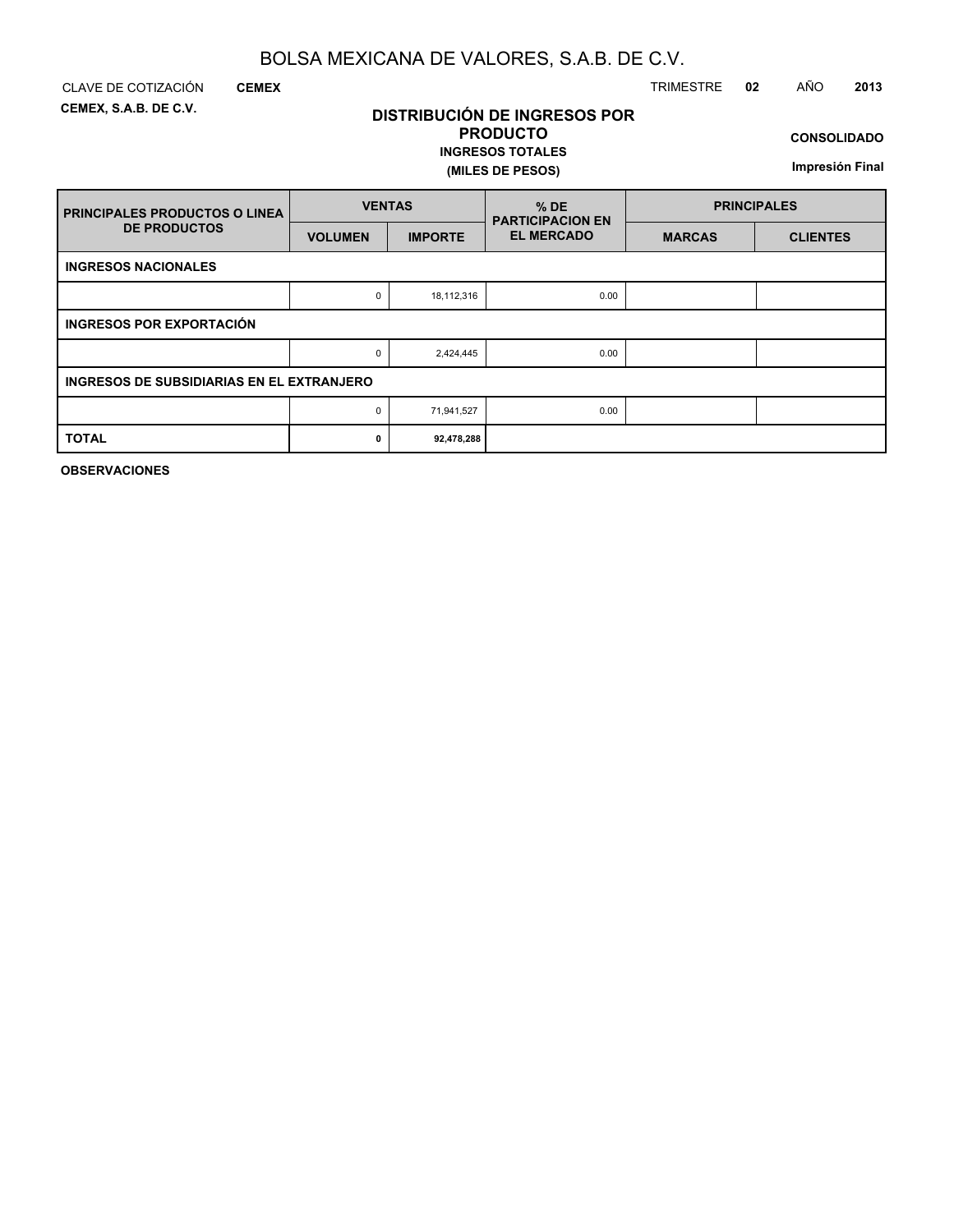**CEMEX, S.A.B. DE C.V.** CLAVE DE COTIZACIÓN**CEMEX** TRIMESTRE **<sup>02</sup>** AÑO**<sup>2013</sup>**

**CONSOLIDADO**

### **INTEGRACIÓN DEL CAPITAL SOCIALPAGADO**

### **CARACTERISTICAS DE LAS ACCIONES**

**Impresión Final**

| <b>SERIES</b> | VALOR NOMINAL(\$) | <b>CUPÓN</b>   |                     | <b>NUMERO DE ACCIONES</b> | <b>CAPITAL SOCIAL</b> |                          |             |                 |
|---------------|-------------------|----------------|---------------------|---------------------------|-----------------------|--------------------------|-------------|-----------------|
|               |                   | <b>VIGENTE</b> | <b>PORCIÓN FIJA</b> | <b>PORCIÓN VARIABLE</b>   | <b>MEXICANOS</b>      | <b>LIBRE SUSCRIPCIÓN</b> | <b>FIJO</b> | <b>VARIABLE</b> |
| I٨            | 0.00280           | 145            | 8,712,000,000       | 14,058,596,686            | 22,770,596,686        | 0                        | 24.190      | 39,035          |
| lв            | 0.00280           | 145            | 4,356,000,000       | 7,029,298,343             | 0                     | 11,385,298,343           | 12.095      | 19,518          |
| <b>TOTAL</b>  |                   |                | 13,068,000,000      | 21,087,895,029            | 22,770,596,686        | 11,385,298,343           | 36.285      | 58,553          |

**TOTAL DE ACCIONES QUE REPRESENTAN EL CAPITAL SOCIAL PAGADO A LA FECHA DE ENVIO DE LA INFORMACIÓN:**

34,155,895,029

**OBSERVACIONES**